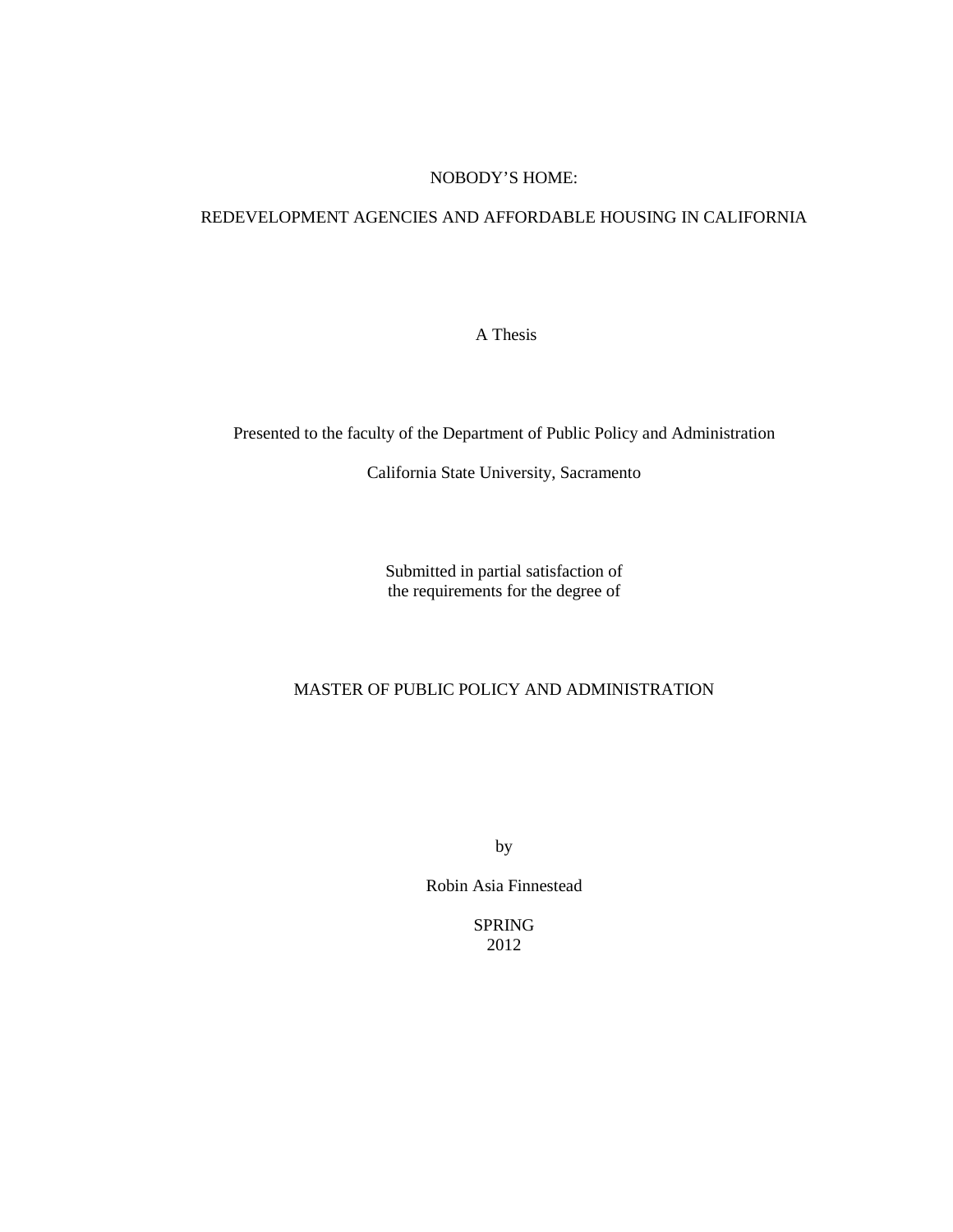# © 2012

# Robin Asia Finnestead

# ALL RIGHTS RESERVED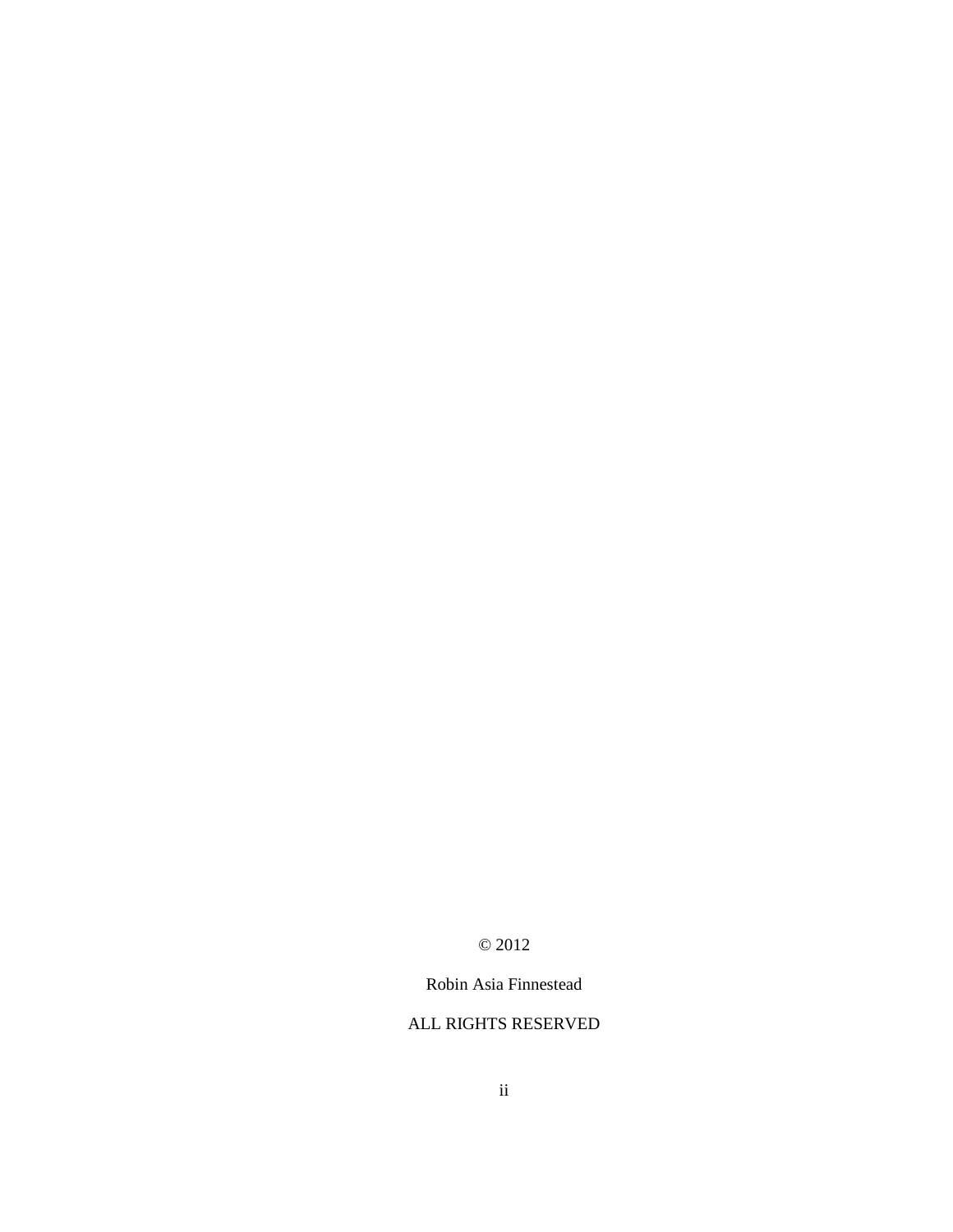# NOBODY'S HOME:

# REDEVELOPMENT AGENCIES AND AFFORDABLE HOUSING IN CALIFORNIA

A Thesis

by

Robin Asia Finnestead

Approved by:

\_\_\_\_\_\_\_\_\_\_\_\_\_\_\_\_\_\_\_\_\_\_\_\_\_\_\_\_\_\_\_\_\_\_\_\_\_\_\_\_, Committee Chair Robert W. Wassmer, Ph.D.

\_\_\_\_\_\_\_\_\_\_\_\_\_\_\_\_\_\_\_\_\_\_\_\_\_\_\_\_\_\_\_\_\_\_\_\_\_\_\_\_, Second Reader Peter M. Detwiler, M.A.

\_\_\_\_\_\_\_\_\_\_\_\_\_\_\_\_\_\_\_\_\_\_\_\_\_\_\_\_\_\_\_\_\_\_\_\_\_\_\_\_

Date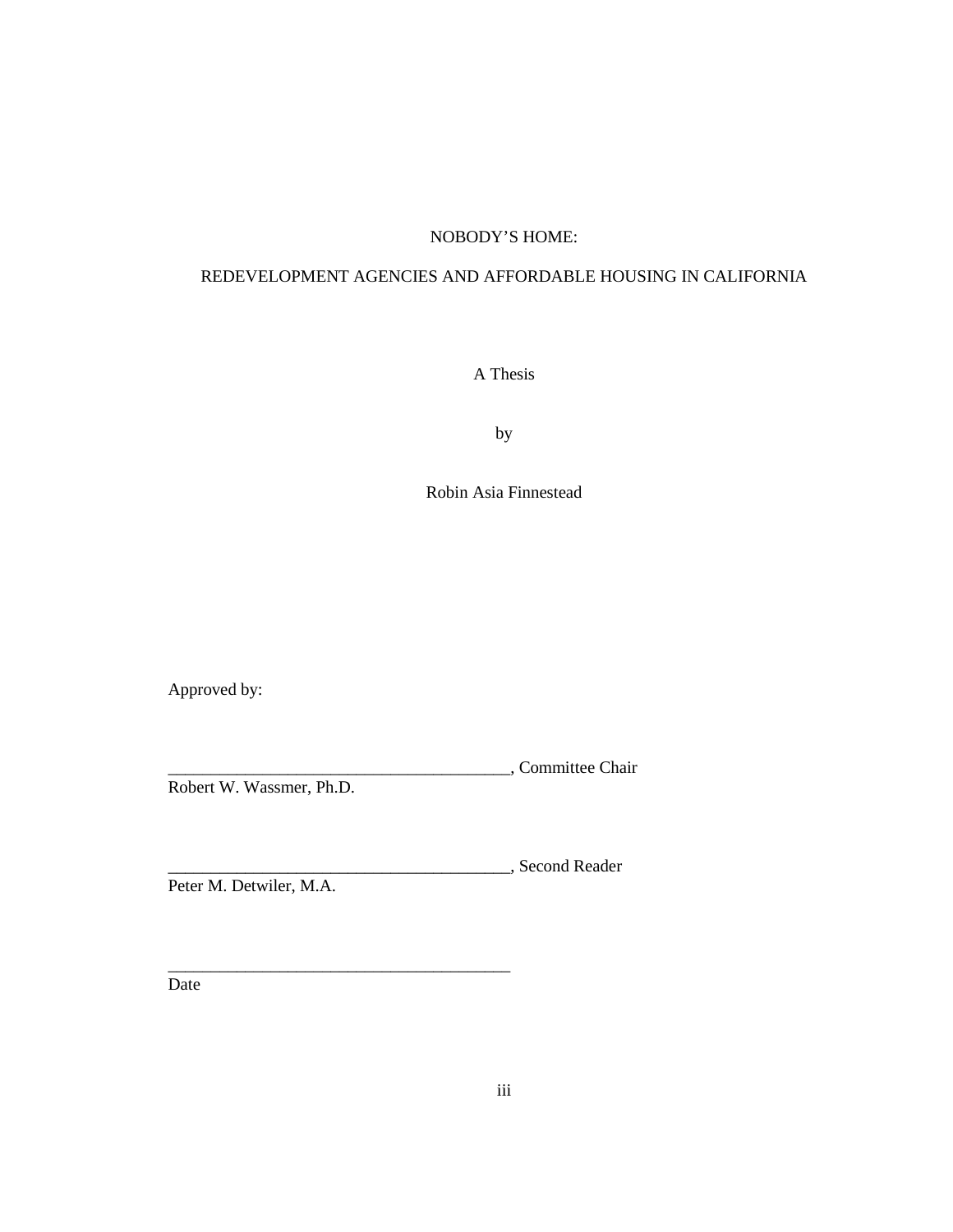Student: Robin Asia Finnestead

I certify that this student has met the requirements for format contained in the University format manual, and this thesis is suitable for shelving in the Library and credit is to be awarded for thesis.

Robert Wassmer, Ph.D

\_\_, Department Chair  $\frac{1}{\text{Date}}$ 

Department of Public Policy and Administration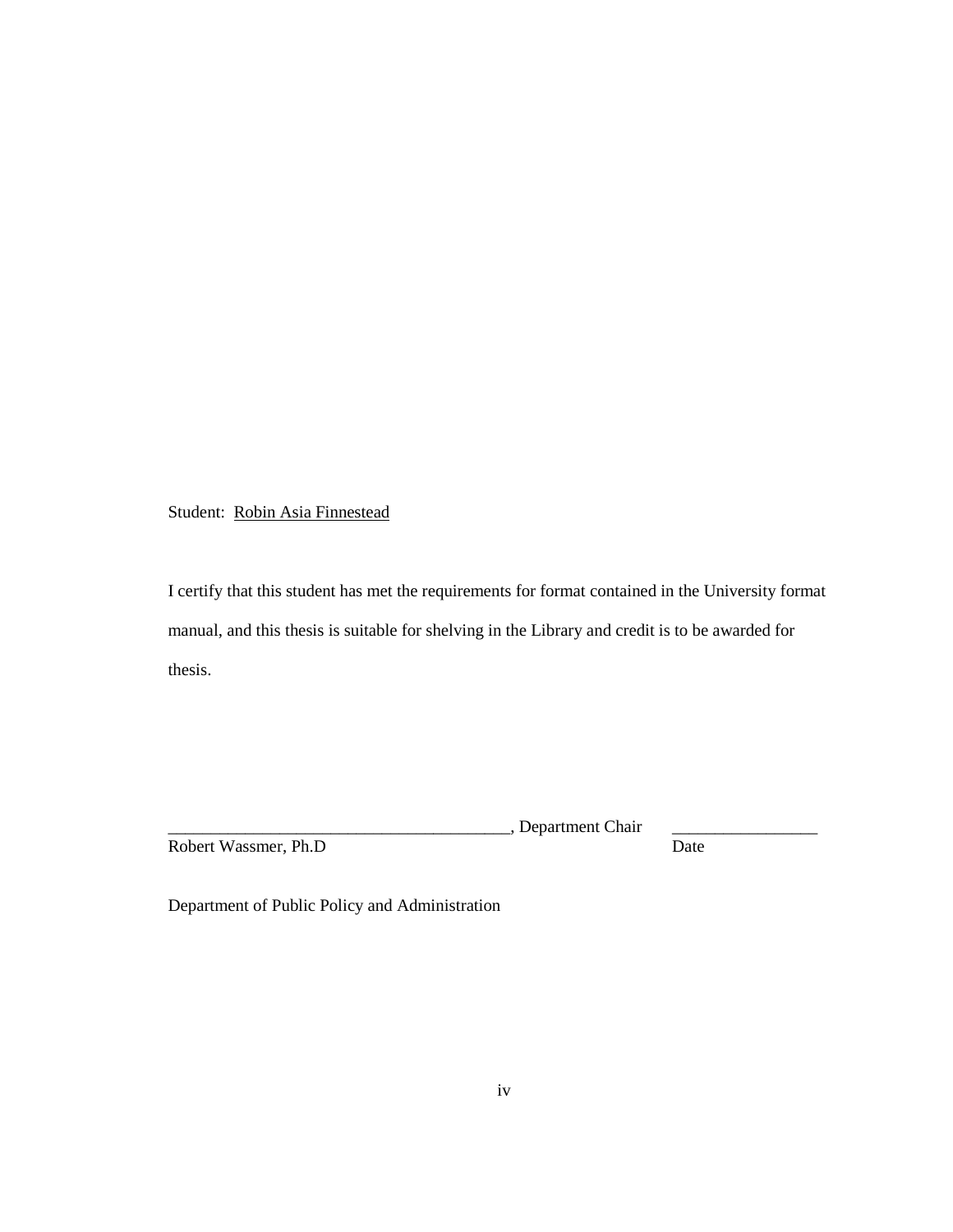#### Abstract

#### of

### NOBODY'S HOME:

## REDEVELOPMENT AGENCIES AND AFFORDABLE HOUSING IN CALIFORNIA

by

#### Robin Asia Finnestead

In 2011, Governor Jerry Brown proposed a budget that cut redevelopment agencies (RDAs), a large provider of funds for affordable housing in California's urban centers. Many groups opposed his proposal, but was RDA use of the Low-Moderate Income Housing Fund affecting the affordability of housing in California? This thesis uses a regression analysis to link two measures of housing affordability to supply and demand variables to determine if RDAs were making effective use of their funds.

Data for this thesis came from the Department of Housing and Community Development, and the 2010 U.S. Census. I used two measures of housing affordability, median housing values and percentage of households paying over 35% of income towards rent, and attempted to link them to supply and demand variables. The primary explanatory variables were the number of affordable housing units divided by the number of housing units in a city, and total expenditures divided by total housing units in a city. The explanatory variables were designed to explain the supply and demand of affordable housing.

My results indicate that RDAs were not affecting the affordability of housing in California. RDA expenditures did not significantly affect median housing values. There was a significant effect on percentage of households paying over 35%, however the coefficient was very small.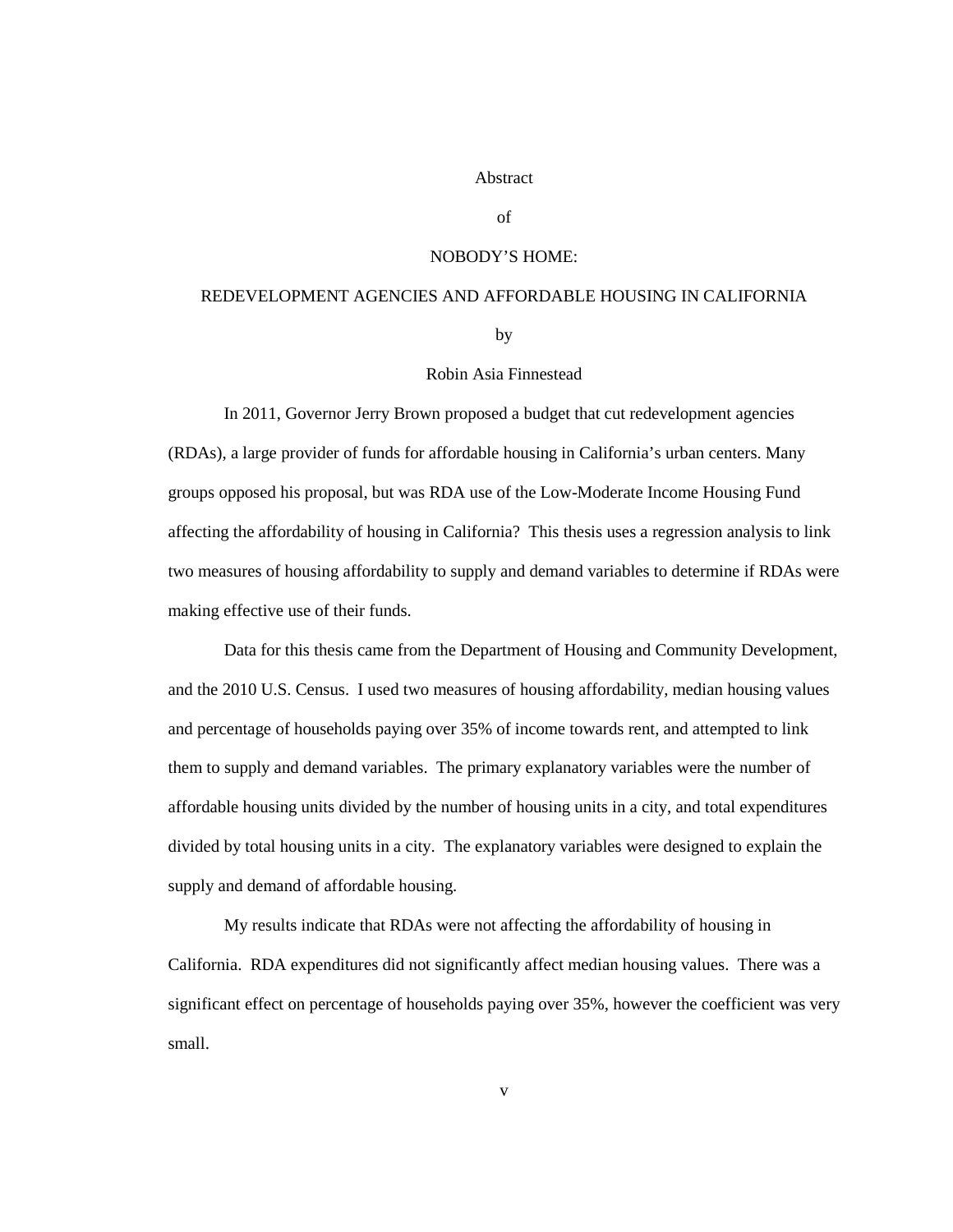RDA LMIHF was not the only funding available for creating more affordable housing in California, but was one of the largest in the state, contributing about \$1 billion annually. However, as the recession grew longer, fewer sources were available for creating affordable housing. Other studies have shown, and this study concurs, that funds were not used to their full effectiveness at all agencies; therefore, I would recommend that future policymakers make not only data reporting mandatory, but also effectiveness reporting, and create a system of data that is accessible and easy to use. Regular audits should further ensure the validity of data. HCD has collected data for years, but lacks the staffing to analyze the information, and therefore could not determine which agencies or types of expenditures were most effective. The agencies need to assure decision makers, recipients, and citizens that affordable housing spending is effective and efficient.

The dissolution of the RDAs and consequently the need for a new agency to control affordable housing funds is an opportunity to create a more effective program with better outcomes, and a more successful approach. The RDAs were not doing a sufficient job of increasing housing affordability in California. Their demise creates an opportunity to put affordable housing money to much better use.

\_\_\_\_\_\_\_\_\_\_\_\_\_\_\_\_\_\_\_\_\_\_\_\_\_\_\_\_\_\_\_\_\_\_\_\_\_\_\_\_, Department Chair

\_\_\_\_\_\_\_\_\_\_\_\_\_\_\_\_\_\_\_\_\_\_\_\_\_\_\_\_\_\_\_\_\_\_\_\_\_\_\_\_

Robert W. Wassmer, Ph.D.

Date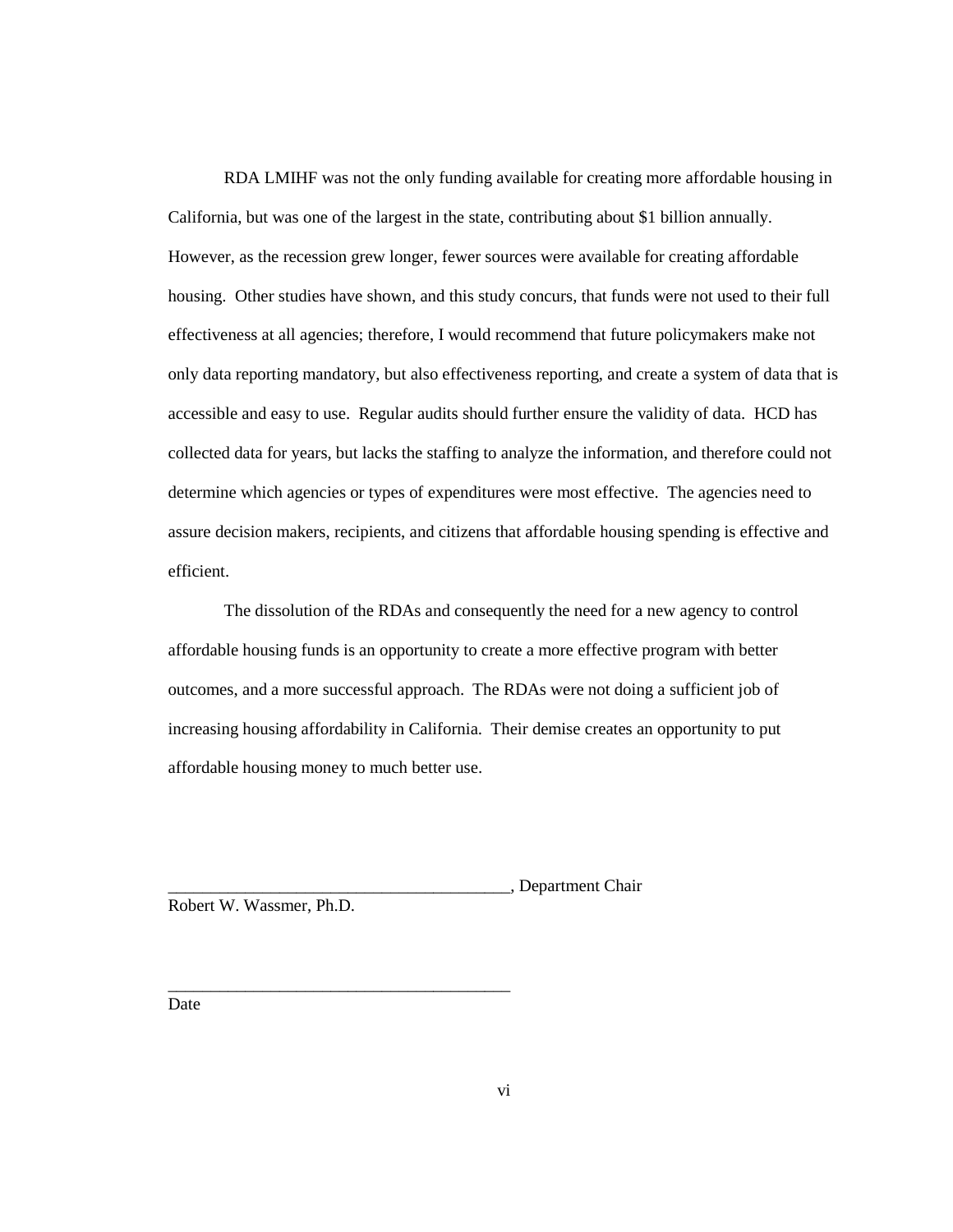#### ACKNOWLEDGEMENTS

I would sincerely like to thank my thesis advisors Rob Wassmer and Peter Detwiler. Rob pushed me to create a clear, comprehensive, and successful thesis. He urged me to do better, push harder, and was always available to lend his insight and expertise. His dedication to this project was remarkable. Peter was always there to encourage me, be sure my thoughts were clear, and to scourge any passive voice from my writing. His patience and humor buoyed me throughout the writing process. Thank you also to Mary Kirlin for making sure I stayed on track, and for always giving me a good dose of timeline related reality.

I would also like to thank my family for their support throughout the process of writing my thesis, and for forgiving me for spending so much time in front of a computer. Through thick and thin, they stood behind me, gave me their full confidence, and cheered me on.

I would be remiss to not thank my good friends, Julia Bishop and Eric Joseph Chisholm. They edited many a draft of this thesis while working on their own. We supported and encouraged each other, and I do not think I could have done it without them. In addition, thanks to all my classmates who laughed and struggled with me through the entire process.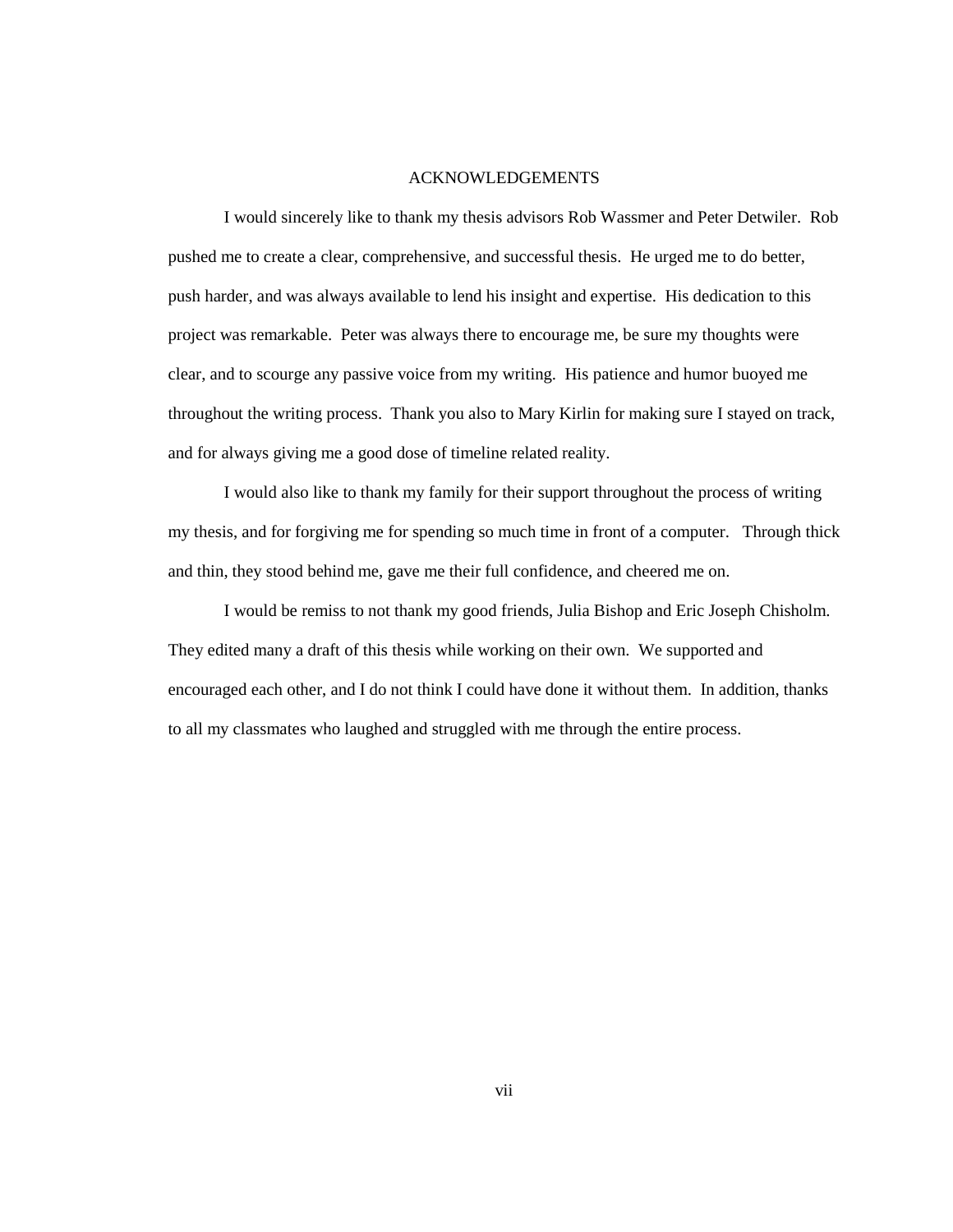# TABLE OF CONTENTS

| Page    |
|---------|
|         |
|         |
|         |
| Chapter |
|         |
|         |
|         |
|         |
|         |
|         |
|         |
|         |
|         |
|         |
|         |
|         |
|         |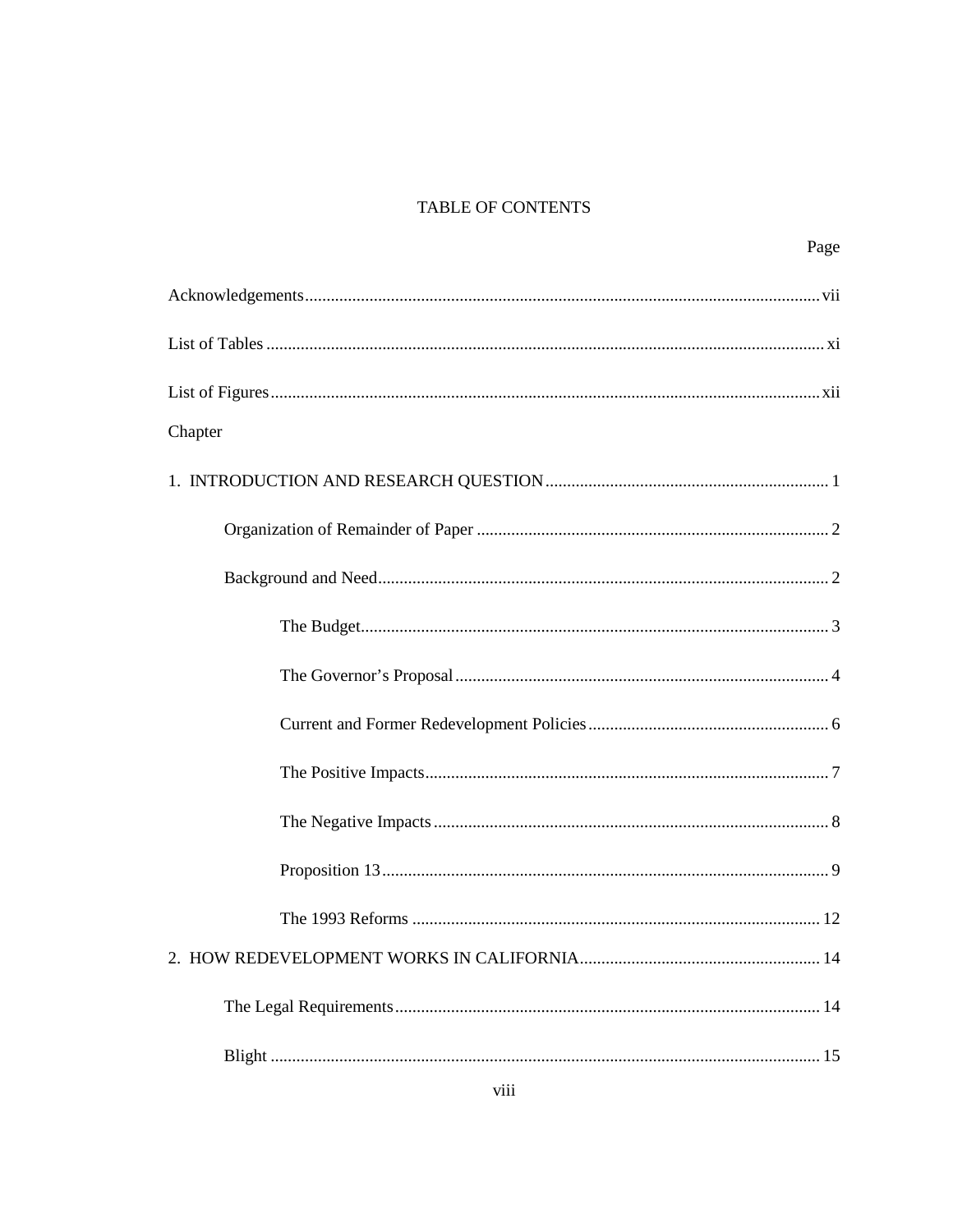| Discussion of Variable Labels, Descriptions, and Data Sources 40 |  |
|------------------------------------------------------------------|--|
|                                                                  |  |
|                                                                  |  |
|                                                                  |  |
|                                                                  |  |
|                                                                  |  |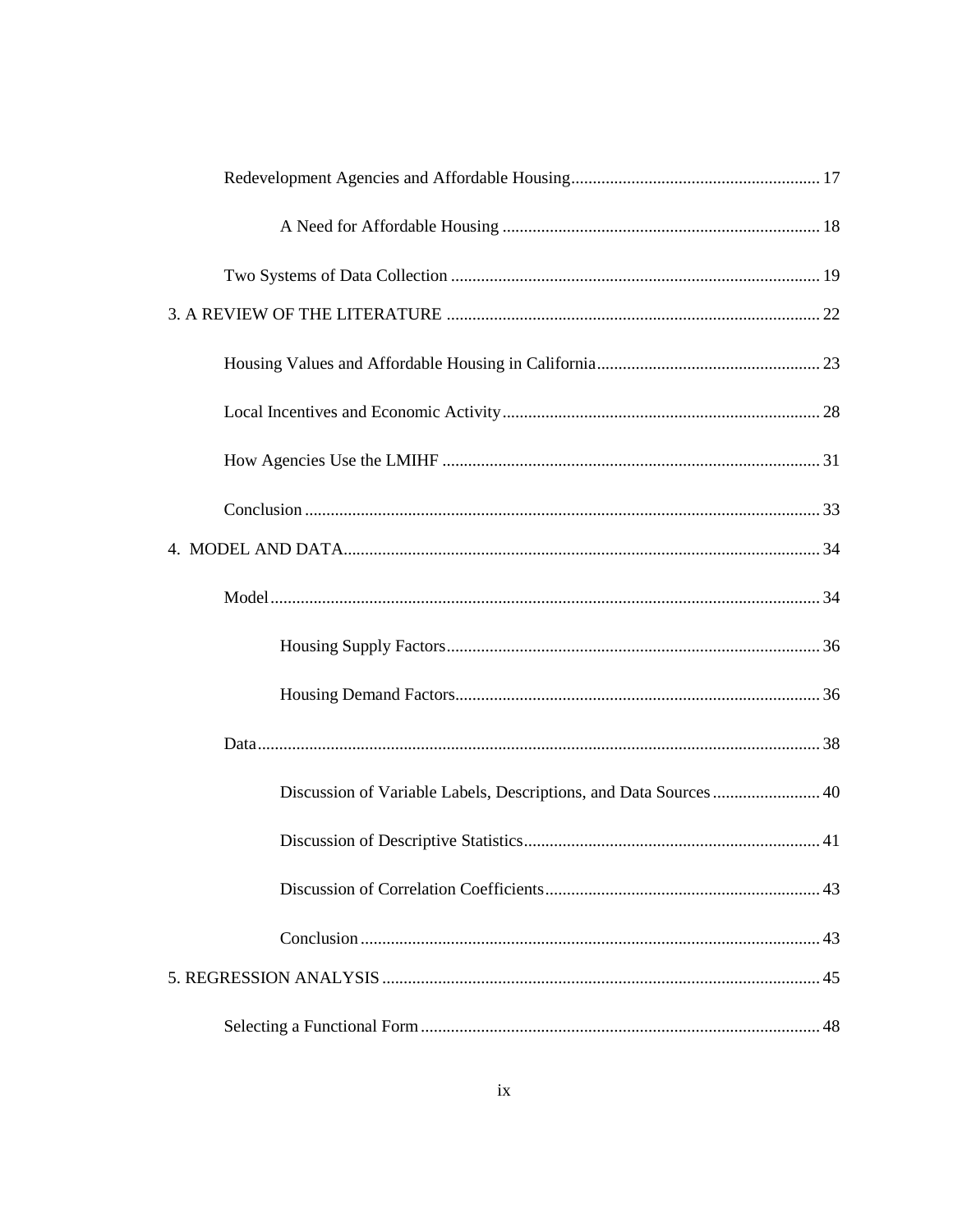| Final Regression Results – Elasticities and Confidence Intervals  56 |  |
|----------------------------------------------------------------------|--|
|                                                                      |  |
|                                                                      |  |
|                                                                      |  |
|                                                                      |  |
|                                                                      |  |
|                                                                      |  |
|                                                                      |  |
|                                                                      |  |
|                                                                      |  |
|                                                                      |  |
|                                                                      |  |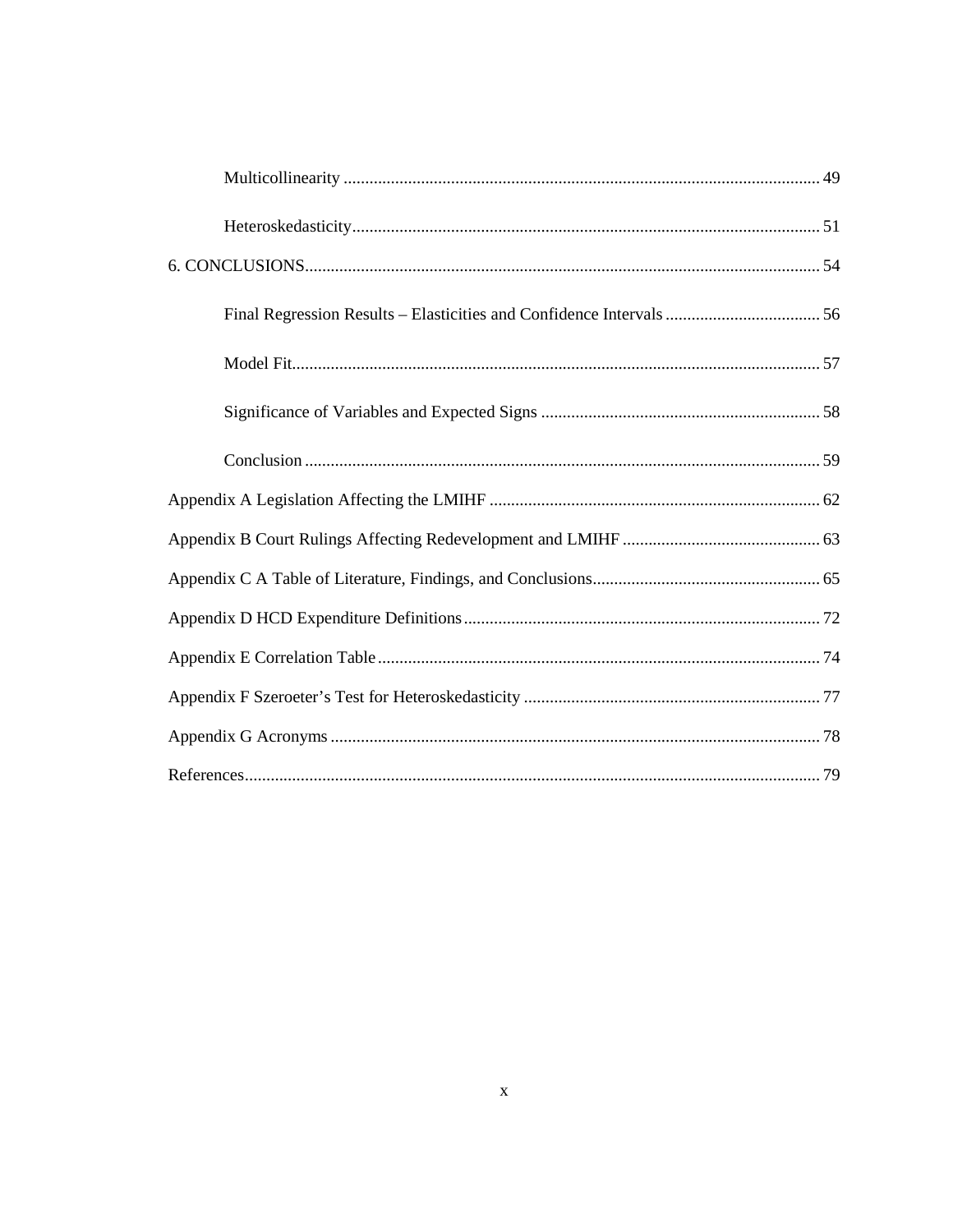# LIST OF TABLES

| Tables | Page                                                                                             |
|--------|--------------------------------------------------------------------------------------------------|
|        |                                                                                                  |
|        |                                                                                                  |
|        |                                                                                                  |
|        | Table 5.1 Regression Results Using <i>Median Housing Values</i> as the Dependent Variable Across |
|        |                                                                                                  |
|        | Table 5.2 Regression Results Using Gross Rent Over35% of Income as the Dependent Variable        |
|        | Across Functional Forms with Standard Errors (Uncorrected) 47                                    |
|        |                                                                                                  |
|        |                                                                                                  |
|        |                                                                                                  |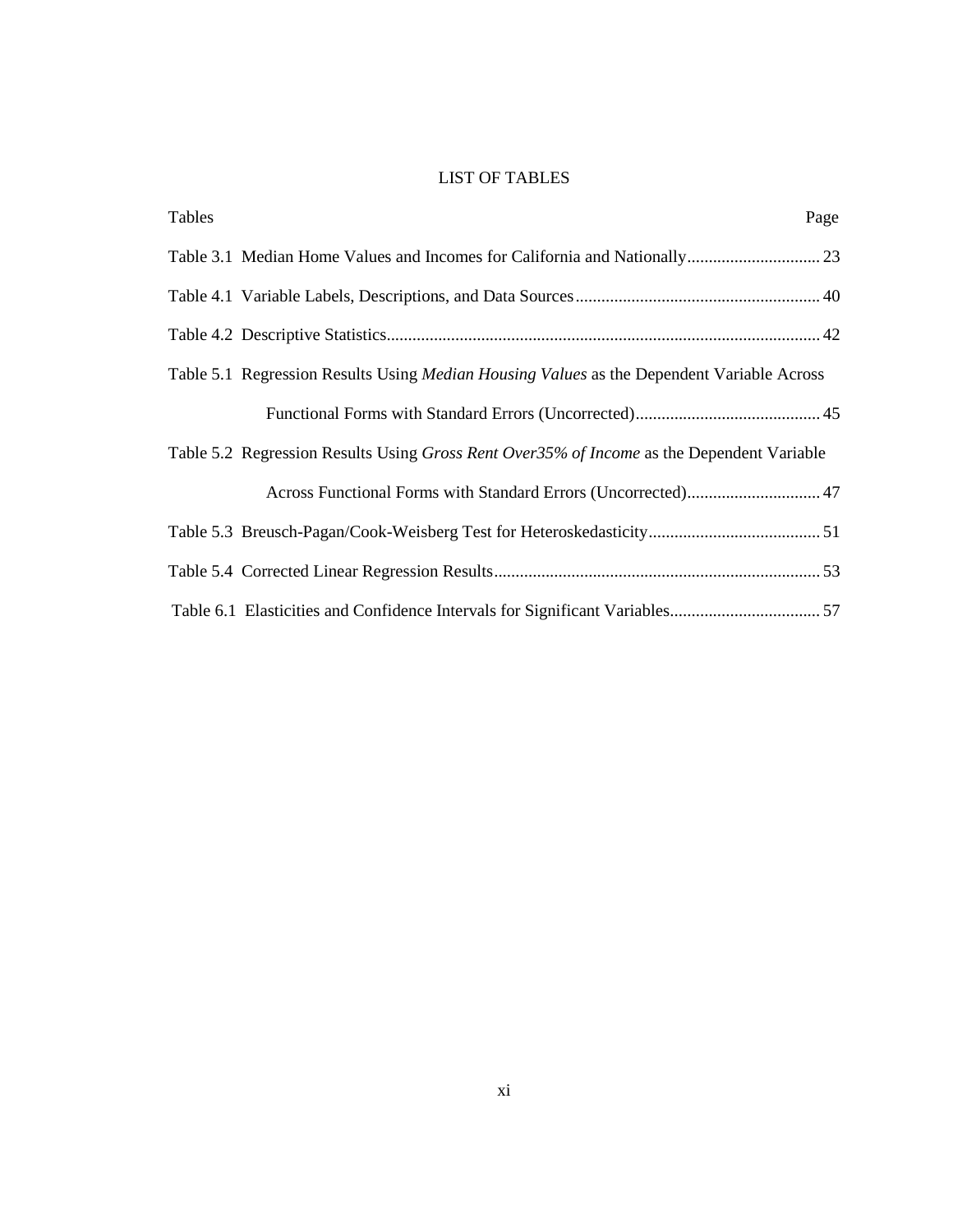# LIST OF FIGURES

| Figures |                                                                                | Page |
|---------|--------------------------------------------------------------------------------|------|
|         |                                                                                |      |
|         |                                                                                |      |
|         | Figure 3 Tax Increment Financing After Redevelopment Project is Established 17 |      |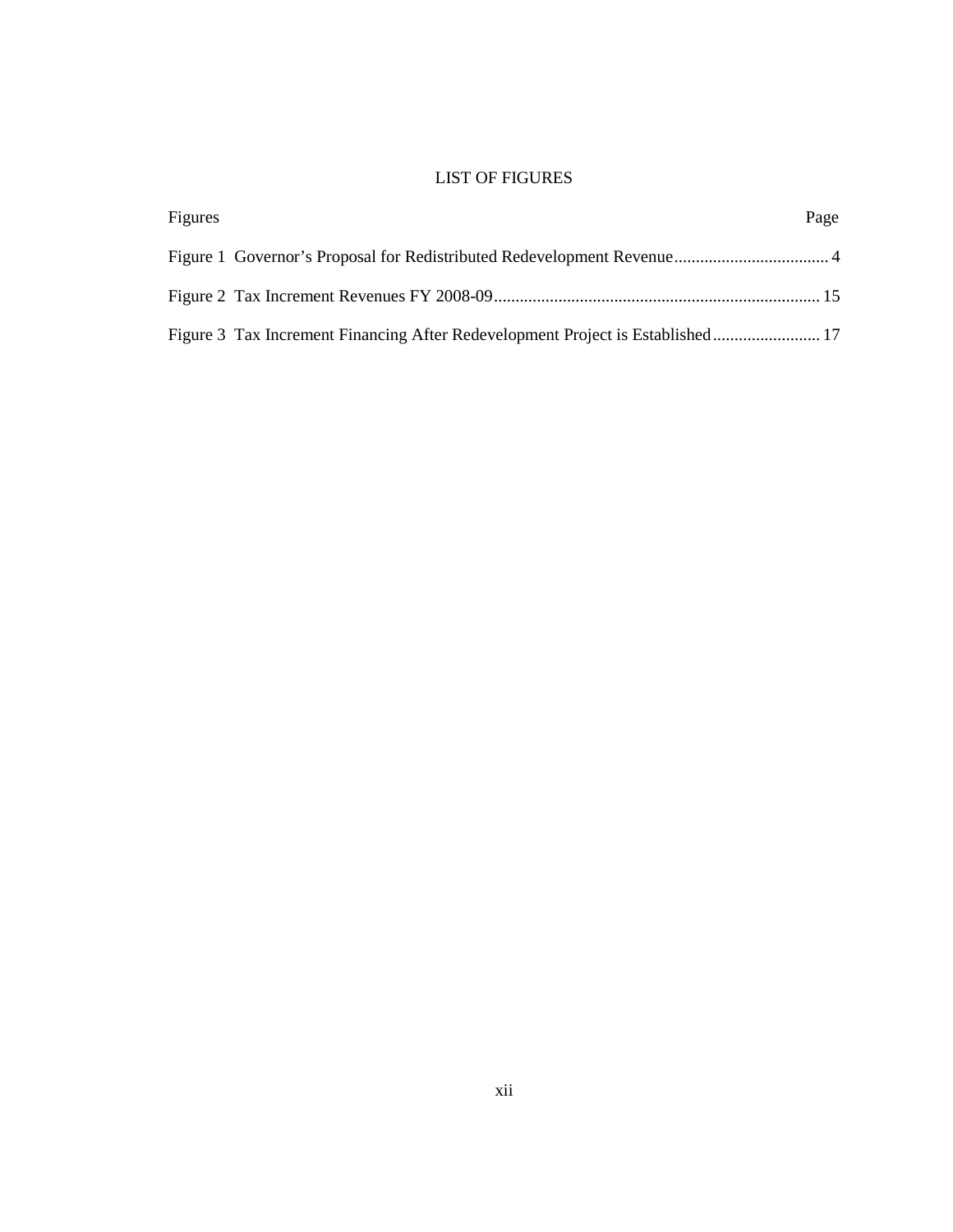#### Chapter 1

#### INTRODUCTION AND RESEARCH QUESTION

The main purpose of this thesis is to determine whether the presence of redevelopment agencies (RDAs) had an impact on the affordability of housing in California's urban areas. Additionally, it hopes to answer the question of whether or not California's RDAs were effectively fulfilling their missions to create and prolong the life of affordable housing. Were most agencies effectively using the Low-Moderate Income Housing Fund (LMIHF) set-aside, and did the set-aside create more low-income housing? These questions have been difficult to resolve. Given the recent dissolution of RDAs, it is important to seek some answers.

I will test two dependent variables for this study, *median housing values* and *households that are paying over 35% of their income towards rent*. Both are measures of housing affordability. The explanatory variables will describe the area characteristics, and RDA expenditure per housing units in a city. Using a regression analysis, it will link expenditures and results and will determine how RDA spending affected the affordability of housing in California.

In Chapter 1, I review the background of redevelopment agencies, and why RDAs have again become a topic of discussion. The budget crisis and redevelopment policies contributed to the dissolution of RDAs, and Governor Brown's 2012 proposed budget highlighted the need for reform to California's redevelopment program. Following the exploration of the history of redevelopment, I will give an overview of how redevelopment should have worked and its mission to relieve blight in urban areas, and why it was important. Finally, I will examine the data and collection methods that the State used to evaluate the progress of RDAs.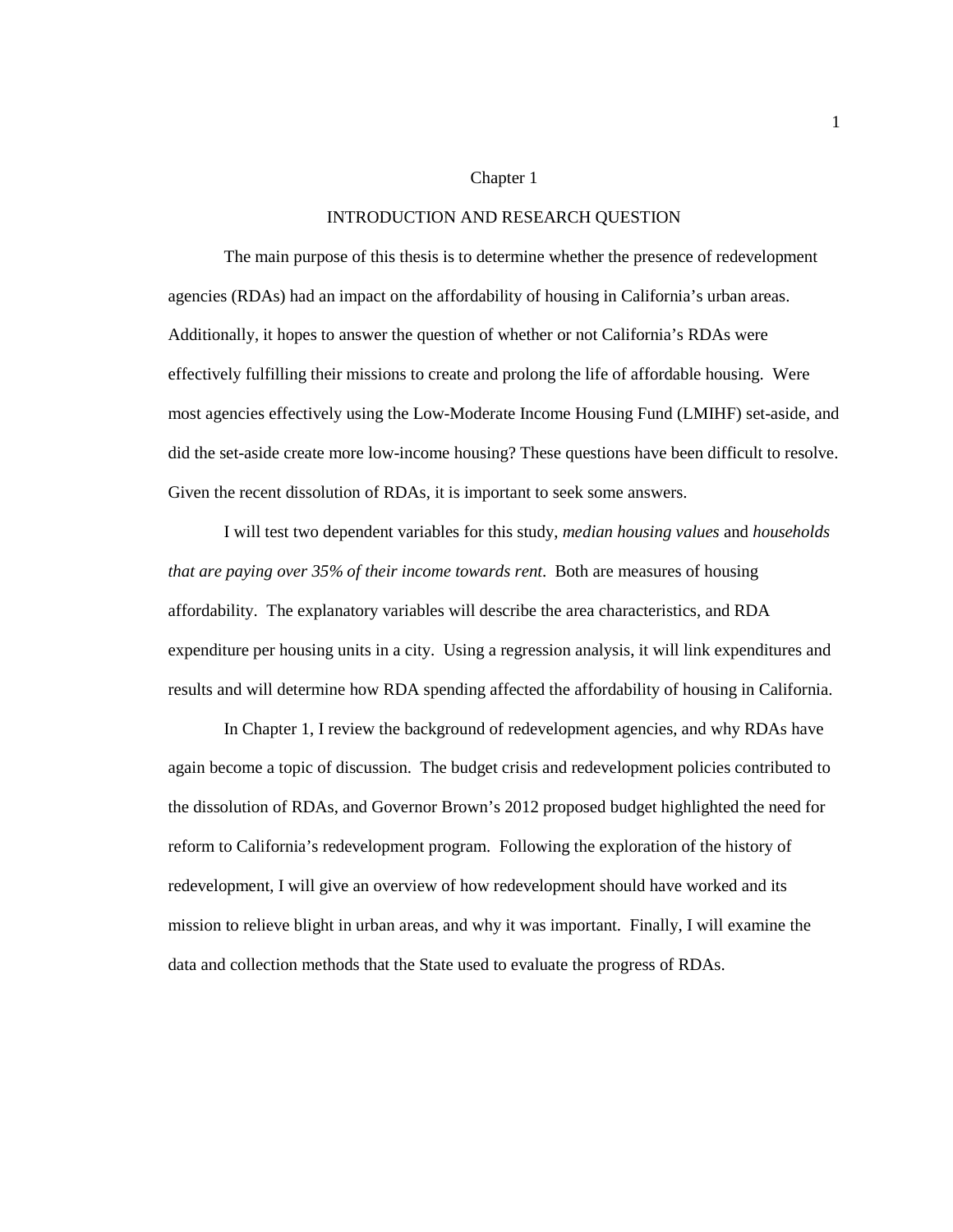#### Organization of Remainder of Paper

Chapter 2 will review how redevelopment works in California. Chapter 3 will examine the relevant academic literature on redevelopment and economic incentives such as TIFs. In particular, I will discuss relevant regression studies that employ similar methodology as used in this thesis. Though there were few studies on the specific topic of California redevelopment, there are many on local economic incentives and a growing set of research on data collection for California RDAs. Generally, the literature agrees that local economic incentives do little to help grow economic activity. Chapter 4 will cover the methodology of my research and explain the statistical tools and methods I will use. Chapter 5 will explain the data and the methodology of selecting a model for the regression analyses. Chapter 6 will explore the findings, and whether or not they are significant, will discuss whether the model was a good fit, and discuss possible policy implications and further research potential.

### Background and Need

Jerry Brown's reelection as governor in 2010 highlighted the need for a realistic budget that would put California's state and local fiscal situation back on track and away from cycles of boom and bust. Both gubernatorial candidates focused on the budget in the run up to the election, highlighting its importance. After the election, Brown moved quickly to create a proposed budget that made cuts to just about every department and agency, a necessary tool to balance the budget in a timely manner. The suggested cut to RDAs was highly controversial (Governor's Budget, 2011-2012 (2011), Sacramento Bee, 2011). Brown's proposed budget cut hundreds of RDAs; the redirected funds will go to cities, counties and schools. The resulting savings to the state would potentially be \$1.7 billion (Governor's Budget, 2011; Sacramento Bee, 2011). Days before a potential budget vote, the State Controller's Office issued a report claiming that RDAs were "a breeding ground for waste, abuse, and impropriety" (Chiang, 2011; Lewis, 2011a). The report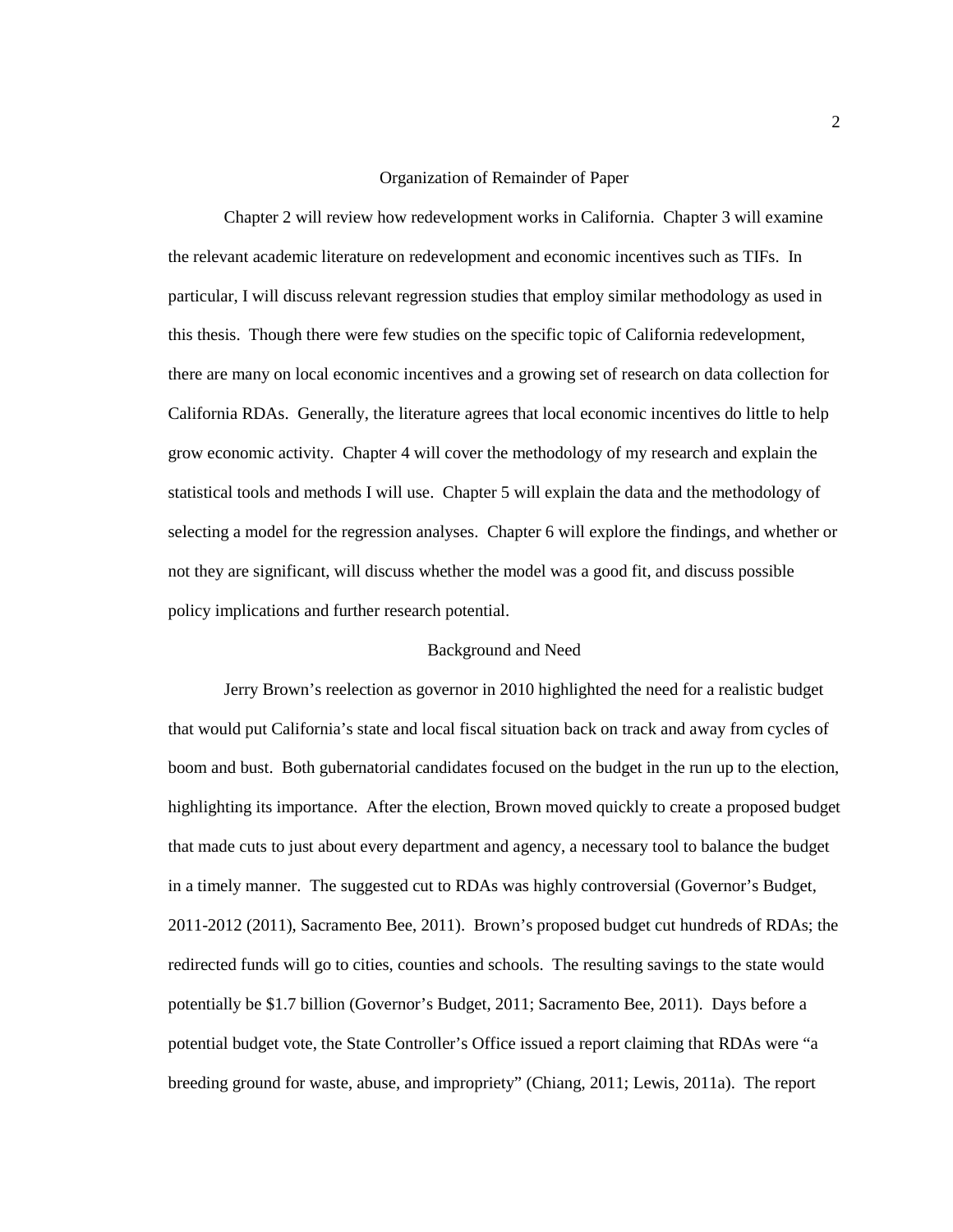reviewed 18 agencies and found many flaws, questionable payment practices, and inappropriate use of affordable housing money (Chiang, 2011; Lewis, 2011a). However, according to HUD, 12 million households are eligible for some form of affordable home assistance, and the 2010 Census reports that 14.2% of the California population was living below the poverty level in 2009.

RDAs were required to set aside 20% of their funds in a Low Moderate Income Housing Fund (LMIHF) to build and maintain affordable housing (§33334.2). The dissolution of RDAs eliminated the sources of these funds. However, the effect on housing affordability for the state is less concrete, and the inability of RDAs to highlight their successes hurt their image and therefore their ability to continue to have a positive impact on communities. Restrictions on property taxes have led to a permanent struggle by local governments to fund programs, and RDAs were a contentious and controversial expenditure.

#### *The Budget*

California, like many other states in the country, faces a continuing budget crisis. Revenues are too low, and spending is too high. The state faced a \$26.2 billion structural budget deficit for fiscal year 2012, leading the Governor and Legislature to ask for extraordinary cuts, and extensions of special taxes (Siders, 2011). Each year the debate for potential programs cuts and possible tax increases creates a divisive discussion drawn clearly down party lines. The California electorate contributes to this conflict by demanding many services from the state government, without the willingness to raise taxes to help pay for them. Apprehension toward any tax increase manifested itself with the passage of 1978's Proposition 13. Further, the limits that this proposition placed on California's ability to raise revenue and the power of the "fourth house's" fears of taxation created a persistent and seemingly annual budget crisis. Gimmicks, backfills, and a general unwillingness to do what is necessary to solve the crisis have further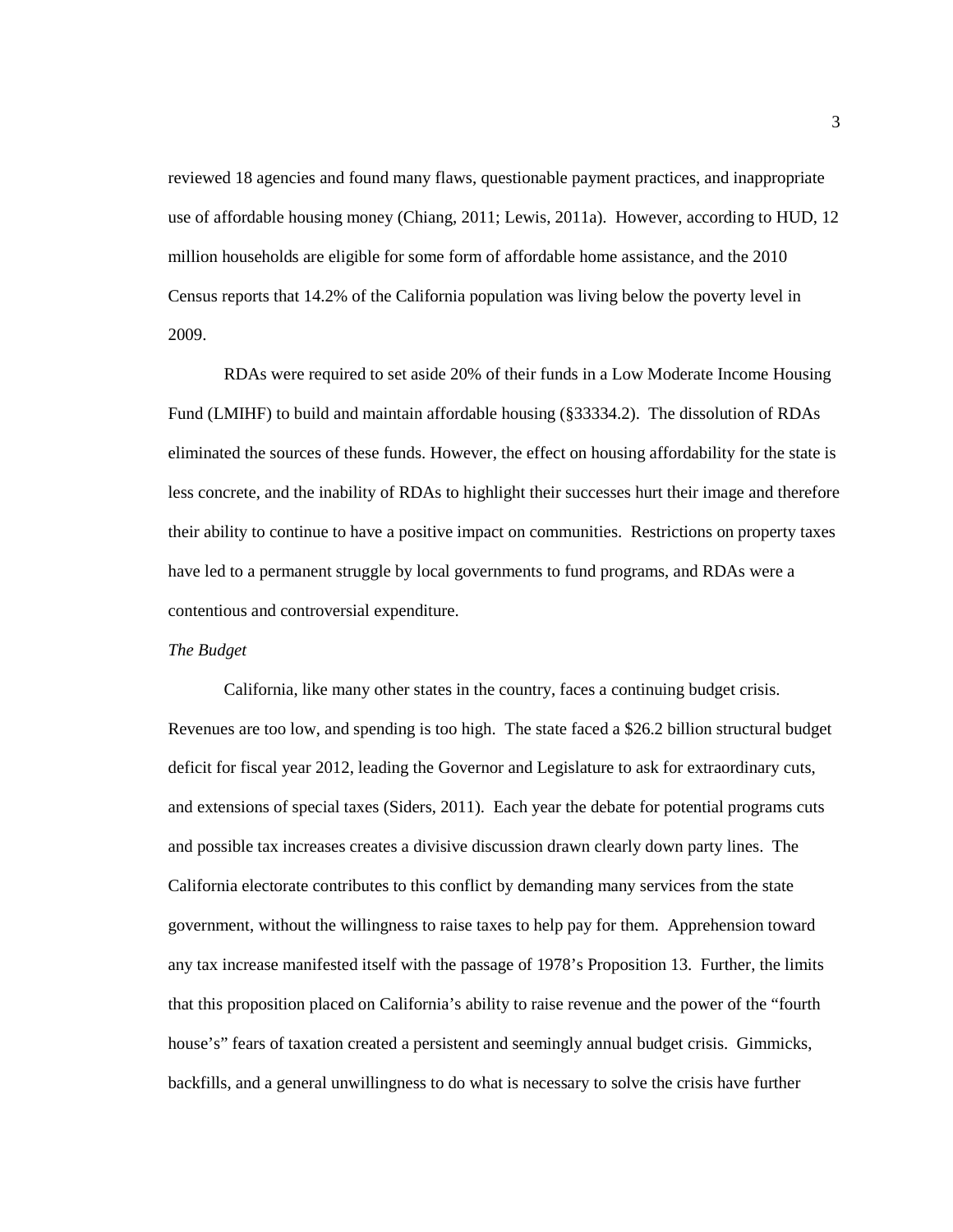exacerbated the state's predicament. The intent of a budget is to forecast the coming year's revenues and expenditures, and California notoriously overestimates revenues (Mikesell, 2011). In the 2008-09 fiscal year, revenue collections were 20% lower than predicted (Gordon, 2010).

The pressure to find programs to trim led to the proposed cut to RDAs. The proposal led to heavy scrutiny for the redevelopment agencies, and the agencies found they had little data with which to defend themselves. The result is the phasing out of RDAs over several years, giving most agencies time to finish projects, and disclose and collect debts. The California Legislature acted to protect RDAs and affordable housing funds with AB 1X 26 (Blumenfeld, 2012) and AB 1X 27 (Blumenfeld, 2012), but the California Supreme Court declared AB 1X 26 unconstitutional, negating the need for AB 1X 27.

### *The Governor's Proposal*

The Governor's proposed budget recommended that RDAs be dissolved by July

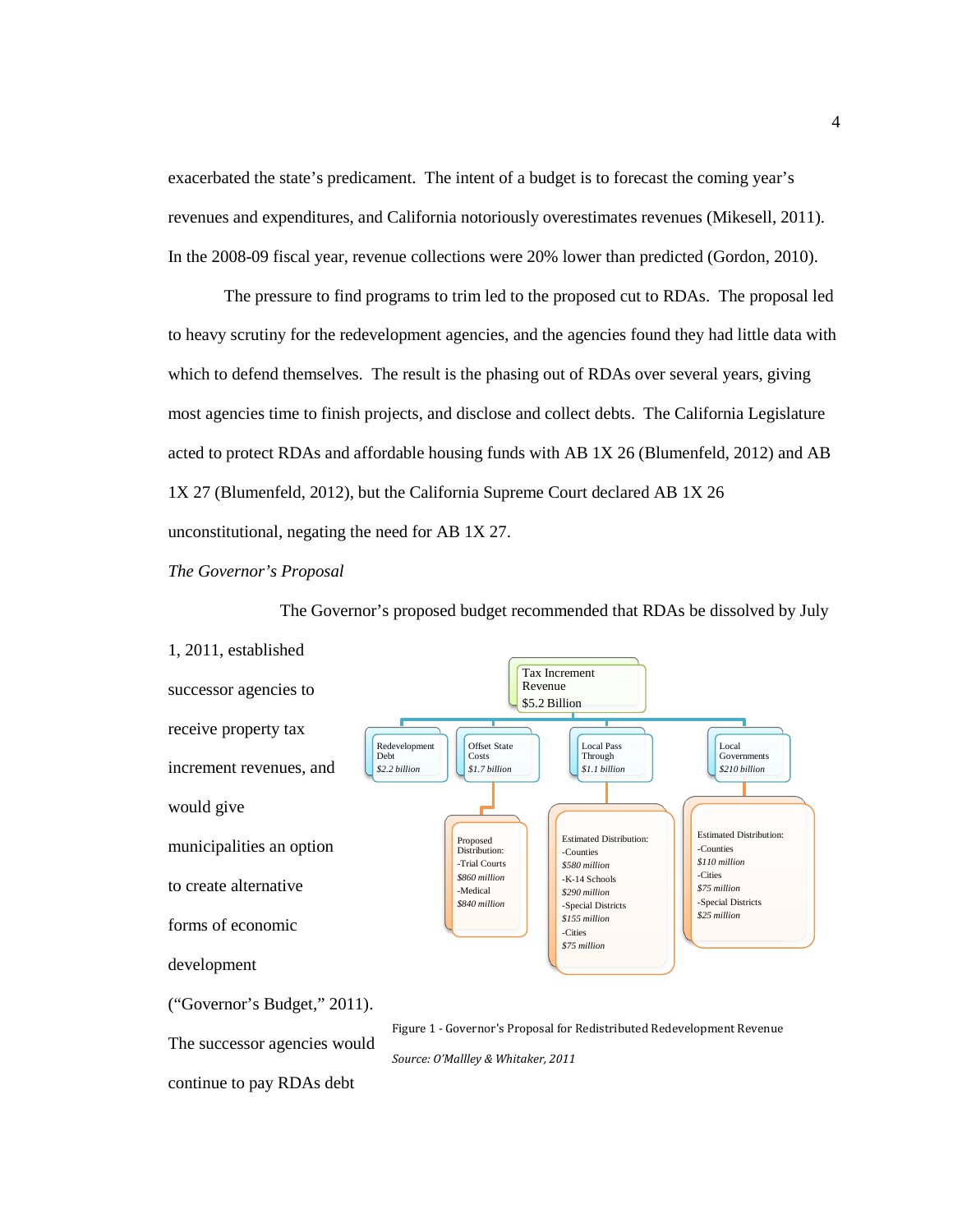obligations, and schools and local governments will continue to receive their portion of the taxincrement revenue pass-through. Medi-Cal, trial courts, cities, counties, and special districts received the remaining funds. The proposal also suggested a reduction of the voter threshold to 55% for some "tax increases and bonding against local revenues." The Governor also proposed a shift to local housing authorities for the funds from the LMIHF. According to the governor's office, the proposed budget cut would save the state \$1.7 billion (Sacramento Bee, 2011). The League of California Cities claimed the plan to dissolve agencies was unconstitutional, and mounted a campaign with the California Redevelopment Association (CRA) to oppose the proposal (Yamamura & Sanders, 2011). The Legislative Counsel Bureau agreed, and issued a memo to Republican State Assembly Member Diane Harkey questioning the legality of the move to take the redevelopment money to help balance the budget (Yamamura, 2011). The memo stated that California could not force local governments to send TIF funds to the state, and that the successor agencies are not a sufficient mechanism to comply with the constitution. The Department of Finance was firm in its belief that no breach of constitutionality had occurred, and that the proposal would be legally sound (Yamamura, 2011).

Lawmakers spent a great deal of time creating a deal regarding Redevelopment Agencies. The final output was that after the dissolution of RDAs, the legislature passed two companion laws simultaneously, AB 1X 26 (Blumenfeld, 2012) and AB 1X 27 (Blumenfeld, 2012). AB 26X eliminated RDAs, and created a process for the winding down of their activities (Senate Rules Committee, 2011a). AB 26X also established the successor agencies. The second bill, AB 27X, was contingent on the passage of AB 26X. AB 27X created an alternative, voluntary redevelopment program that would allow RDAs to continue to exist. Those agencies wishing to continue their work were required to notify the State Controller, auditor-controller, and the Department of Finance on or before November 1, 2011. A city or county would have collected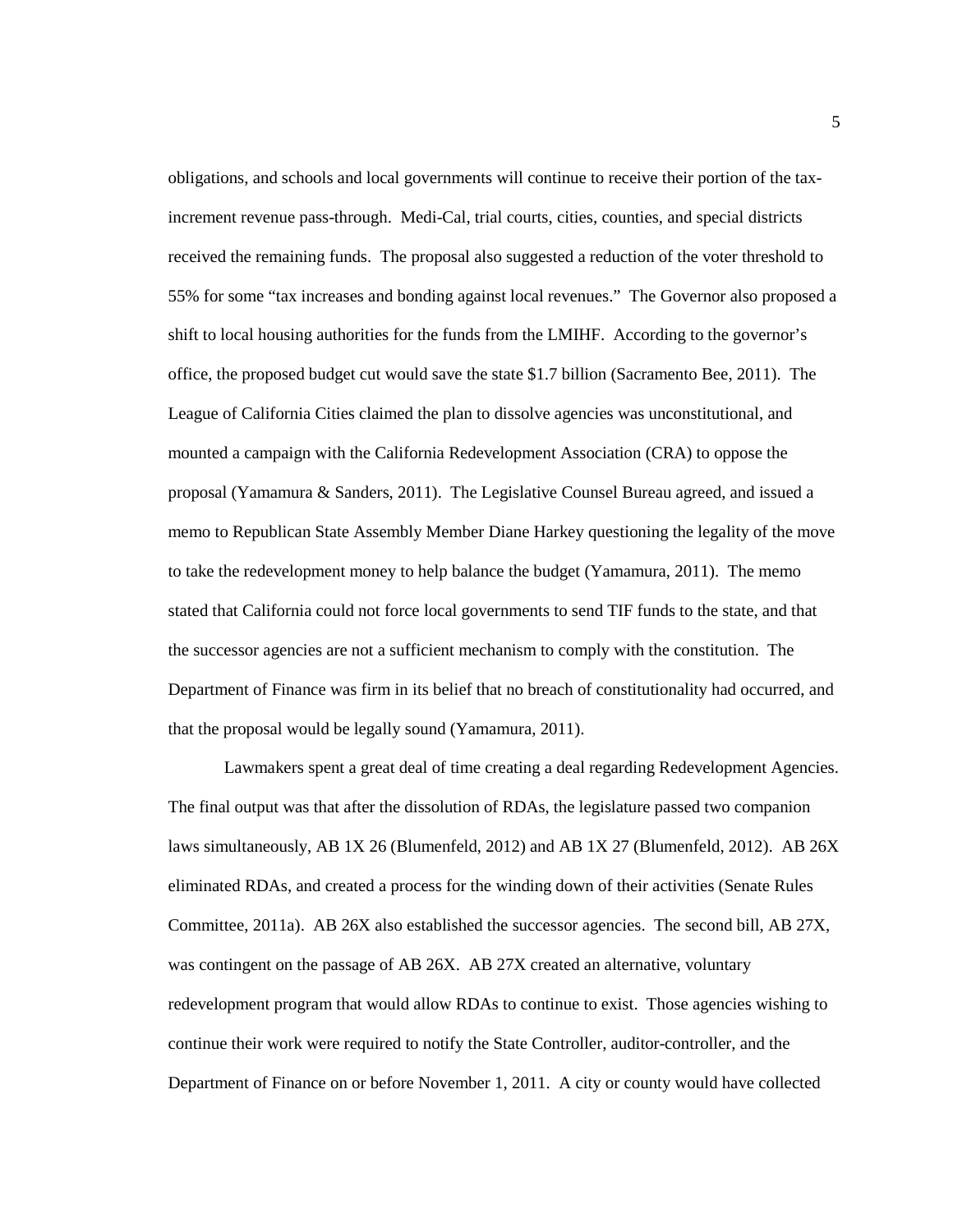part of the TIF revenue. The city or county may establish a new RDA after the fulfillment of obligations and debts (Senate Rules Committee, 2011b). The California Supreme Court later ruled AB 1X 27 unconstitutional, negating the need for both laws (California Supreme Court, 2011).

Several pieces of legislation have moved forward to help provide affordable housing in California cities. AB 1585 (Pérez, 2012) received partisan approval in the assembly, garnering two more votes than necessary to beat the supermajority threshold for an emergency measure. If the Senate approves the bill and the Governor signs it into law, Low- and Moderate-income housing would continue to receive approximately \$1.4 billion in redevelopment funds (Sanders, 2012). Local housing agencies would use the funding for affordable housing. The agencies must commit 80% of the funds within two years, and spend them within four years; otherwise, the money will return to the Department of Housing and Community Development for use on lowincome housing programs.

Senators Mark DeSaulnier and Darrell Steinberg introduced SB 1220 (DeSaulnier, 2012), the Housing Opportunity and Market Stabilization (HOMeS) Trust Fund. The bill would impose a \$75 fee on recordation of real estate documents to permanently fund the "development, acquisition, rehabilitation, and preservation of homes to low and moderate-income households" (DeSaulnier & Steinberg, 2012). The authors estimate that the fees will generate an average of \$700 million per year for the Fund.

### *Current and Former Redevelopment Policies*

The main purpose of redevelopment is to curb blight and give cities a flexible tool to make improvements in urban areas. Redevelopment has improved the appearance of California cities since their implementation in 1945. RDA work created public, commercial, and industrial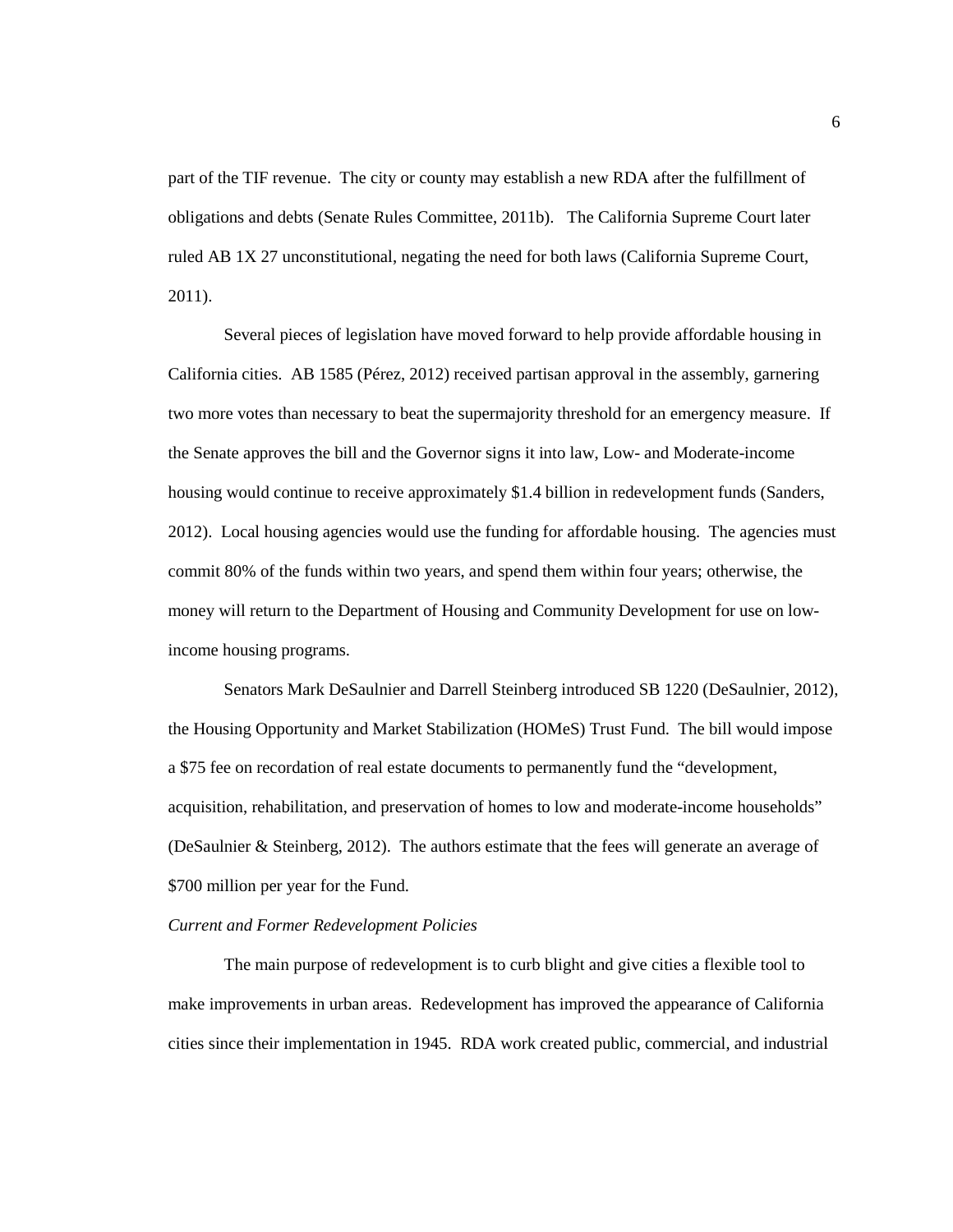spaces, revitalized downtown districts, improved public infrastructure, and helped finance affordable housing (Fulton & Shigley, 2005).

California faced a stressed fiscal status, and Governor Brown's proposal to phase out RDAs was a reaction to the public's belief that the solution to the structural deficit problem was expenditure cuts rather than revenue increases. Baldassarre and Urahn (2010) studied public reactions in five fiscally stressed states: Arizona, California, Florida, Illinois, and New York. The study, conducted in Spanish and English, included over 5,000 respondents spread throughout all five states. The studies found that overall, respondents want leaders to work harder to control wasteful spending and deliver services more efficiently. Respondents also believe that health and human services and K-12 education are core function of state government and would be willing to preserve them even if it meant paying higher taxes. RDAs provide a part of the social safety net that people find valuable, however, redevelopment was on the chopping block because of past abuses.

Staff briefing papers (Adkisson, et al, 2010; Vogel, 2010) from the California State Legislature name two main ways that the state had an interest in redevelopment: substantive and fiscal. The state has a substantive interest in eliminating economic and physical blight to improve neighborhoods and livability to attract residents, and the state has an economic interest because the General Fund helps to subsidize RDA projects ("Restructuring," 2011). The impact of other policies, such as Proposition 13, also affects how RDAs act, and how local governments may use them.

### *The Positive Impacts*

The purpose of RDAs was to positively influence local communities by creating better physical conditions in cities. The Legislative Analyst's Office 2011 analysis of the Governor's budget proposal found two positive outcomes of using redevelopment: TIFs are flexible tools that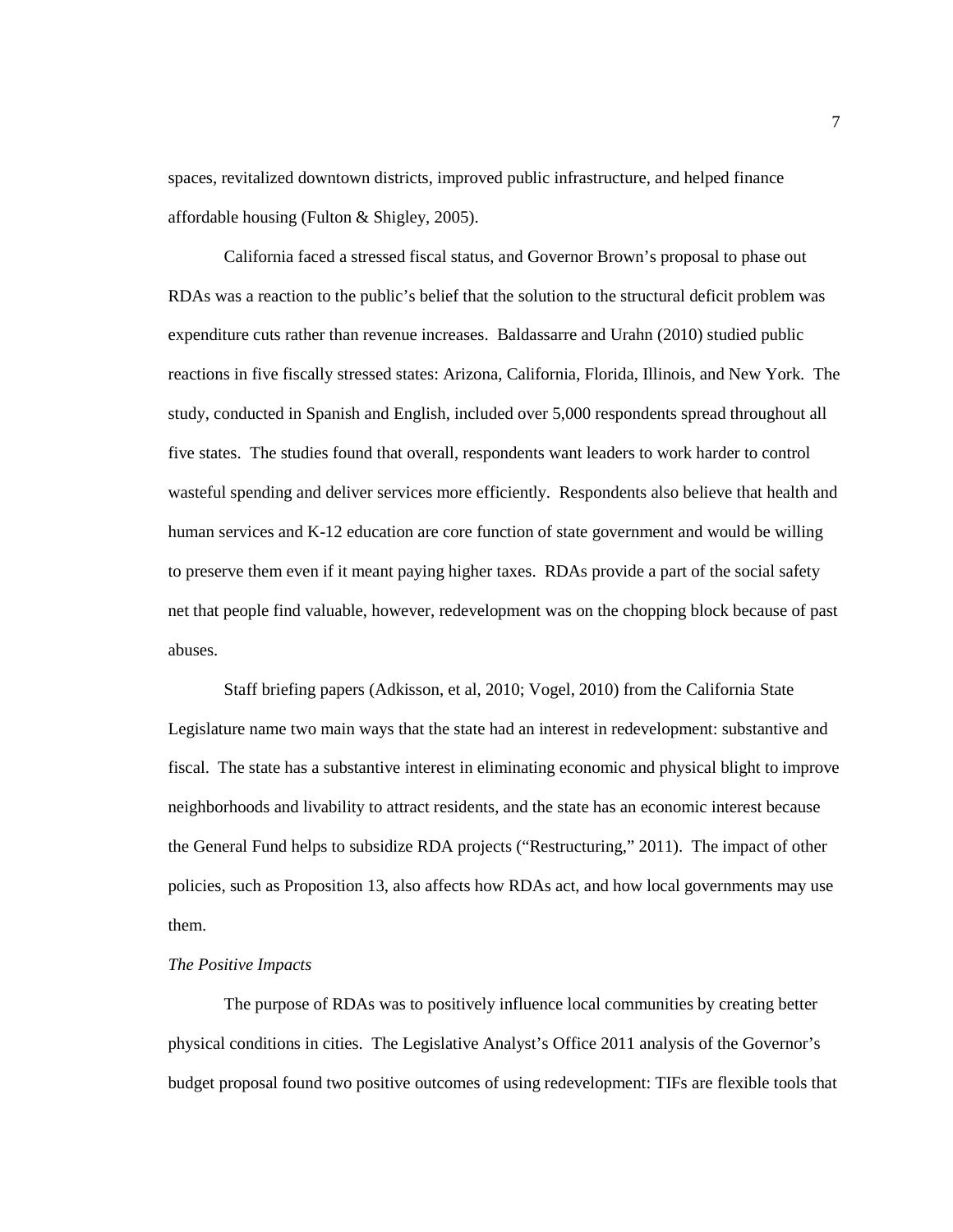improve specific areas, and RDAs create and maintain affordable housing. Most cities have other tools to create economic development, but redevelopment area projects are the easiest and most flexible. Other means of generating large sums of money to fight urban blight require issuing general obligation bonds or raising taxes, which would also require voter approval. Redevelopment requires neither of these conditions. The report gives an overview of how redevelopment and TIFs use property taxes, and gives an evaluation of the positive and negative impacts. The LAO 2011 report also notes that RDAs are by law required to set-aside money that must be spent on affordable housing. The agency may use the money to acquire land, construct or repair affordable housing units, provide rent subsidies to low- and moderate-income households, and maintain affordable housing units. Though there are many other options for funding affordable housing, RDAs are easily the largest source (O'Malley & Whitaker, 2011). *The Negative Impacts*

Despite these positive impacts, the LAO reported that there were more negative than positive aspects to redevelopment. There is evidence that economic activity within a project area increases, yet numerous studies point out that it is less likely that the redevelopment projects create new jobs, but rather shifted the jobs or economic activities from other parts of the city (LAO, 2011; Byrne, 2010; Dye & Merriman, 2000; Anderson & Wassmer, 1999). Additionally, the RDAs are diverting funds that would have otherwise gone to local governments or K-12 education (LAO, 2011). Local governments prefer to use redevelopment to create new developments because the funds are low-risk, and do not create a raise in taxes. However, RDAs shift money that would have otherwise gone to these local entities to redevelopment. Localities have a state mandated minimum funding level for education, when RDAs shift that money away local governments must request emergency funding from the state, which further negatively impacts the state budget.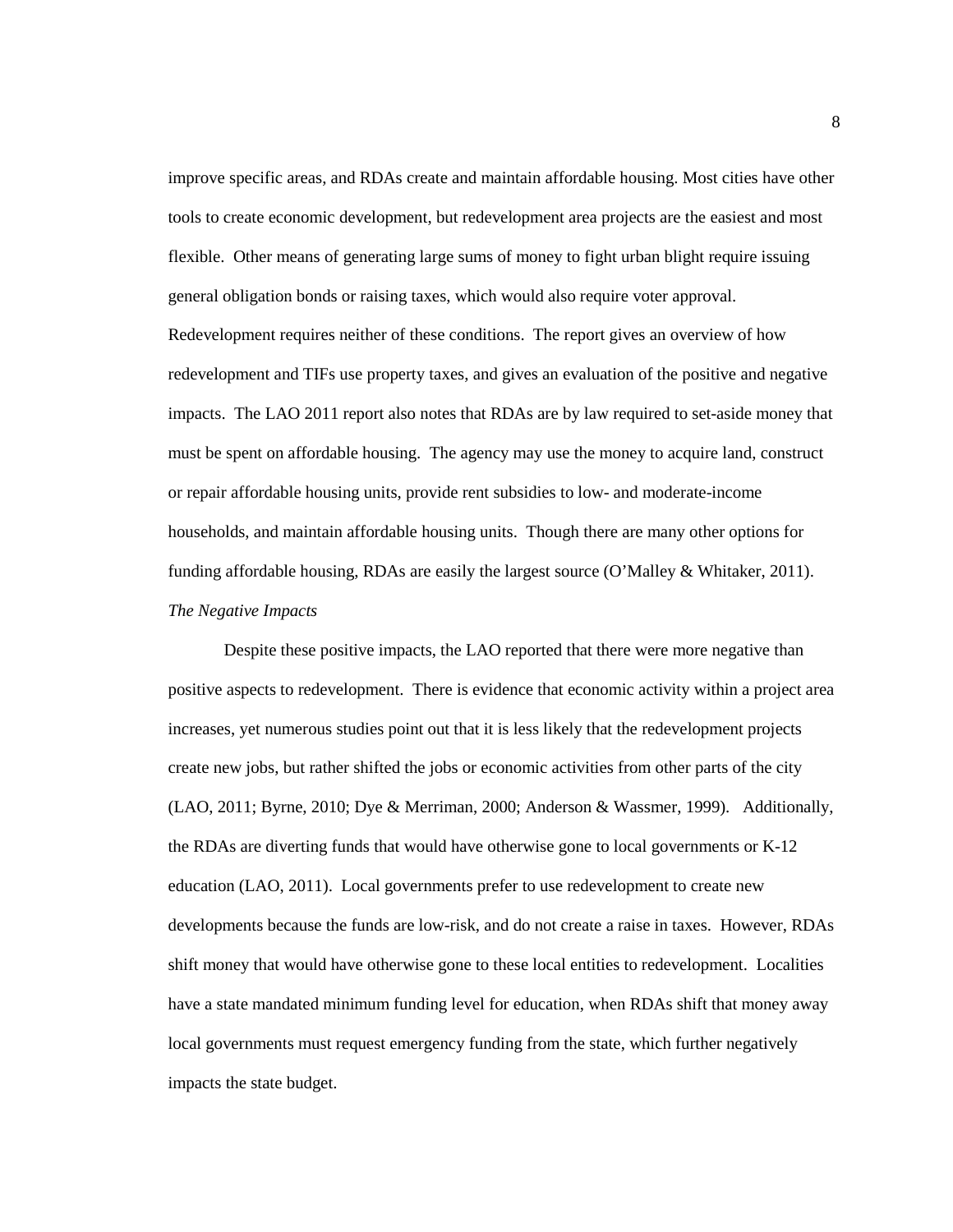#### *Proposition 13*

Proposition 13 severely limits the ability of local governments to gain revenues, and RDAs in turn further divert funds from these bodies. Tax Increment Financing financed RDAs, money that would otherwise have gone to localities. Redevelopment officials argue that property tax increases are the result of private investments attracted by public improvements in project areas (Dardia, 1998).

Californians understandably love the protections given to them by Proposition 13. Grandma will never suffer an unaffordable tax hike on her home during her retirement when she is reliant on a fixed income, and any tax increases must meet with voter approval. The struggle between demands and revenues characterizes the difficulty of this state's budget process. The level of difficulty that would be required to change Proposition 13 is too terrifying for most politicians to tackle, and most choose to work around it with creative solutions and deny that a problem exists. In addition, California politicians, restricted by term limits, are unlikely to take politically risky moves. Most voters are not willing to pay more in property taxes even if it means higher taxes and fees in other areas. A PEW/PPIC poll measuring public attitudes found that most Californians would prefer to cut services before raising taxes (Baldassare & Urahn, 2010).

After Proposition 13 passed in 1978, California's ability to rely on property taxes decreased, and voters had signaled their unwillingness to increase taxes. Today California is more reliant on personal income and sales and use tax than property taxes, changing the way California gathers revenues (Wassmer, 2008; Gordon, 2010). Personal income, corporate, and sales and use taxes are highly volatile and subject to the health of the economy, whereas property taxes have historically been a more stable source of revenue (Wassmer, 2008; Gordon, 2010).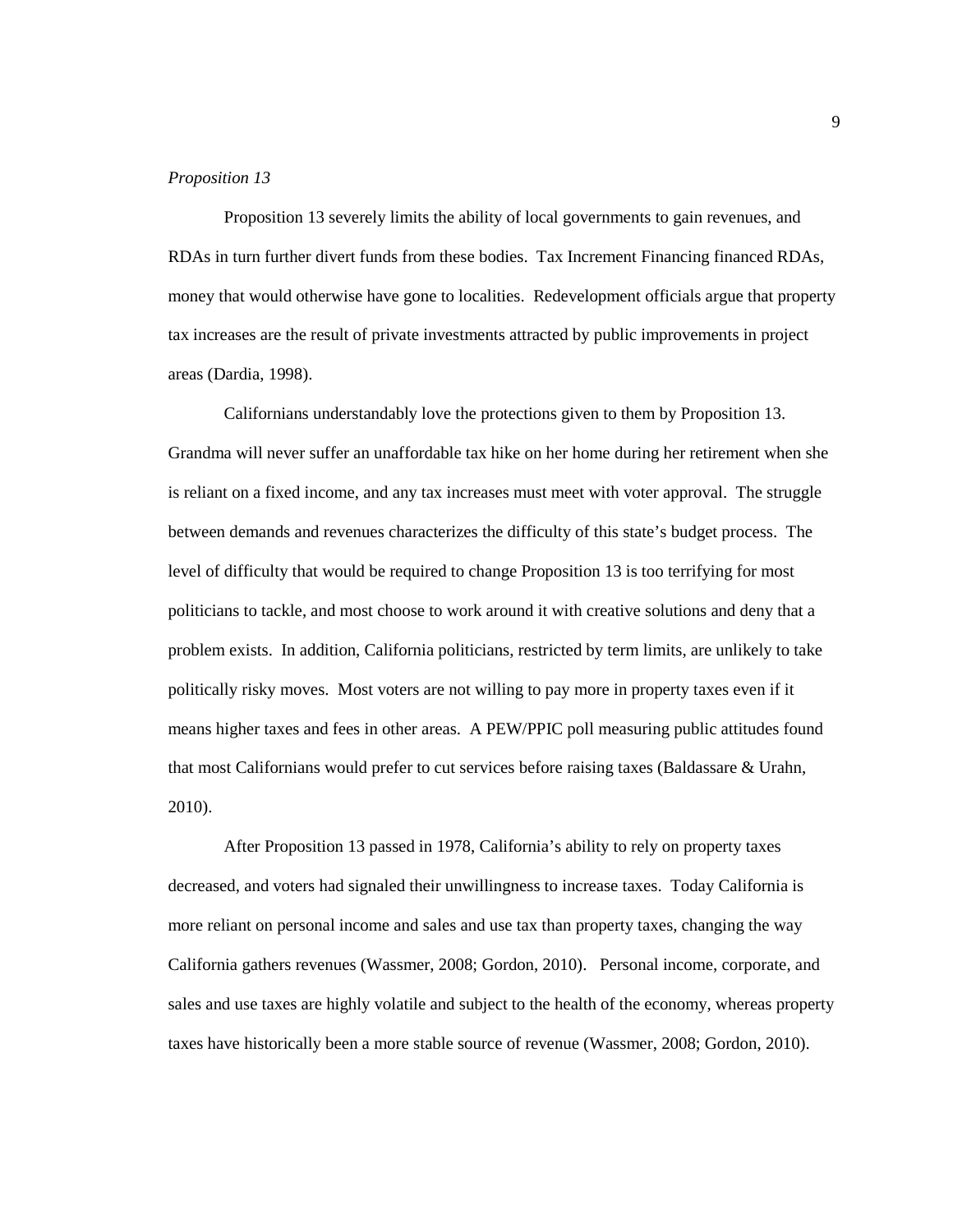These restrictions on property taxes have led to a permanent struggle by local governments to fund programs, and RDAs have always been a contentious and controversial expenditure. RDAs were financed by property taxes that otherwise would have gone to localities. RDAs claimed they were valid recipients of those tax increases due to the improvements they made in the project areas (Dardia, 1998). Proof of their full impact, however, is difficult to obtain, and studies have shown that other forces could be contributing to rising property taxes. Since Proposition 13's passage, local governments receive some money from property taxes, but the mechanism and flow of funds has fundamentally changed (Dardia, 1998). Localities are now more dependent on sales tax revenues, or raises in property taxes for revenue; the only way to increase revenues is to create new sources of sales tax. Moreover, the only way to increase property taxes on existing property is to trigger a reassessment. Cities use this "fiscalization of land use" as a tool to create a financial resource to replace lost property tax revenues. Automalls, shopping centers, and commercial buildings are likely to create more sales tax revenue for a city, and additionally less public resources than a new housing development. Therefore, cities are more likely to use redevelopment to create new sources of funds.

Dardia (1998) and Chapman (1998) agree on how Proposition 13 altered the way local governments sought revenue. Both studies agree that Proposition 13 helped shape how RDAs function today.

Dardia's seminal redevelopment PPIC piece *Subsidizing Redevelopment* (1998) analyzes how Proposition 13's restrictions on tax revenues have obliged local governments to use redevelopment liberally to create sources of funding. He notes that more than half the RDAs in California were created after the 1978 passage of Proposition 13, which is important in exemplifying that cities realized that redevelopment was a way to create more revenue. However, this increased pressure on special districts and counties, as the RDAs frequently received the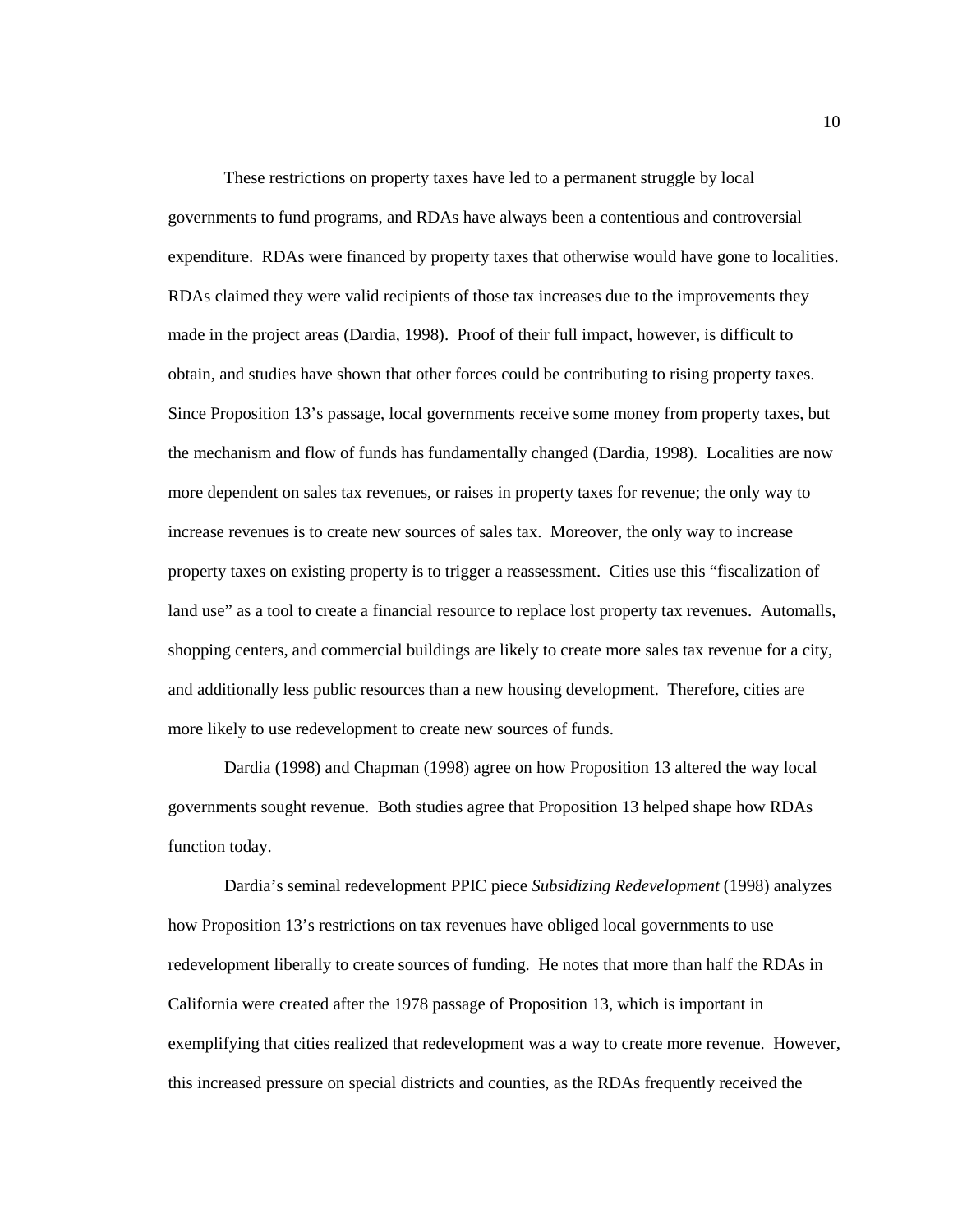share of property taxes allowed to local governments. In the ten years Dardia studied, the share of property taxes diverted to tax increment grew from 4.6% to 8%, and some aggressive RDAs accounted for as much as 18% of all property taxes. Dardia notes that because of the fiscal incentive to create redevelopment projects, cities define "blight" more liberally, and around half of California cities have between 11 and 30% of their land in redevelopment areas; another fifth of California cities have over 30% in project areas. It is unlikely, notes the author, that blight is so pervasive in California cities. Each city or county finds blight in a different manner, and Dardia considered the term more relative than concrete. Dardia's study covered 114 different agencies from 1978 to 1992 to judge how the RDAs affected cities. His study did not show an increase in economic activity, and in fact stated that overall, project areas were doing less well than cities as a whole.

In another 1998 paper from the PPIC, Chapman presents three unintended consequences of the passage of Proposition 13, including the fiscalization of land use together with the creation of RDAs and use of TIFs, the growth of overly complex financial techniques, and an increase in state control over local finances (Chapman, 1998). Proposition 13 reduced the amount of revenue from property taxes that a local government could receive, therefore land use decisions were examined not for the good of the overall community, but instead how they could generate revenues. Cities aggressively pursuing sales tax revenues compete for "big-box" retailers and car dealerships in lieu of residential developments. Chapman justifies this with a little historical perspective; in the 1950s, California was the first state to use TIFs as a development tool. The TIF's popularity as a tool to fend off fiscal anxieties only grew; until 1993 blight was very loosely defined, redevelopment debt did not require voter approval even for new infrastructure, and redevelopment can help cities compete for revenue generators. Chapman notes that because of the transaction costs involved in luring a company to a city that this usually creates a zero sum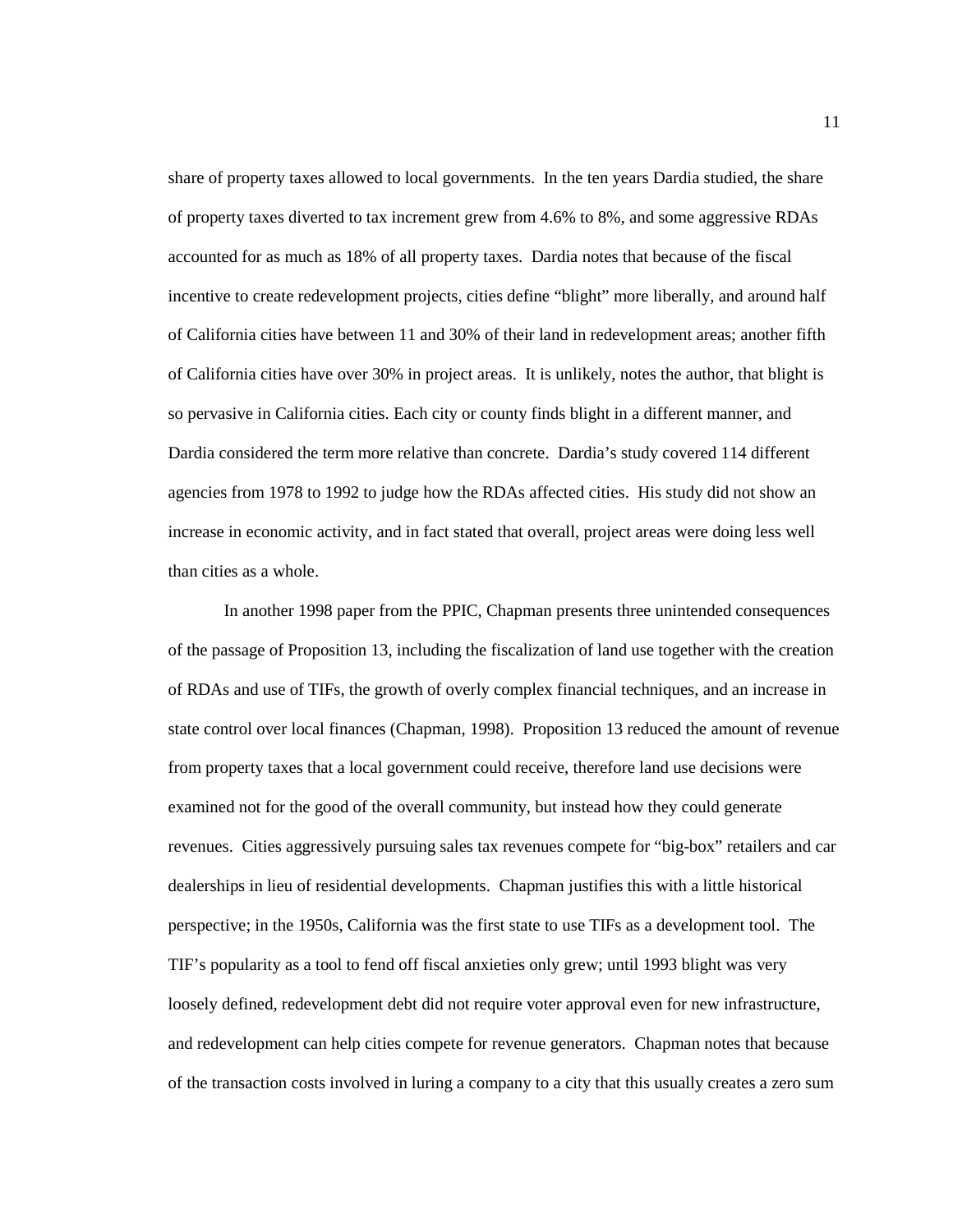game. Proposition 13 also created a series of increasingly complex financial techniques, which has led to difficulty in reporting and tracking, and creates questionable reliability. Legislators intended AB 8 to be a short-term state tool that bailed out jurisdictions in need of help after Proposition 13 was established. However, over time local governments felt the provisions were entitlements rather than bailouts. Property taxes and a per-student state-minimum contribution traditionally funded K-12 education; but after Proposition 13's passage, spending per student slowed below even the national average. Chapman cites the Serrano decisions, AB 8, Proposition 98, and Proposition 111 have all created increasingly difficult formulas to fund schools; but after the passing of Proposition 13, schools no longer have the ability to raise property taxes and are increasingly reliant on state aid. The shift of financial control from local governments to the State is Chapman's final major unintended consequence. The state now has more control over the distribution of property taxes.

The conclusion of both these pieces is that Proposition 13 was a popular if blunt tool, which created unintended severe financial consequences for the State of California. Despite some positive impacts such as curbing urban blight and creating affordable housing, local governments increasingly use redevelopment as a tool to boost revenues after restrictions on property taxes from Proposition 13. RDAs and TIFs created successful new revenue sources for local governments. Other policies have affected how redevelopment works, though not as strikingly as Proposition 13, Appendix A briefly describes some of these policies.

*The 1993 Reforms (AB 1290)*

Redevelopment is a key tool for municipalities to increase revenues, and for the most part, reduces blight in urban areas with good results. However, some agencies were abusing the definition of blight, and accused of hoarding the funds in their affordable housing set-asides. As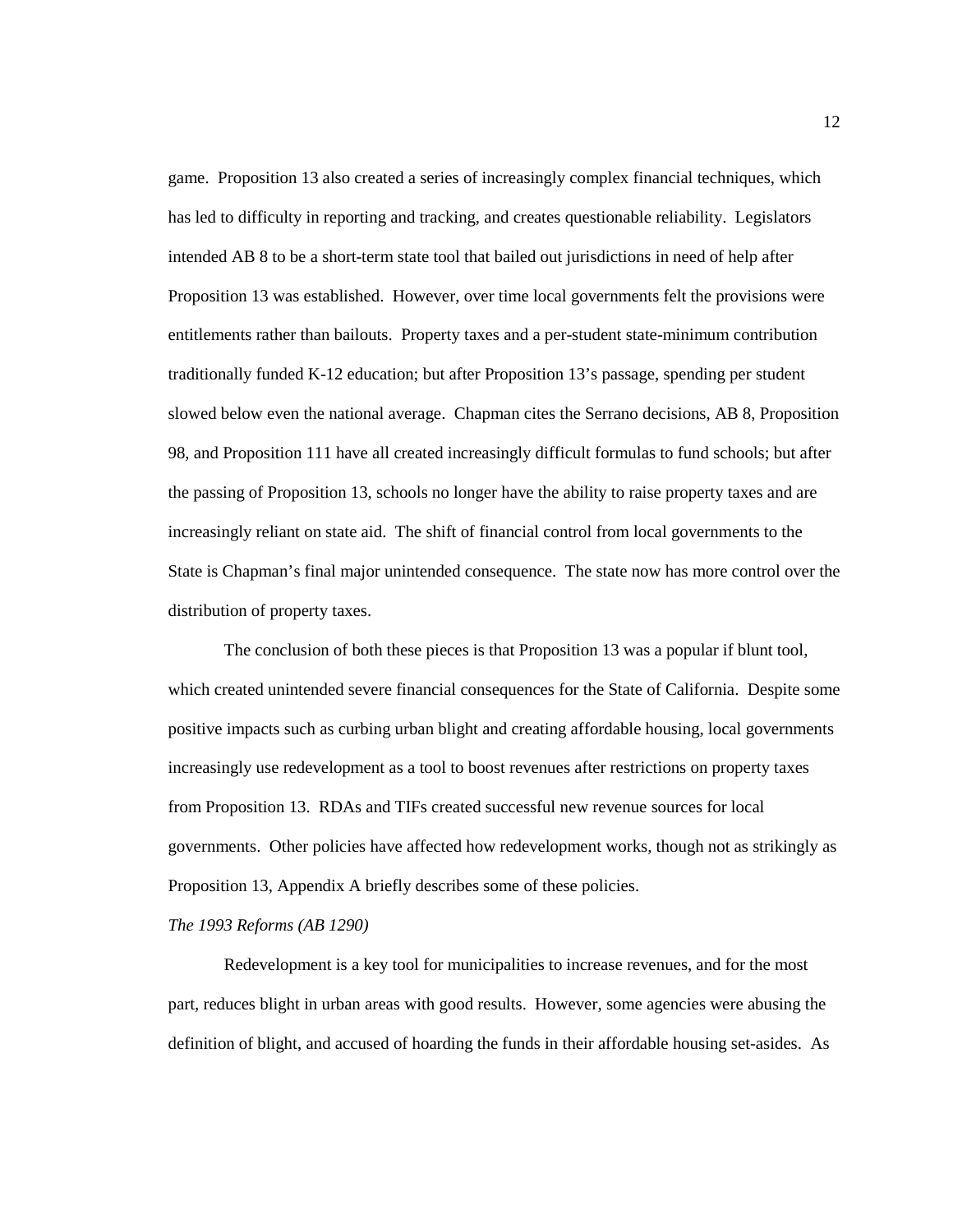a result, the Legislature used those funds to balance the state budget two years in a row. The CRA reacted by creating and sponsoring AB 1290 (1993) to reform RDAs.

The result of the reform legislation was:

- A more specific definition of "blight,"
- Set specific time limits for new and continuing projects (SB 211 in 2001 extended these time limits for some agencies, though the agency must renew its finding of blight, and increase its set-aside for affordable housing),
- Penalties for not using the LMIHF in a timely manner,
- Authorized affordable housing to be built outside the project area,
- Prohibited the creation of a sales tax to fund the redevelopment projects,
- Allowed facility or equipment financing,
- Provided a guaranteed pass through for all affected localities, consumed about 1/6 of RDA revenues.

Redevelopment agencies and the LMIHF are affected by a variety of laws and court rulings in an attempt to clarify how RDAs can determine blight and use the affordable housing funds. A summary of these policies and rulings appears in Appendix B.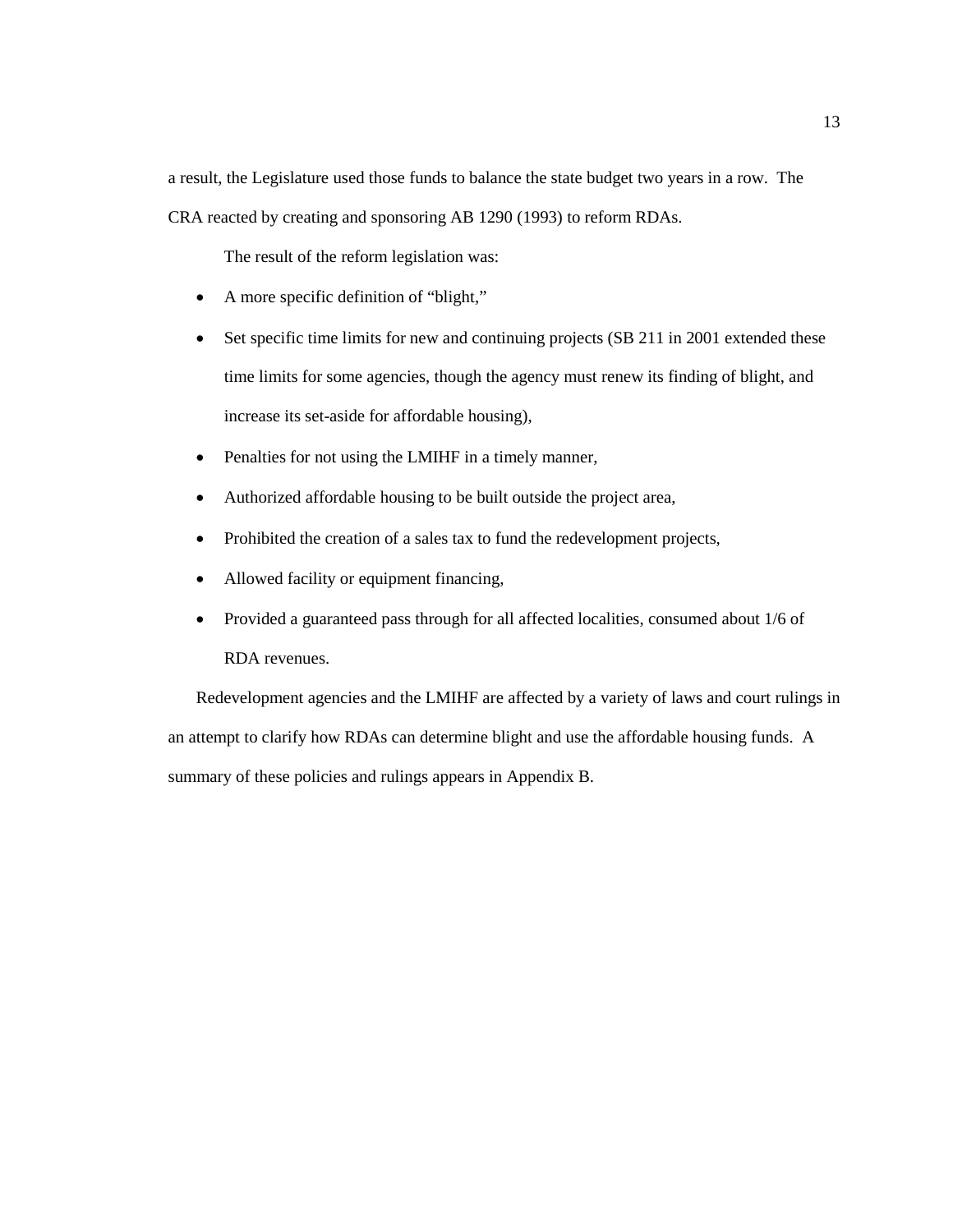#### Chapter 2

#### HOW REDEVELOPMENT WORKS IN CALIFORNIA

Redevelopment started as a means to curb urban blight, but has become a technique for local governments to correct private market failures (Man and Rosentraub, 1998), bid for businesses (Anderson & Wassmer, 2001), or to imitate neighboring communities (Anderson & Wassmer, 1999). California was the first state to use TIFs, and since their creation, the RDAs have grown rapidly. Detwiler notes in his 2011 "Restructuring Redevelopment" briefing paper that:

- There are 425 redevelopment agencies in California, 399 are active.
- All cities with populations over 250,000 have redevelopment agencies.
- 94% of cities with populations over 50,000 have redevelopment agencies.
- 81% of all cities have redevelopment agencies.
- 31 of the 58 counties have redevelopment agencies; 26 are active.
- Redevelopment officials run 749 redevelopment agencies.

## The Legal Requirements

The California Redevelopment Law (CRL) (§33000) requires that 20% of tax increment revenue must be set aside for affordable housing. Though the 20% requirement has been in place since the 1970s, there were loopholes and escape clauses to avoid fulfilling this constraint. The legislature and legal rulings from courts have closed these loopholes over time, particularly as the demand for affordable housing increases.

Redevelopment funds a broad range of projects from downtown revitalizations to affordable housing. RDAs usually fund projects in conjunction with a private developer or other government sources such as HUD. In addition to the LMIHF set-aside, state law requires RDAs to "pass through" to other agencies a portion of the tax increment revenues (O'Malley  $\&$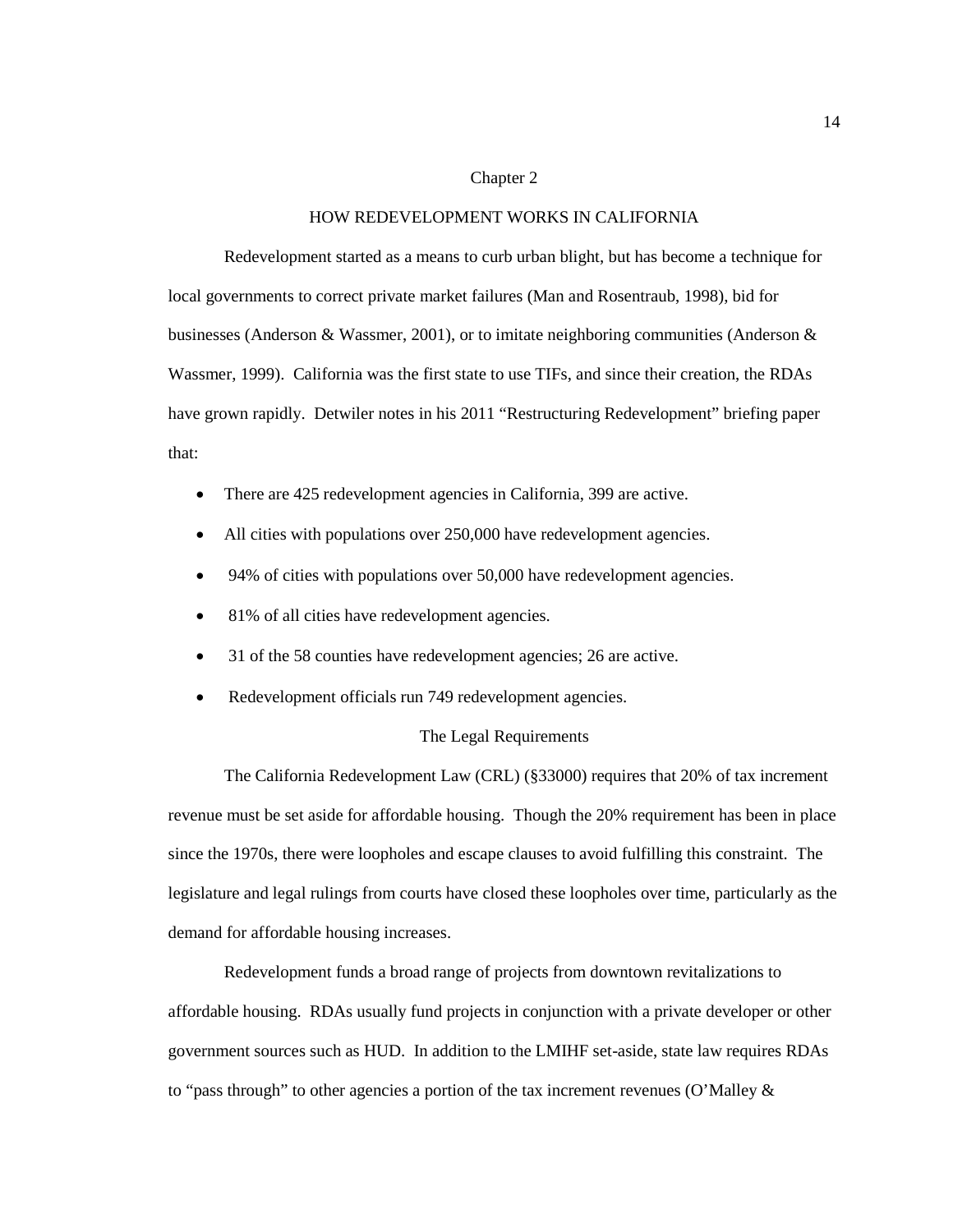Whitaker, 2011). The intent of the pass-through is to offset the loss of property taxes to other local agencies such as counties, K-14 schools, special districts, and cities. Statewide, these

agencies pass through about 22% of the tax increment revenues (O'Malley & Whitaker, 2011).

However, low-income housing projects are unpopular with the public. Politicians who support redevelopment projects find it difficult to later support



housing projects and maintain their electability (Fulton & Shigley, 2005, p. 276). After many of the loopholes closed, numerous RDAs simply did not spend the money, and later the Legislatures accused them of "hoarding;" and as a result, the State Legislature frequently raided these funds to close budget gaps (Fulton & Shigley, 2005, p. 277). RDAs claim that it takes time to piece together financing, acquire land and get projects to break ground (Dardia, 1998). Though this may be true, HCD audits have shown that most agencies do not spend their housing set-asides appropriately (Fulton & Shigley, 2005; Yang, 2007). Some overspend on planning and administration; others run emergency shelters rather than producing permanent housing (Fulton & Shigley, 2005, p. 278; Yang, 2007).

## Blight

The roots of redevelopment are in urban renewal to tackle blight. State law dictates that blight must be so substantial that "it constitutes a serious physical and economic burden on the community" (Fulton & Shigley, 2005, p. 265). Before the 1993 reforms, some localities abused the poor definition of the term "blight"; agencies found blight in areas simply prone to flooding,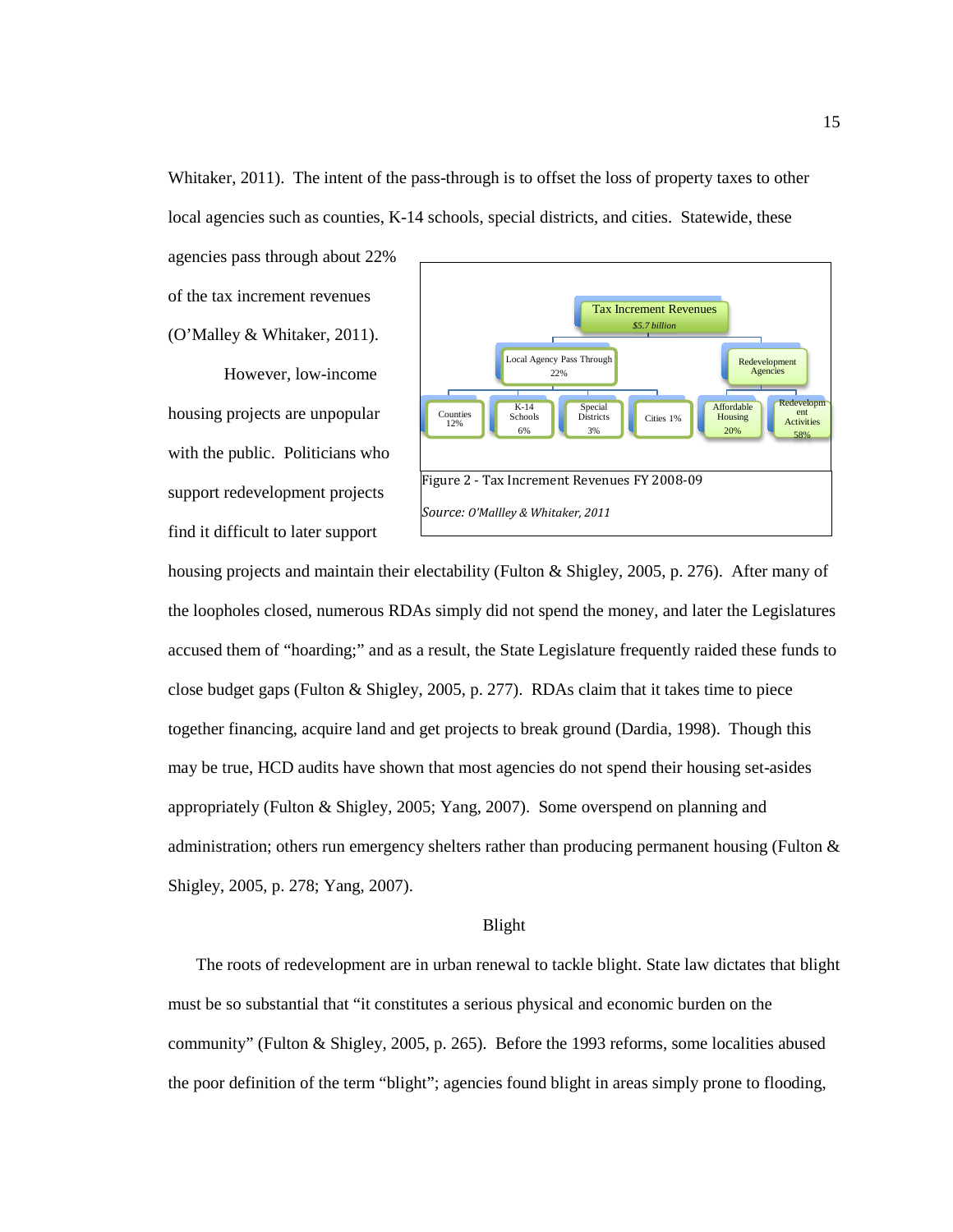or blight was discovered in areas such as a private country club golf course (Fulton & Shigley, p. 266). The 1993 reforms, among other changes, narrowed the definition of blight to the following characteristics:

- Blighted areas must be predominantly urbanized (80% urbanized)
- May consist of one or more of the following *physical* conditions:
	- 1. Buildings that are unsafe or unhealthy to work in,
	- 2. Conditions that prevent viable use of buildings or lots,
	- 3. Incompatible nearby land uses,
	- 4. Subdivided lots owned by multiple owners.
- May consist of one or more of the following *economic* conditions:
	- 1. Depreciated or stagnant property values,
	- 2. Impaired property value due hazardous wastes,
	- 3. Abnormally high business vacancies,
	- 4. A lack of necessary neighborhood businesses (such as grocery stores),
	- 5. Residential overcrowding,
	- 6. Excessive bars, liquor stores, or adult oriented businesses,
	- 7. An unusually high crime rate.
- Inadequate public improvements
- Inadequate water or sewer facilities
- Government owned housing built before January 1, 1960 (California Health and Safety Code §33030-§33031)

However, community activists and organizers claim the razing of older development projects including slums is unnecessary, particularly if cities or counties do not intend to build affordable housing to replace the lost units.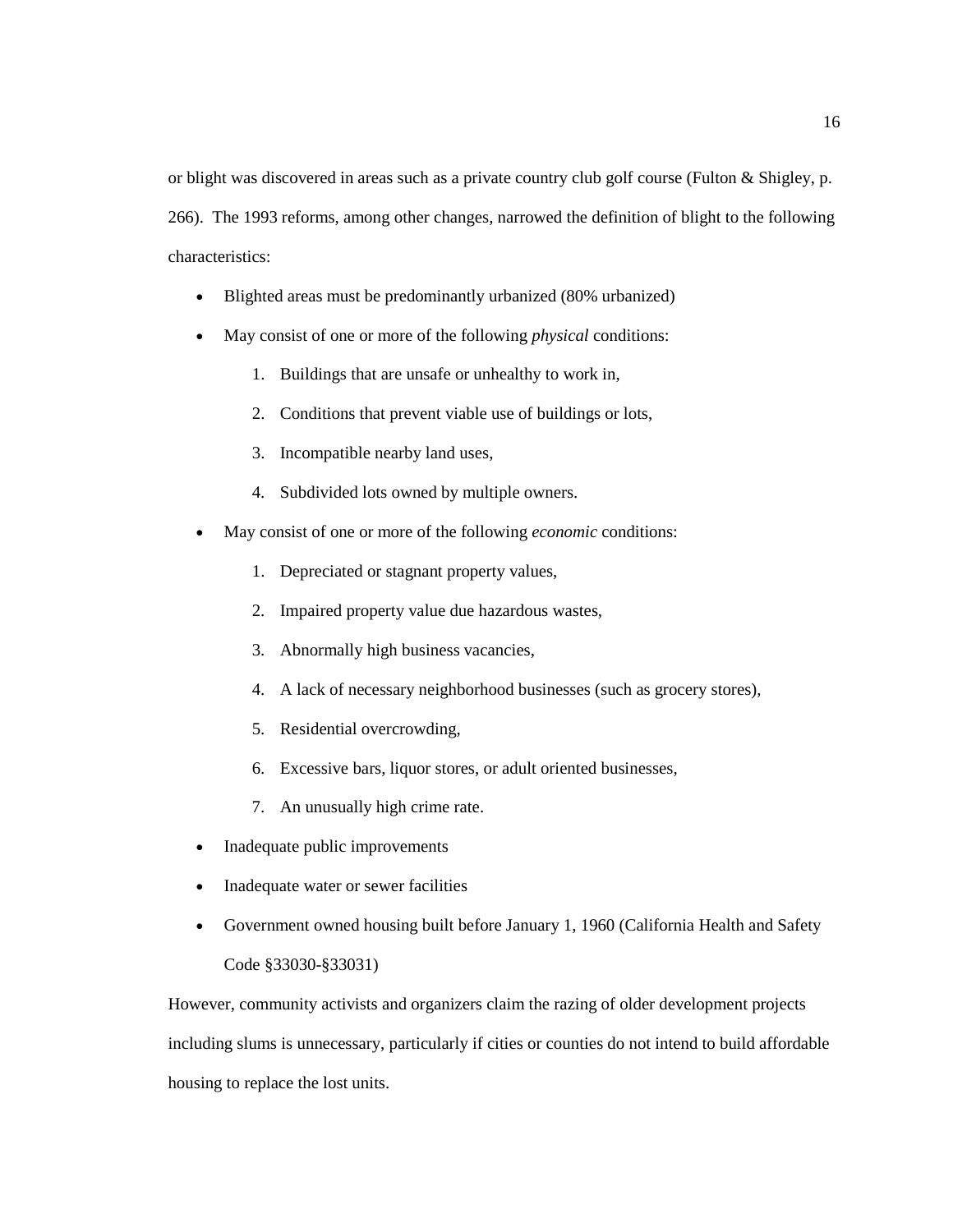#### Redevelopment Agencies and Affordable Housing

Redevelopment is a complicated issue. Some agencies are successful and efficient at providing blight relief and affordable housing, while others abuse their funds. Additionally, TIFs are financially and logistically complex. Citizen groups tend to oppose redevelopment projects based on past misuse, though businesses are happy to receive RDA subsidies. Most of the controversy surrounding RDAs revolves around their funding practices using TIFs. The research

surrounding TIFs tend to find mixed results on whether or not project areas have seen an increase in property values, property tax revenues, or economic activities that would not have occurred without the RDA. RDAs set a cap on project areas deemed "blighted," and collect any increase in property taxes by the agency to renew an urban environment, usually through infrastructure construction and building demolition paid for by bonds



financed by debt funded by tax increment. Law sets 20% of the TIF set aside for affordable housing, whether it is for new construction, acquisition, or maintaining old housing stock.

After the Governor had laid out his proposed budget, the State Controller's Office (2011) studied 18 redevelopment agencies for FY 2009-2010. The goal of the study was to quickly review the use of Low-Mod funds at each agency to determine their compliance with administrative, financial, and reporting requirements. The Controller's Office reviewed financial statements, redevelopment reports, ledger balance reports, plans, and budgets, interviewed employees, and analyzed accounts. The office used data from the Legislative Analyst's Office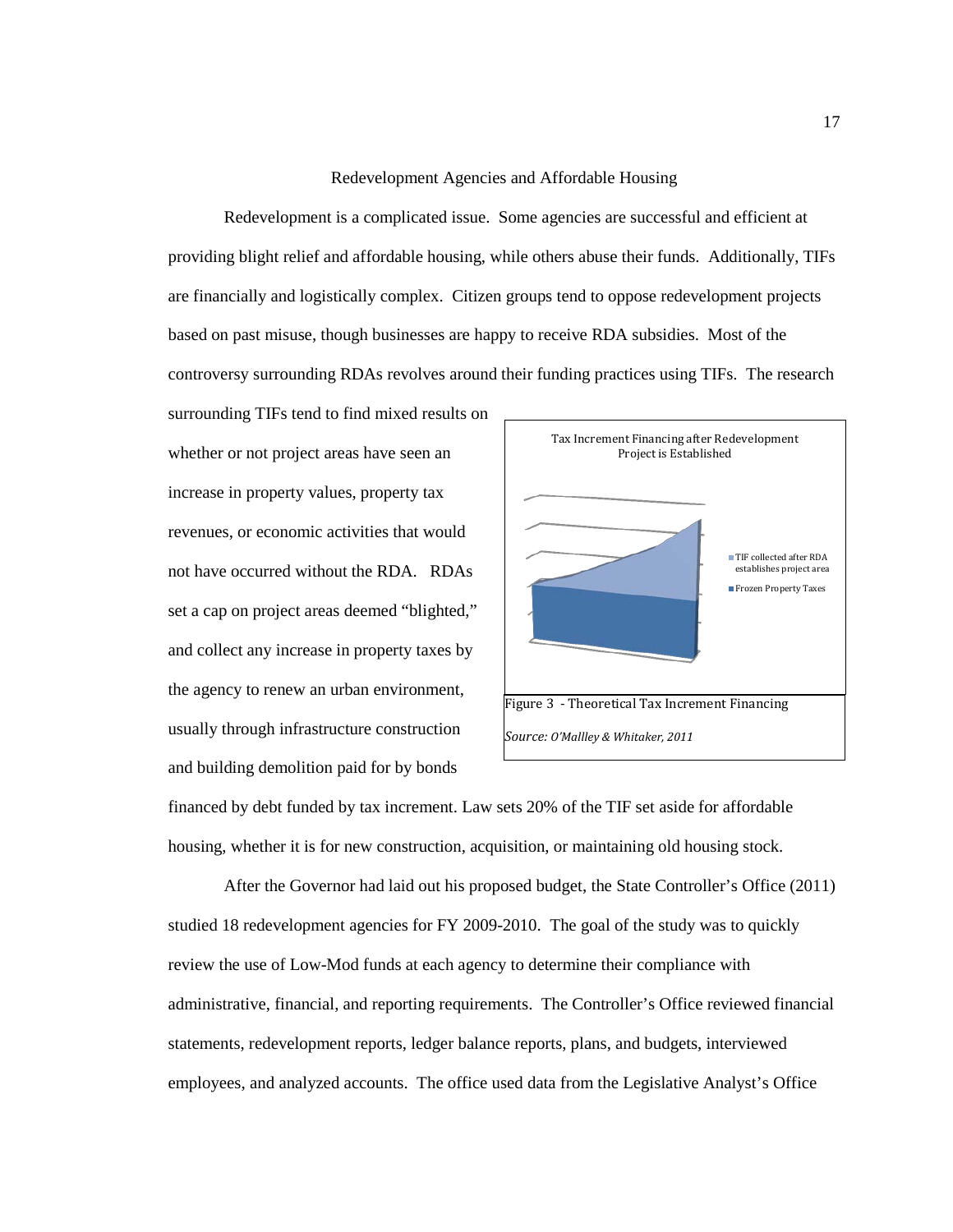and the California Redevelopment Association. The Controller also identified how agencies determine "blight," and evaluated compliance with reporting requirements. All 18 agencies had made deposits into the LMIHF. However, five of the studied agencies had failed to make deposits to their Supplemental Educational Revenue Augmentation Funds (SERAFs), a failing of \$33.6 million. Upon further review, State Controller Chiang found three more agencies that had failed to deposit \$7.1 million into the SERAF. This oversight forced the state's General Fund to backfill over \$40 million to meet minimum education funding levels. Additional findings included the LMIHF funds use for "ineligible" purposes, and questionable charges made to RDAs. All 18 agencies had reporting deficiencies, audits that failed to identify major errors, and not all required information was in auditor reports. Chiang also noted that under current legal conditions almost anything would constitute blight. Based on this report and its own study, the LAO report (O'Malley and Whitaker, 2011) supported the Governor's proposal to dissolve California's redevelopment program.

#### *A Need for Affordable Housing*

The U.S. Department of Housing and Urban Development (HUD) defines "affordable housing" as housing with units with rent or price restrictions in place to maintain affordability (HUD, 2011). California defines low-income housing as being affordable to households with less than 80% of the county's median income; moderate-income housing is defined as being affordable to households in the range of 80 and 120% of the median income (Fulton & Shigley, 2005). HUD (2011) estimates that over 12 million households pay over 50% of their income on housing and further states that a household with one full time worker working at minimum wage cannot afford a fair-market two bedroom apartment anywhere in the United States.

The LAO (2011) found two ways that RDAs have positive impact in communities: through use of TIFs as a flexible tool that localities use to improve specific areas, and through the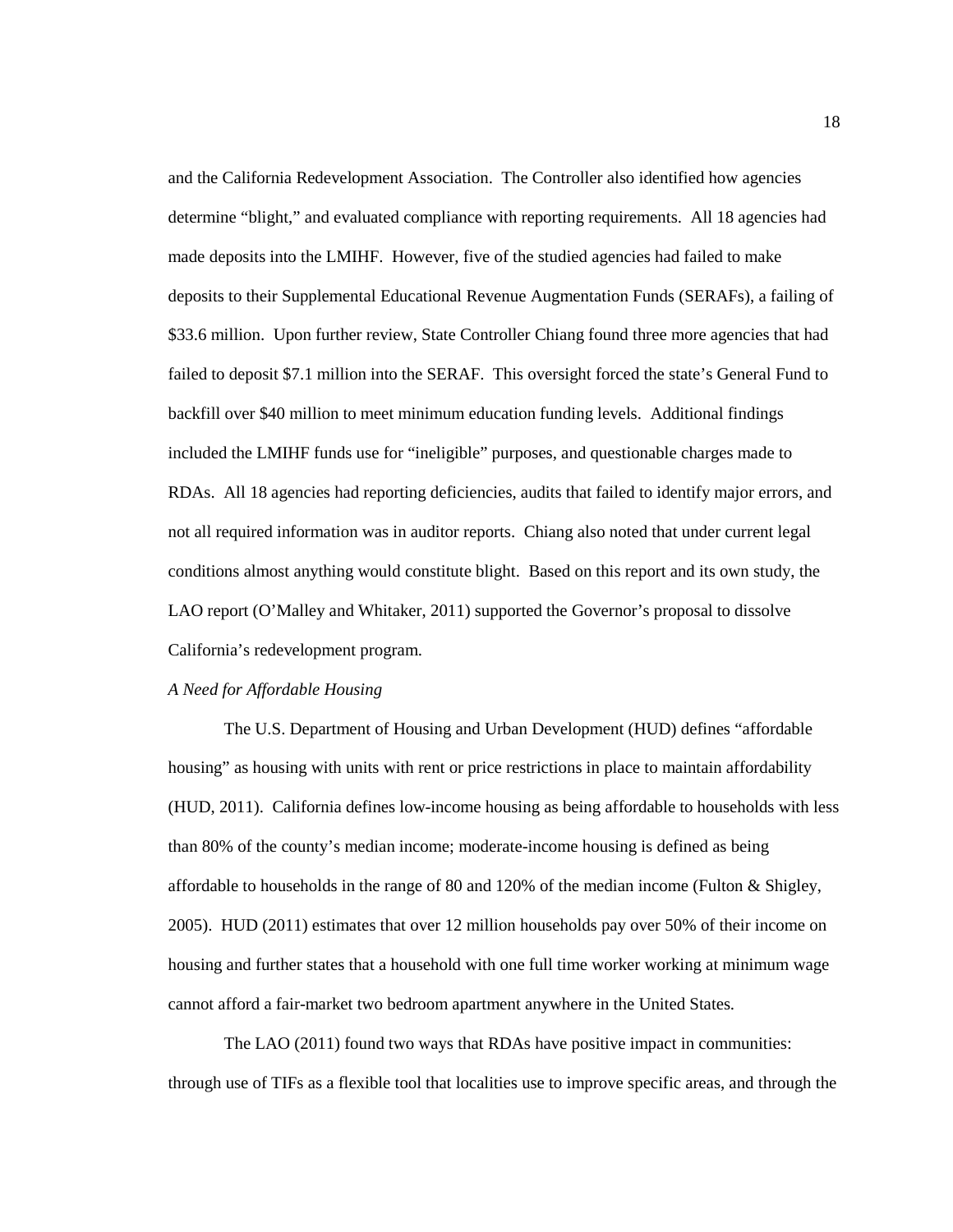creation and maintenance of affordable housing. Agencies may use the set-aside to use the money to acquire land, construct or repair affordable housing units, provide rent subsidies to lowand moderate-income households, and maintain affordable housing units. RDAs are the largest source for funding affordable housing in California (O'Malley & Whitaker, 2011).

However, the same LAO report found that RDAs have more impact that is negative in their communities. Though the CRA claimed that RDA projects increase employment, numerous studies have found that the increase is negligible because the jobs have merely shifted from one part of the city to the other; or has increased migration into the area, therefore negating a decrease in the rate of employment (Anderson & Wassmer, 1999; Anderson & Wassmer, 2001).

#### Two Systems of Data Collection

There is no single agency providing oversight to California's RDAs (Vogel, 2010). Most RDAs report to local governments such as city councils or county boards, and the state of California merely collects and reports data (Vogel, 2010). The California Department of Housing and Community Development (HCD) collected data on housing production before 1984, but fewer than 50% of the agencies submitted numbers, and the agencies did not publish the data. The State Controller collects financial data, and publishes the data as part of a special districts report (Vogel, 2010). The legislature made some efforts to correct this problem, but results have been inconsistent.

Today, the Controller's office collects and publishes data on RDAs' revenues, expenditures, debt, land acquisitions, and briefly shows how the LMIHF is used. The Controller's office reports focus on overall financial status, are set up to follow accepted accounting principles, and are vague about the LMIHF (Vogel, 2010). Additionally, requests for raw data not published in the report are available, but the office charges for the labor required assemble them.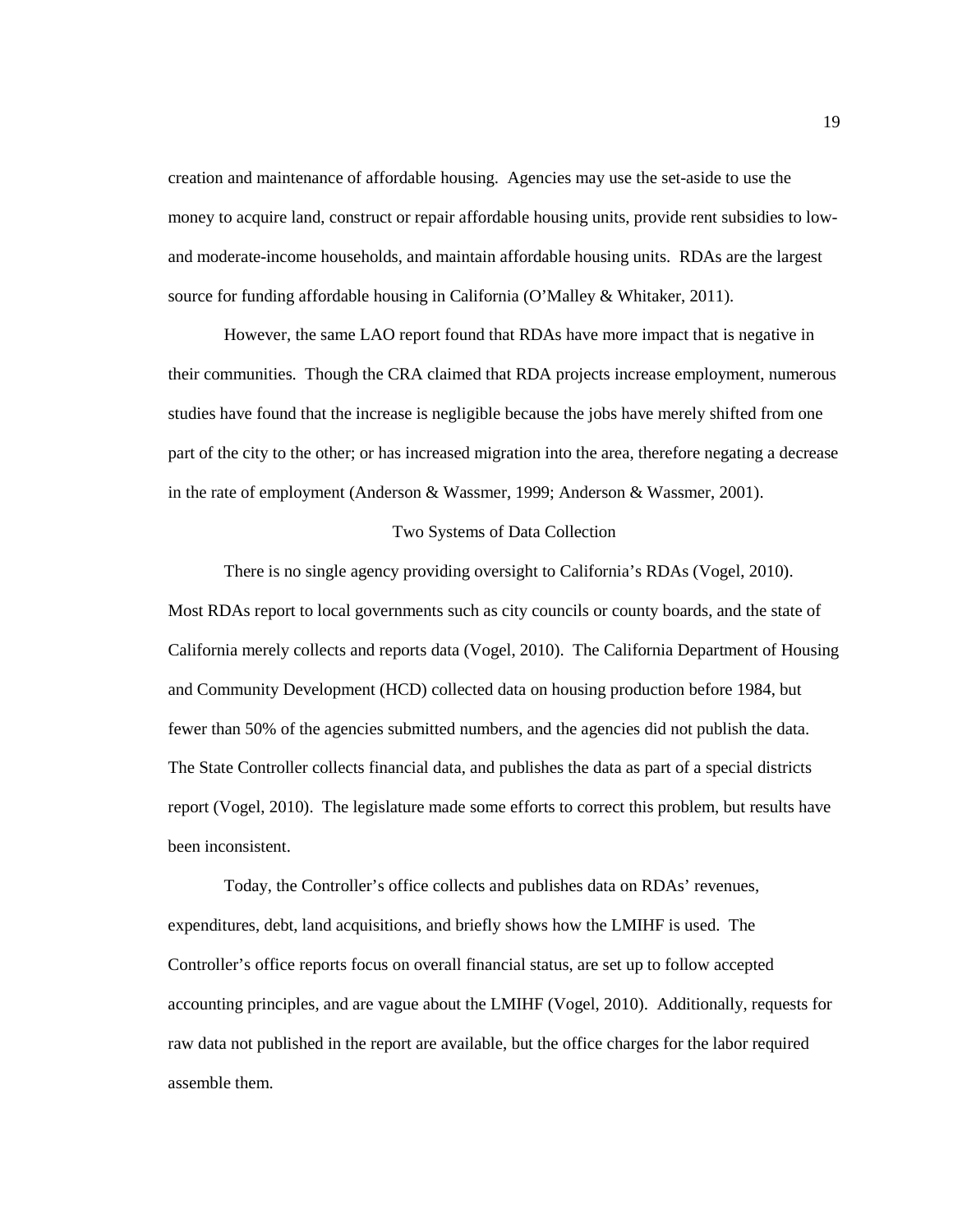The HCD report focuses solely on the LMIHF, and the production and maintenance of housing (Vogel, 2010). The last revision to the questionnaire was over a decade ago, was created to cater to non-accountants, and is available online though not every RDA submits the report electronically (Vogel, 2010). Over the past few years, the HCD is not able to audit these reports due to lack of staff; so, despite the fact that they are annually published and available online, they are riddled with flaws such as double counting, incorrect classifications of how funds are used, and simple human errors (Cataline & Finnestead, 2011).

RDAs contend that both reporting systems are difficult to use, complex, and duplicative (Vogel, 2010). HCD employees note that though they have training courses conducted by certified public accountants (CPAs), it is frequently the newest member of the RDA staff assigned to filling in the online reports (Cataline & Finnestead, 2011). Due to quickly rotating staff members, it is rare for the same person to fill out the form more than once, and training on this reporting system is rare for new staff (Cataline & Finnestead. 2011). These separate reporting systems, in the end, produce differing numbers for the LMIHF that range from hundreds of millions to billions of dollars (Vogel, 2010). Therefore, it is difficult to make a realistic estimate of how much money the RDAs are setting aside in their LMIHFs, and how the funds are used.

HCD focuses its data on the LMIHF, while the State Controller reports on an agency's overall expenditures. The data is difficult to use because HCD and the Controller come up with different accounts of funds. Reporting errors, difficulty in using the reporting systems and frequently double counting contribute to these problems. Due to budget constraints, both offices have limited personnel, and neither office have available staff to regularly audit the data they collect.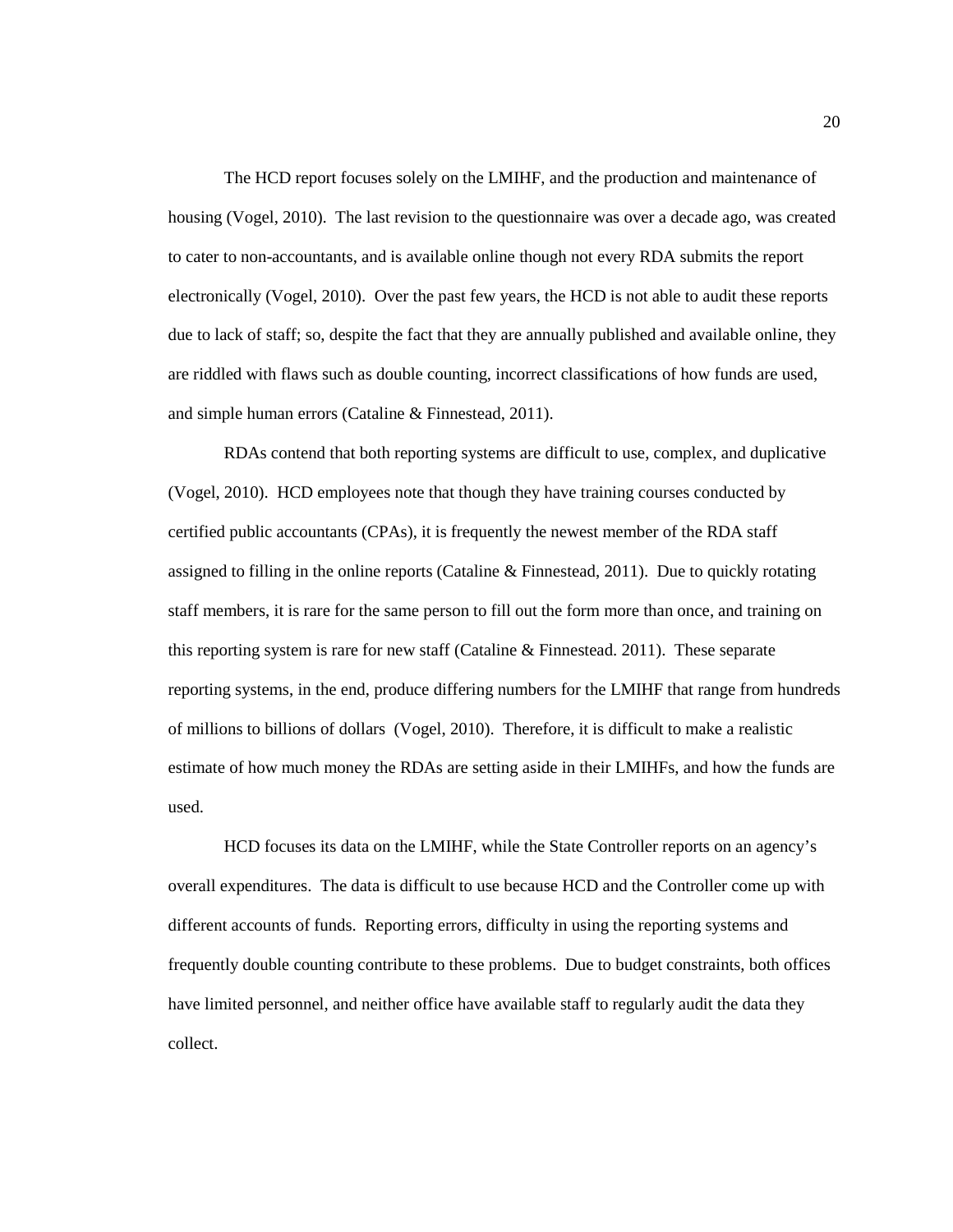Vogel (2010) recommended that the state create an audit program would publish the audits annually. The audits would allow the State to identify agencies that are not using affordable housing money promptly, or are running high "planning and administration" costs. Additionally, Vogel recommends an overhaul of the RDA data collection system, and the Controller's guidelines updated to increase agencies' ease of use with both systems.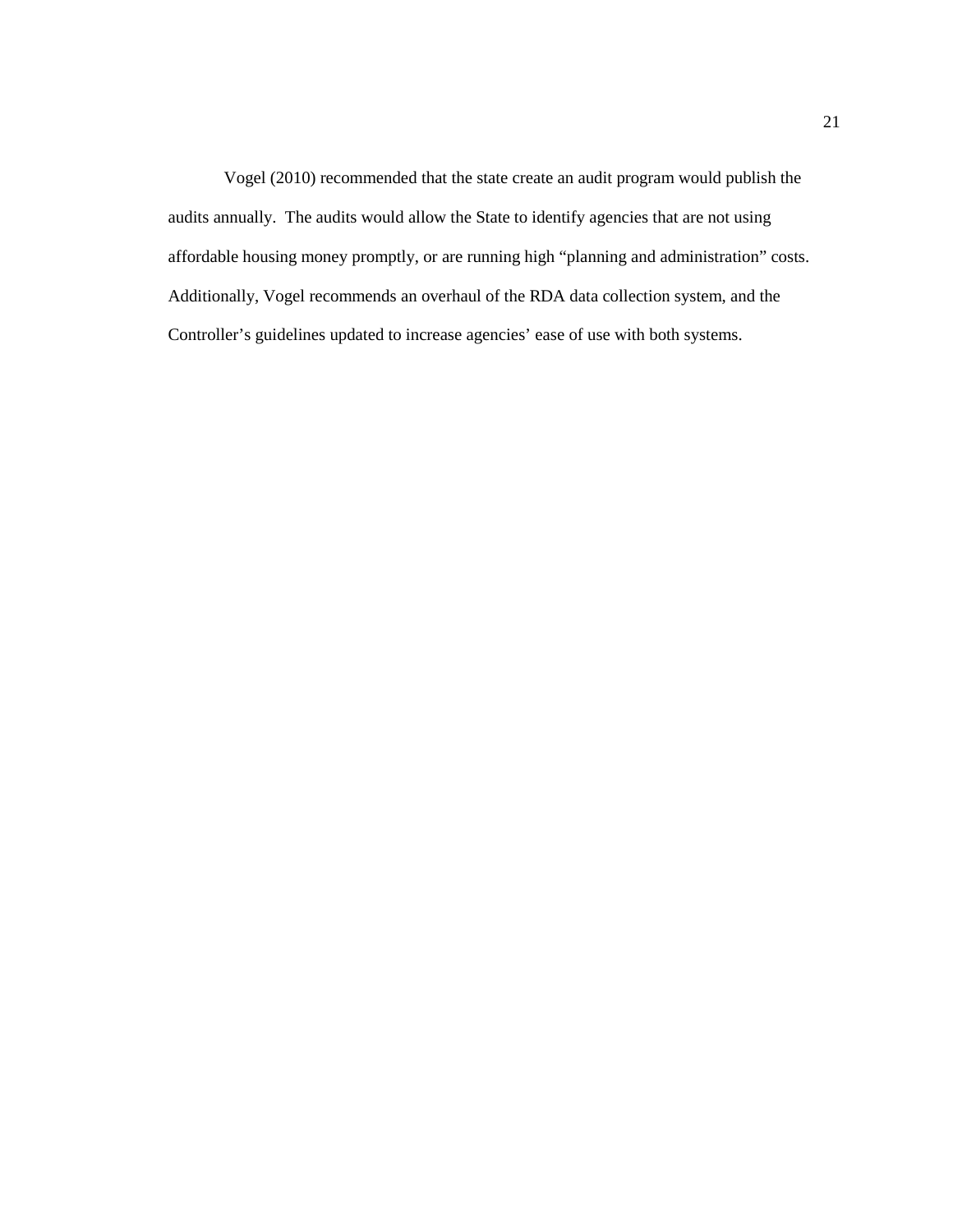#### Chapter 3

## A REVIEW OF THE LITERATURE

Governor Brown's proposed budget in February 2011 threw a spotlight on redevelopment agencies and the Low and Moderate Income Housing Fund (LMIHF). Governor Brown wanted a quick resolution to the budget deficit, and certainly wanted to avoid another tardy budget. The LAO and State Controller's Office each responded with a study of RDAs and released their findings; the LAO reported more generally on an overall status of redevelopment, and the Controller's report focused on 18 specific case studies. The California Budget Project (CBP) (2011) issued a literature review gathering research on redevelopment, economic incentives, and policies that have affected redevelopment.

Redevelopment agencies are on the verge of dramatic changes to their future role. To better understand and frame how my results fit within the existing research, it is essential to review the relevant academic and regression-based literature. I gathered numerous articles on housing prices, affordable housing, redevelopment in California, the effect of TIFs, and how redevelopment officials use their Low-Mod fund. In Appendix C to this report, you will find a summary table of the literature.

There is little in the way of research on the direct outcomes of TIFs or RDAs on affordable housing in California. However, there is a rich collection of the effects of TIFs on economic development, how RDAs work in California, and a growing collection of writing on how RDA's Low-Mod funds are being spent. There have been some attempts to collect and analyze data available to the public; however, they are relatively new and untested, and tend to be incomplete because of difficulty in obtaining data. Therefore, the literature review will focus on three main themes:

1) Housing values and affordable housing in California,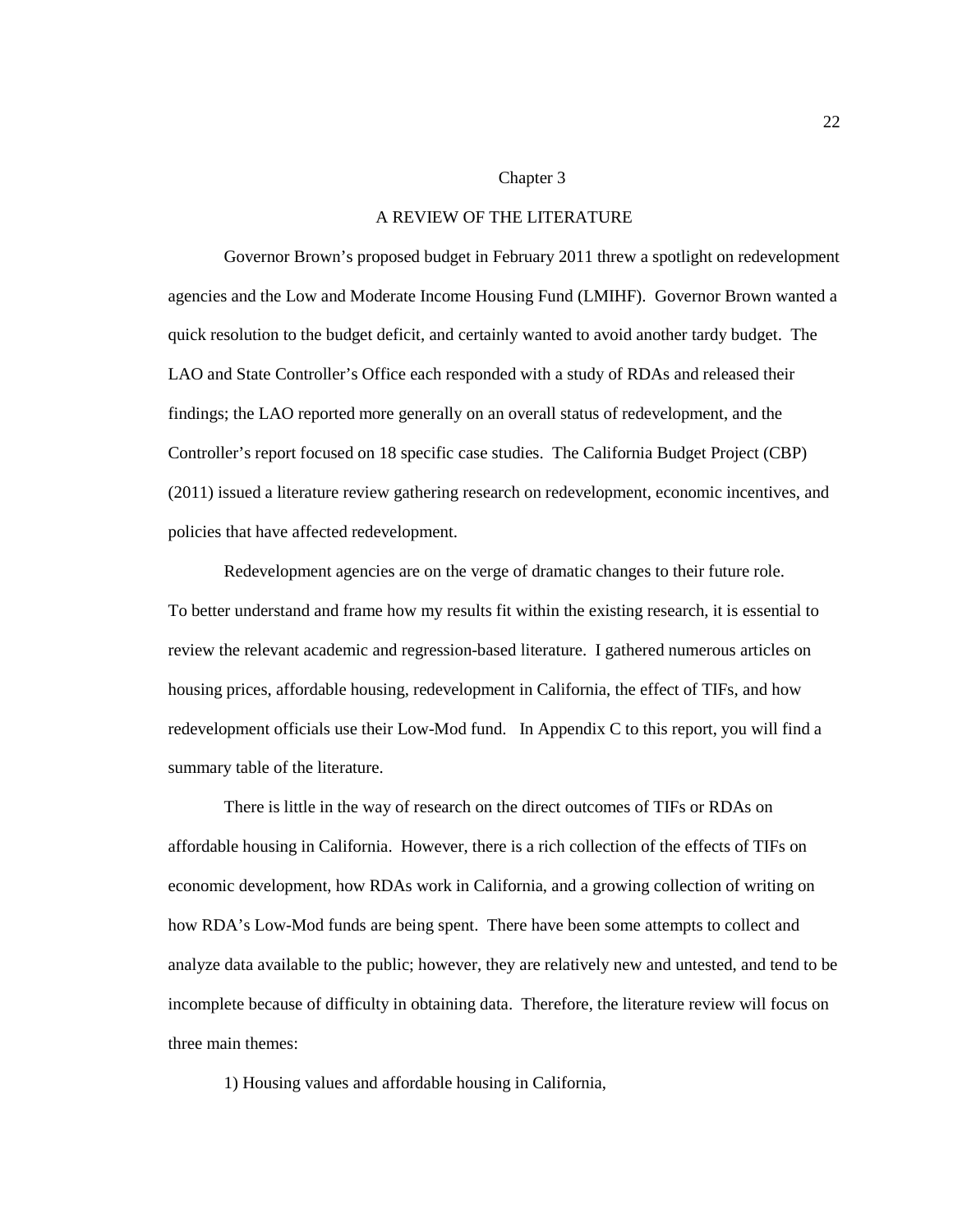2) Whether or not TIFs and other local economic incentives are effective at increasing

economic activity for a region, and

3) How California RDAs spend their Low-Mod Funds.

Housing Values and Affordable Housing in California

Despite fluctuations in the housing market, the value of California housing rises faster

than the national cost. In some coastal areas of the state housing prices increased by 60 percent from 2003 to 2006 (Quigley and Raphael, 2005). In the highest quintile of cities, home values increased 30 percent per year in the same time (ibid). The U.S. Census reports in 2000 the

| Table 3.1                                                    |                    |               |                   |                                   |                   |                   |  |  |  |  |
|--------------------------------------------------------------|--------------------|---------------|-------------------|-----------------------------------|-------------------|-------------------|--|--|--|--|
| Median Home Values and Incomes for California and Nationally |                    |               |                   |                                   |                   |                   |  |  |  |  |
| Year                                                         | <b>Median Home</b> | Median Home   | Median Income $-$ | Median Income -                   | Ratio             | Ratio             |  |  |  |  |
|                                                              | Value -            | Value -       | California****    | National****                      | Median<br>Income: | Median<br>Income: |  |  |  |  |
|                                                              | California         | National      |                   |                                   | Median            | Median Home       |  |  |  |  |
|                                                              |                    |               |                   |                                   | Home Value        | Value -           |  |  |  |  |
|                                                              |                    |               |                   |                                   | - California      | National          |  |  |  |  |
| 1990                                                         | $$249.900*$        | $$101,100*$   | \$33,290          | \$29,943                          | 13.32%            | 29.62%            |  |  |  |  |
| 2000                                                         | $$211,500*$        | $$119,600*$   | \$46,816          | \$41,900                          | 22.14%            | 35.03%            |  |  |  |  |
| 2005                                                         | $$524.020**$$      | $$234.208***$ | \$51,755          | \$46,326                          | 9.88%             | 19.78%            |  |  |  |  |
| 2010                                                         | \$370,900****      | \$179,900**** | \$57,708          | \$50,046                          | 15.56%            | 27.82%            |  |  |  |  |
|                                                              |                    |               |                   |                                   |                   |                   |  |  |  |  |
| *Source: US Census Bureau, adjusted for 2000 dollars         |                    |               |                   |                                   |                   |                   |  |  |  |  |
| **Source: California Association of Realtors                 |                    |               |                   |                                   |                   |                   |  |  |  |  |
| ***Source: US Census Bureau, non-adjusted                    |                    |               |                   |                                   |                   |                   |  |  |  |  |
|                                                              |                    |               |                   | ****Source: 2010 US Census Bureau |                   |                   |  |  |  |  |

national average home price was \$208,000 (December), while in California, the average home price was \$211,500. The Census further reports in August 2011 the national average price for a home was \$210,900, and the national median was \$204,400. Zillow.com reports that the average California home at the same time was \$313,000. Though the value of a California home is down significantly from the 2006 average of \$515,000, the value of homes in the state remains higher than the national average (Zillow, 2011). While housing prices skyrocketed and plummeted, incomes in California did not increase at the same rate. Though California median income was much higher than the national median, home values were also significantly higher. Table 3.1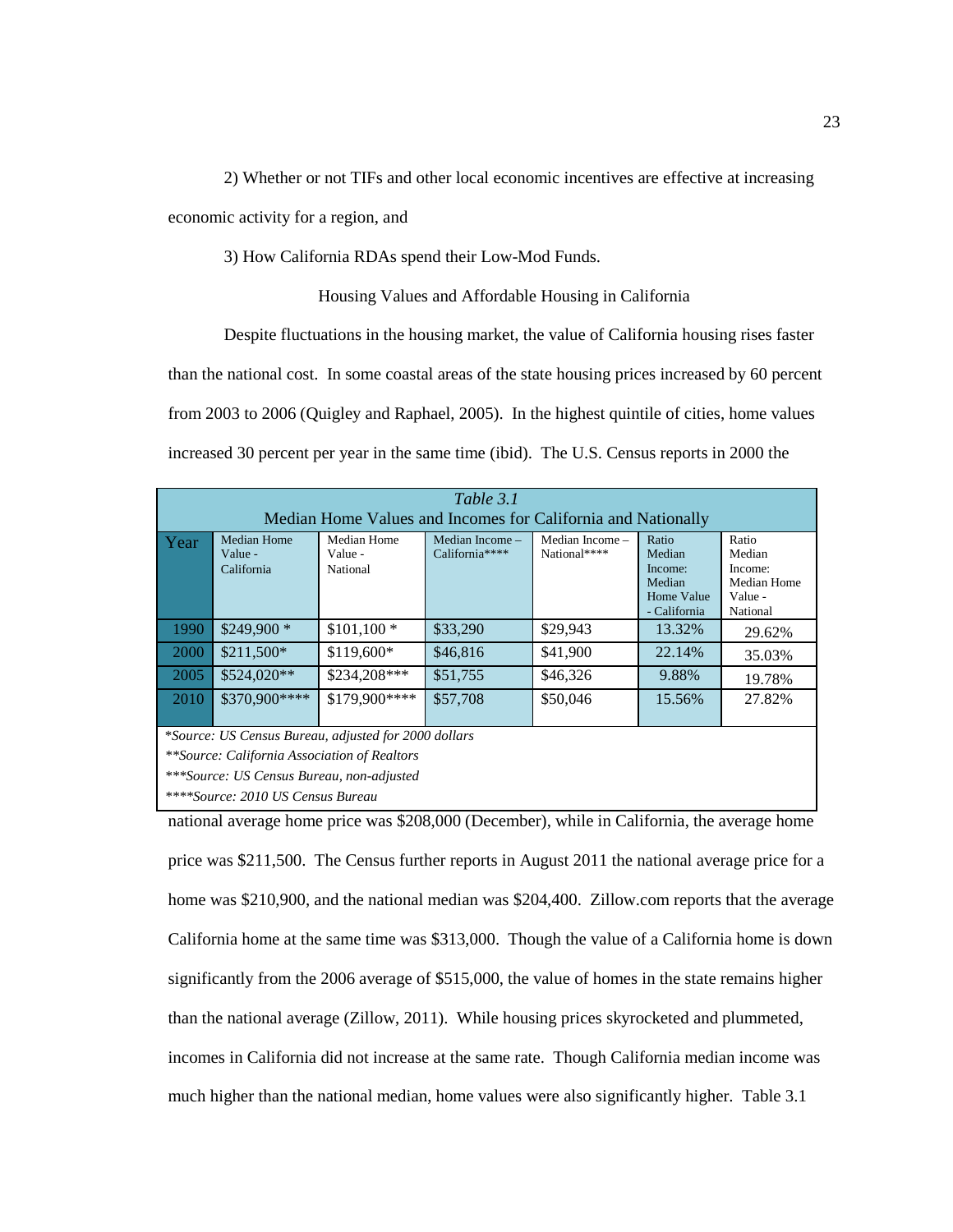shows that California median incomes were much smaller than the national ratio of median incomes to median housing values.

California was among the hardest hit states when the housing bubble burst. Housing prices fluctuated, construction fell, and unemployment and foreclosures rose. In Table 1, above, the median California home value rose in the mid-2000s, but dropped dramatically by the end of the decade. However, median incomes have not matched the rapid increase of home values in the state. Commercial and residential households are willing to pay more to be in California; yet, the resulting higher prices have created an arrangement that is unaffordable for many households and small businesses.

The PPIC issued several pieces on California's housing issues. Kolko (2010) analyzed data from the American Community Survey and the Federal Housing Finance Agency to draw conclusions regarding California's immediate and long term housing challenges. The author found that though California housing prices fell 43% from their peak, and have remained at "prebubble" lows, housing prices remain high compared to the national average, and there are fewer vacancies, creating a "tight" market. California vacancy rates are among the lowest in the country. Foreclosures remain high with 32% of mortgaged residential properties "underwater," only Arizona and Nevada had higher foreclosure rates. Despite these lowered prices, new construction and vacancies are low, and the tight market keeps housing prices high. Thus, households are paying 1.8 times the amount of average housing costs in California in comparison to the national average.

Johnson's (2008) "Just the Facts" sheet, based on 2006 American Community Survey data, noted that 53% of Californians spend more than 30% of their income on housing, more than any other state. The 30% threshold is an affordability measure created by HUD. Johnson states that the high housing costs are particularly difficult for renters, the poor, and new homeowners.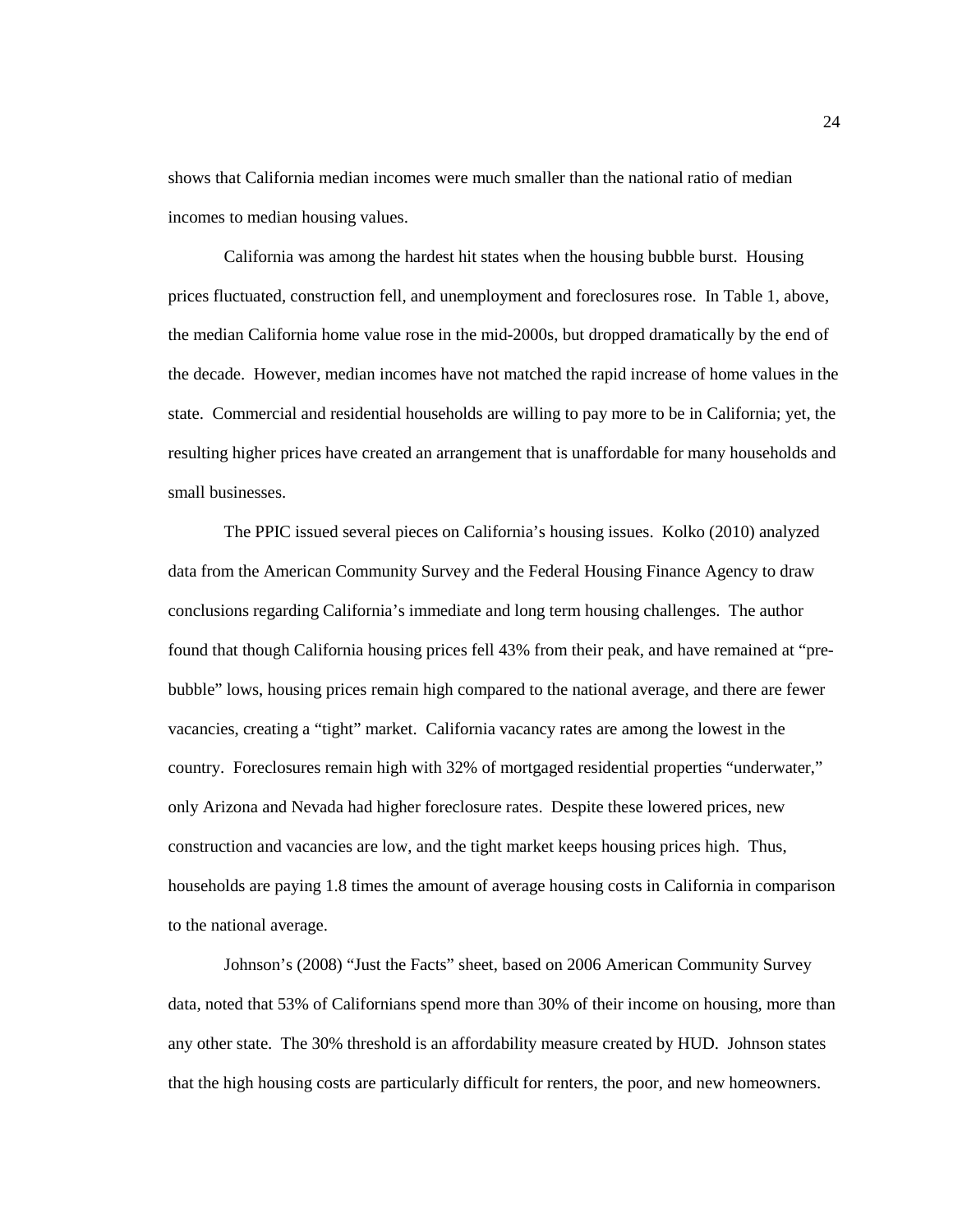In December 2005, HCD noted in its memo on California's deepening housing crisis, that only 14% of households in California could afford to buy a median priced home at \$548,430, while nationally affordability was at 49% (the U.S. Census reports that the national median home price was \$238,600 in December, 2005). These figures are from before the housing crash, and housing prices have since dropped while median incomes have risen. The ratio of median income to median housing value increased, and therefore somewhat increased affordability.

The non-profit California Budget Project regularly publishes a report analyzing how California deals with the budget crisis and how it affects housing affordability in the state. The 2008 version of this piece (before the large fall in housing prices) also states that home ownership prices exceed what most Californians can afford, and many homeowners are now facing foreclosure. California also has the second highest number of renters at 41.6%, and the second highest rental housing costs. The CBP states that a minimum wage worker would have to work 83 hours (at the current minimum wage of \$8 per hour) to be able to afford the fair market rent of \$868 for a studio apartment. According to the CBP, federal programs such as Section 8 have not kept up with demand, and federally subsidized units may be lost when programs expire. The paper proposes that the state should increase the amount of affordable housing, help homeowners who face foreclosure, and reduce homelessness by addressing these housing and other service needs.

Mulherin's 2000 analysis examines the increase in poverty amongst white (non-Hispanic) Americans and corresponding decrease in the supply of affordable housing. The report studied 100 metropolitan areas between 1980 and 1990, using data from the U.S. Census. The author notes that low-income apartments are generally located in central-city areas, and though communities remove some units from the market due to physical deficiencies, owners remove many units because of rising repair and maintenance costs that the owner would prefer to avoid.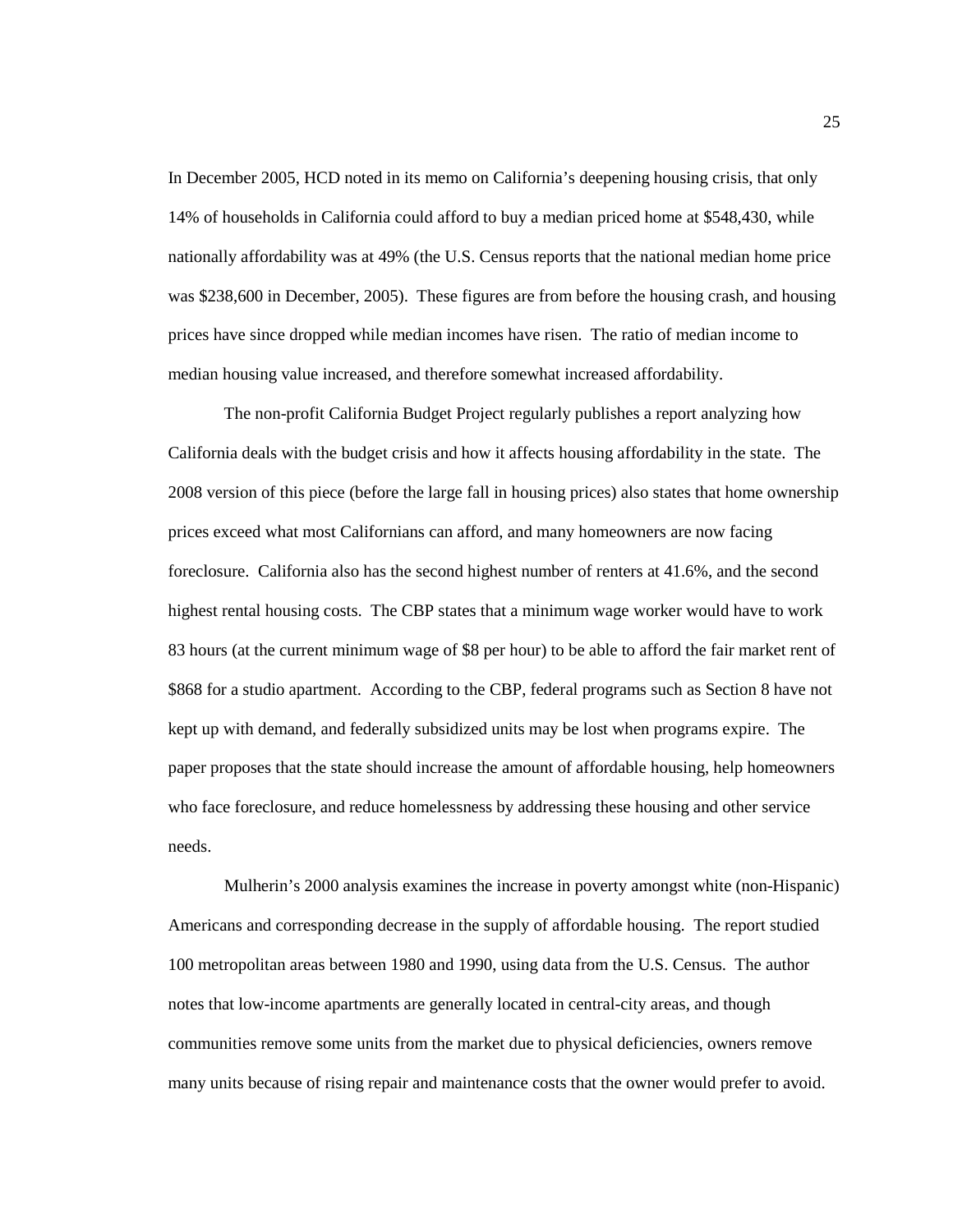In the meantime, the population of poor non-Hispanic whites in low-income neighborhoods grew 141% during the time period studied. In comparison, the population of blacks in these same neighborhoods grew 49%. The regression analysis positively correlated increasing concentration of affordable housing units with increasing poverty at the 1% significance level, the opposite of what the author expected. However, he notes that most other studies calculate levels of affordable housing using higher incomes than those of in poverty. The study did not include suburban communities and focused only on the largest growing population of poverty.

O'Sullivan (2009) tells us that growth controls reduce housing production, and therefore raising housing prices. Housing is durable, but over time, houses can lose quality and value to deterioration. Households can choose to maintain their homes or move to higher quality housing. High-income households tend to purchase the bulk of new housing, leaving slightly used but still high quality homes for middle-income households' to purchase. Thus, any restriction on building new housing would decrease high-income households consumption of new housing, leading to higher prices and fewer homes filtering down to lower income groups at prices they could afford. Therefore, O'Sullivan states that growth controls lead to lower quality available housing and higher prices, meaning fewer high quality houses will be vacated for filtering to middle-income households.

Quigley and Raphael (2005) further explore the reasons why housing is so expensive in California. They posit that California's extensive land-use laws and residential construction were the causes for the high cost of housing in the state. The authors also state that tax policies, such as Proposition 13, incentivize building retail development rather than moderately priced housing, and discourage housing construction. Their regression analysis studied the connection between land-use regulations, growth in available housing stock, and urban housing prices in California. Using a city-level index of regulatory stringency, they related housing values to levels of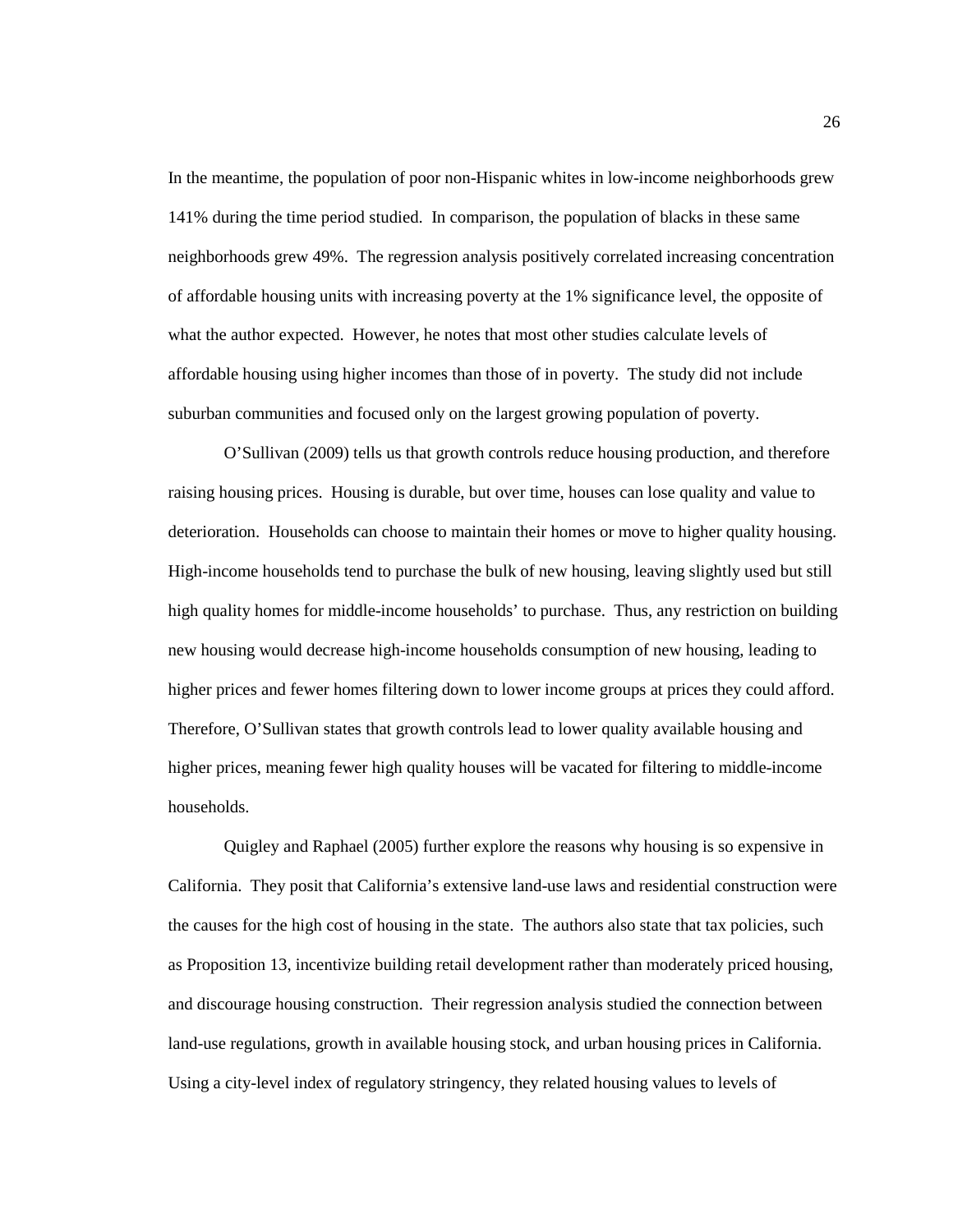regulation in California's cities in 1990 and 2000. The results indicate that at a statistically significant level, that owner-occupied home price increased 3% in 1990, and 4.5% in 2000 for each additional regulatory measure. Rental housing prices increased in smaller increments though the results remained significant. Therefore, the authors conclude that increasing land-use regulations does increase housing costs, and that new construction is lower in cities with more regulations.

 O'Sullivan's (2009) filtering model states that there are two basic factors in housing selection, quality of housing and income level. High-income households tend to consume newer, higher quality housing. As new housing is constructed, high-income households will vacate this housing, leaving behind a high quality, used home. Consequently, a middle-income household could purchase the home. In turn, as middle-income families vacate their homes lower-income families will be able to purchase these houses. After some time, when the housing quality has been completely diminished the house will be removed from the market.

Matlack and Vigdor's 2008 piece focused on how increases in income for the highincome households affect housing consumption for the poor. Using micro data from the 1970, 1980, 1990, and 2000 U.S. Census they determined that, unsurprisingly, a reduced income leads to less housing consumption and less income to use on non-housing consumption. The inequality was more prevalent in a tight housing market, when the rich got richer the poor did worse. However, in a looser housing market when the rich did better the poor also benefitted.

Affordable housing is a component of a social safety net in a state where housing costs are high, and vacancies are low. However, affordable housing is not popular with politicians, communities, or local governments. Most local officials would prefer to use redevelopment money as a way to grow economic activity and revenues.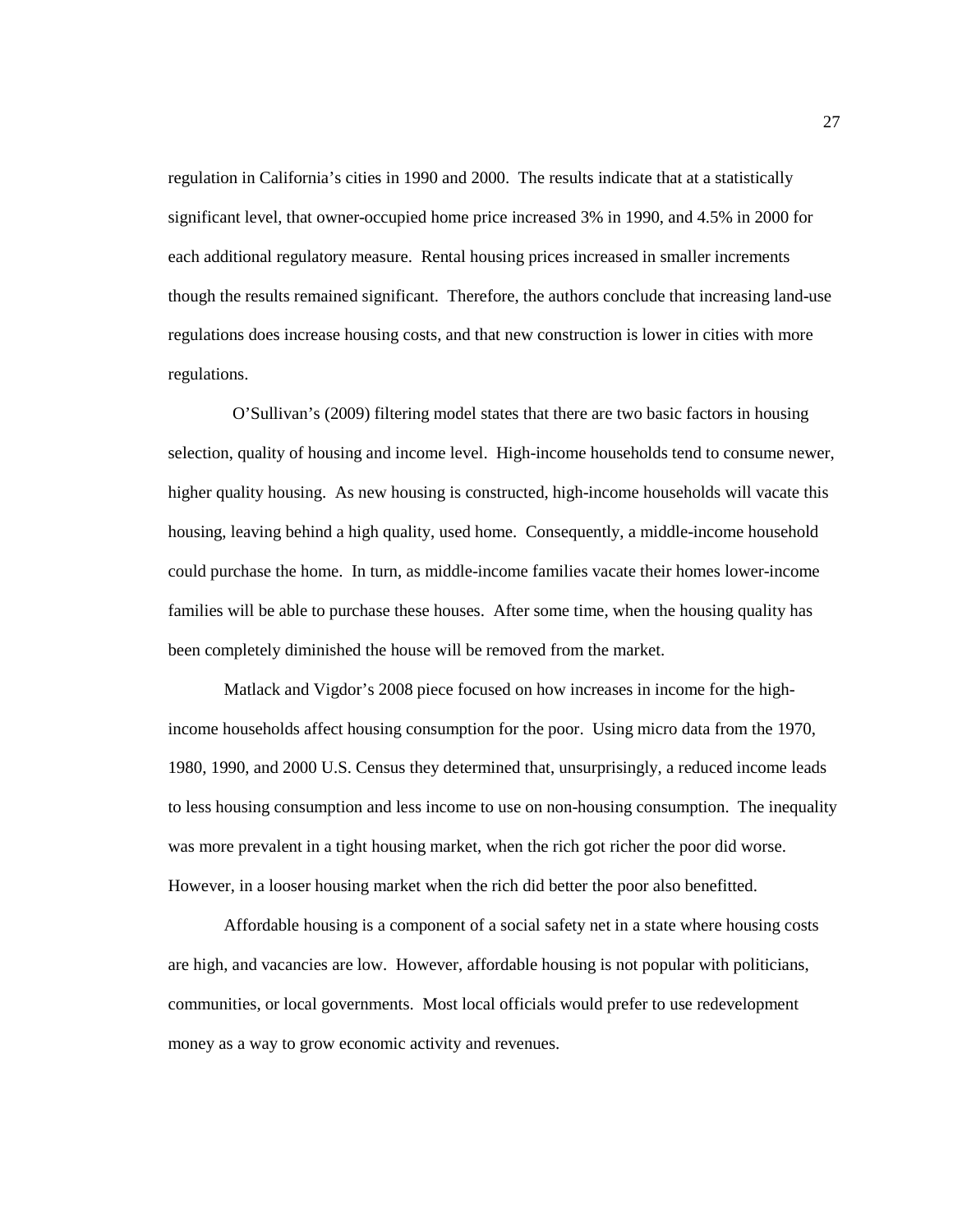#### Local Incentives and Economic Activity

Local governments offer economic incentives to encourage the location of commercial and manufacturing companies within their borders. Profit maximizing businesses respond to them if the incentive effectively raises profits as compared to an alternative community with or without a similar incentive. Tax increment financing is one such incentive.

California was the first state to use TIFs, solely to curb urban blight by improving public spaces. TIFs did not become a primary funding source for economic development until the 1970s (Man and Rosentraub, 1998). Cities usually offer economic development incentives to correct market failure, upgrade blighted areas, to win bidding wars to bring new commercial enterprises into an area, and because local governments may be able to pass the costs on to another level of government (Dye and Merriman, 1999). Though Chapman (1998) notes that these incentives play out to be zero-sum games for communities and have created unintended consequences such as the fiscalization of land use, several studies use regression analysis to measure the actual change in economic activity for the area. Few results show a growth in economic activity or employment. However, most models did show economic incentives shift jobs from another part of the city, and redevelopment projects bring a focus to areas where a shift in employment may be a boon.

O'Malley and Whitaker (2011) defend the conclusion that the job shift occurred in California RDAs in their analysis of Governor Brown's proposal to dissolve redevelopment agencies. Drawing from the academic literature on the topic, they conclude that property values are minimally affected, and while there is economic growth within the redevelopment area, there is little evidence to suggest any growth for the region. However, a shift in employment within the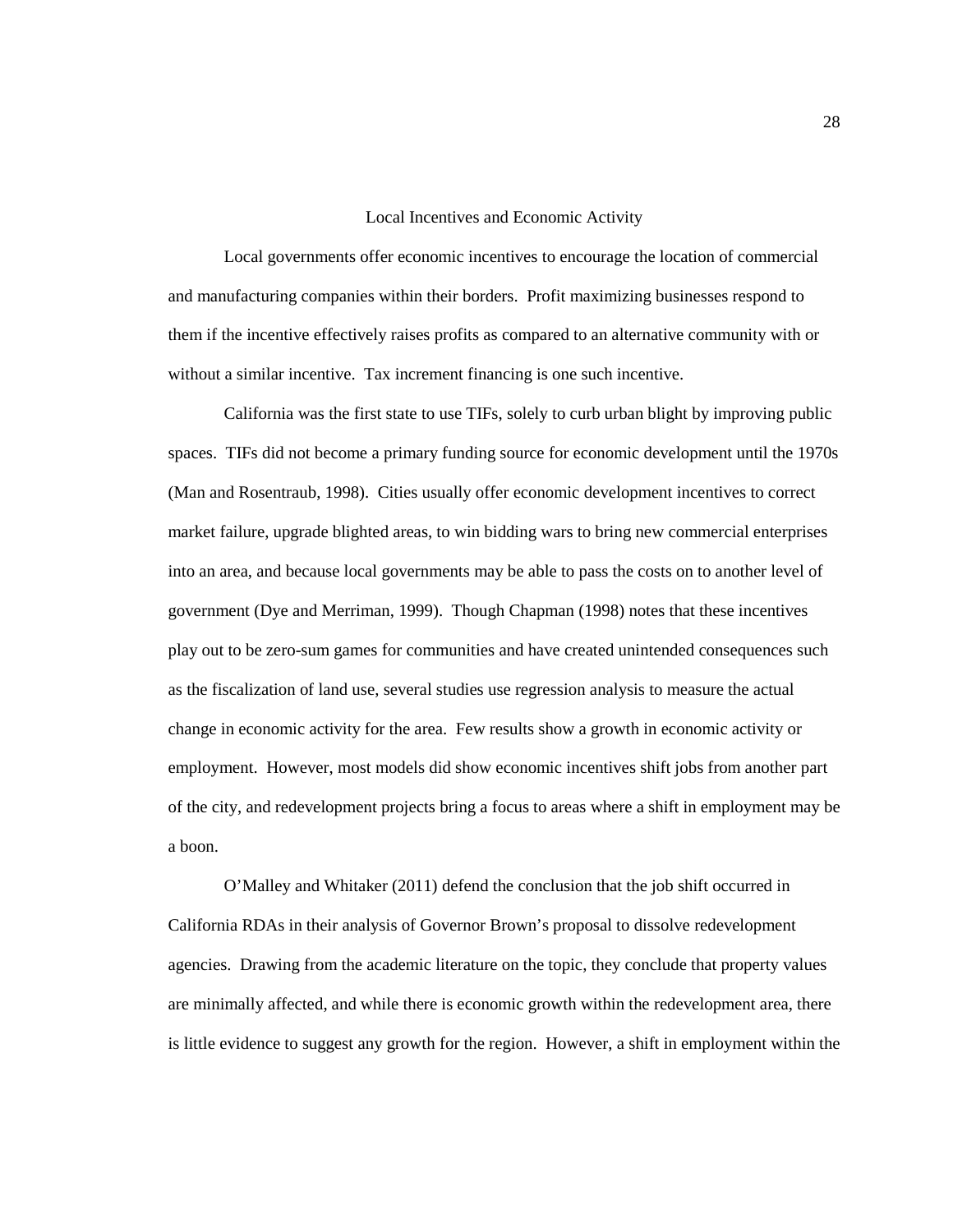city can be valuable to a low-income person in a redevelopment area who may have limited access to quality employment. Therefore, the job shift is valuable to the city.

Though there is limited academic literature on the topic of local economic incentives affect on economic growth in California, two studies modeled the effect in Detroit. Anderson and Wassmer in two papers (1999 and 2001) found that instead of increasing employment in economic development areas, more residents moved into the project area, effectively reducing employment rates. Anderson and Wassmer (1999) conclude in their first piece that local governments are more likely to offer economic incentives such as property tax abatements, Tax Increment Financing Authorities (TIFAs), or a Downtown Development Association (DDA), if they are closer to a metropolitan area already doing the same. Anderson and Wassmer (2001) studied 112 communities in the Detroit Metropolitan Area to determine if the lost tax revenue justified the economic development of the areas. The study focused on four measurements of economic development: residential employment rates, poverty rates, manufacturing property values, and commercial property values. The authors found that increases in commercial activity and property value increased employment but also increased migration into the area. The increases in commercial activity or manufacturing, and property values result in a lower poverty rate; there was no statistically significant effect on property values; and property tax abatements never positively influenced commercial property values, but TIFAs and DDAs did have some positive impact.

Dye and Merriman come to similar conclusions in their 1999 study on the effects of TIFs on economic development. The authors analyzed data from 235 municipalities in the Chicago metropolitan area. The data included information on TIF status, fiscal structure, community type, and location. The regression analysis shows that the municipalities that adopted TIF practices grew more slowly that those that did not. Though there was some increase in property values in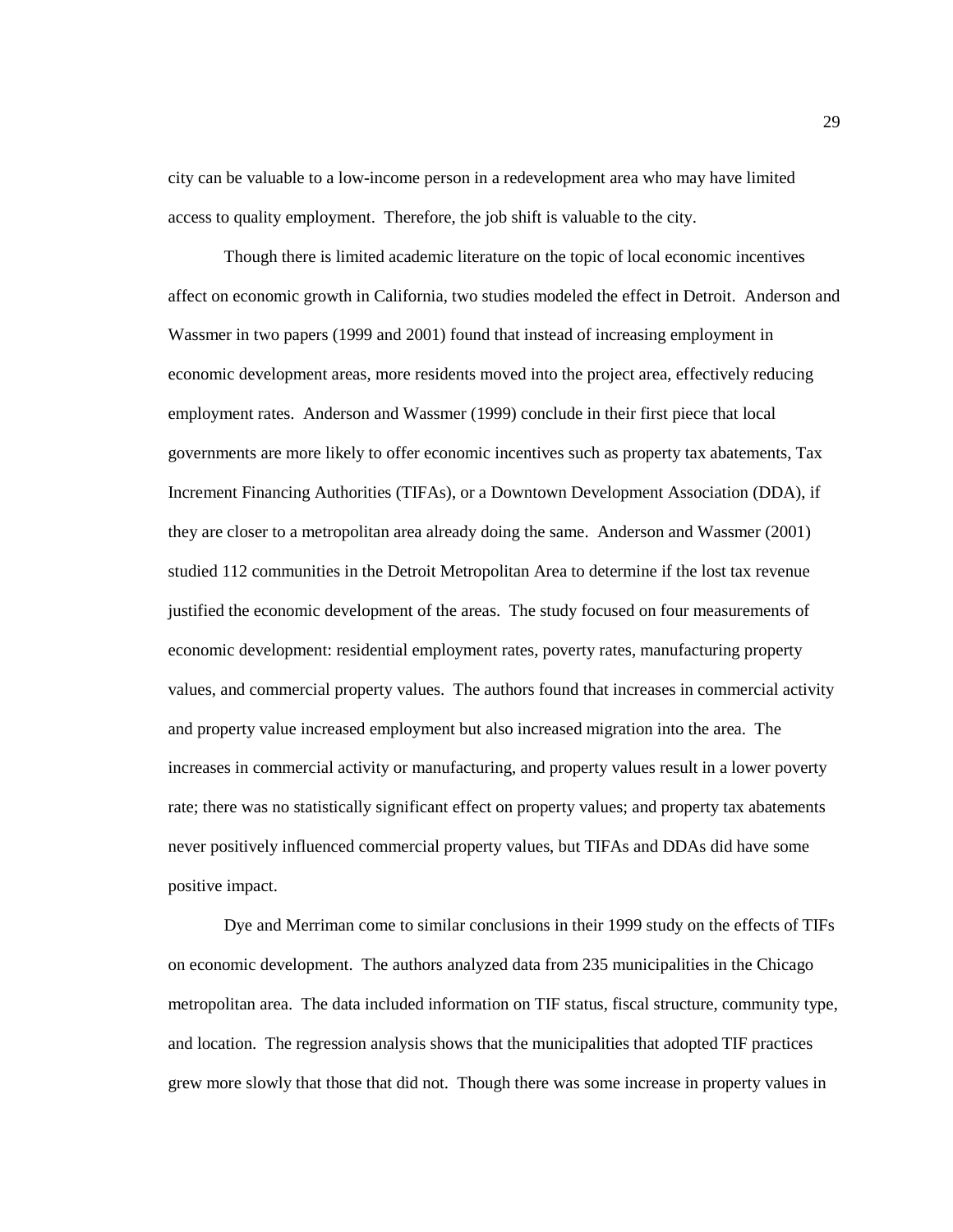the project area, a decrease in value elsewhere in the city offset it. The authors therefore concluded that TIFs, adopted with the intention of stimulating property value and increasing economic activity, instead cost the cities that adopt the policies.

One of the few studies that found a positive correlation between TIFs and economic activity was Man and Rosentraub's 1998 study of the effect of TIFs on property values in Indiana municipalities between 1980 and 1990. The authors noted that local governments adopt TIFs to correct private market failures, to "bid for businesses," and to imitate neighboring communities to negate the incentive to move into one community over another, citing many of the studies referred to in this review. Man and Rosentraub found positive correlation between property values and TIFs, particularly after the first year. Cities that adopted TIFs saw an 11% growth in property values as compared to cities that had not. The CBP (2010) suggested that the authors did not take into consideration that cities with fast growing tax bases tend to adopt TIFs, and therefore the study reflected what would have happened without the policy.

A study in the same region by Byrne (2010) led to similar conclusions. Using data from the Illinois Department of Employment Security and the Department of Commerce and Community Affairs from 1981 through 1999, the study explored TIF's impact on municipal employment growth in municipalities in the Chicago metropolitan area over 25,000. The study found that, like property values, TIFs shift employment from within the municipality to the project area rather than increase overall employment. Additionally, there was no positive impact on property values anywhere within the studied cities.

TIFs are a flexible tool that local governments prefer to use to avoid votes on tax increases, are less risky, and promise better returns than General Obligation Bonds. TIFs are also popular tools throughout the country to increase economic activity.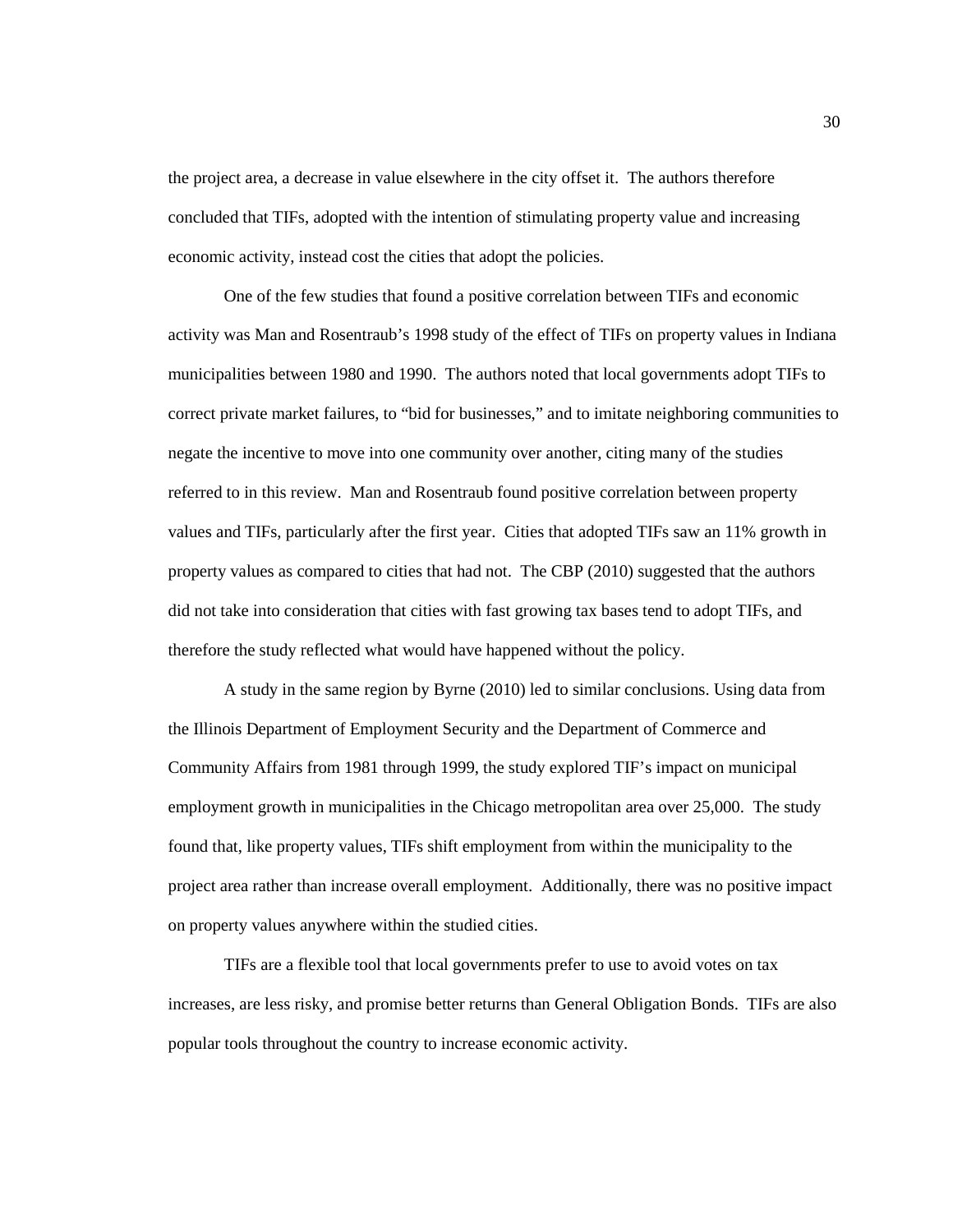Overall, these reports echo the sentiment of the LAO's review. Redevelopment projects do not significantly increase employment, economic activity, or property values in California. However, redevelopment and TIFs have been successful in shifting job opportunities to parts of urban areas that want an increase in employment. If RDAs shift regional employment activity, they may also increase the number of job seekers in the area, and increase the number of housing seekers. Some further studies indicate how the RDAs are using their Low-Mod set asides to determine if the agencies were fulfilling their mission to build and maintain affordable housing

### How Agencies Use the LMIHF

State law requires that all agencies set-aside 20% of their revenues into a LMIHF to build and maintain affordable housing (§33334.2). The agencies can use the funds for new construction, acquisition, or maintaining old housing stock in addition to some other uses. Recent reviews of how RDAs use their Low-Mod Funds reveal that despite closing many loopholes about how and when an agency must use these funds, some agencies are not using the money appropriately.

Yang (2007) studied how individual agencies use their Low-Mod funds based on data from HCD. She identified agencies that consistently spent 100% of their affordable housing funds on "planning and administration" from FY 2000-01 through 2004-05. The study found that five RDAs consistently spent 100 percent of their Low-Mod funds on planning and administration. However, fewer than 10% of agencies spent 100% of their funds on planning and administration. Yang's piece inspired legislative staff to further scrutinize RDA Low-Mod expenditures. Two pieces from Legislative staff found similar results. Both reports examined the reporting systems, data, and audits.

Vogel (2010) further examined expenditures of 12 randomly selected RDAs using data from HCD FY 1995-96 through 2007-08. Adkisson, Hill, Korber, and Vogel (2010) examine the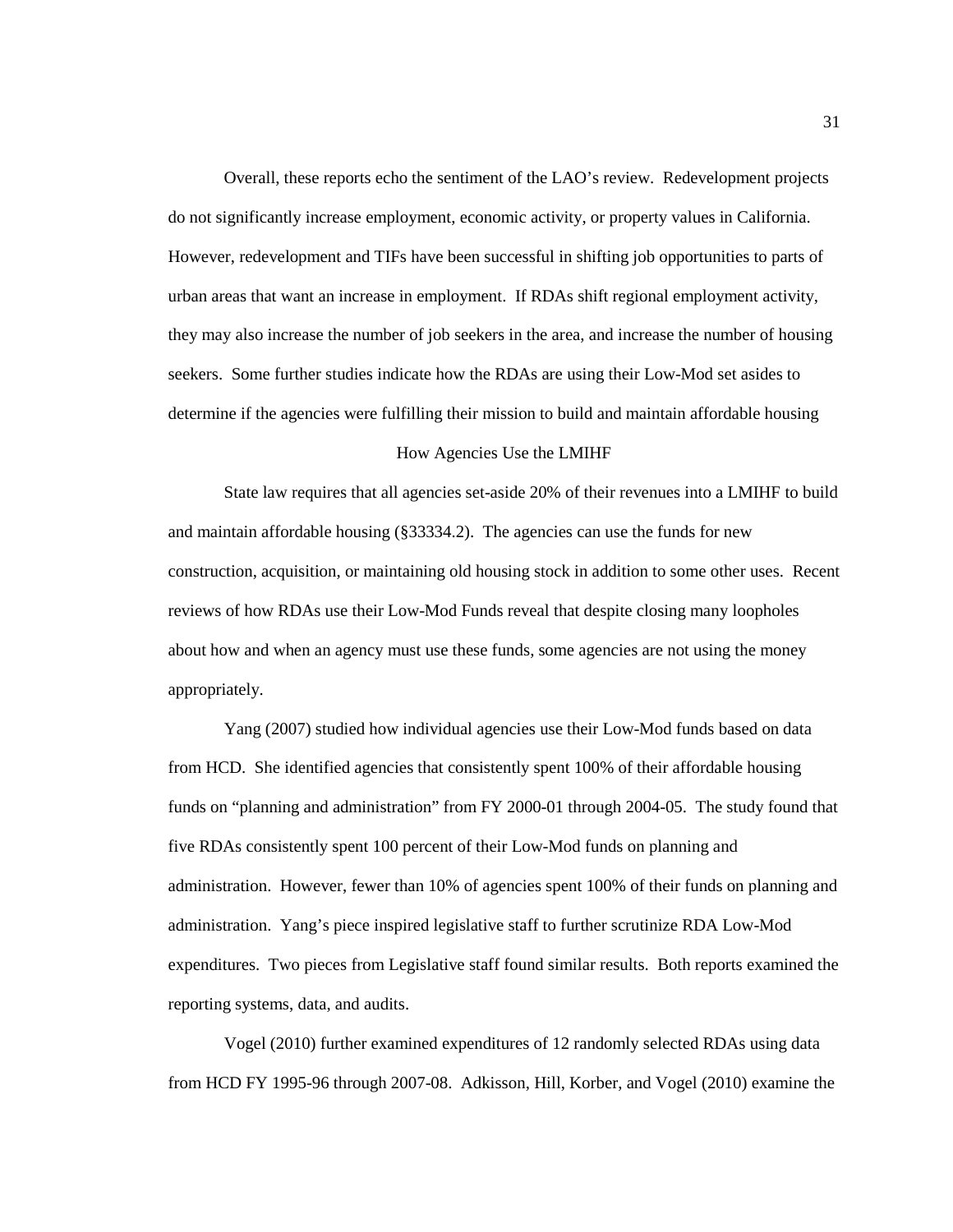same information and offer a shorter version of Vogel's longer piece. Vogel determined that taxpayers and state government have no assurance agencies use the Low-Mod fund appropriately. Additionally, the report noted recording spending of Low-Mod funds is notoriously poor. Data reporting systems from the HCD and the State Controller's office are different, difficult to use, and employees are not trained on how to report the information. The state law poorly defines "planning and administration" duties, and agencies frequently ignore or bypass the definition. The agencies no longer audit the reports, and audits that are completed are frequently messy and incomplete. Some RDAs have even used Low-Mod funds in illegal ways such as hiring a lobbyist, or code enforcement. Both reports recommend an overhaul of both reporting systems, and oversight from a state agency.

Christiensen, Garrison, Minkoff, Poindexter, and Smith of the *Los Angeles Times* (n.d.) used HCD data on the Low-Mod Fund to determine how RDAs spend their money. They created a data set with total money spent for eight fiscal years it covers. The report came to no conclusions; instead, it created warning signs and listed agencies that had failed to develop land within five years, those that spent over 50% of their budget on planning and administration, and if the agency had spent over \$100,000 with no units built. Though this presentation is a helpful study in finding red flags, RDAs should use their data to also show successes where they have them.

Advocates of affordable housing were highly alarmed by the Governor's budget proposal, and immediately defended the affordable housing money. However, it was difficult for housing advocates to come to a consensus about what the message to the Capitol should be. Should they save RDAs, or only the affordable housing fund? A non-profit advocate for affordable housing, Housing California, decided to study the problem using available data. Researchers immediately became aware of the same problems Vogel (2010) and Adkisson, et. al. (2010) had encountered.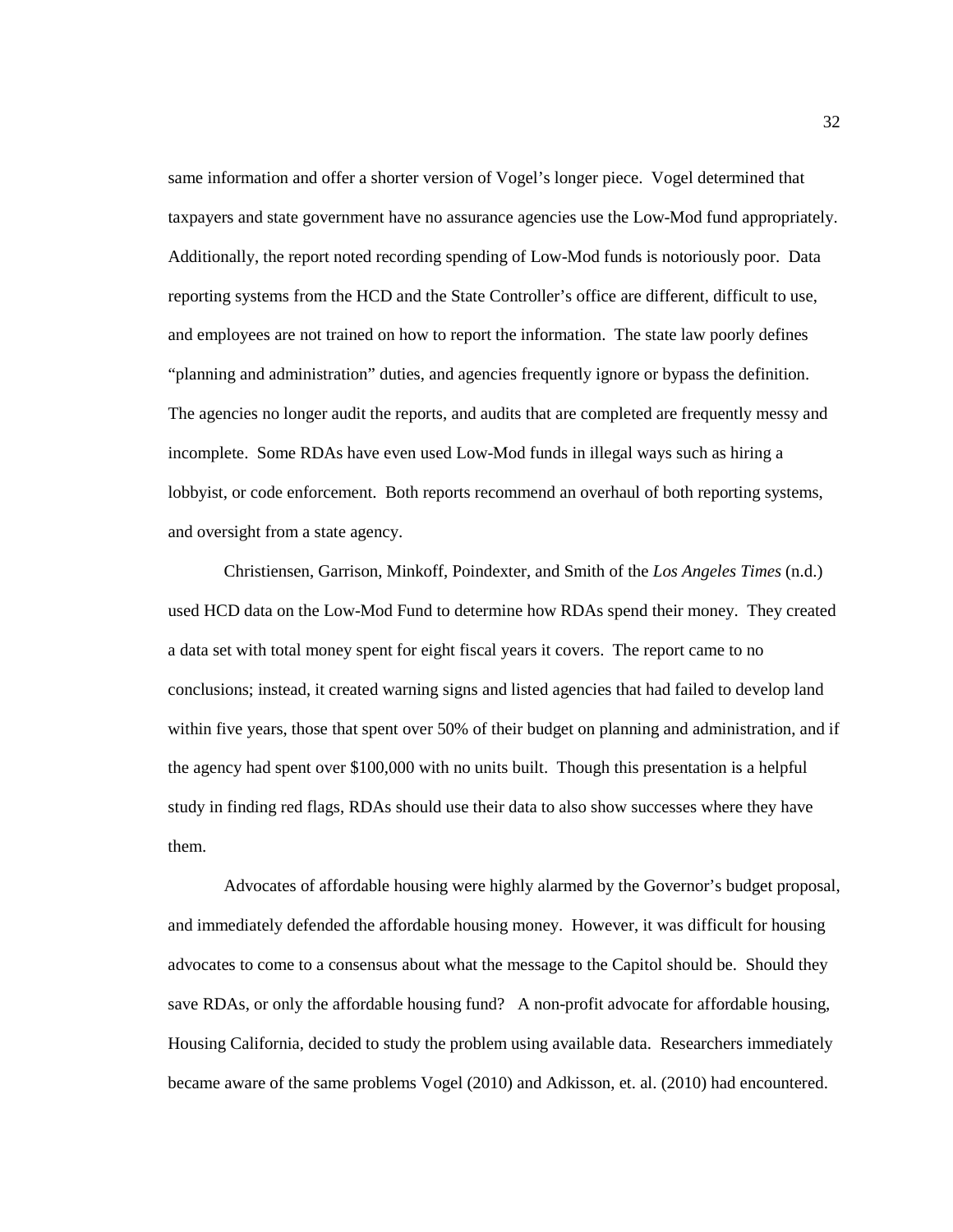The data are difficult to approach and use. Though the information is available to the public, it is difficult and, in some cases expensive, to access. Researchers spent hours at HCD learning to understand and analyze the data. The authors determined that both the HCD and the Controller's Office need more transparent methods for public data access, to overhaul their collection methods, and to consolidate their reports. Easier access to available data could help not only nonprofit groups, but RDAs would be able to highlight their successes and struggles more accurately.

## Conclusion

The literature shows that California's housing market is "tight," with high rents and low vacancies. Median income to median housing ratios in California exceeds the national ratio, creating a housing market that is difficult for renters, the poor, and new homeowners. Foreclosures and unemployment remains high. Housing values remain high, though they have declined since the beginning of the recessions, and Californians generally spend more on housing than the national average. With the tight market, fewer high quality houses are vacant or made available to middle- and low-income households. Additionally, growth controls and land use regulations help to increase housing prices. Local economic incentives such as TIFs do little to increase property values, economic activity, or employment within a region, however some studies show that they do shift jobs to areas that need them. The newly emerging literature shows that the Low-Mod fund is for the most part appropriately used, however some agencies have clearly abused the fund. Most studies suggested that increased transparency, better auditing systems, and a single reporting form created for both reporting agencies would be beneficial.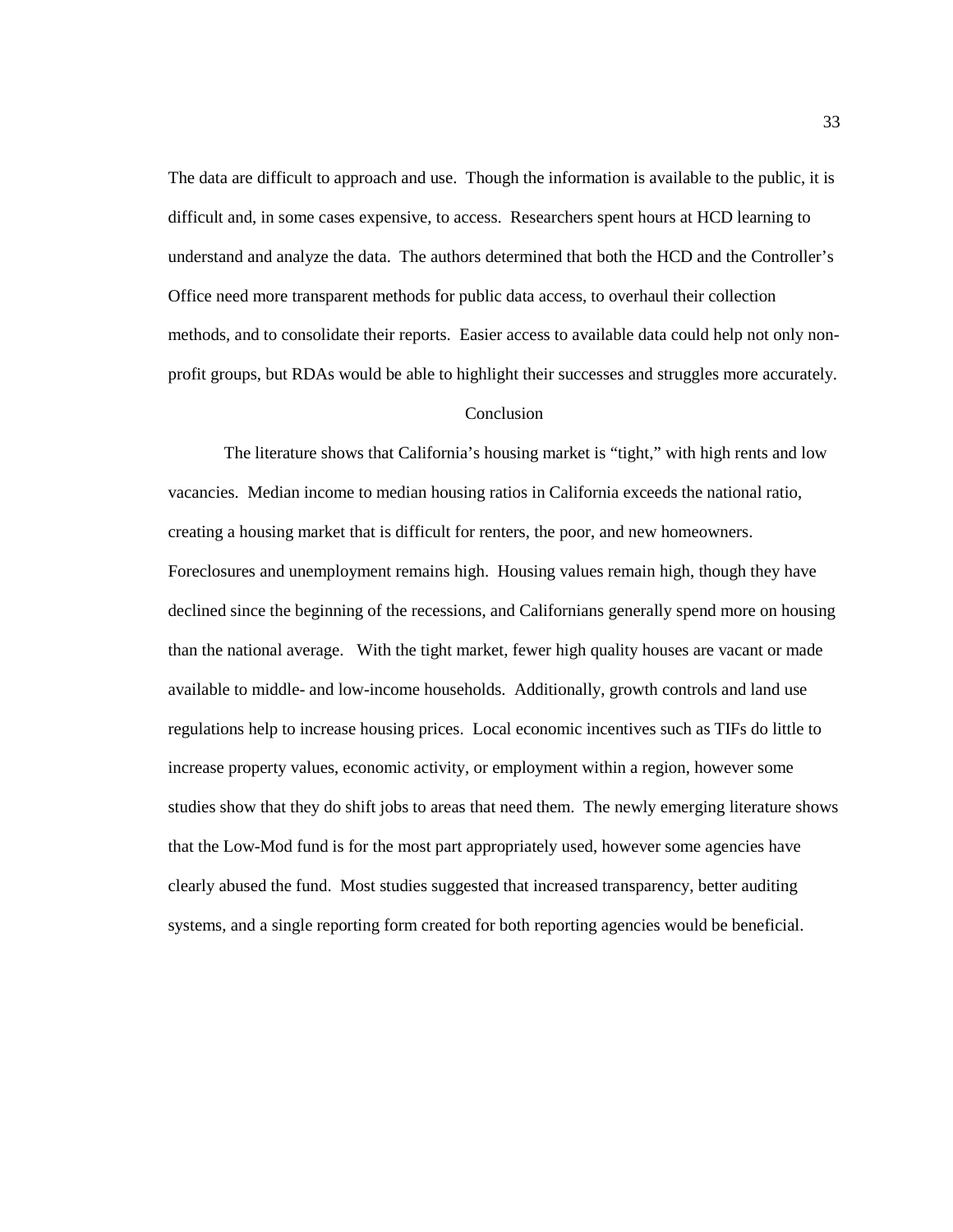#### Chapter 4

## MODEL AND DATA

# Model

In this section, I present the dependent variables tried in the regression analyses, broad categories expected to cause variation in my dependent variables, and a description of the explanatory variables used to represent these broad categories.

My thesis studies whether the presence of RDAs in the 2000s had an impact on affordable housing in California's urban communities. Of course, this study is timely because of the elimination in early 2012 of these RDAs. I tested two potential dependent variables that attempted to gauge the degree of affordable housing in a community. These included *median housing values,* and *percentage of households paying rent over 35% income.* As either one of these measures rise, housing affordability falls. The U.S. Department of Housing and Urban Development considers households that pay over a third of their income toward housing cost burdened (2012). I obtained the data for the regression analysis from the Department of Housing and Community Development (HCD) data and the 2010 U.S. Census.

The literature review showed that pre-Great Recession housing in California was expensive and difficult for poor, minorities, and new homeowners to afford (Kolko, 2010). However, literature also showed that because of the recent recession, housing is more affordable than it was at its peak during the mid 2000s. Additionally, increased land use regulations drive prices up. To determine what characteristics of a community lead to more affordable housing, and whether expenditure by California's RDAs are exerting an impact, explanatory variables in the regression analysis presented here represent the area characteristics, and RDA expenditures. Using a regression analysis, it will link expenditures and results and will determine both if the amount and the type of RDA spending is affecting the value of housing. This finding will allow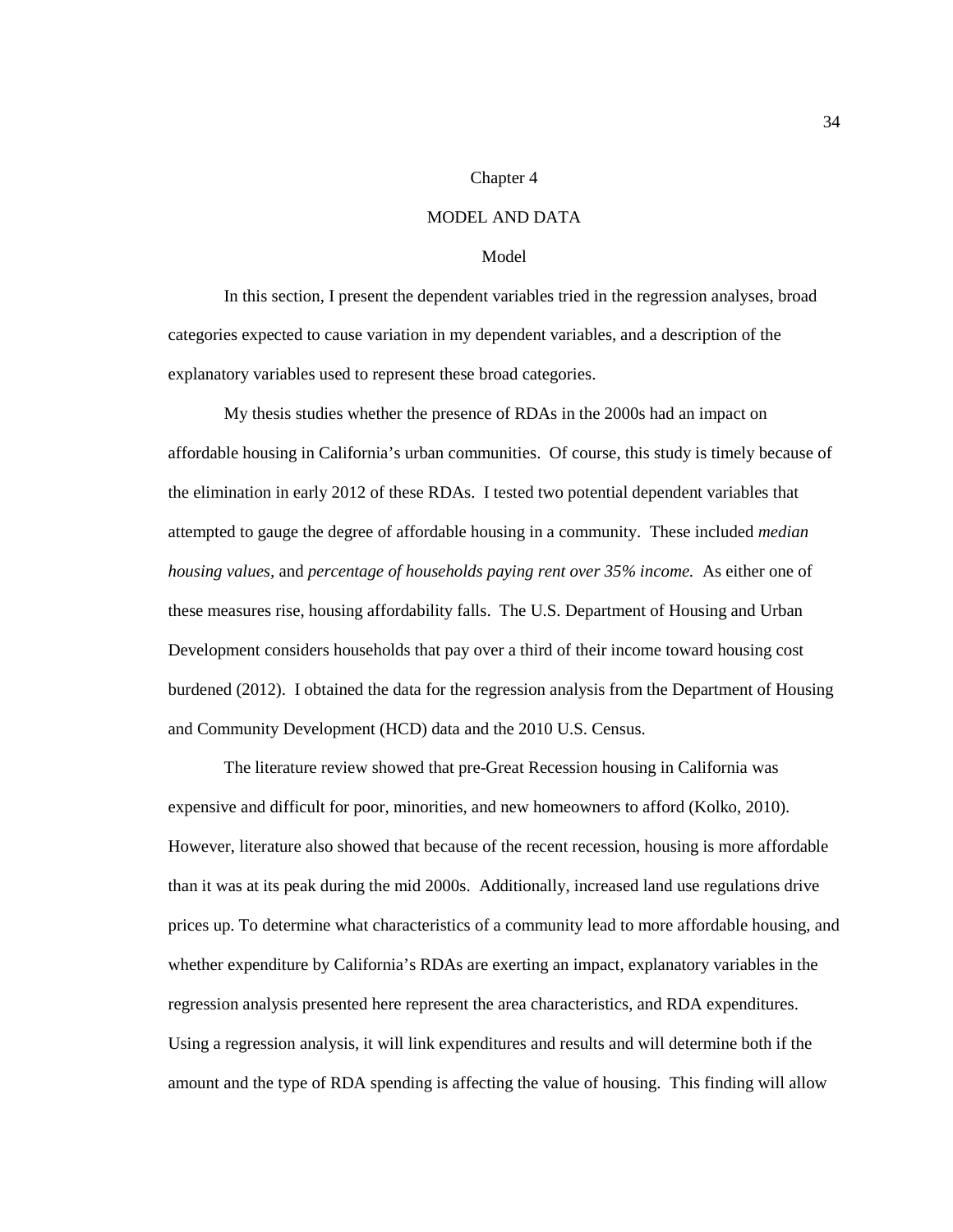me to conclude whether or not RDAs are fulfilling their specified roles as assisting households with affordable housing needs. This analysis will control for socioeconomic and demographic factors in a city that can affect the prevalence of a city's affordable housing. The general explanatory factors I have included help to explain the demand for affordable housing, and how local governments may influence the supply to fulfill those needs. The variables I included that may affect demand include income, cultural preferences, and education level.

The variables may have a positive or negative effect on either dependent variable. I have noted which variables I expect to have a negative effect with a (-), and those I expect to have a positive effect with a (+). The functional form of the model, proxies for each causal factor, and expected coefficients signs are as follows:

# Median Housing Value or Percentage Households Paying Rent Over 35% Income = f(Housing Supply Factors, Housing Demand Factors)

*RDA Housing Supply Factors*= f(affordable units built divided by total housing units in the city (- ), RDA expenditures per all housing units in a city (-), percentage of RDA expenditures spent on acquisition (-), percentage of RDA expenditures spent on construction of new units (-), percentage of RDA expenditures spent on debt service (-), percentage of RDA expenditures spent on improvements (-), percentage of RDA expenditures spent on mobile home park maintenance (- ), percentage of RDA expenditures spent on planning and administration (-), percentage of RDA expenditures spent on preservation of at-risk units (-), percentage of RDA expenditures spent on rehabilitation of older units (-), percentage of RDA expenditures spent on percentage of RDA expenditures spent on subsidies (-), percentage of RDA expenditures spent on transfers (no effect) *Median Housing Values Demand Effects*

*Housing Demand Factors=* f (median income (+), median age (+), unemployment rate (?), poverty rate (-), percentage of wealthy households (+), adults with a high school education (-),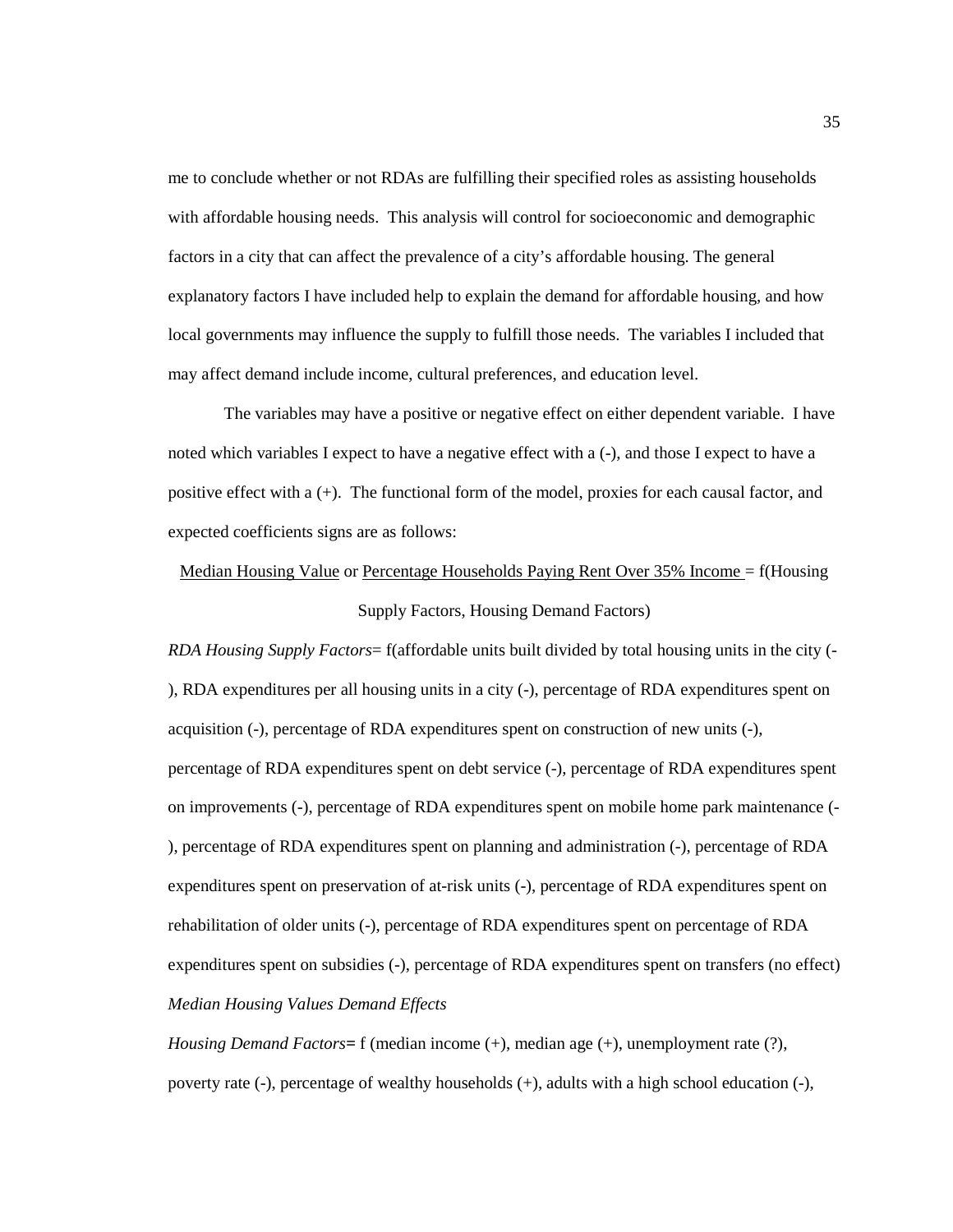adults with some college education or more  $(+)$ , percentage of African Americans  $(+)$ , percentage of Native Americans  $(+)$ , percentage of Asians  $(+)$ , percentage of Latin/Hispanic descent  $(+)$ *Gross Rent as a Percentage of Income - over 35% Demand Effects*

*Housing Demand Factors=* f (median income (-), median age (-), unemployment rate (?), poverty rate (+), percentage of wealthy families (-), adults with a high school education (+), adults with some college education or more (-), percentage of African Americans (+), percentage of Native Americans (+), percentage of Asians (+), percentage of Latin/Hispanic descent (+)

# *Housing Supply Factors*

The first key explanatory variable in this analysis is affordable units divided by total housing units in the city. I believe that increasing the percentage of affordable units in the city will lower median housing values and the percentage of households paying over 35% of their income towards rent. This change is a pure supply effect. Additionally, any increase in the second explanatory variable, aggregate expenditures per housing to increase or maintain affordable housing, will have an overall negative effect on this dependent variable. Furthermore, I expect all expenditure percentages to have a negative impact. I include all the expenditure types from HCD except "other" to avoid collinearity.

## *Housing Demand Factors*

I drew the variables in this section from the 2010 U.S. Census; they are included to better explain the differences in demand for housing across California cities. According to the literature, income, custom preferences, and education levels will affect demand. I am most uncertain about the expected effects of this category of variables. Higher poverty status and unemployment rates may contribute to a lowering in median home values, but an increase in percentage of households paying over 35% of their income towards rent; however, high unemployment rates could mean a depressed local economy, and lower median home values and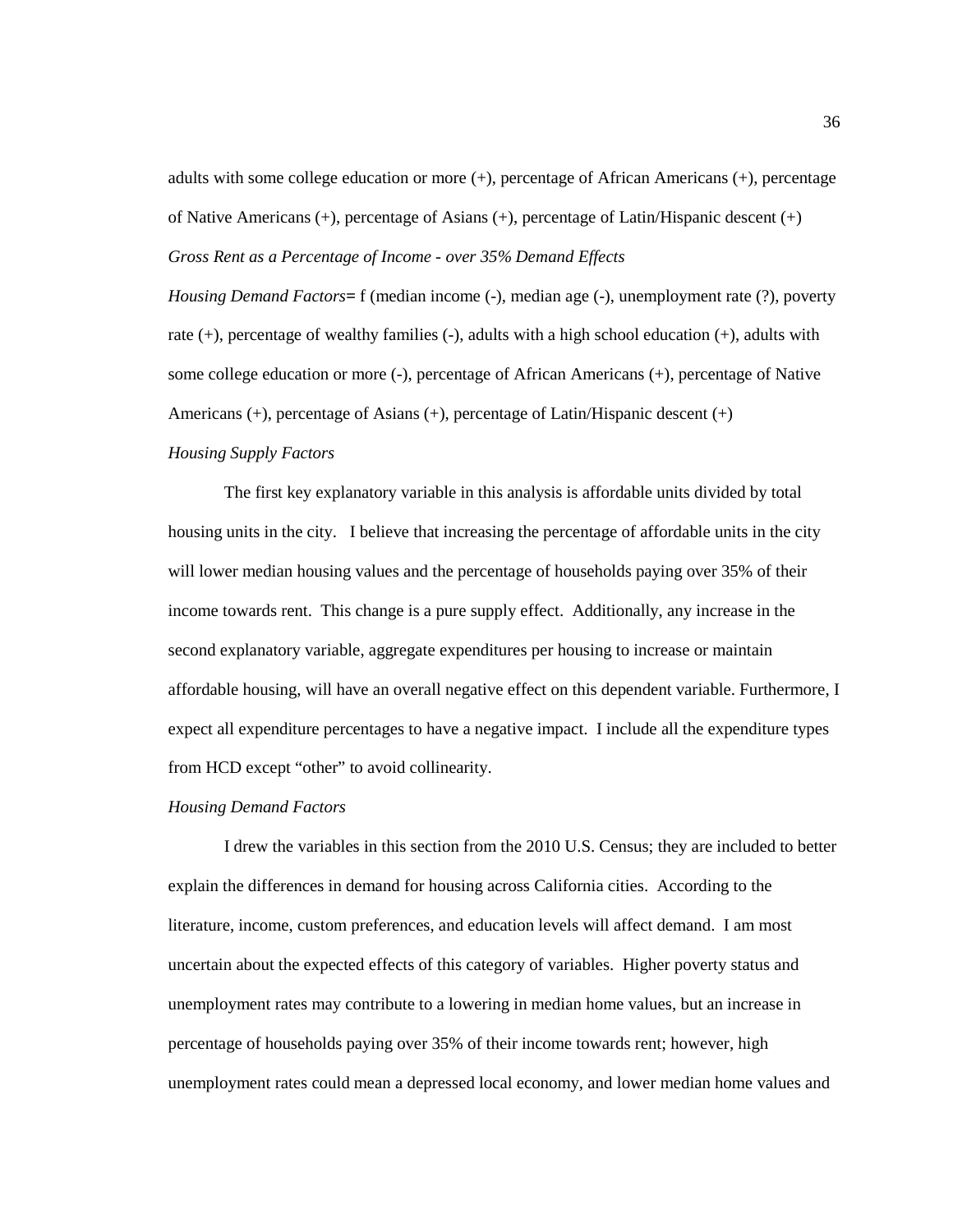rent ratios, so I note this variable with a "?". The percentage of wealthy households will correlate positively with median housing values, however, I expect it to correlate negatively with the percentage of households paying over 35% of their income towards rent. I believe that a higher median income, and age will show a positive effect on median housing values, while I believe that these same variables will show a negative correlation with percentage of households paying over 35% of their income towards rent. I suspect that a more highly educated the population of a city will demand less affordable housing, increasing the median value of homes overall, and fewer households will spend over a third of their income on rent. It is difficult to determine how different races will prefer to spend their income on housing, however, I believe that higher minority populations will contribute to lowering the percentage of households paying over 35% of their income in rents and median housing values, as they demand more affordable housing.

#### Conclusion

The previous section elucidated the basic model for my regression analysis and detailed the causal variables and their expected effects. The main categories of my variables consist of supply and demand factors from the HCD and U.S. Census to better understand how RDA spending has affected the median housing value in a city. I expect that the percentage of affordable units built will have a negative effect on median housing values and the percentage of households paying over 35% of their income in rent, because more units built is an increase to affordable housing. I expect most RDA expenditures (supply factors) to have a negative effect, as increases in expenditures would likely contribute to keeping housing more affordable in a city, and most of these expenditures affect building new units, maintaining existing units, or acquiring land for future use. However, I expect debt service to have a positive effect, because paying off debt does not build more units, though accruing debt does. Additionally, I suspect that increased spending in the planning and administration variable may actually have a positive effect. The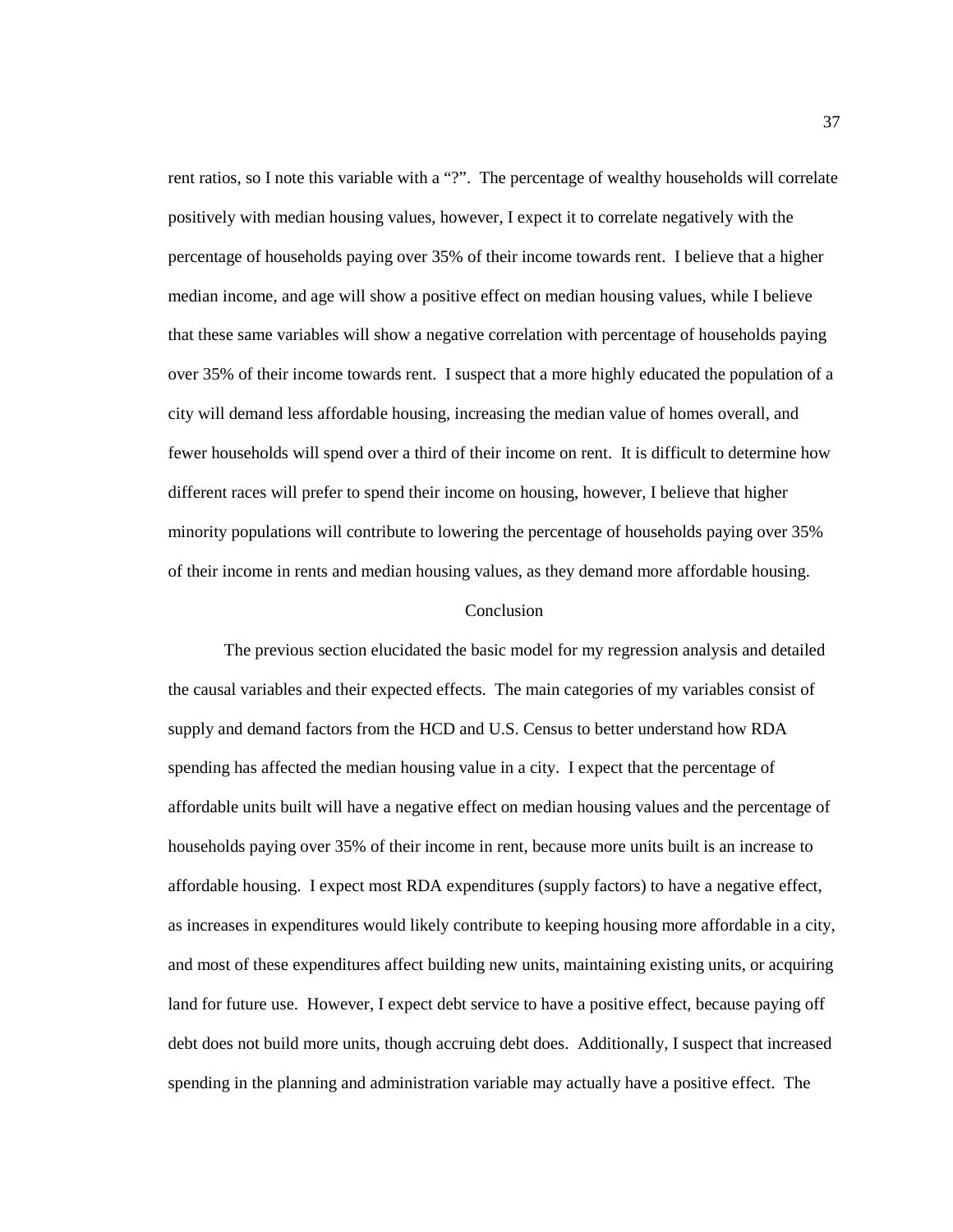literature review showed that many of the expenditures drawn from the LMIHF for "planning and administration" may apply to the entirety of the RDA, not just the employees working on affordable housing issues.

I am uncertain of how some socioeconomic (demand) factors will affect the median housing value in a city. Factors such as income will likely have a positive effect, while cultural preference may have a negative effect if a family prefers to consume less housing in order to use money for other goods. I expect that cities with higher rates of poverty will have a negative effect on the dependent variable describing affordable housing, and conversely a higher rate of wealthy citizens will create a positive effect. Similarly, lower levels of education will likely have a negative effect, while higher rates of educated adults will have a positive effect.

Demand factors will likely have different effects on the second potential dependent variable, percentage of households paying over 35% of their income towards rent. I believe that increases in age, income, education, and wealth will decrease the number of households. While the poverty rate, unemployment rate, less education, and increased presence of minority groups will increase the number of households encumbered by housing costs.

In the following section, I will describe the variables in detail including descriptions, summary statistics, and their correlations.

## Data

In this section, I will describe my data by reviewing the variables in my regression. Included are three tables: the first describes the variables and gives their source, the second provides descriptive statistics, and the third table investigates potential correlations among the independent variables.

I used data from the Department of Housing and Community Development, from 2001 through 2008. I limited the data to only active agencies that had expenditures as well as revenues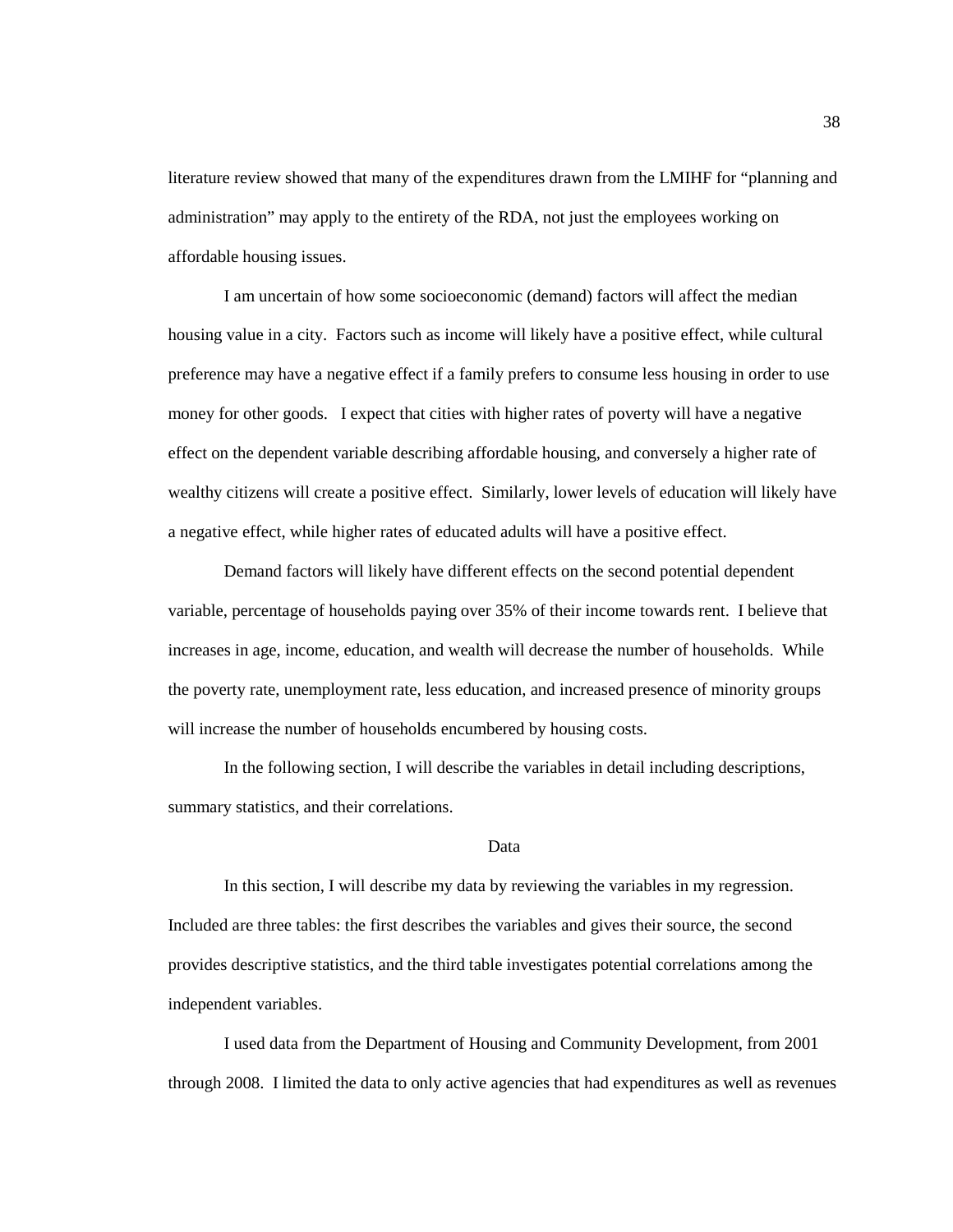reported in this time. To reduce some possible double counting, I eliminated the county agencies. To create a study that was a more "apples to apples" comparison, I decided to use only city agencies. California counties are geographically large, and many metropolitan counties contain cities that have RDAs. Therefore, it would be difficult to discern any impact due to the multiplicity of players. The remaining dataset contained 347 agencies. I considered using census block level data to find specifically how much housing expenditures were spent in redevelopment project areas; however, many affordable housing projects exist outside the project area, therefore I discarded this idea. From the recent U.S. Census I added data for large socioeconomic categories to better understand the community characteristics that demand affordable housing expenditures. Therefore, the socioeconomic data represents the entire city, not only the specific project areas.

I converted all expenditures to *real dollars* from *nominal dollars* to account for inflation using the following formula:

RealExpenditureCost=NominalExpenditureCost \* (2011 CPI/base CPI) I used 2011 as my current year CPI to reflect current, national inflation rates.

The data from HCD provide many challenges. Redevelopment agencies can represent a county or city. In these cases, the agencies count expenditures separately. However, in Sacramento the city and county sum expenditures separately *and* together, because they operate a jointly administered entity called the Sacramento Housing and Redevelopment Agency. In other cases, entries appear suspiciously identical from year to year. Some terms are unclear or have a variety of meanings. The nebulous term "other" in the expenditure category generally refers to pass-throughs and ERAF shifts, transfers, infill loans, and assets acquisitions. The term "subsidies" in the same category applies to first-time homebuyer down payment assistance, rental subsidies, and purchase of affordability covenants. Yang (2007) noted that the most expenditures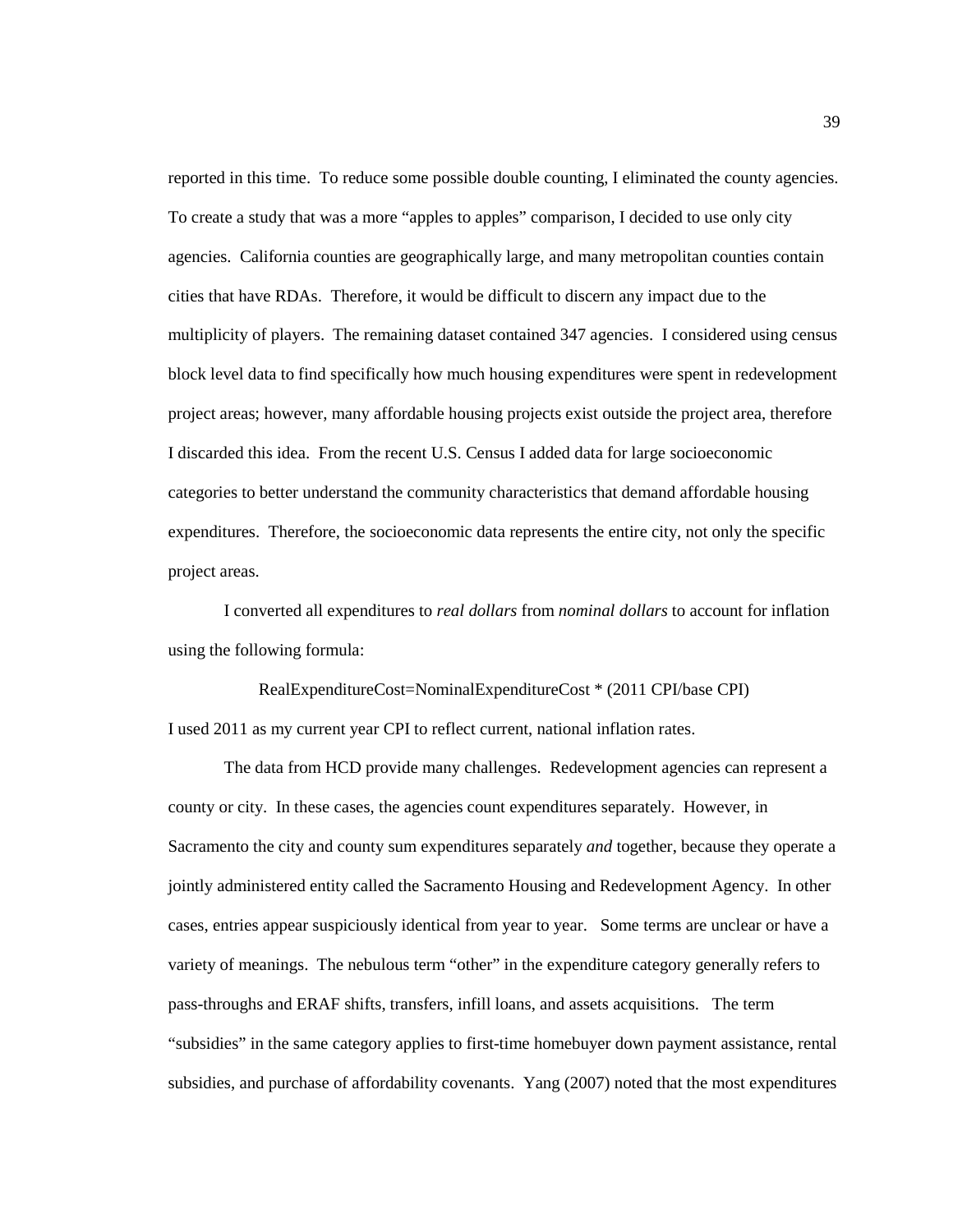are in planning and administration, and this study concurs with that conclusion. Nearly every agency has expenditures in "planning and administration," but few have expenditures in categories such as "units built," or "improvements." I discarded data from inactive agencies and agencies that were not actively spending or using revenues from their LMIHF.

# *Discussion of Variable Labels, Descriptions, and Data Sources*

Table 4.1 identifies the dependent variables, and the independent variables in their broad causal categories. This first table lists the variables' names as I created them in my data set; Appendix D gives a more thorough explanation of HCD expenditures. Variables in my dataset came from two sources: the HCD LMIHF expenditure data, and the 2010 U.S. Census.

| Table 4.1                                                |                                                      |               |  |  |  |
|----------------------------------------------------------|------------------------------------------------------|---------------|--|--|--|
| Variable Labels, Descriptions, and Data Sources          |                                                      |               |  |  |  |
| <b>Variable Label</b>                                    | <b>Description</b>                                   | <b>Source</b> |  |  |  |
| Dependent Variable                                       |                                                      |               |  |  |  |
| <b>GRAPIPER</b>                                          | Percentage of households paying over 35% of gross    | 2010 U.S.     |  |  |  |
|                                                          | income towards rent in a city                        | Census        |  |  |  |
| <b>MEDHOUSVAL</b>                                        | Median of housing values for the city                | 2010 U.S.     |  |  |  |
|                                                          |                                                      | Census        |  |  |  |
| Independent Variables: Affordable Housing Supply Factors |                                                      |               |  |  |  |
| AFFPERALLHOUSING                                         | Affordable housing units reported built or           | HCD and 2010  |  |  |  |
|                                                          | maintained to HCD/total housing units in a city      | U.S. Census   |  |  |  |
| <b>TOTEXPEND</b>                                         | Total expenditures from HCD on building or           | <b>HCD</b>    |  |  |  |
|                                                          | maintaining affordable housing units                 |               |  |  |  |
| EXPENDPERALLHOUSING                                      | Total aggregate RDA expenditures of all types and    | HCD and 2010  |  |  |  |
|                                                          | years/ total housing units in the city               | U.S. Census   |  |  |  |
| <b>ACQPEREXPEND</b>                                      | Percentage of HCD LMIHF expenditure spent on         | <b>HCD</b>    |  |  |  |
|                                                          | acquisition                                          |               |  |  |  |
| <b>CONSTRUCTPEREXPEND</b>                                | Percentage of HCD LMIHF expenditure spent on         | <b>HCD</b>    |  |  |  |
|                                                          | building new units                                   |               |  |  |  |
| <b>DEBTPEREXPEND</b>                                     | Percentage of HCD LMIHF expenditure spent on         | <b>HCD</b>    |  |  |  |
|                                                          | debt service                                         |               |  |  |  |
| <b>IMPROVEPEREXPEND</b>                                  | Percentage of HCD LMIHF expenditure spent on         | <b>HCD</b>    |  |  |  |
|                                                          | improvements                                         |               |  |  |  |
| <b>MOBILEPEREXPEND</b>                                   | Percentage of HCD LMIHF expenditure spent on         |               |  |  |  |
|                                                          | maintenance on mobilehome parks and units            |               |  |  |  |
| <b>PLANADMINPEREXPEND</b>                                | Percentage of HCD LMIHF expenditure spent on         | <b>HCD</b>    |  |  |  |
|                                                          | administration, planning, survey, design,            |               |  |  |  |
|                                                          | professional services, and indirect non-profit costs |               |  |  |  |
| <b>PRESERVEPEREXPEND</b>                                 | Percentage of HCD LMIHF expenditure spent on         | <b>HCD</b>    |  |  |  |
|                                                          | preservation of at-risk units                        |               |  |  |  |
| <b>REHABPEREXPEND</b>                                    | Percentage of HCD LMIHF expenditure spent on         | <b>HCD</b>    |  |  |  |
|                                                          | bringing units to modern standards                   |               |  |  |  |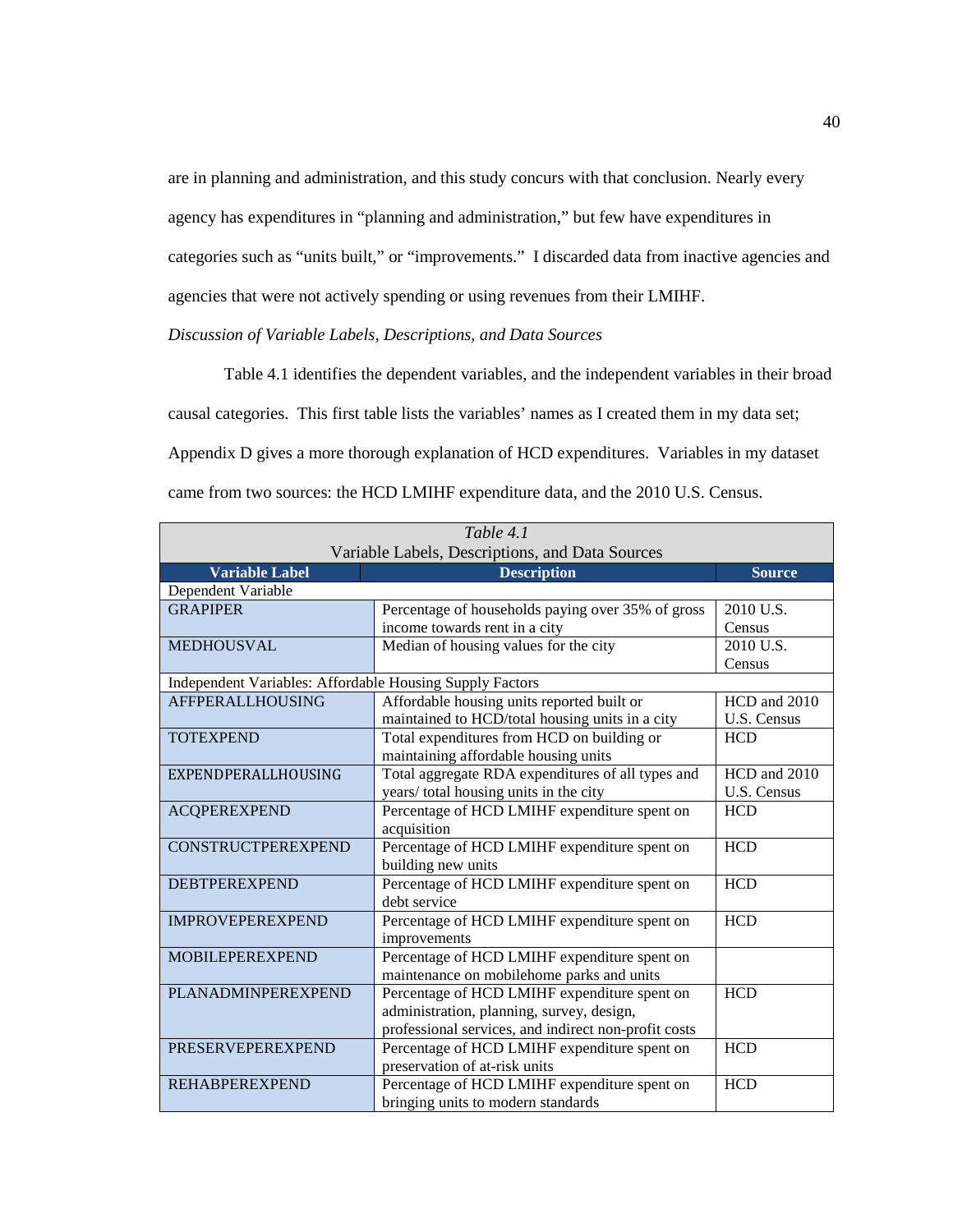| <b>SUBSIDIESPEREXPEND</b>                                |                                                     | <b>HCD</b>    |
|----------------------------------------------------------|-----------------------------------------------------|---------------|
|                                                          | Percentage of HCD LMIHF expenditure spent on        |               |
|                                                          | subsidies for rentals, and first-time home buyer    |               |
|                                                          | down payment assistance programs, etc.              |               |
| <b>TRANSFERPEREXPEND</b>                                 | Percentage of HCD LMIHF expenditure spent on        | <b>HCD</b>    |
|                                                          | transfers such as ERAFs                             |               |
| Independent Variables: Affordable Housing Demand Factors |                                                     |               |
| <b>MEDIANINCOME</b>                                      | Median of incomes for the city                      | 2010 U.S.     |
|                                                          |                                                     | <b>CENSUS</b> |
| <b>UNEMPER</b>                                           | Unemployment rate for the city                      | 2010 U.S.     |
|                                                          |                                                     | <b>CENSUS</b> |
| <b>PERPOVERTY</b>                                        | Rate of poverty in the city                         | 2010 U.S.     |
|                                                          |                                                     | <b>CENSUS</b> |
| <b>WEALTHYPER</b>                                        | Rate of wealth in the city                          |               |
| <b>MEDIANAGE</b>                                         | Median age in the city                              | 2010 U.S.     |
|                                                          |                                                     | <b>CENSUS</b> |
| <b>HSGRADADULTPER</b>                                    | Highest education level attained by and adult: high | 2010 U.S.     |
|                                                          | school graduate or less                             | <b>CENSUS</b> |
| <b>COLLEGEADULTPER</b>                                   | Highest education level attained by an adult: some  | 2010 U.S.     |
|                                                          | college or more                                     | <b>CENSUS</b> |
| <b>AFAMPER</b>                                           | Percentage of African Americans in the city         | 2010 U.S.     |
|                                                          |                                                     | <b>CENSUS</b> |
| <b>AMINDPER</b>                                          | Percentage of American Indians (includes Native     | 2010 U.S.     |
|                                                          | Alaskans) in the city                               | <b>CENSUS</b> |
| <b>ASIANPER</b>                                          | Percentage of Asians in the city                    | 2010 U.S.     |
|                                                          |                                                     | <b>CENSUS</b> |
| <b>LATINHISPPER</b>                                      | Percentage of Latin American or Hispanic Descent    | 2010 U.S.     |
|                                                          | in the city                                         | <b>CENSUS</b> |
|                                                          |                                                     |               |

#### *Discussion of Descriptive Statistics*

In Table 4.2, I provide the summary statistics of all variables used in my regression model, once again grouped into their broad causal categories. Some supply categories representing percentages of RDA spending from the LMIHF show that some agencies used 100% of their expenditures on one category, notably "Planning and Administration" and "Transfers," though this usage is clearly not the norm as the mean hovers much lower in both categories. The mean median housing value was high by national and California standards, at \$438,119.30. The median California housing value according to the 2010 U.S. Census is \$370,900, and the national median is \$179,900; therefore, these 347 cities have higher median home values than average.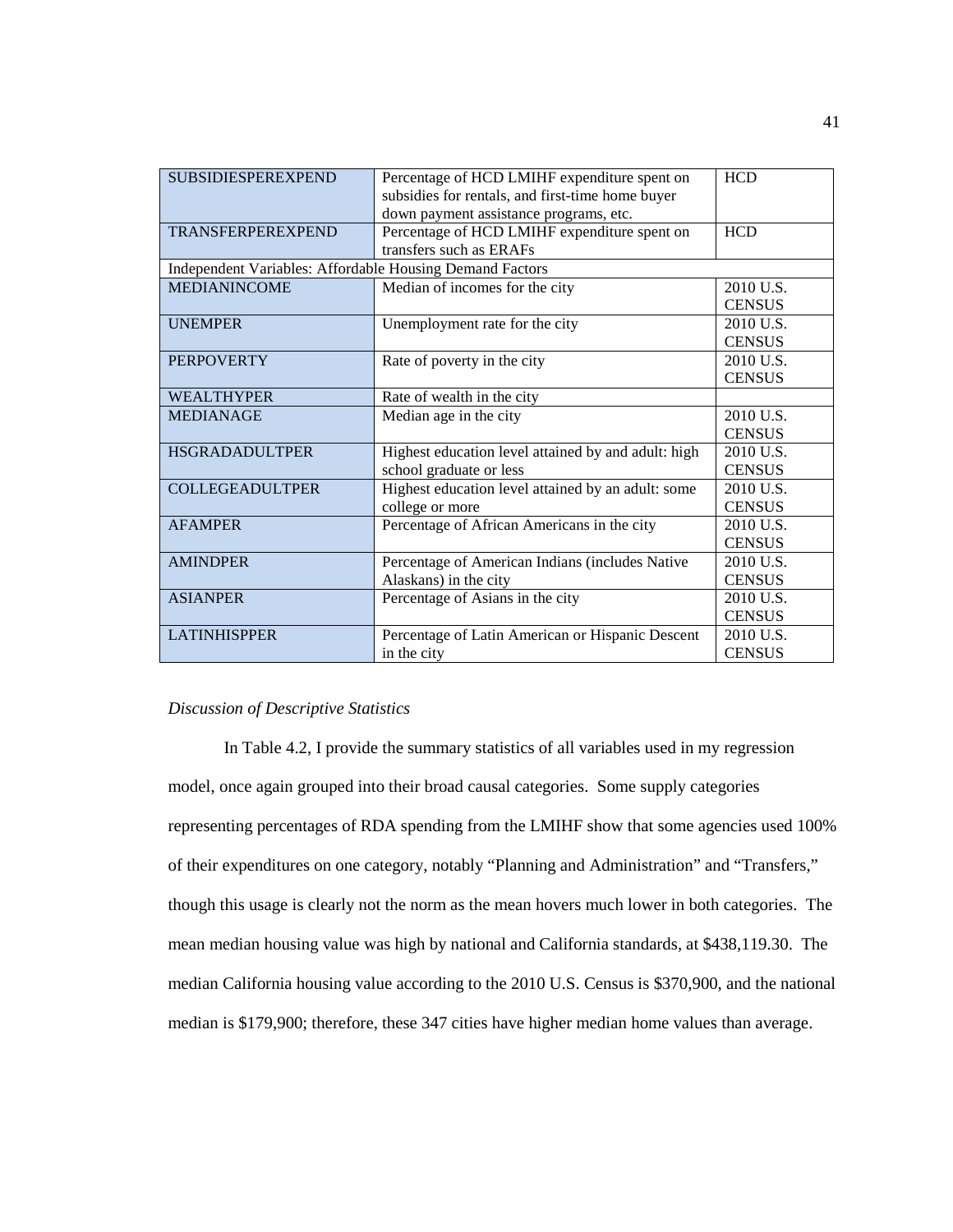The mean of the median income was also higher than the California and national

averages at \$60,460.03. California's 2010 median income was \$54, 459, while the national average was \$49,445.85.

| Table 4.2                                                  |           |            |                |             |  |  |  |
|------------------------------------------------------------|-----------|------------|----------------|-------------|--|--|--|
| <b>Descriptive Statistics</b>                              |           |            |                |             |  |  |  |
|                                                            |           | $N = 347$  |                |             |  |  |  |
|                                                            |           | Standard   | Minimum        | Maximum     |  |  |  |
| Variable Label                                             | Mean      | Deviation  | Value          | Value       |  |  |  |
| Dependent Variable                                         |           |            |                |             |  |  |  |
| Percentage of households paying                            |           |            |                |             |  |  |  |
| over 35% of gross income                                   |           |            | $\overline{0}$ | 68          |  |  |  |
| towards rent in a city<br>Median of housing values for the | 45.2571   | 7.6145     |                |             |  |  |  |
| city                                                       | 438119.30 | 199009.20  | 124900.00      | 1000000.00  |  |  |  |
| Independent Variables: Affordable Housing Supply Factors   |           |            |                |             |  |  |  |
| Affordable housing units                                   |           |            |                |             |  |  |  |
| reported built or maintained to                            |           |            |                |             |  |  |  |
| HCD/total housing units in a city                          | 2.1734    | 4.6779     | 0.0000         | 55.2941     |  |  |  |
| Total aggregate RDA                                        |           |            |                |             |  |  |  |
| expenditures of all types and                              |           |            |                |             |  |  |  |
| years/ total housing units in the                          |           |            |                |             |  |  |  |
| city                                                       | 2632.5670 | 20225.5500 | 0.0470         | 280469.2000 |  |  |  |
| Percentage of HCD LMIHF                                    |           |            |                |             |  |  |  |
| expenditure spent on acquisition                           | 14.4214   | 19.1184    | 0.0000         | 98.7617     |  |  |  |
| <b>Percentage of HCD LMIHF</b>                             |           |            |                |             |  |  |  |
| expenditure spent on building                              |           |            |                |             |  |  |  |
| new units                                                  | 7.3955    | 14.7894    | 0.0000         | 83.7614     |  |  |  |
| Percentage of HCD LMIHF                                    |           |            |                |             |  |  |  |
| expenditure spent on debt service                          | 19.1911   | 22.6956    | 0.0000         | 98.8032     |  |  |  |
| Percentage of HCD LMIHF                                    |           |            |                |             |  |  |  |
| expenditure spent on                                       |           |            |                |             |  |  |  |
| improvements                                               | 2.9417    | 10.5529    | 0.0000         | 100.0000    |  |  |  |
| Percentage of HCD LMIHF                                    |           |            |                |             |  |  |  |
| expenditure spent on                                       |           |            |                |             |  |  |  |
| maintenance on mobilehome                                  | 0.2028    | 1.4783     | 0.0000         | 19.8253     |  |  |  |
| parks and units                                            |           |            |                |             |  |  |  |
| Percentage of HCD LMIHF<br>expenditure spent on            |           |            |                |             |  |  |  |
| administration, planning, survey,                          |           |            |                |             |  |  |  |
| design, professional services, and                         |           |            |                |             |  |  |  |
| indirect non-profit costs                                  | 23.3410   | 22.3437    | 0.0000         | 100.0000    |  |  |  |
| Percentage of HCD LMIHF                                    |           |            |                |             |  |  |  |
| expenditure spent on                                       |           |            |                |             |  |  |  |
| preservation of at-risk units                              | 0.2591    | 2.3624     | 0.0000         | 37.4277     |  |  |  |
| Percentage of HCD LMIHF                                    |           |            |                |             |  |  |  |
| expenditure spent on bringing                              |           |            |                |             |  |  |  |
| units to modern standards                                  | 7.8216    | 13.5188    | 0.0000         | 99.9736     |  |  |  |
| Percentage of HCD LMIHF                                    | 13.3136   | 19.4644    | 0.0000         | 99.8494     |  |  |  |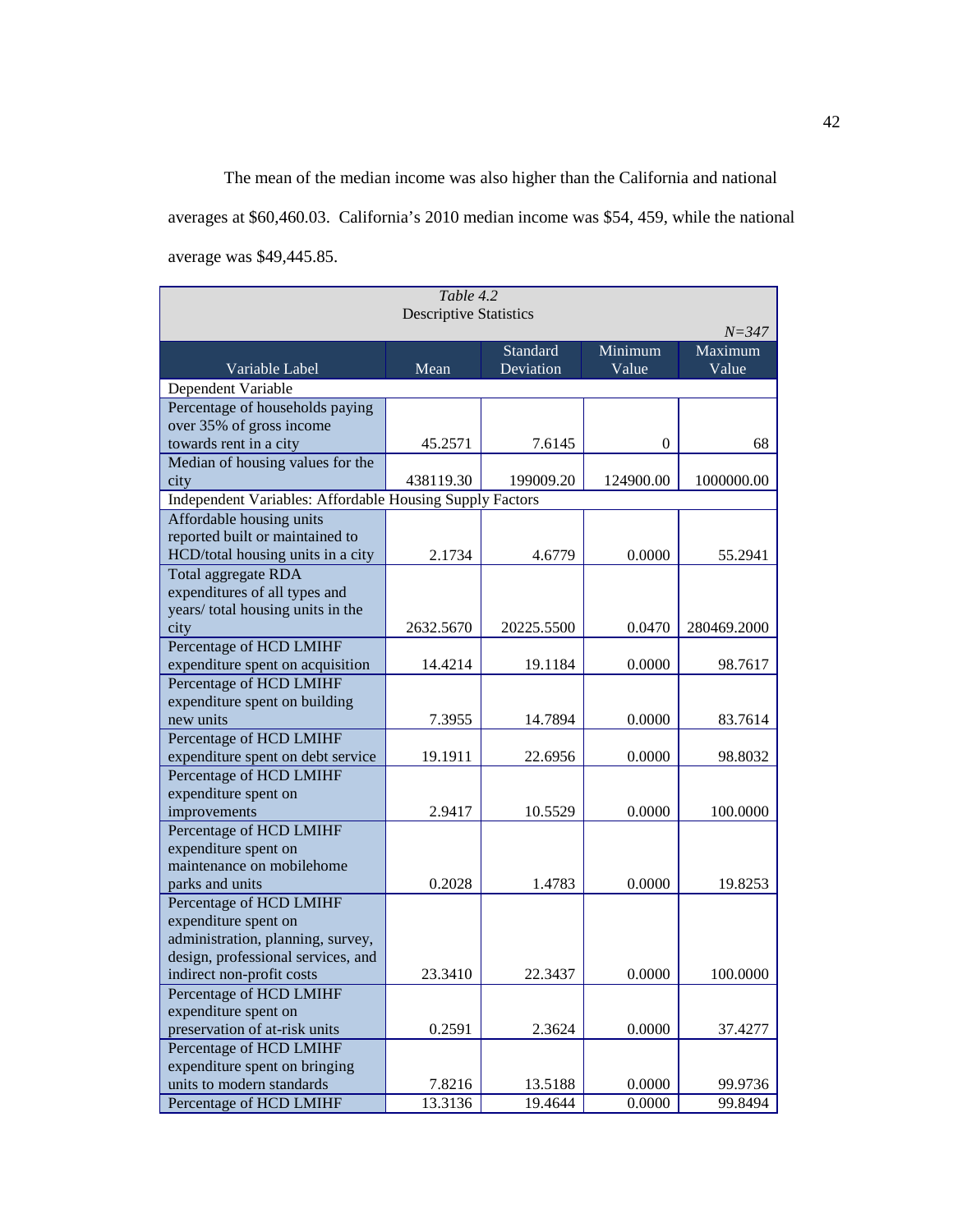| expenditure spent on subsidies                           |          |          |           |           |
|----------------------------------------------------------|----------|----------|-----------|-----------|
| for rentals, and first-time home                         |          |          |           |           |
| buyer down payment assistance                            |          |          |           |           |
| programs, etc.                                           |          |          |           |           |
| Percentage of HCD LMIHF                                  |          |          |           |           |
| expenditure spent on transfers                           |          |          |           |           |
| such as ERAFs                                            | 3.4146   | 10.6670  | $-1.4911$ | 100.0000  |
| Independent Variables: Affordable Housing Demand Factors |          |          |           |           |
| Median of incomes for the city                           | 60460.03 | 20680.36 | 18643.00  | 146917.00 |
| Median age in the city                                   | 34.8755  | 6.2516   | 19.4000   | 66.5000   |
| Unemployment rate for the city                           | 8.3582   | 3.2065   | 2.3000    | 19.6000   |
| Rate of poverty in the city                              | 13.6631  | 7.8542   | 2.3000    | 61.5000   |
| Rate of wealth in the city                               | 4.9202   | 5.5825   | 0.0000    | 38.4000   |
| Highest education level attained                         |          |          |           |           |
| by and adult: high school                                |          |          |           |           |
| graduate or less                                         | 22.9628  | 6.1427   | 5.0000    | 41.4000   |
| Highest education level attained                         |          |          |           |           |
| by an adult: some college or                             |          |          |           |           |
| more                                                     | 38.3236  | 11.0826  | 2.5000    | 59.8000   |
| Percentage of African Americans                          |          |          |           |           |
| in the city                                              | 4.6563   | 5.7721   | 0.0000    | 43.5104   |
| Percentage of American Indians                           |          |          |           |           |
| in the city                                              | 0.8692   | 0.8606   | 0.0000    | 8.2344    |
| Percentage of Asians in the city                         | 10.5468  | 12.5764  | 0.0000    | 64.8650   |
| Percentage of Latin American or                          |          |          |           |           |
| Hispanic Descent in the city                             | 39.1458  | 25.3214  | 4.3113    | 100.0000  |

## *Discussion of Correlation Coefficients*

Table 4.3, which is too long to place here appears in Appendix E, shows the simple correlation coefficients for all the variables in my model, as well as their significance. Variable interactions over 0.8 in that table indicate collinearity. There is very little collinearity present in this model. Unsurprisingly, there is a high correlation between wealth and median income.

# *Conclusion*

The data section explained where I had retrieved my data, and my concerns about double counting, and inaccurate data input. The data from HCD provided many challenges; to help resolve some I eliminated County agencies and non-active agencies. The highest expenditures are in Planning and Administration, though the highest average expenditure was actually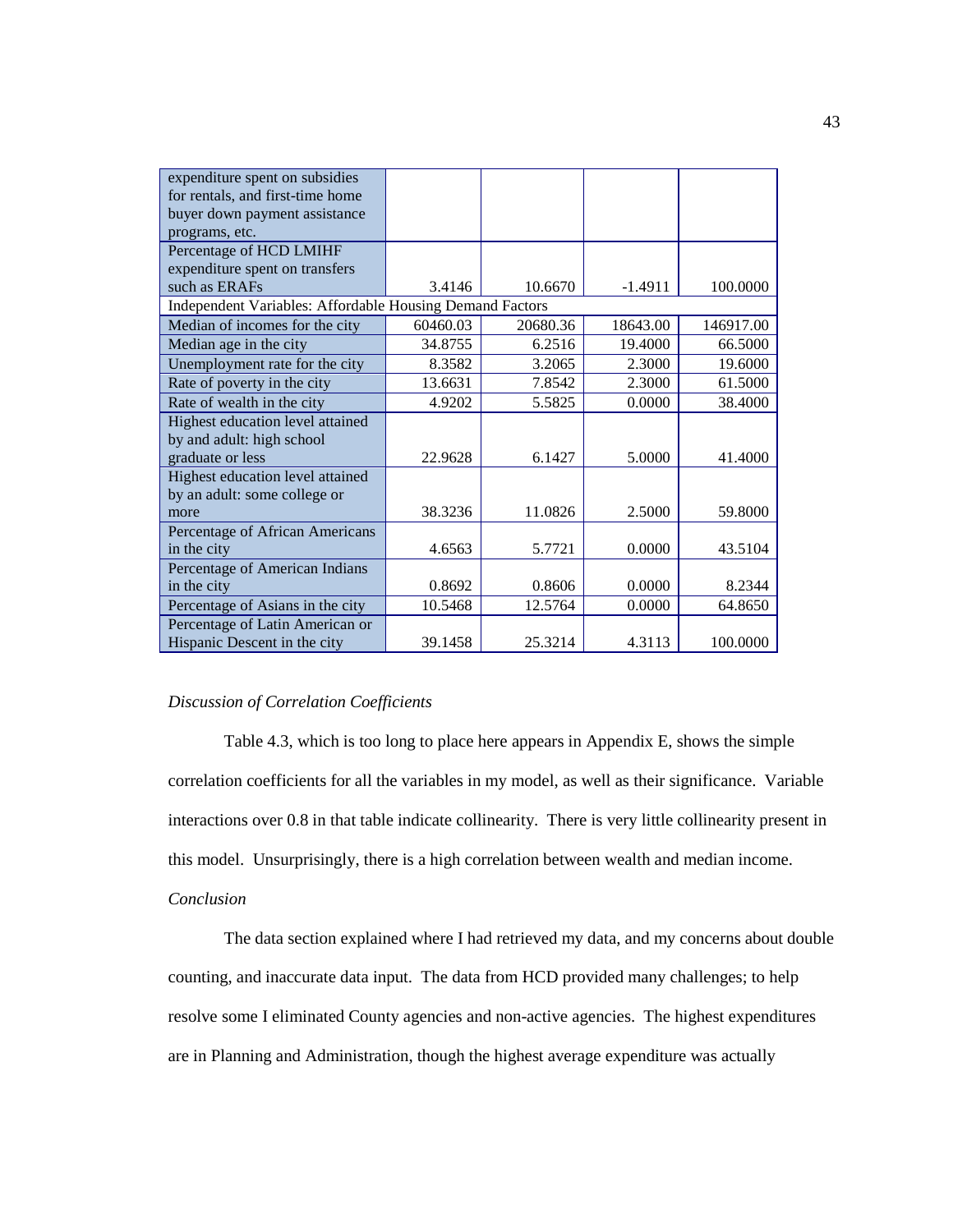Subsidies. The lowest spending was in mobile home parks. The correlation table resulted in only one correlation over 0.80, thus there is a low likelihood for collinearity in the model.

The following chapter will discuss the regression results for both dependent variables, corrected and uncorrected.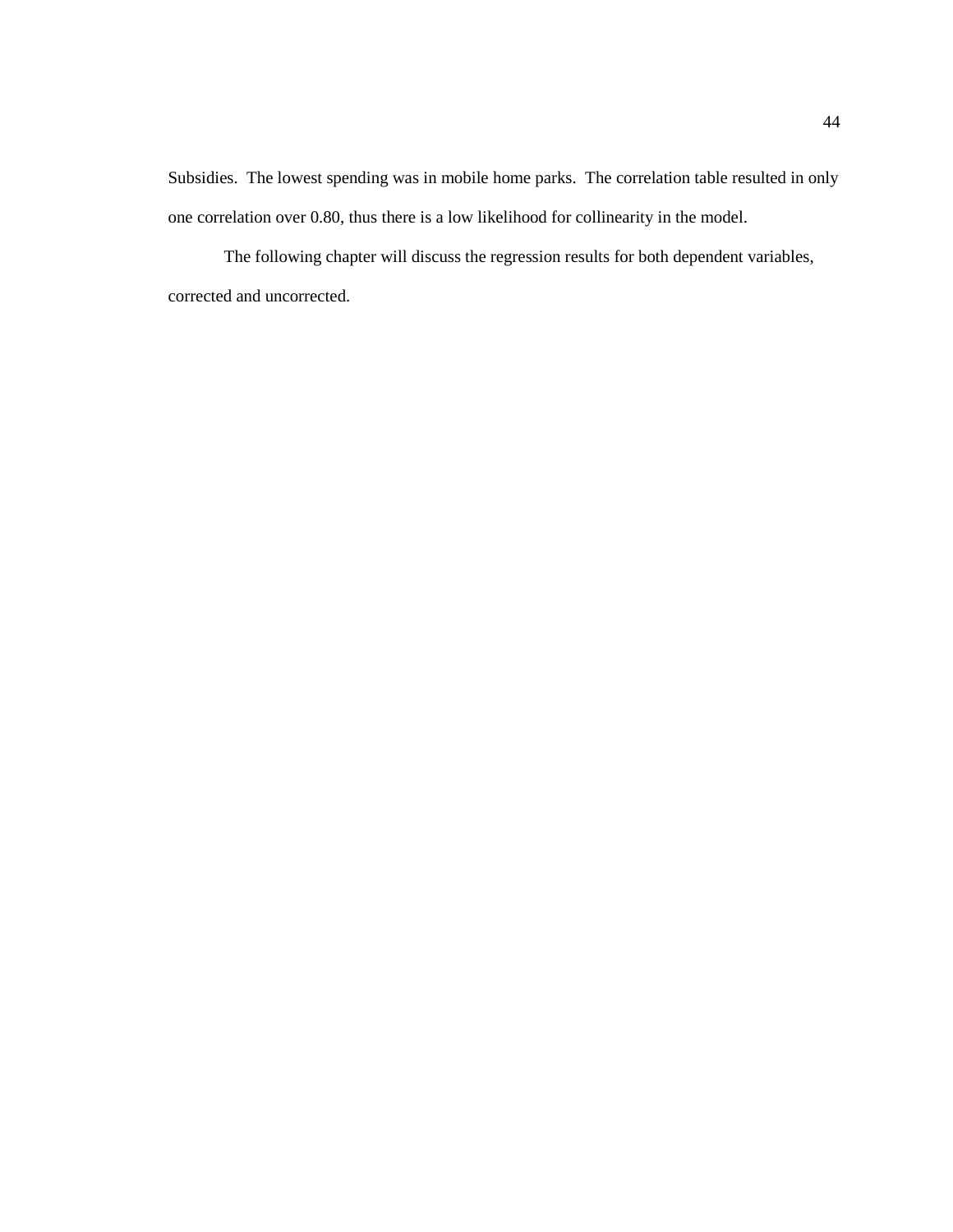#### Chapter 5

## REGRESSION ANALYSIS

This chapter will present the results of the regression analysis I performed using the statistical program Stata in a variety of functional forms, followed by a justification of the functional form that I selected. Following that, I will check the model for multicollinearity and heteroskedasticity, detail what I did to correct for these potential problems, and report the corrected results.

I tested two potential dependent variables, *median housing values* and *percentage of households that pay over 35% of their income towards rent*. I found no statistical significance in the primary explanatory variable to correlate median housing values to RDA expenditures, represented in Table 5.1. The dependent variable measuring the percentage of households spending over 35% of their income on rent showed that RDA activity exerted a significant negative influence on the dependent variable. Therefore, I continued my analysis with the second dependent variable, households paying over 35% of income towards rent. It is important to note that I did not find that RDA activity in the 2000s reduced California median home values over that period. I will refer again to this finding in my conclusion.

| Table 5.1                                                                                         |             |                                          |          |             |  |  |
|---------------------------------------------------------------------------------------------------|-------------|------------------------------------------|----------|-------------|--|--|
| Regression Results Using <i>Median Housing Values</i> as the Dependent Variable Across Functional |             |                                          |          |             |  |  |
|                                                                                                   |             | Forms with Standard Errors (Uncorrected) |          |             |  |  |
| <b>Variable Label</b><br><b>Quadratic</b><br><b>Linear</b><br>Log-Lin<br>Log-Log                  |             |                                          |          |             |  |  |
|                                                                                                   |             |                                          |          |             |  |  |
| Affordable units reported                                                                         |             |                                          |          |             |  |  |
| built or maintained/total                                                                         |             |                                          |          |             |  |  |
| housing units in a city $-$                                                                       |             |                                          |          | 29.1774     |  |  |
| squared                                                                                           | N/A         | N/A                                      | N/A      | (60.0752)   |  |  |
| Affordable units reported                                                                         |             |                                          |          |             |  |  |
| built or maintained/total                                                                         | $-62.1720$  | 0.0026                                   |          | -788.4019   |  |  |
| housing units in a city                                                                           | (1101.0350) | (0.0027)                                 | N/A      | (2478.8500) |  |  |
| Total RDA expenditures of all                                                                     |             |                                          |          |             |  |  |
| types and years/total housing<br>0.00001                                                          |             |                                          |          |             |  |  |
| units in the city - squared<br>N/A<br>(0.00001)<br>N/A<br>N/A                                     |             |                                          |          |             |  |  |
| Total RDA expenditures of all                                                                     | $-0.0936$   | $-0.000000003$                           | 0.0118   | $-1.6801$   |  |  |
| types and years/total housing                                                                     | (0.2753)    | (0.000001)                               | (0.0093) | (3.1629)    |  |  |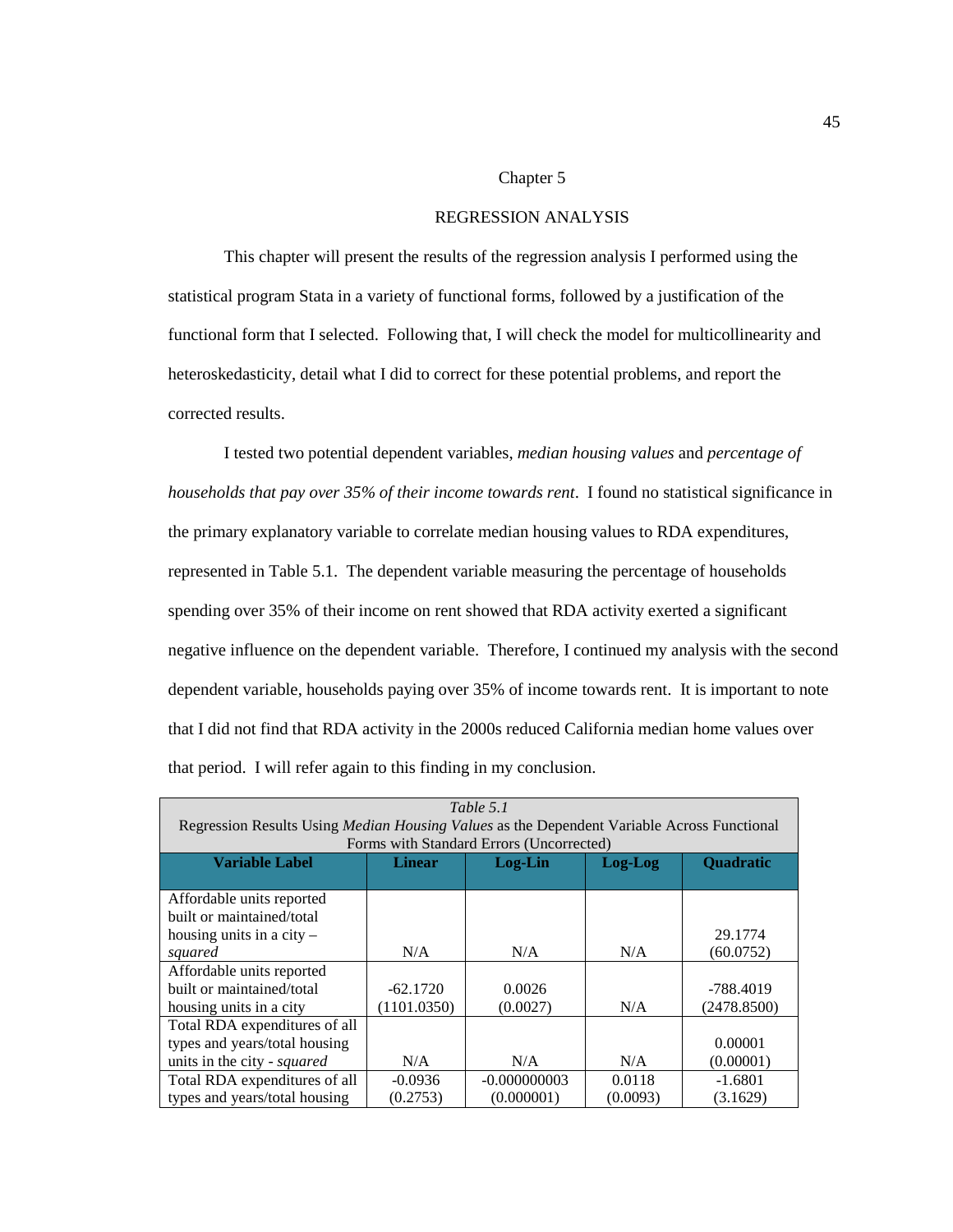| units in the city              |                |              |              |                |  |
|--------------------------------|----------------|--------------|--------------|----------------|--|
| Percentage of HCD LMIHF        |                |              |              |                |  |
| expenditure spent on           | 634.1599       | 0.0013       | 0.0012       | 630.8424       |  |
| acquisition                    | (392.8614)     | (0.0010)     | (0.0010)     | (395.1286)     |  |
| Percentage of expenditures     | 904.903**      | $0.0024**$   | $0.0021**$   | 932.9227**     |  |
| spent on construction          | (446.2520)     | (0.0011)     | (0.0011)     | (448.4211)     |  |
| Percentage of expenditures     | 394.7779       | 0.0004       | 0.0001       | 410.8853       |  |
| spent on debt service          | (364.3893)     | (0.0009)     | (0.0009)     | (365.8361)     |  |
| Percentage of expenditures     | $-828.2813$    | $-0.0031$    | $-0.0037***$ | $-822.4263$    |  |
| spent on improvements          | (548.8547)     | (0.0013)     | (0.0014)     | (550.9698)     |  |
| Percentage of expenditures     |                |              |              |                |  |
| spent on maintenance of        | $-1129.179$    | 0.0011       | 0.0038       | $-1116.1320$   |  |
| mobile home parks and units    | (3383.0370)    | (0.0083)     | (0.0085)     | (3390.297)     |  |
| Percentage of expenditures     |                |              |              |                |  |
| spent on planning and          | 264.1133       | $-0.0001$    | $-0.0001$    | 234.6621       |  |
| administration                 | (370.5358)     | (0.0009)     | (0.0010)     | (372.8671)     |  |
| Percentage of expenditures     | $-2087.309**$  | $-0.0060$    | $-0.0057$    | $-2115.6630$   |  |
| spent on preservation          | (2120.6470)    | (0.0052)     | (0.0053)     | (2125.8000)    |  |
| Percentage of expenditures     | 1099.09        | 0.0012       | 0.0012       | 1098.6330**    |  |
| spent rehabilitation           | (459.9382)     | (0.0011)     | (0.0012)     | (461.6300)     |  |
| Percentage of expenditures     | 329.0285       | 0.0005       | 0.0005       | 331.8343       |  |
| spent on subsidies             | (386.8116)     | (0.0009)     | (0.0010)     | (389.3292)     |  |
| Percentage of expenditures     | 292.4692       | 0.0009       | $-0.00001$   | 231.2893       |  |
| spent on transfers             | (611.5152)     | (0.0015)     | (0.0015)     | (621.8299)     |  |
| Median of incomes for the      | $-1.698388**$  | $-0.000003$  | $0.4817***$  | $-1.7424**$    |  |
| city                           | (0.8756)       | (0.000002)   | (0.1214)     | (0.8793)       |  |
|                                | $-1524.166$    | $-0.0022$    | $0.3810***$  | $-1447.9000$   |  |
| Median age in the city         | (1429.2820)    | (0.0035)     | (0.1319)     | (1441.8650)    |  |
| Unemployment rate for the      | $-13429.27***$ | $-0.0398***$ | $-0.3542***$ | $-13514.3***$  |  |
| city                           | (2441.0660)    | (0.0060)     | (0.0553)     | (2458.3460)    |  |
|                                | $-7452.976***$ | $-0.0233***$ | $-0.0013$    | $-7553.494***$ |  |
| Rate of poverty in the city    | (1687.2250)    | (0.0041)     | (0.0592)     | (1694.9570)    |  |
|                                | 17754.19***    | $0.0206***$  | $-0.0030$    | 18072.34***    |  |
| Rate of wealth in the city     | (2740.1930)    | (0.0067)     | (0.0054)     | (2778.3790)    |  |
| Highest education level        |                |              |              |                |  |
| attained by and adult: high    | $-8906.815***$ | $-0.0216***$ | $-0.4580***$ | -8729.8980***  |  |
| school graduate or less        | (1343.9480)    | (0.0033)     | (0.0697)     | (1363.0570)    |  |
| Highest education level        |                |              |              |                |  |
| attained by an adult: some     | $-1194.384$    | 0.0003       | $0.1338**$   | $-1072.6540$   |  |
| college or more                | (1252.5990)    | (0.0031)     | (0.0637)     | (1265.8350)    |  |
| Percentage of African          | $-234.6714$    | 0.0011       | $-0.0007$    | $-166.6842$    |  |
| Americans in a city            | (918.6473)     | (0.0023)     | (0.0023)     | (924.0741)     |  |
| Percentage of American         |                |              |              |                |  |
| Indians (includes Native       | $-1421.747$    | $-0.0052$    | $-0.0024$    | -970.9343      |  |
| Alaskans) in a city            | (6894.8640)    | (0.0169)     | (0.0174)     | (6929.3900)    |  |
|                                | 1909.837***    | $0.0048***$  | $0.0040***$  | 1923.0410***   |  |
| Percentage of Asians in a city | (467.6460)     | (0.0011)     | (0.0011)     | (468.8265)     |  |
| Percentage of Latin American   | $-57.92861$    | 0.0012       | $0.1135***$  | 13.6930        |  |
| or Hispanic Descent in a city  | (465.2366)     | (0.0011)     | (0.0335)     | (481.1081)     |  |
| <b>Constant Term</b>           | 915467.7       | 13.9998      | 7.404        | 906487.3000    |  |
| R-Squared                      | 0.8024         | 0.7879       | 0.7769       | 0.8029         |  |
| <b>Adjust R-Squared</b>        | 0.7884         | 0.7728       | 0.7617       | 0.7875         |  |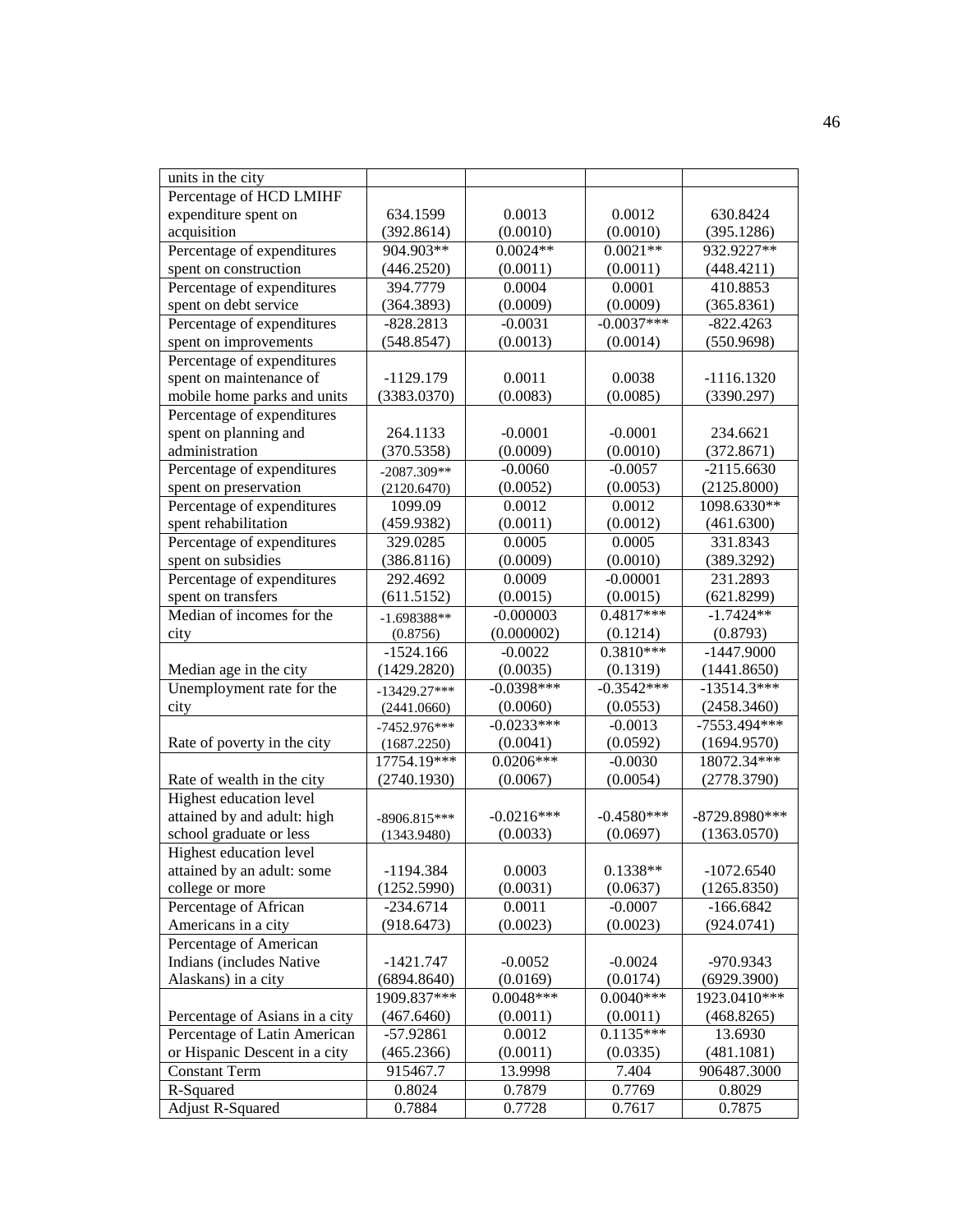| <b>Observations</b>                                      | 347 | 347 | 347 | 347 |  |
|----------------------------------------------------------|-----|-----|-----|-----|--|
| Number of Significant                                    |     |     |     |     |  |
| Variables                                                |     |     |     |     |  |
| Statistical Significance: *=90%, **=95%, ***=99% or more |     |     |     |     |  |

I ran several regressions to find the best functional form for the model, beginning with a linear-linear Ordinary Least Squares (OLS) equation, and following with theoretically preferred models such as log-log, log-lin, and a quadratic. Table 5.2 reports the uncorrected coefficient results, along with the Variance Inflation Factors (VIFs) for the selected regression model.

|                                                                                                                                                | Table 5.2     |                 |                  |           |                |  |
|------------------------------------------------------------------------------------------------------------------------------------------------|---------------|-----------------|------------------|-----------|----------------|--|
| Regression Results Using Gross Rent Over 35% of Income as the Dependent Variable Across<br>Functional Forms with Standard Errors (Uncorrected) |               |                 |                  |           |                |  |
| <b>Variable Label</b>                                                                                                                          | <b>Linear</b> | Log-Lin         | <b>Quadratic</b> | Log-Log   | <b>VIF</b> for |  |
|                                                                                                                                                |               |                 |                  |           | <b>Linear</b>  |  |
| Affordable units reported                                                                                                                      |               |                 |                  | N/A       | N/A            |  |
| built or maintained/total                                                                                                                      |               |                 |                  |           |                |  |
| housing units in a city $-$                                                                                                                    |               |                 | $-0.0052$        |           |                |  |
| squared                                                                                                                                        | N/A           | N/A             | (0.0044)         |           |                |  |
| Affordable units reported                                                                                                                      |               |                 |                  | N/A       | 1.10           |  |
| built or maintained/total                                                                                                                      | 0.1140        | 0.0020          | 0.2721           |           |                |  |
| housing units in a city                                                                                                                        | (0.0810)      | (0.0019)        | (0.1820)         |           |                |  |
| Total RDA expenditures of all                                                                                                                  |               |                 |                  |           | N/A            |  |
| types and years/total housing                                                                                                                  |               |                 | $-0.0000000004$  |           |                |  |
| units in the city - squared                                                                                                                    | N/A           | N/A             | (0.000000001)    | N/A       |                |  |
| Total RDA expenditures of all                                                                                                                  |               |                 |                  |           | 1.28           |  |
| types and years/total housing                                                                                                                  | $-0.0001$ *** | $-0.0000024***$ | $-0.00003$       | $-0.0069$ |                |  |
| units in the city                                                                                                                              | (0.00002)     | (0.0000006)     | (0.0002)         | (0.0063)  |                |  |
| Percentage of HCD LMIHF                                                                                                                        |               |                 |                  |           | 2.33           |  |
| expenditure spent on                                                                                                                           | $-0.0115$     | $-0.0003$       | $-0.0099$        | $-0.0001$ |                |  |
| acquisition                                                                                                                                    | (0.0289)      | (0.0007)        | (0.0290)         | (0.0007)  |                |  |
| Percentage of expenditures                                                                                                                     | 0.0229        | 0.0006          | 0.0200           | 0.0007    | 1.80           |  |
| spent on construction                                                                                                                          | (0.0328)      | (0.0007)        | (0.0329)         | (0.0008)  |                |  |
| Percentage of expenditures                                                                                                                     | 0.0106        | 0.0001          | 0.0091           | 0.0001    | 2.82           |  |
| spent on debt service                                                                                                                          | (0.0268)      | (0.0006)        | (0.0269)         | (0.0006)  |                |  |
| Percentage of expenditures                                                                                                                     | 0.0142        | 0.0003          | 0.0146           | 0.0004    | 1.38           |  |
| spent on improvements                                                                                                                          | (0.0404)      | (0.0009)        | (0.0405)         | (0.0009)  |                |  |
| Percentage of expenditures                                                                                                                     |               |                 |                  |           | 1.03           |  |
| spent on maintenance of                                                                                                                        | 0.1911        | 0.0051          | 0.1873           | 0.0044    |                |  |
| mobile home parks and units                                                                                                                    | (0.2489)      | (0.0056)        | (0.2489)         | (0.0057)  |                |  |
| Percentage of expenditures                                                                                                                     |               |                 |                  |           | 2.83           |  |
| spent on planning and                                                                                                                          | $-0.0290$     | $-0.0006$       | $-0.0257$        | $-0.0007$ |                |  |
| administration                                                                                                                                 | (0.0273)      | (0.0006)        | (0.0274)         | (0.0006)  |                |  |
| Percentage of expenditures                                                                                                                     | $-0.1937$     | $-0.0041$       | $-0.1923$        | $-0.0037$ | 1.04           |  |
| spent on preservation                                                                                                                          | (0.1560)      | (0.0035)        | (0.1561)         | (0.0036)  |                |  |
| Percentage of expenditures                                                                                                                     | 0.0023        | 0.0000249       | 0.0014           | 0.0001    | 1.60           |  |
| spent rehabilitation                                                                                                                           | (0.0338)      | (0.0008)        | (0.0339)         | (0.0008)  |                |  |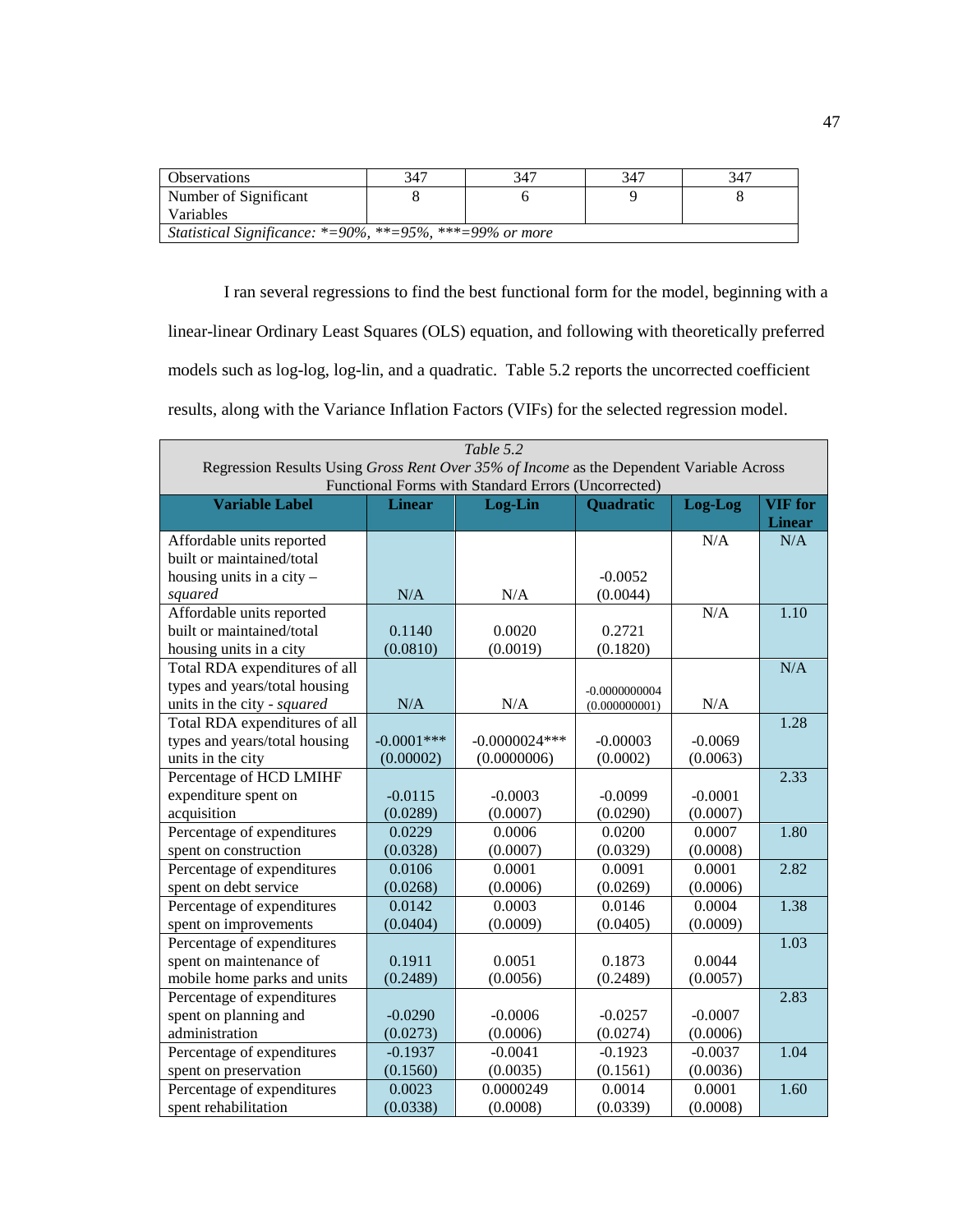| Percentage of expenditures                               | $-0.0005$      | $-0.0000118$       | $-0.0021$          | 0.0002             | 2.34  |
|----------------------------------------------------------|----------------|--------------------|--------------------|--------------------|-------|
| spent on subsidies                                       |                |                    |                    |                    |       |
|                                                          | (0.0285)       | (0.0006)<br>0.0014 | (0.0286)<br>0.0321 | (0.0006)<br>0.0016 | 1.76  |
| Percentage of expenditures                               | 0.0277         |                    |                    |                    |       |
| spent on transfers                                       | (0.0450)       | (0.0011)           | (0.0457)           | (0.0011)           |       |
| Median of incomes for the                                | $-0.00004$     | $-0.0000008$       | $-0.00004$         | 0.0350             | 13.53 |
| city                                                     | (0.0001)       | (0.0000015)        | (0.0001)           | (0.0862)           |       |
|                                                          | $-0.0318$      | $-0.0001$          | $-0.0357$          | 0.0314             | 3.30  |
| Median age in the city                                   | (0.1052)       | (0.0024)           | (0.1059)           | (0.0905)           |       |
| Unemployment rate for the                                | $-0.3402*$     | $-0.0101**$        | $-0.3222**$        | $-0.0849**$        | 2.53  |
| city                                                     | (0.1796)       | (0.0041)           | (0.1805)           | (0.0371)           |       |
|                                                          | 0.1795         | $0.0050**$         | 0.1901             | $0.1210***$        | 7.25  |
| Rate of poverty in the city                              | (0.1241)       | (0.0028)           | (0.1244)           | (0.0414)           |       |
|                                                          | $-0.1963$      | $-0.0060$          | $-0.2265$          | $-0.0049$          | 9.66  |
| Rate of wealth in the city                               | (0.2016)       | (0.0046)           | (0.2040)           | (0.0037)           |       |
| Highest education level                                  |                |                    |                    |                    | 2.81  |
| attained by and adult: high                              | $0.2799***$    | $0.0061**$         | $0.2574**$         | $0.1100**$         |       |
| school graduate or less                                  | (0.0989)       | (0.0046)           | (0.1001)           | (0.0465)           |       |
| Highest education level                                  |                |                    |                    |                    | 7.95  |
| attained by an adult: some                               | $0.2024**$     | $0.0043**$         | $0.1910**$         | 0.0707             |       |
| college or more                                          | (0.0922)       | (0.0021)           | (0.0929)           | (0.0460)           |       |
| Percentage of African                                    | 0.0124         | 0.0005             | 0.0050             | 0.0004             | 1.16  |
| Americans in a city                                      | (0.0676)       | (0.0015)           | (0.0678)           | (0.0016)           |       |
| Percentage of American                                   |                |                    |                    |                    | 1.45  |
| Indians (includes Native                                 | $-0.4176$      | $-0.0088$          | $-0.4749$          | $-0.0132$          |       |
| Alaskans) in a city                                      | (0.5073)       | (0.0114)           | (0.5087)           | (0.0116)           |       |
|                                                          | 0.0078         | 0.0001             | 0.0064             | $-0.0003$          | 1.43  |
| Percentage of Asians in a city                           | (0.0344)       | (0.0008)           | (0.0344)           | (0.0008)           |       |
| Percentage of Latin American                             | 0.0374         | 0.0008             | 0.0319             | $-0.0019$          | 5.73  |
| or Hispanic Descent in a city                            | (0.0342)       | (0.0008)           | (0.0353)           | (0.0228)           |       |
| <b>Constant Term</b>                                     | 3.5709         | 36.0540            | 36.0540            | 2.6781             |       |
|                                                          |                |                    |                    |                    |       |
| R-Squared                                                | 0.2694         | 0.2218             | 0.2742             | 0.1995             |       |
| <b>Adjust R-Squared</b>                                  | 0.2174         | 0.1662             | 0.2177             | 0.1450             |       |
| Observations                                             | 347            | 346                | 347                | 346                |       |
| Number of Significant                                    | $\overline{4}$ | 5                  | 3                  | $\overline{3}$     |       |
| Variables                                                |                |                    |                    |                    |       |
| Statistical Significance: *=90%, **=95%, ***=99% or more |                |                    |                    |                    |       |

# Selecting a Functional Form

Tables 5.1 and 5.2 illustrate four types of functional forms and how regression findings could differ based on the selected model. The linear-linear OLS model produced four significant variables, one of which was a primary explanatory variable that was also in the expected direction (negative).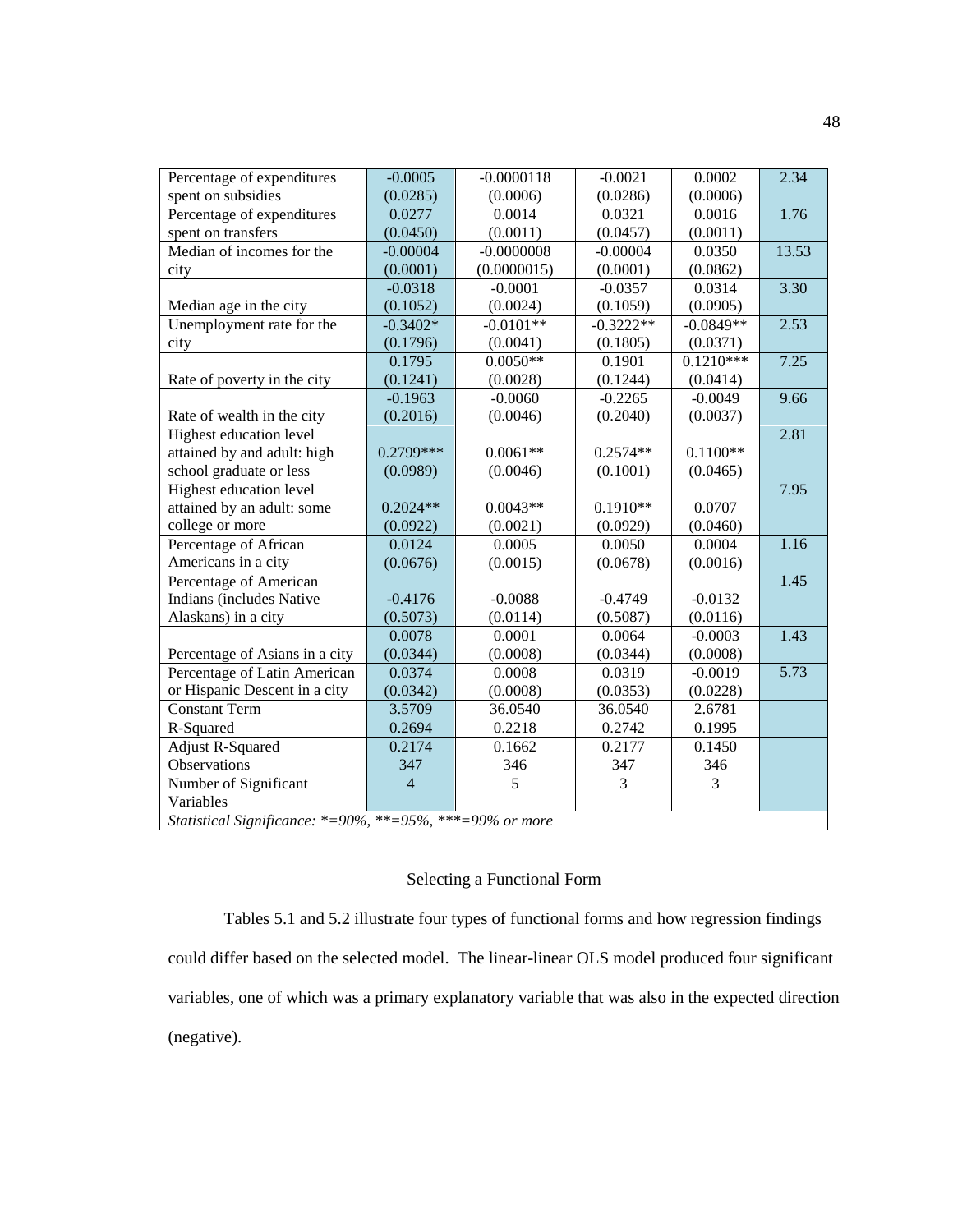Following the linear regression, I ran two logarithmic models, first with the dependent variable logged (log-lin), then with any variables that did not include a zero or negative number (log-log). The log-lin model produced five significant variables, one of which was the primary explanatory variable, all RDA expenditures/all housing units in the city, and three in the expected direction. The log-log model produced only three significant variables, none of which was the primary explanatory variables. Additionally, because one city reported a zero in the primary explanatory variable, Stata reported one less observation than the linear and quadratic specifications.

The final method I tested was a quadratic in which I squared the primary independent variables *affordable units/all housing units in the city* and *all expenditures divided by all housing units in the city*. The quadratic produced three significant variables, none of which was the primary explanatory variable, two were in the expected direction.

Two variables were significant and in the expected direction in the linear, log-lin, and quadratic regressions: *all expenditures per housing units in a city (-)* and *highest education level attained by an adult: high school graduate or less (+).* In the log-lin regression, the variable for *poverty rate* was also significant and in the expected direction.

The adjusted  $\mathbb{R}^2$  values for the linear and the quadratic regressions are higher than for the log-linear regression, but it would be unwise to compare the  $R<sup>2</sup>$  across functional forms (Studenmund, 2006, 211). However, at this point the quadratic regression has the highest  $\mathbb{R}^2$ .

## Multicollinearity

Multicollinearity occurs when any independent variable is a linear function of any other independent variable. *Perfect multicollinearity*, a rarity, would be a perfect linear function of another variable and a violation of Classical Assumption VI, which states that no independent variable should be perfect linear function of any other independent variable (Studenmund, 2006,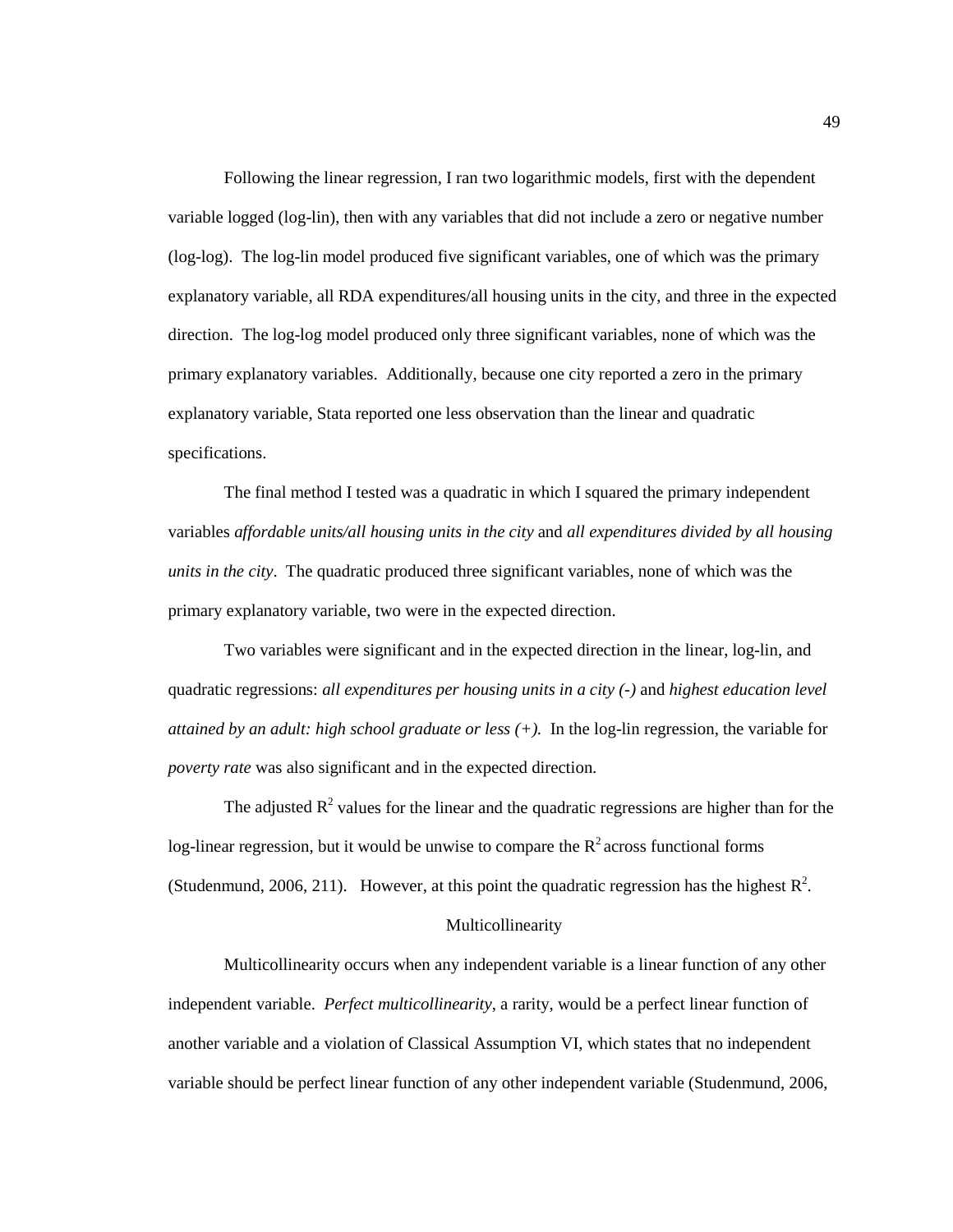94); more likely would be *imperfect collinearity*, wherein two variables may be significantly related though not perfectly linear (Studenmund, 2006, 247-252). It would therefore be difficult to distinguish the effects of one variable from another.

I checked for multicollinearity in two ways. First, I examined the correlation table (Table 4.2) for any values greater than 0.80. Larger coefficients imply multicollinearity. There was one variable interaction above the 0.80 thresholds, between *median income* and *percentage of wealthy families in a city*. This result appears to be a natural correlation, as median incomes rise the percentage of wealthy households will also see an increase. Second, I assessed the variance inflation factor (VIF) for each coefficient. As a rule of thumb, though this technique is not precise, a VIF over five will also indicate the presence of multicollinearity. All three regressions had variables with VIF over five.

There are two main ways to correct for multicollinearity: by dropping redundant variables, or by expanding the size of the dataset. Expanding the dataset is outside of the scope of this thesis; however, future research could employ a time-series dataset or panel dataset. Dropping variables should only occur if there is high correlation and the variables are not statistically significant. To correct for some multicollinearity, I dropped two variables with higher interactions, *highest education for an adult: some college or more* and *median income.* After the correction, no regression had a VIF over five. The linear regression increased to five significant variables, four of which were in the expected direction. The quadratic regression increased the number of significant variables to four, three of which were in the expected direction. However, the log-lin regression showed fewer significant variables.

Additionally, because the quadratic regression's primary explanatory variables were not significant I will disregard it, and move on with the linear regression. The corrected linear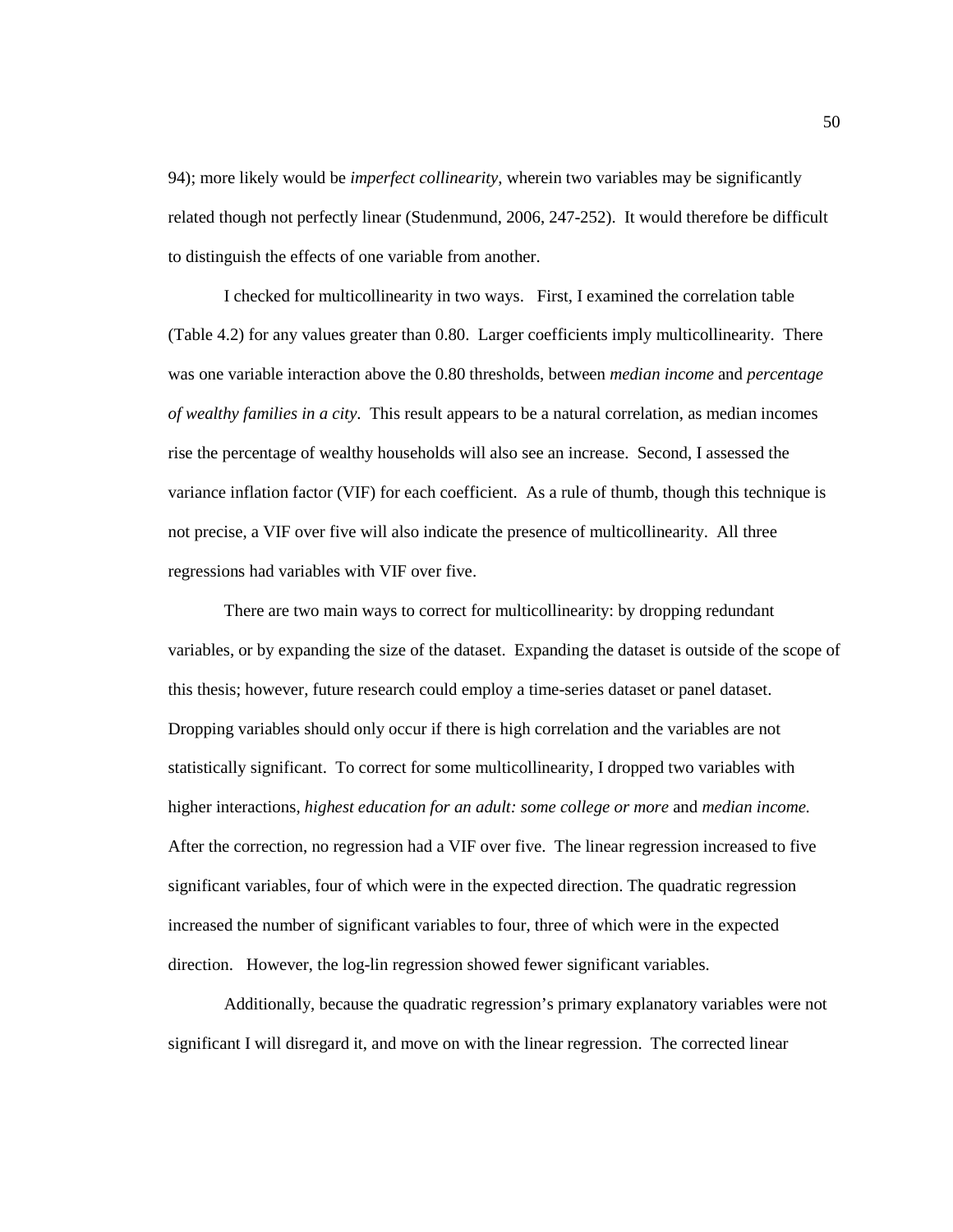regression shows the lowest mean VIF, and a higher adjusted  $R^2$ . Therefore, I will select the linear regression as the functional form for this study.

# Heteroskedasticity

Linear regression models assume that variables have a constant variance.

Heteroskedasticity is present when variables do not have a constant variance, and tend to be more prevalent in cross-sectional models (Studenmund, 2006, 337). Heteroskedasticity could lead to errors in determining which variables are significant. To check for heteroskedasticity I ran the Breusch-Pagan test, as shown in Table 5.3, and the Szroeter Test. These tests show estimated variance of the standard errors are dependent on the independent variables.

Heteroskedasticity is present if  $(Prob > chi<sup>2</sup>)$ = 0.10 or less. The Breusch-Pagan test shows that the model does not have an overall issue with

| Table 5.3                          |
|------------------------------------|
| Breusch-Pagan / Cook-Weisberg      |
| <b>Test for Heteroskedasticity</b> |
| $\text{chi}^2(21) = 22.25$         |
| Prob>chi <sup>2</sup> = $0.3852$   |

heteroskedasticity.

The Szroeter's test examines each variable individually for heteroskedasticity. The results of the Szroeter test are in Appendix F. Any variable with a p-value less than 0.10 indicate the presence of heteroskedasticity. The Szroeter test showed that two variables, *percentage of expenditures spent on planning and administration* and *percentage of wealthy households*, have some heteroskedasticity. To adjust for this heteroskedasticity, I will use Robust Standard Errors to calculate my corrected regression, the results of which are below in Table 5.3.

Some changes are evident in the corrected results. There are fewer significant results, however all significant results are now in the expected directions. The VIFs remain below five, indicating that multicollinearity is not a problem. The significance for the primary variable has lowered from 99.99% to 95%, and the coefficient is smaller, though still in the expected direction.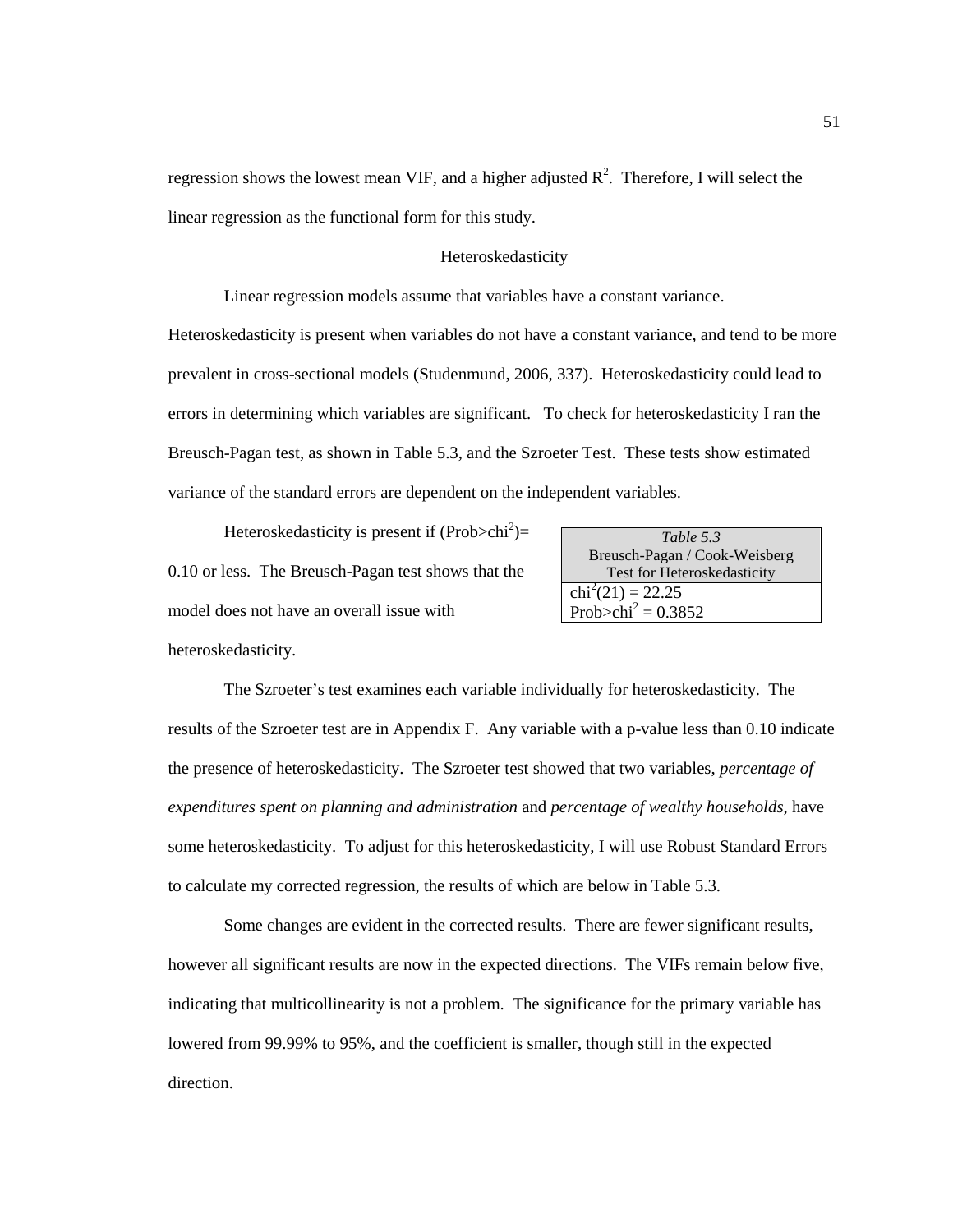The corrected coefficient for *Total RDA expenditures of all types and years/total housing units in the city* is -0.00014, which is significant at the 95% confidence level. However, the magnitude is very small, indicating a very small change. For every dollar increase in RDA expenditures, the percentage of households paying over 35% of their income towards rent decreases by 0.00014%. For example, the mean of total expenditures for all cities is \$2,632.57 per housing units in a city. If a city spent that amount, it could expect a 0.37% reduction in the percentage of households paying over 35% of income towards rent.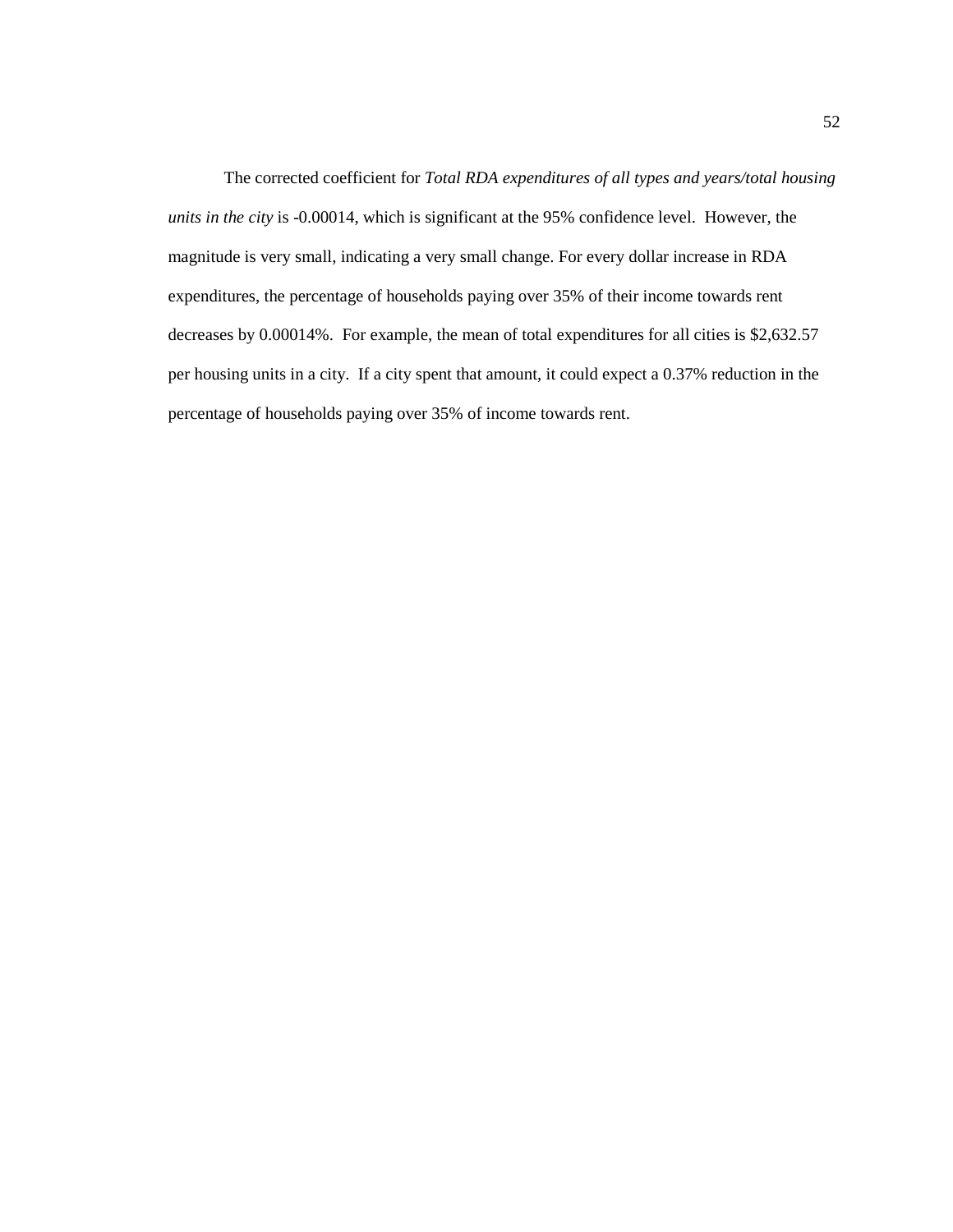| Table 5.4 Corrected Linear Regression Results            |               |         |  |  |
|----------------------------------------------------------|---------------|---------|--|--|
| Variable                                                 | Linear        | VIF for |  |  |
|                                                          |               | Linear  |  |  |
| Affordable units reported built or                       | 0.11491       | 1.08    |  |  |
| maintained/total housing units in a city                 | (0.10778)     |         |  |  |
| Total RDA expenditures of all types and                  | $-0.00014**$  | 1.23    |  |  |
| years/total housing units in the city                    | (0.00008)     |         |  |  |
| Percentage of HCD LMIHF expenditure spent on             | $-0.00590$    | 2.30    |  |  |
| acquisition                                              | (0.03155)     |         |  |  |
|                                                          | 0.02677       | 1.79    |  |  |
| Percentage of expenditures spent on construction         | (0.03306)     |         |  |  |
|                                                          | 0.01368       | 2.82    |  |  |
| Percentage of expenditures spent on debt service         | (0.03154)     |         |  |  |
| Percentage of expenditures spent on                      | 0.01481       | 1.38    |  |  |
| improvements                                             | (0.04370)     |         |  |  |
| Percentage of expenditures spent on maintenance          | 0.20566       | 1.03    |  |  |
| of mobile home parks and units                           | (0.13287)     |         |  |  |
| Percentage of expenditures spent on planning and         | $-0.02896$    | 2.82    |  |  |
| administration                                           | (0.03178)     |         |  |  |
|                                                          | $-0.19126$    | 1.04    |  |  |
| Percentage of expenditures spent on preservation         | (0.21438)     |         |  |  |
|                                                          | 0.00819       | 1.59    |  |  |
| Percentage of expenditures spent rehabilitation          | (0.03826)     |         |  |  |
|                                                          | 0.00443       | 2.32    |  |  |
| Percentage of expenditures spent on subsidies            | (0.03214)     |         |  |  |
|                                                          | 0.02414       | 1.75    |  |  |
| Percentage of expenditures spent on transfers            | (0.07556)     |         |  |  |
|                                                          | $-0.00564$    | 2.64    |  |  |
| Median age in the city                                   | (0.09728)     |         |  |  |
|                                                          | $-0.34991$    | 2.52    |  |  |
| Unemployment rate for the city                           | (0.25564)     |         |  |  |
|                                                          | 0.13424       | 2.84    |  |  |
| Rate of poverty in the city                              | (0.12057)     |         |  |  |
|                                                          | $-0.32470***$ | 3.20    |  |  |
| Rate of wealth in the city                               | (0.11749)     |         |  |  |
| Highest education level attained by and adult:           | $0.19691**$   | 2.43    |  |  |
| high school graduate or less                             | (0.10637)     |         |  |  |
|                                                          | 0.01972       | 1.16    |  |  |
| Percentage of African Americans in a city                | (0.06463)     |         |  |  |
| Percentage of American Indians (includes Native          | $-0.40390$    | 1.43    |  |  |
| Alaskans) in a city                                      | (0.63998)     |         |  |  |
|                                                          | $-0.01008$    | 1.32    |  |  |
| Percentage of Asians in a city                           | (0.03647)     |         |  |  |
| Percentage of Latin American or Hispanic                 | $-0.01550$    | 2.67    |  |  |
| Descent in a city                                        | (0.02708)     |         |  |  |
| <b>Constant Term</b>                                     | 44.76808      |         |  |  |
| R-Squared                                                | 0.2576        |         |  |  |
| Observations                                             | 347           |         |  |  |
|                                                          | 3             |         |  |  |
| Number of Significant Variables                          |               |         |  |  |
| Statistical Significance: *=90%, **=95%, ***=99% or more |               |         |  |  |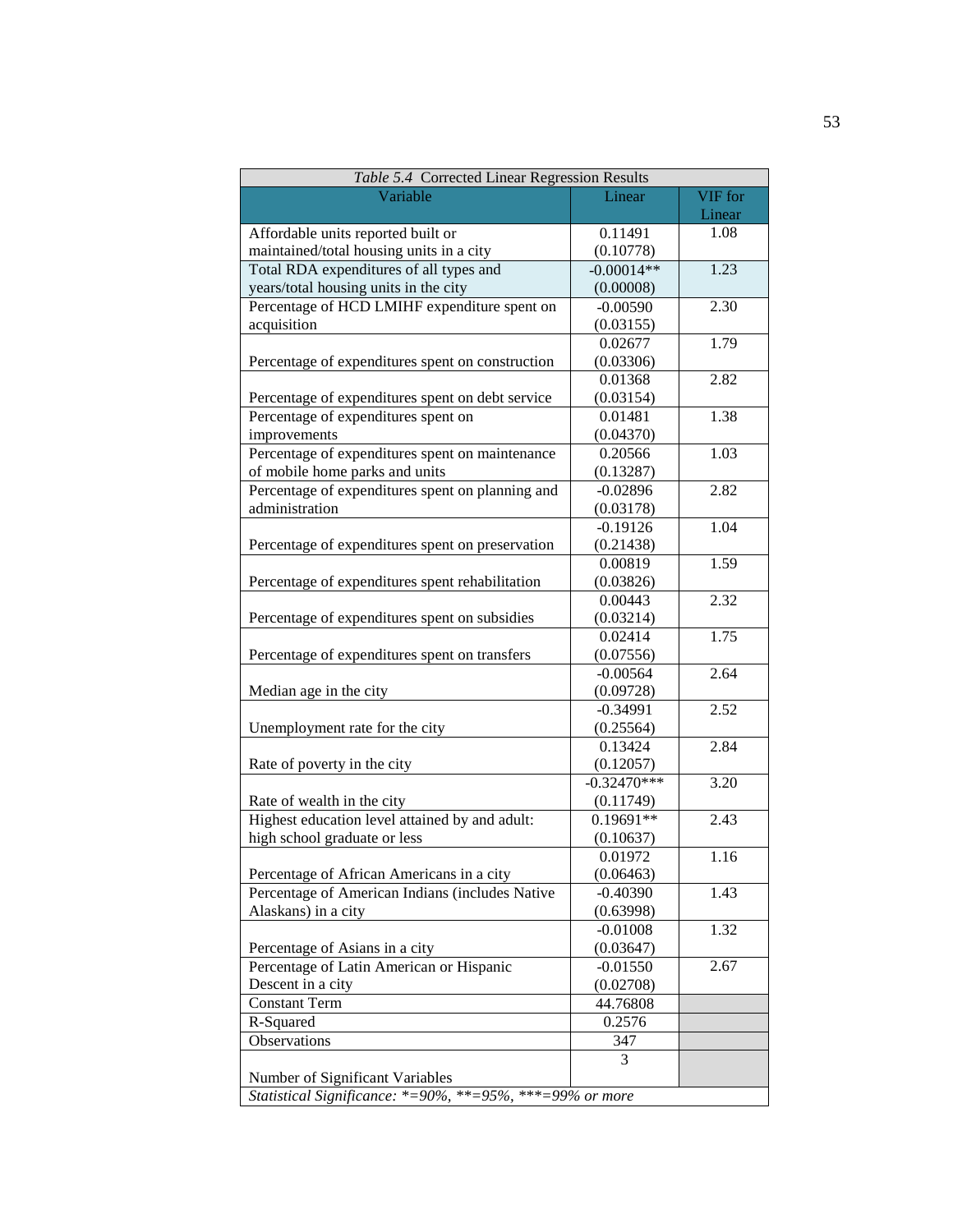#### Chapter 6

#### **CONCLUSIONS**

The following section will consider my findings, the study's limitations, policy implications, and future research, as well as summarize the final regression results. It will also assess the fit of the model and discuss the expected signs for significant coefficients.

My thesis explored whether RDAs were influencing the affordability of housing in California's urban centers. I tested two measures of housing affordability, *median housing values,* and *percentage of households paying over 35% of gross income towards rent*. Using those tests, I found that RDA expenditures had no significant effect on median housing values in California's cities. If the purpose of the Low-Moderate Income Housing Fund was to increase housing affordability in urban areas, the agencies would have reduced the median of housing values. However, the regression analysis showed that RDA expenditures had no significant effect on median housing values in cities where they were active. I found significance in the percentage of households paying over 35% of income towards rent, though the coefficient was very small. There was some reduction of this group. However, the effect may have been so small as to be inconsequential. Therefore, my thesis concludes that redevelopment agencies' spending on lowand moderate-income housing did not significantly increase the affordability of housing in California.

Decreased housing production has prolonged the Great Recession in California, and contributed to a housing shortage (Kolko, 2011). Employers are unable to attract employees without sufficient affordable housing available near jobs, and high housing costs are a burden to households. Despite the falling housing prices because of the foreclosure crisis, average California housing remains expensive at 1.8 times the national average according to Zillow (2010), and the market is tight due to continued high demand. Rents are high, and continuing to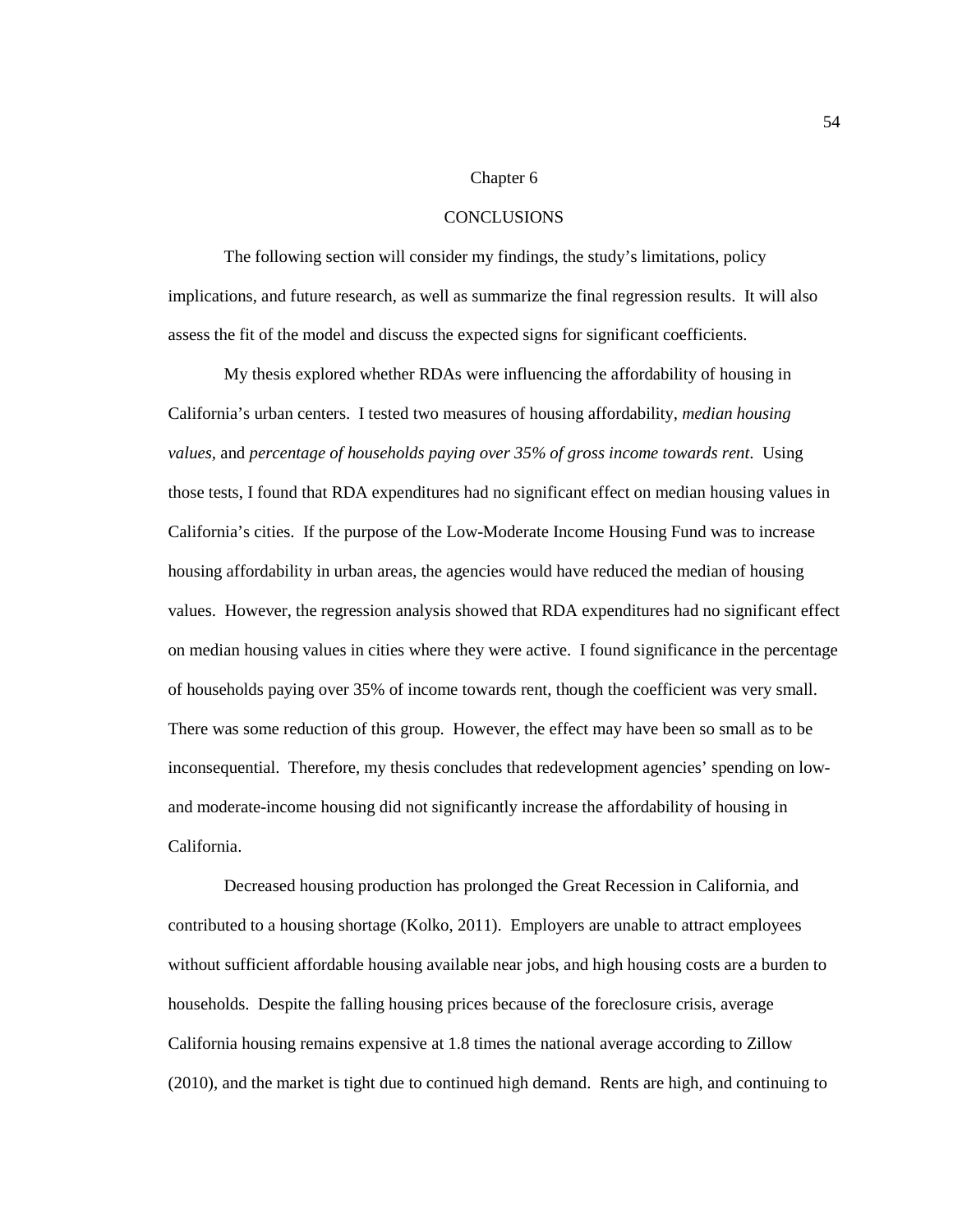rise. The cost burden of housing could continue to slow the California's economic recovery (Kolko, 2011). Veterans, low-income families, former foster children, prisoners re-entering society, and seniors are growing groups that need affordable housing.

The 2010 U.S. Census indicated that 47.8% of rent-paying households pay over 35% of their incomes toward housing in California; more households are paying more in rent due to the effects of the recent foreclosure crisis. Furthermore, one in four households in the country pays more than 50% of its income towards housing, mostly because of low-income renters (U.S. Census, 2010). There is a need for affordable housing, and perhaps a willingness to provide it by voters and lawmakers. Californians believe in creating affordable housing, having approved general obligation bonds equivalent to over \$5 billion in 2000 (Proposition 46) and 2006 (Proposition 1C) to finance construction, rehabilitation, and preservation of units, as well as assisting Californians to become or remain home owners (DeSaulnier, 2012).

This study found that RDAs did little to increase affordability of housing in California cities, and policymakers should consider that when creating new policies for affordable housing. Governor Brown's proposal to dissolve RDAs was controversial, and there were many efforts to block the move. Many groups feared that the Governor's actions would make it harder to create affordable housing. Despite the controversy, there was more pressure to pass a timely and betterbalanced budget, and the Legislature approved the dissolution of the agencies. The Legislature passed two emergency measures to continue the work of some RDAs, AB 1X 26 (Blumenfeld, 2012) and AB 1X 27 (Blumenfeld, 2012). However, the state Supreme Court declared AB 1X 26 unconstitutional, negating AB 1X 27 as well. The League of California Cities, the California Redevelopment Association, and the Cities of San José and Union City filed a lawsuit to counter the abolishment of RDAs and funds for affordable housing. Though there are many claims that the elimination of RDAs would be detrimental to California affordable housing, there are no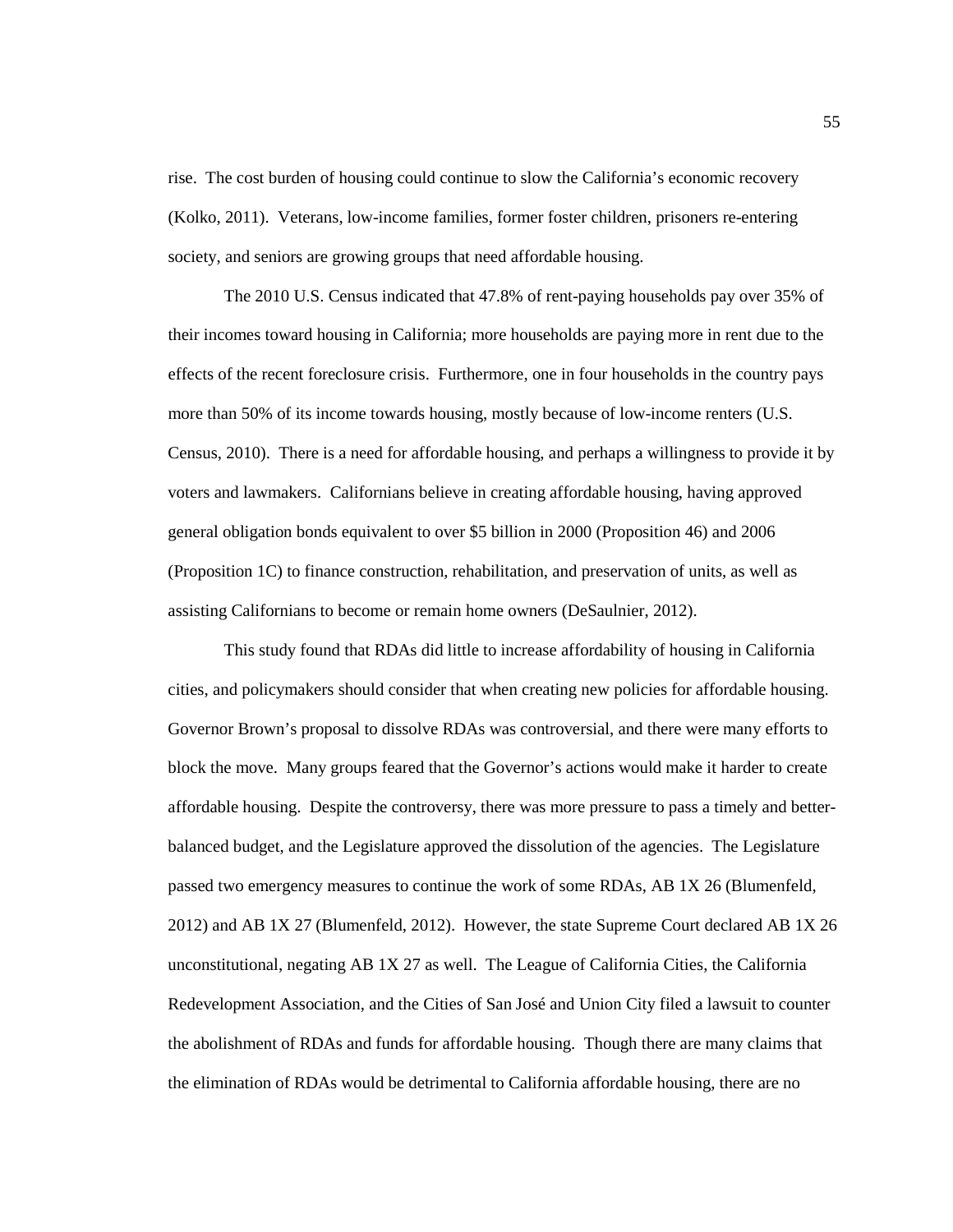recent studies available to back these assertions. My study concurs with the State Controller's case study report, and the LAO's analysis, and shows that the concerns of these groups may not be valid.

Final Regression Results - Elasticities and Confidence Intervals

To allow comparison between the significant variables and their effects, I converted them into elasticities, pictured in Table 6.1. To calculate the elasticities, I multiplied the regression coefficient by the mean of the explanatory variable divided by the mean of the dependent variable (elasticity=coefficient\*(mean of X/mean of Y)). All else being equal, elasticities evaluate a percentage change in the dependent variable given a one-point change in the independent variable.

*Percentage of adults with some high school education in a city* has the highest impact on *percentage of households paying over 35% of their income towards rent*. The corrected coefficient is 0.1969, significant at the 95% level. The elasticity suggests that for every one-point increase in percentage of adults with some high school education in a city, the result would be a 0.0999% increase in the percentage of households paying over 35% of income towards rent. I predicted this result would be positive, because the literature review suggested that less education could result in the need for more affordable housing.

The *percentage of wealthy households in a city* reduced the *percentage of households paying over 35% of income towards rent*. The corrected coefficient is -0.3247, significant at the 99% level. For every one percent increase in wealthy households in a city, the percentage of households paying over 35% of their income towards rent drops by 0.0353%.

The final significant coefficient, *total RDA LMIHF expenditures divided by all housing units in a city* was a primary explanatory variable. The corrected coefficient for this variable was -0.0001, significant at the 95% level. For every one percent increase in the total RDA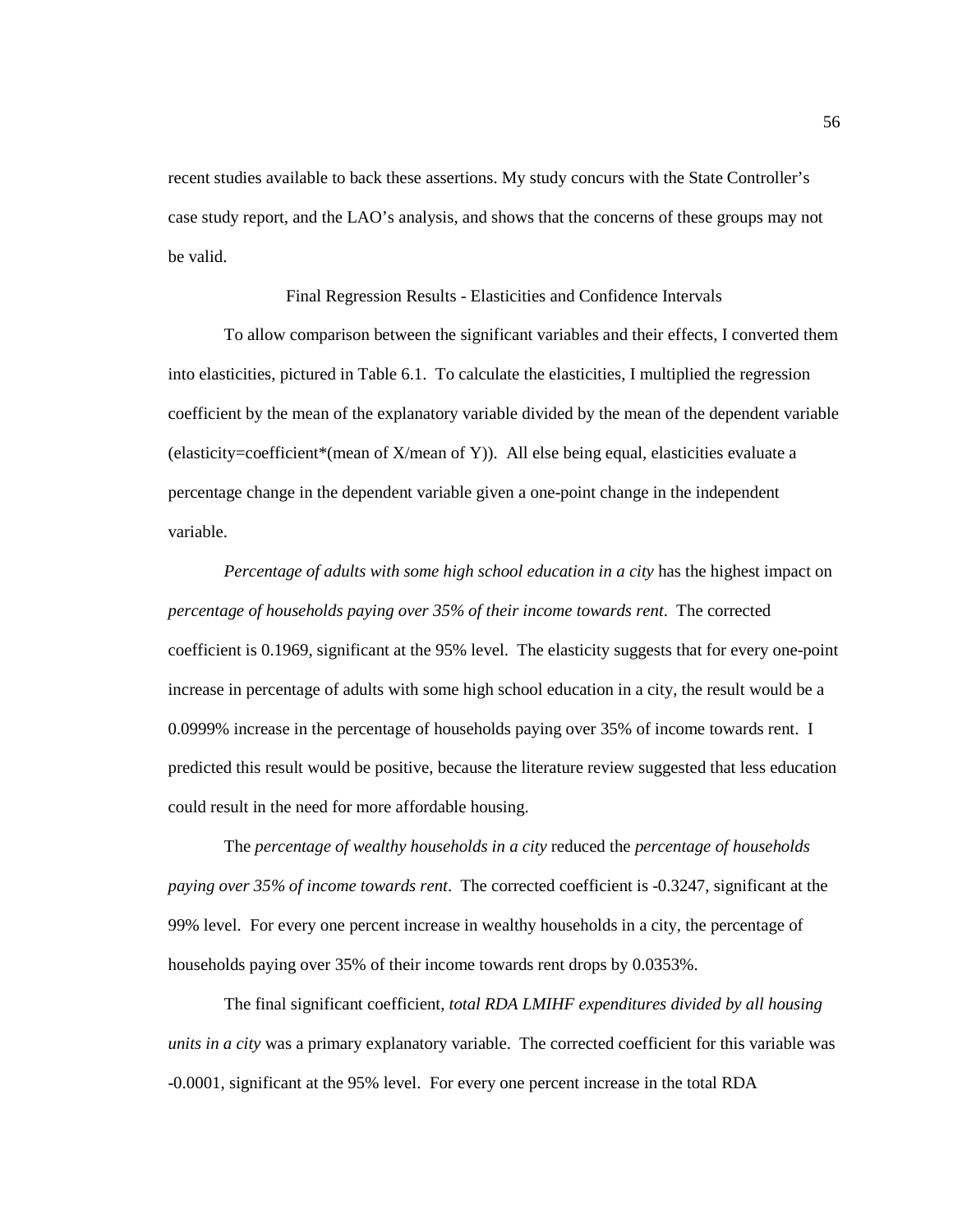expenditures for affordable housing divided by all housing units in a city, the percent of

households paying over 35% of their income towards rent dropped by 0.0081%.

However, all the elasticities are quite small, reflecting the size of the coefficients, and suggests the expansion of this study to consider additional variables.

| Table 6.1                                                                |              |                                                                 |                           |               |
|--------------------------------------------------------------------------|--------------|-----------------------------------------------------------------|---------------------------|---------------|
|                                                                          |              | Elasticities and Confidence Intervals for Significant Variables |                           |               |
| Variable Level                                                           | Corrected    | Elasticity                                                      | Confidence Interval Range |               |
|                                                                          | Linear       |                                                                 | $(90\%$ Level)            |               |
| Constant                                                                 | 44.7681      |                                                                 |                           |               |
| Dependent Variable                                                       |              |                                                                 |                           |               |
| Percentage of households                                                 |              |                                                                 |                           |               |
| paying over 35% of                                                       |              |                                                                 |                           |               |
| income towards rent                                                      |              |                                                                 |                           |               |
| Independent Variables: Affordable Housing Supply Factors                 |              |                                                                 |                           |               |
| Expenditures divided by                                                  | $-0.0001**$  | $-0.0081$                                                       | $-0.0003$                 | $-0.00000849$ |
| all housing units in a city                                              | (0.0001)     |                                                                 |                           |               |
| Independent Variables: Affordable Housing Demand Factors                 |              |                                                                 |                           |               |
| Percentage of wealthy                                                    | $-0.3247***$ |                                                                 | $-0.5185$                 | $-0.1309$     |
| households in a city                                                     | (0.1175)     | $-0.0353$                                                       |                           |               |
| Percentage of adults with                                                | $0.1969**$   |                                                                 | 0.0215                    | 0.3724        |
| a high school education                                                  | (0.1064)     | 0.0999                                                          |                           |               |
| Statistical Significance: * is 90%, ** is 95%, and *** is 99% or greater |              |                                                                 |                           |               |
| Formula:                                                                 |              |                                                                 |                           |               |
| Elasticity=Coefficient $*$ (mean of X/ mean of Y)                        |              |                                                                 |                           |               |

#### Model Fit

Regression analyses should evaluate "goodness of fit" or rather, whether or not the model is sufficient to explain the variation in responses, by estimating the R-squared  $(R^2)$  (Studenmund, 2006, 50). The fit ranges from zero to one, one being a perfect fit. A 0.8 is a model with great fit, though for cross-sectional data an  $R^2$  of 0.5 is sufficient. Overall, the "fit" of this model is low, indicating the possibility of omitted variable bias in the regression equation. An adjusted  $R^2$ of 0.2576 indicates that my model did not account for about 74% of variation in percentage of households paying over 35% of income towards rent in a specific city in comparison to using the mean value. Researchers should be cautious in interpreting the results of this model, because the equation does not account for part of the variance in the model. Yet, the regression results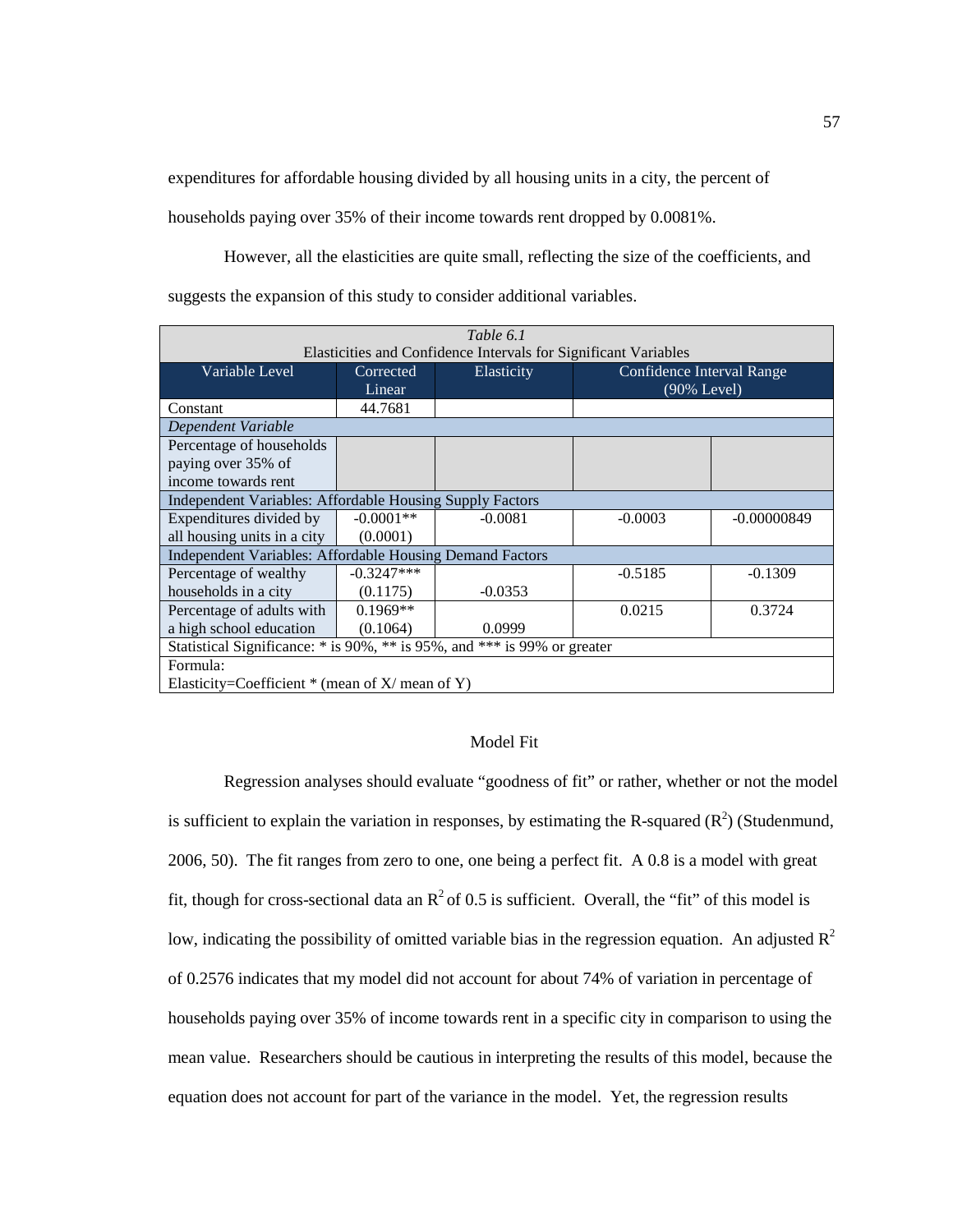showed statistical significance on some explanatory variables, therefore the model was theoretically sound.

However, the model for the dependent variable *median housing values* had a high adjusted- $R^2$ . Therefore, the model had a good fit for that dependent variable, ranging from 0.7617 to 0.7884 across functional forms. For that reason, researchers should consider this model a good fit, because the model accounted for most variances. The statistical insignificance in the model indicated that RDA activity had no effect on home values in a city.

Future analyses could therefore take the fit of this model into consideration, and create a broader version, including more depth in variables such as including more household income and education levels, and perhaps geographical indicators. Future studies could also expand the variables in this study, perhaps to include more geographical indicators, and more demand factors such as community characteristics, as well as consider the land-use policies of cities. Access to census micro-data would be beneficial. I believe a time interval or panel data set might also show more intricacy in the data.

## Significance of Variables and Expected Signs

My corrected regression analysis held three significant variables. The primary explanatory variable, *total RDA expenditures divided by total number of housing units*, was significant at the 95% level, and the coefficient was negative, as expected. However, the coefficient was also very small, indicating very low impact. The demand variable, *percentage of wealthy households in a city,* was significant at the 99% level, and in the expected direction, negative. Therefore, as the percentage of wealthy households increased, fewer households are paying over 35% of income in rent. This increase could indicate that wealthier households tend to buy homes rather than rent; however the model controls for a community with more wealthy individuals and thus they are less likely to devote as much of their income to housing. The final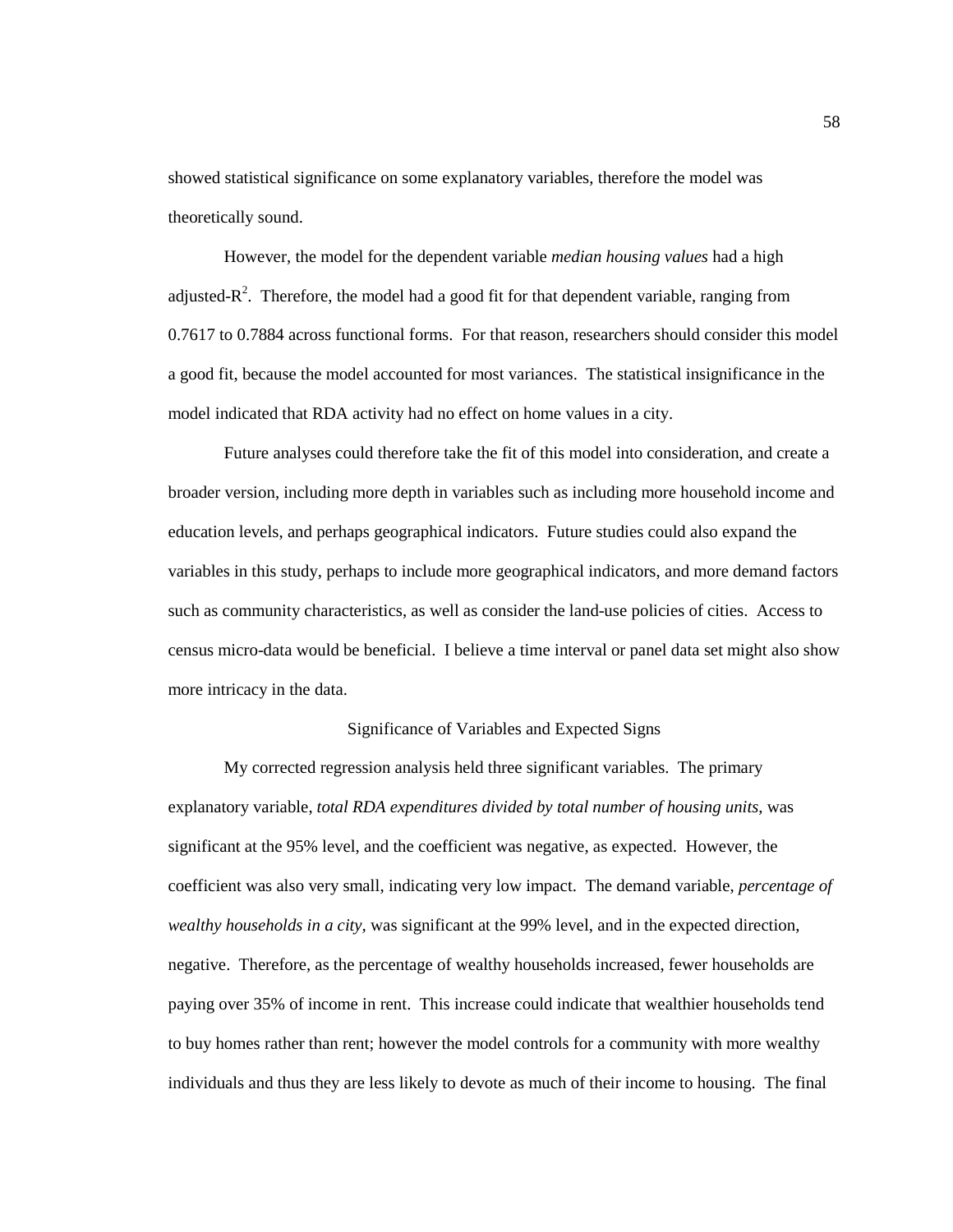significant variable, *percentage of adults with a high school education*, was significant at the 95% level, and in the expected direction, positive. This variable would indicate that an increase in adults with a high school education, but no more, would increase the percentage of households paying over 35% of their incomes towards rent.

None of the individual RDA expenditures had a significant effect, only the total expenditures divided by the number of units in a city was significant. As the percentage of adults with only a high school education increased, so did the percentage of households cost burdened by rents. Yet, as the percentage of wealthy households increased the percentage of households burdened with rent decreased. It was surprising to see that minority status and rate of poverty did not have a significant effect.

# *Conclusion*

The Legislature is currently considering several bills to spend the considerable amount of money left over in the LMIHFs, and to further fund affordable housing. AB 1585 (J. Peréz, 2012) would give local housing agencies the approximately \$1.4 billion meant for Low and Moderate-income housing. The bill requires the agencies to commit 80% of the funds within two years, and spend the money within four years. HCD would receive unspent funds for use on lowincome housing programs. The bill received partisan support in the Assembly as an emergency measure, has moved on to the Senate for approval. SB 1220 (Steinberg, 2012), the Housing Opportunity and Market Stabilization (HOMeS) Trust Fund Act of 2012, would impose a \$75 fee on recordation of real estate documents to create a permanent source of funds for affordable housing, as well as an authority to oversee the agencies.

RDA LMIHF was not the only funding available for creating more affordable housing in California, but was one of the largest in the state, contributing about \$1 billion annually. However, as the recession grew longer, fewer sources were available for creating affordable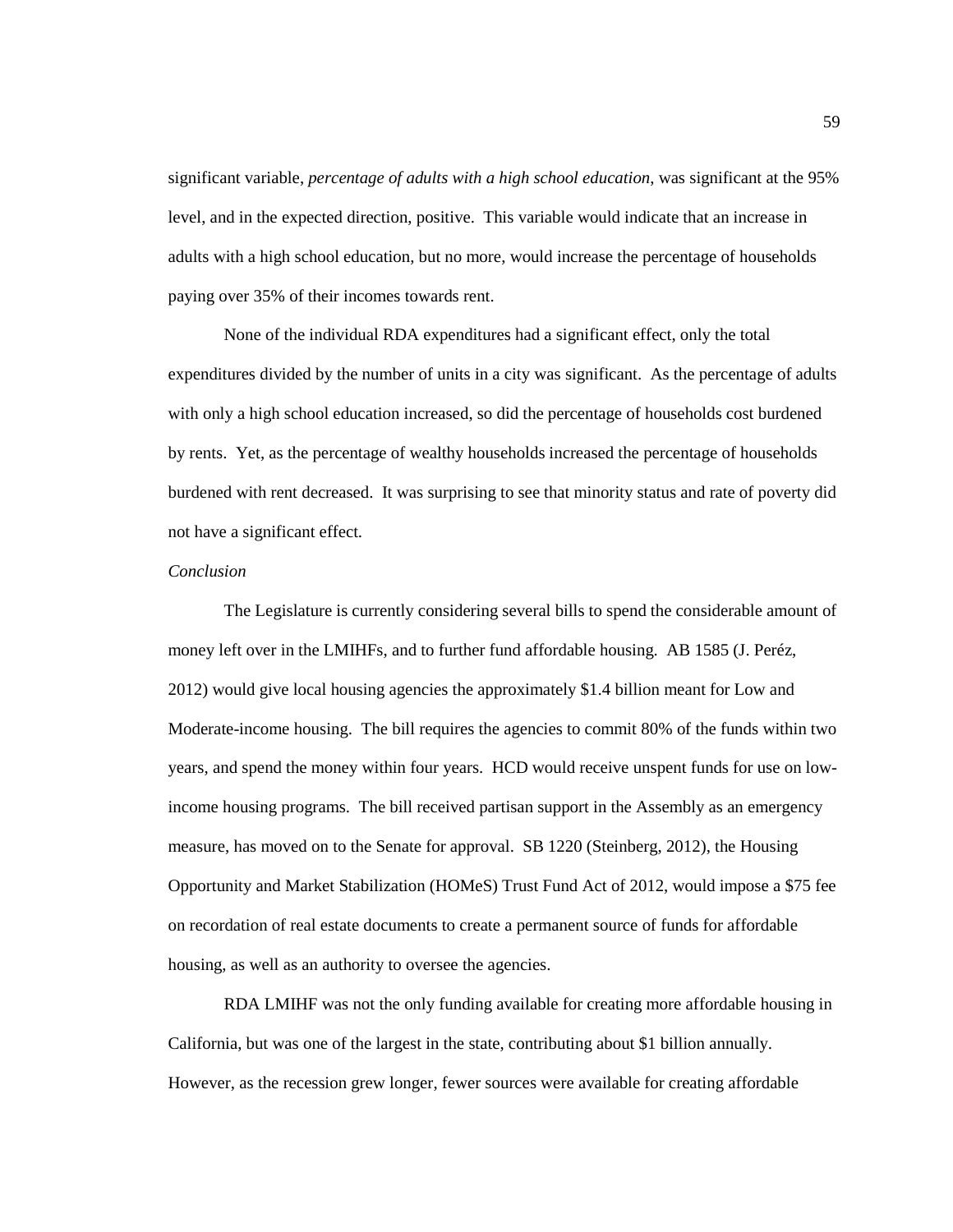housing. Other studies have shown, and this study concurs, that funds were not used to their full effectiveness at all agencies. Therefore, as legislators consider a replacement statute, they should insist on an accessible data system, mandate regular reports, and require a report on the program's effectiveness. Regular audits should further ensure the validity of data. HCD has collected data for years, but lacks the staffing to analyze the information, and therefore could not determine which agencies or types of expenditures were most effective. The agencies need to assure decision makers, recipients, and citizens that affordable housing spending is effective and efficient.

The dissolution of the RDAs is an opportunity to create a more effective program with better outcomes, and a more successful approach. This study did not aim to measure organizational performance measures, but state government agencies are usually held to such standards, and any agency charged with providing affordable housing should measure and monitor outcomes, meet milestones, and define specific tasks to achieve organizational objectives. The HOMeS act would create a permanent source of funding, but needs better reporting and related oversight. My work shows that redevelopment agencies did not improve housing affordability. Their demise creates an opportunity to put affordable housing money to much better use.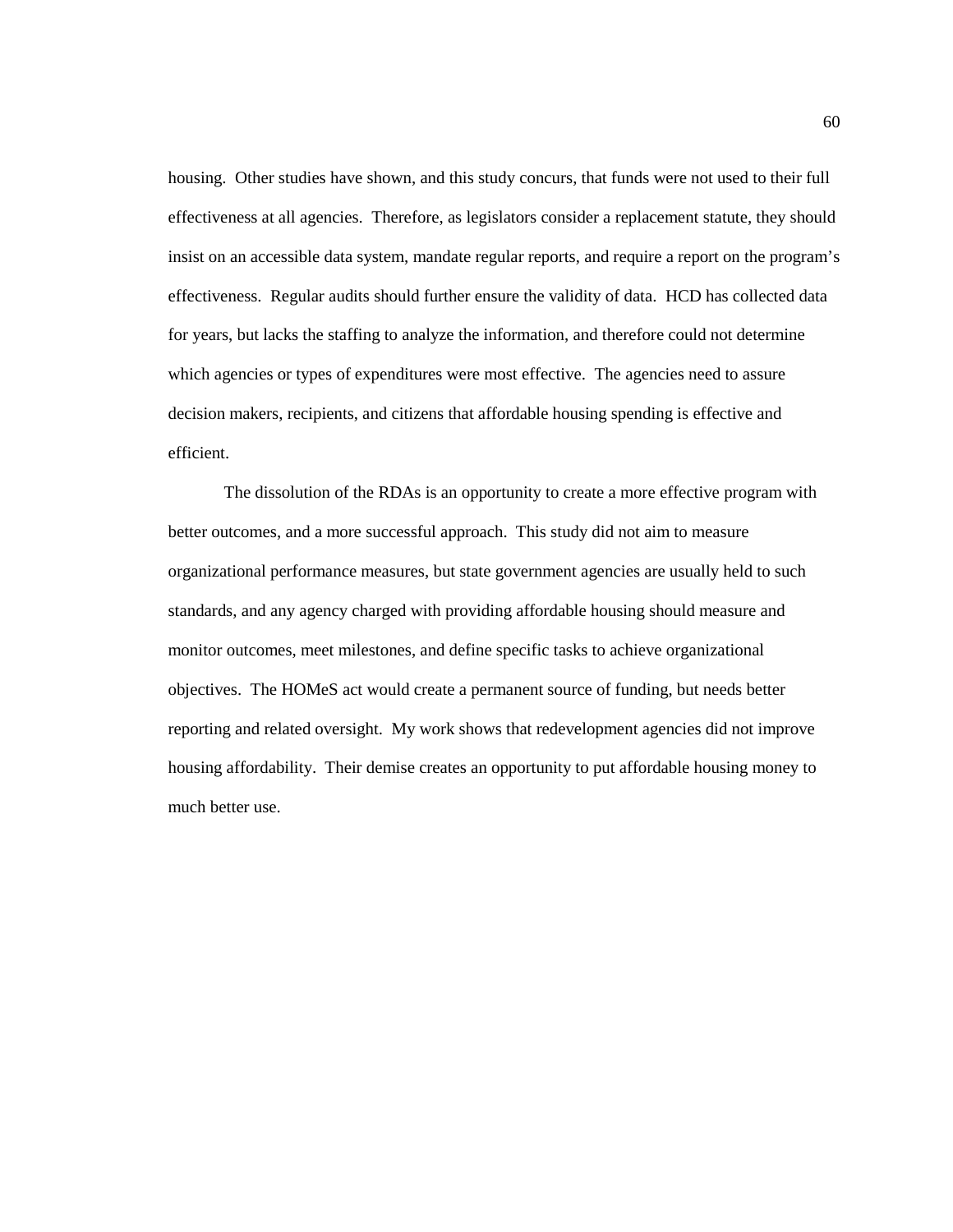APPENDICES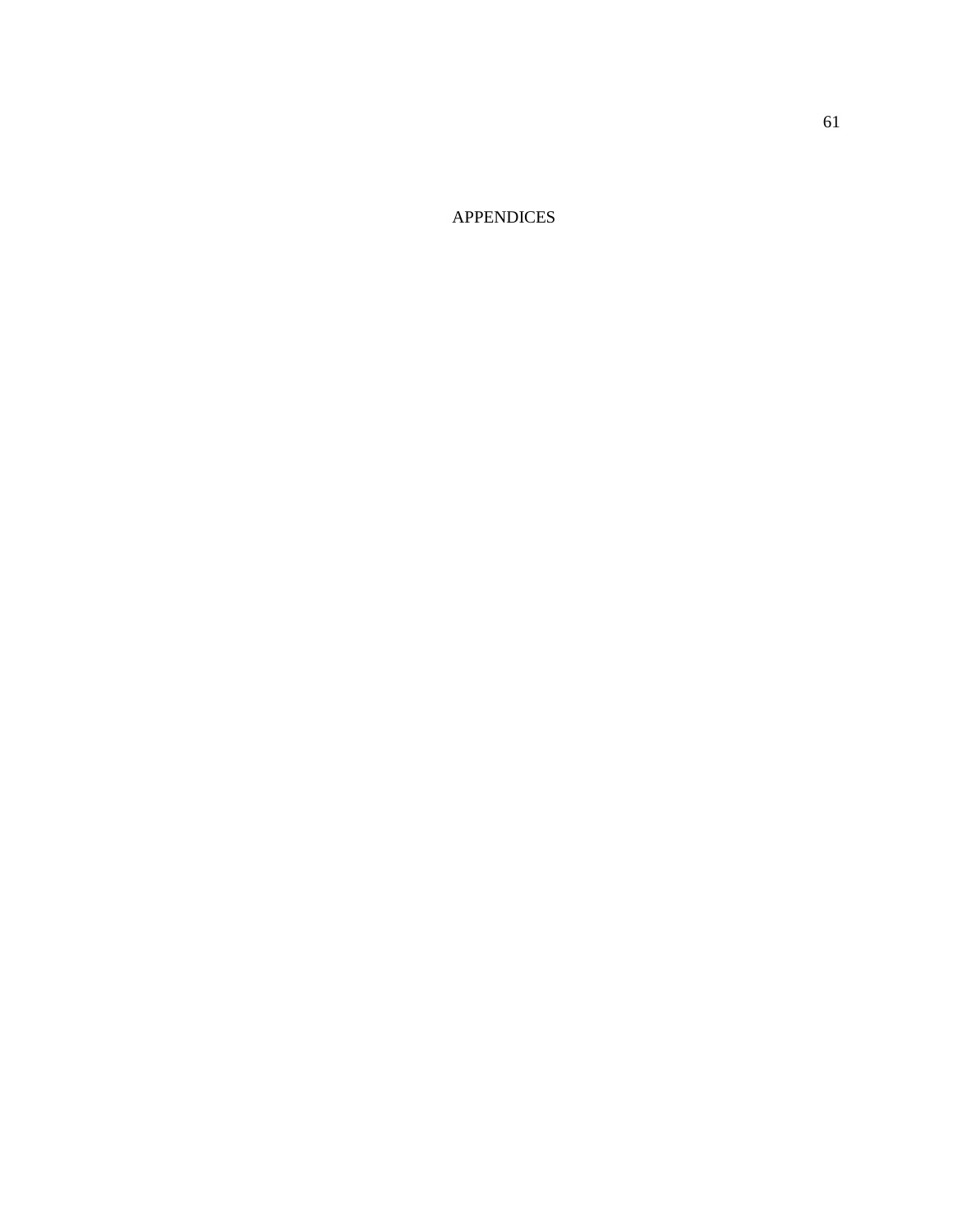# Appendix A

# Legislation Affecting the LMIHF

| Bill                         | Summary                                                             |
|------------------------------|---------------------------------------------------------------------|
| AB 3674 (Montoya, 1976)      | Required tax officials to report on the impact of redevelopment     |
|                              | plans financed through tax increment financing.                     |
| AB 4566 (Polonco, 1988)      | Required redevelopment officials to identify excess surplus in      |
|                              | LMIHF and use the funds on affordable housing.                      |
| AB 1290 (Isenberg, 1993)     | Also known as the "1993 reforms:" established specific set-asides   |
|                              | for counties and school districts, established time limits on       |
|                              | projects and debts, altered the definition of "blight" repealed the |
|                              | ability of agencies to use sales tax revenues, allowed agencies not |
|                              | using their LMIHFs to be shut down (Fulton $&$ Shigley, 263,        |
|                              | $2005$ ).                                                           |
| <i>SB 497 (Rainey, 1999)</i> | Required redevelopment agencies to file audits with the State       |
|                              | Controller                                                          |
| AB 178 (Torkalson, 1999)     | Stops municipalities from offering financial assistance to auto     |
|                              | malls and big box retailers to encourage them to move into a new    |
|                              | community in the same market area.                                  |
| SB 109 (Torlakson, 2003)     | Improved the oversight of the State Controller over redevelopment   |
|                              | agency audits.                                                      |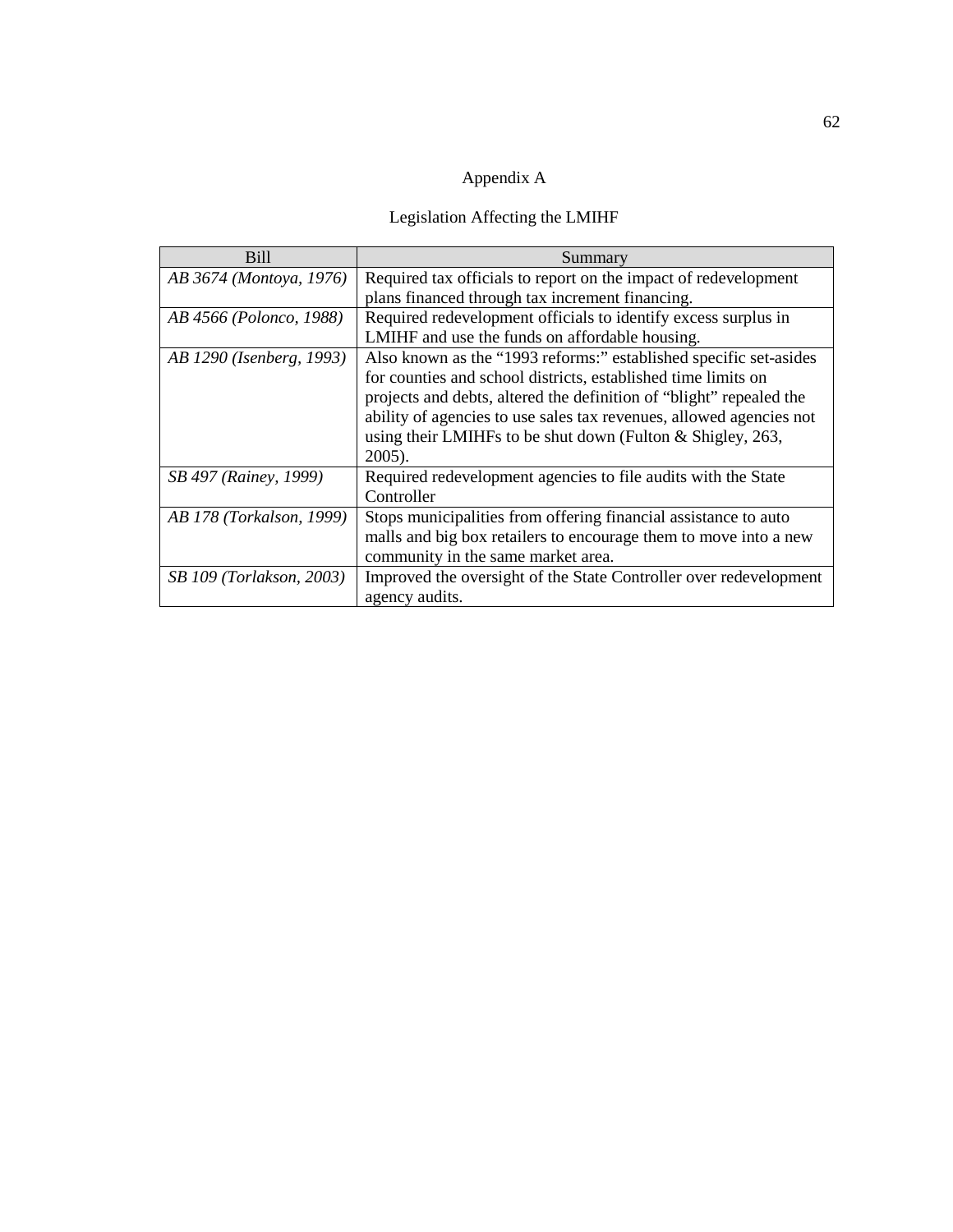#### Appendix B

#### Court Rulings Affecting Redevelopment and the LMIHF

Lawmakers made many attempts to reform redevelopment and limit abuses, but court rulings also affect redevelopment reforms. Most tend to center around a poor definition of "blight."

## *Lancaster Redevelopment Agency v. Dolores Dibley et al, (1993) 20 Cal.App.4th 1656*

The appellate court determined that the California Redevelopment Law requires an RDA to use the Low-Mod Fund monies for affordable housing.

## *Cheri L. Craig v. City of Poway,(1994) 28 Cal.App.4th 319*

The appellate court determined that a redevelopment agency must set aside 20% of its annual tax increment for the Low-Mod Fund.

# *Redevelopment Agency of the City of San Marcos v. California Commission on State Mandates, (1997) 55 Cal.App.4th 976*

The appellate court rejected the San Marcos RDA's claim for money and determined that the state is not required to reimburse RDAs for the revenues set-aside in the Low-Mod Fund.

## *County of Riverside v. City of Murrieta (1998) 65 Cal. App 4<sup>th</sup> 616*

The appellate court disapproved and rejected of the findings of blight in a 3,700-acre redevelopment, citing little evidence, vague language, and the project area was not at least 80% urbanized.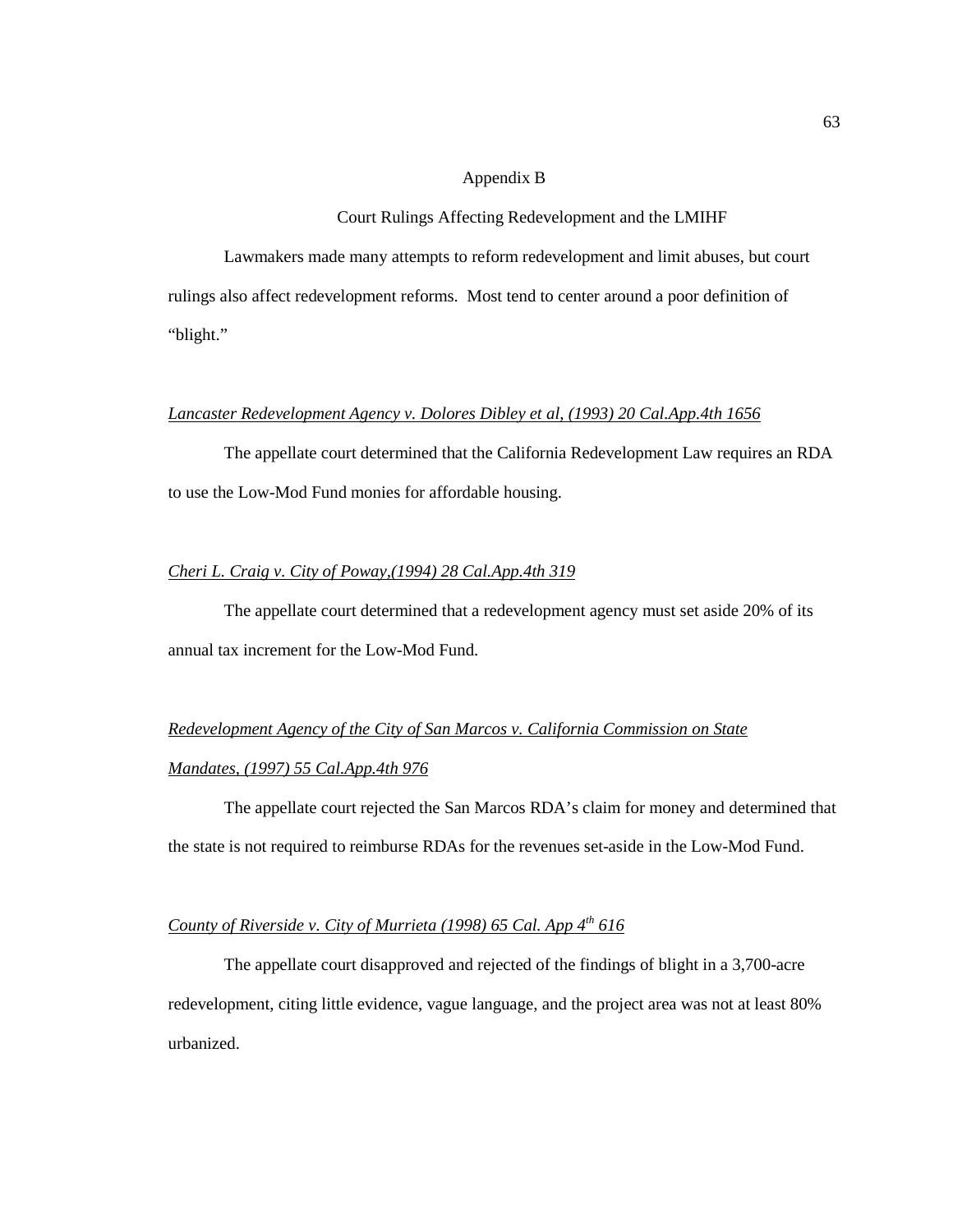## *Beach –Courchesne v. City of Diamond Bar (2000), 80 Cal. App.* 4<sup>th</sup> 388

Diamond Bar argued that the current commercial areas were obsolete and were hampering the new cities ability to compete and grown economically. The court said in its rejection of the plan, that redevelopment "is not simply a vehicle for cash strapped municipalities to finance community improvements," and that the evidence of blight was insubstantial.

# *Friends of Mammoth v. Town of Mammoth Lakes Redevelopment Agency (2000)*, 82 Cal. App.  $4^{\text{th}}$ , 511

The court rejected the redevelopment plan based on a poorly executed environmental impact report (EIR), the determination that the project area was 80 percent urbanized, and that the town of Mammoth Lakes had accepted the plan despite these obvious flaws. The court stated that, "The town sought to include in the Project Area undeveloped land and obviously nonblighted land which is planned and approved for extensive private development." The court also noted that the proposed project read like a municipalities "wish-list."

# *Hogar Dulce Hogar v. Community Development Commission of the City of Escondido, (2003) 110 Cal.App.4th 1288*

The appellate court determined that the California Redevelopment Law requires RDAs to deposit 20% of its "gross tax increment receipts" not "net tax increment receipts."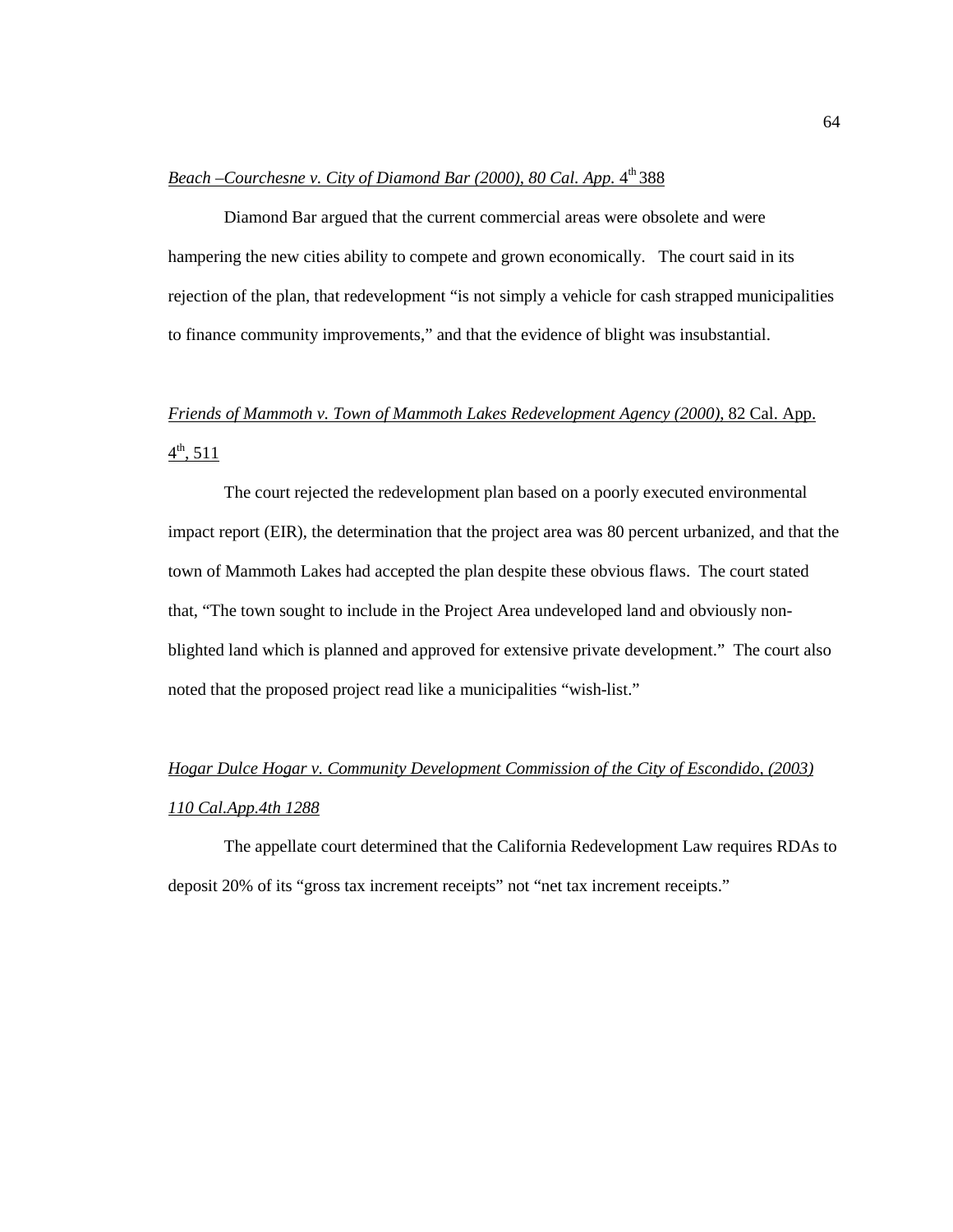| date, author<br>Publication                                      | Type of Research                                                                                                                                                        | Location, Data<br>Sample (N=)<br>Set, Year, | <b>Research Focus</b>                                                                                                                                                                                                                                                                         | Major Conclusions                                                                                                                                                                                                                                                                                                                    |
|------------------------------------------------------------------|-------------------------------------------------------------------------------------------------------------------------------------------------------------------------|---------------------------------------------|-----------------------------------------------------------------------------------------------------------------------------------------------------------------------------------------------------------------------------------------------------------------------------------------------|--------------------------------------------------------------------------------------------------------------------------------------------------------------------------------------------------------------------------------------------------------------------------------------------------------------------------------------|
| (2010)<br>Adkisson, J.,<br>Hill, J.,<br>Korber, D.,<br>Vogel, N. | Qualitiative, prepared<br>for Senate Rules<br>Committee                                                                                                                 | Sacramento                                  | Redevelopment Agencies<br>different amounts for the<br>Low-Mod fund held by<br>Two agencies report                                                                                                                                                                                            | contribute to confusion over how much money is<br>complex redevelopment requirements, different<br>Human error, complicated reporting systems,<br>definitions, lack of legal ramifications for<br>inaccurate reporting, and lack of auditing<br>actually in the LMIHF.                                                               |
|                                                                  | Squares (OLS),<br>(1999) Maximum<br>Anderson, J.E., Likelihood<br>Wassmer, R. Regression, Benefit- Detroit<br>Regression Analyses:<br>Ordinary Least<br>Cost Evaluation |                                             | Metropolitan Areadevelopment authorities.<br>includes tax abatements,<br>economic development<br>governments ability to<br>authorities, downtown<br>tax increment finance<br>Explores the effect of<br>commercial projects,<br>manufacturing and<br>incentives on local<br>attract and retain | doing the same. Benefits are not greater than the<br>costs. Economic incentives negatively influence<br>employment rates because they attract more new<br>Local control of incentives increases likelihood<br>increases with proximity to a metropolitan area<br>of communities offering economic incentives<br>residents than jobs. |

## A Table of Literature, Findings, and Conclusions

Appendix C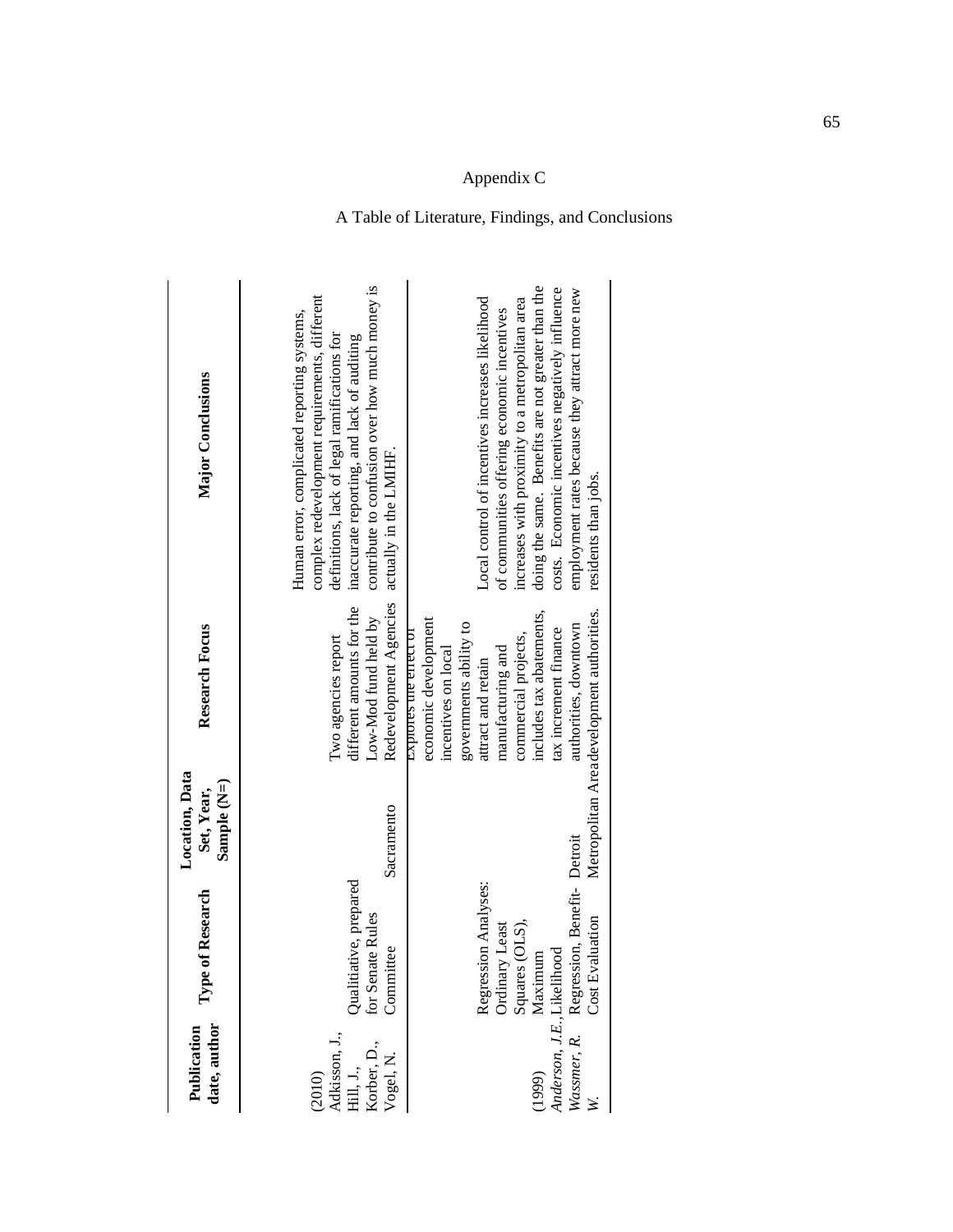| Publication date,<br>author | of Research<br>Type                                               | Location, Data<br>Sample (N=)<br>Set, Year,                         | Research Focus                                                                                                                                                                                                                                                                                | Major Conclusions                                                                                                                                                                                                                                                                                                                                                                                                                                                                                                                                                                                                                                                                                                                   |
|-----------------------------|-------------------------------------------------------------------|---------------------------------------------------------------------|-----------------------------------------------------------------------------------------------------------------------------------------------------------------------------------------------------------------------------------------------------------------------------------------------|-------------------------------------------------------------------------------------------------------------------------------------------------------------------------------------------------------------------------------------------------------------------------------------------------------------------------------------------------------------------------------------------------------------------------------------------------------------------------------------------------------------------------------------------------------------------------------------------------------------------------------------------------------------------------------------------------------------------------------------|
| (2001) Anderson,<br>R.W.    | J.E. & Wassmer, Simultaneous regression Area, (1977,<br>analysis, | 1982, 1987, 1992) property value.<br>in the Detroit<br>Metropolitan | justified for the economic lower poverty rate.<br>development to the area.<br>Studies four measures of<br>economic development:<br>112 communities residential employment<br>manufacturing property<br>value, and commercial<br>a metropolitan area,<br>rate, poverty rate,<br>Examines local | relinquished tax revenue is or manufacturing, and property values results in a<br>a Downtown Development Associate (DDA) did<br>attempts to discover if the <i>Poverty Rate:</i> an increase in commercial activity<br>Tax Increment Financing Authorities (TIFAs) or<br>development incentives in increase employment, however, it also increases<br>significant effect on property values due to local<br>Manufacturing Property Values: no statistically<br>abatements never had a positive influence, but<br>commercial activity and property value may<br>Commercial Property Values: Property tax<br>Residential Employment: an increase in<br>migration into a community.<br>have a positive impact.<br>economic incentives. |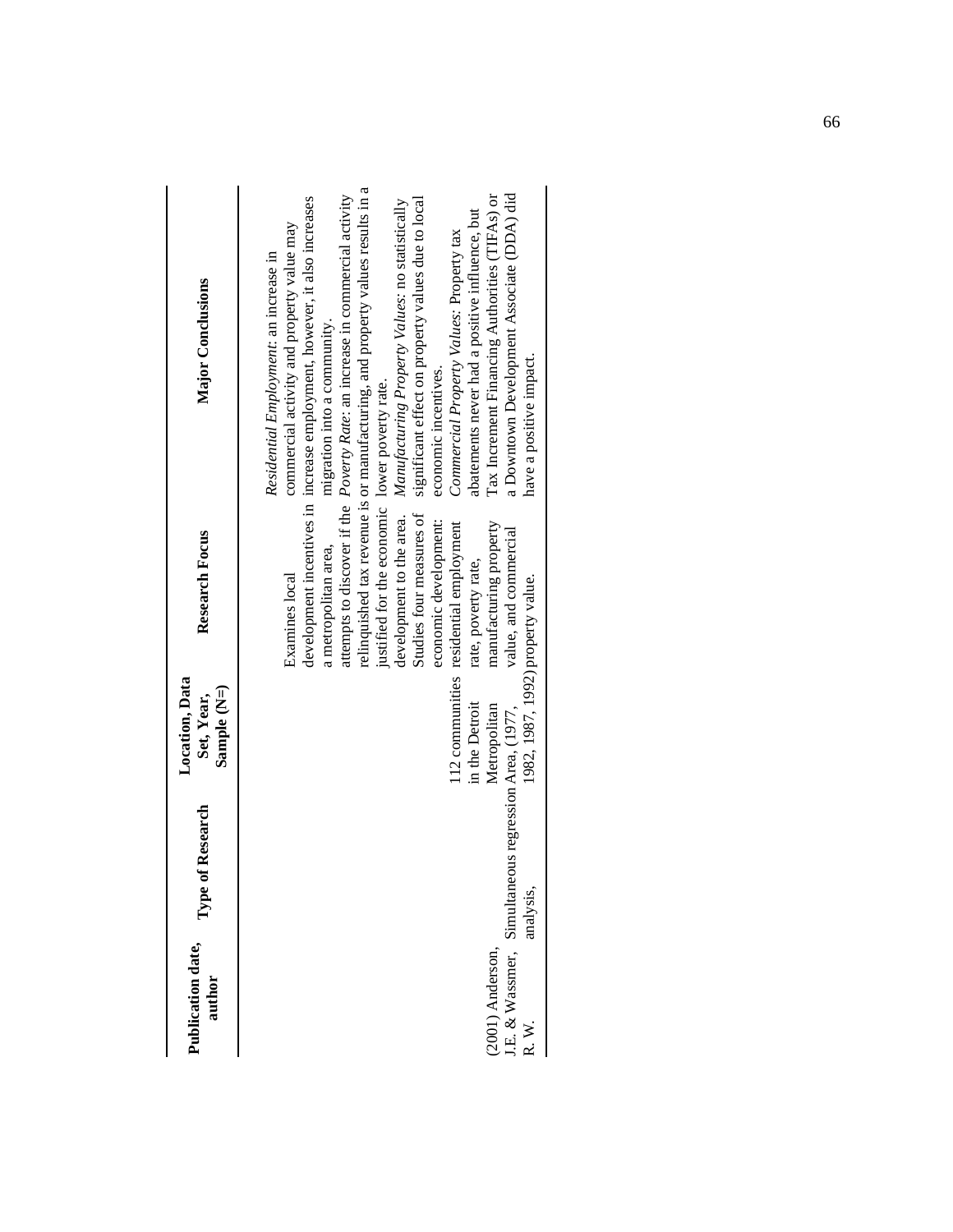| Publication date,<br>author | of Research<br>Type $\mathfrak{c}$                                                                    | Location, Data<br>Sample (N=)<br>Set, Year,                                                                                                                | <b>Research Focus</b>                                                     | Major Conclusions                                                                                                                                                                                                                                                                           |
|-----------------------------|-------------------------------------------------------------------------------------------------------|------------------------------------------------------------------------------------------------------------------------------------------------------------|---------------------------------------------------------------------------|---------------------------------------------------------------------------------------------------------------------------------------------------------------------------------------------------------------------------------------------------------------------------------------------|
|                             |                                                                                                       |                                                                                                                                                            |                                                                           | 2) Respondents tend to think that K-12 education<br>efficiently than think that their state government<br>1) Respondents were more likely to believe that<br>elected leaders need to work harder to control<br>wasteful spending and deliver services more<br>is too big.                   |
|                             |                                                                                                       | Florida, Illinois,<br>and New York,<br>California,<br>Arizona,                                                                                             |                                                                           | core functions of state government and would be<br>and health and human services programs were<br>willing to protect them even if it meant higher<br>taxes.                                                                                                                                 |
|                             |                                                                                                       | questionnaires in<br>responses from<br>Spanish (2010)<br>English and<br>$N = 5.010$<br>survey                                                              | Public attitudes and fiscal                                               | and would rather see cuts and revenue increases.<br>3) Respondents would prefer to tax the wealthy,<br>governments stop borrowing to cover expenses<br>corporations, smokers, drinkers, and gamblers.<br>4) Respondents would prefer that state<br>5) Respondents do not trust their state  |
| M., and Urahn, S.           | (2010) Baldasarre, Survey via questionnaire+/-4%, 95%                                                 | confidence level                                                                                                                                           | realities in five fiscally<br>distressed states                           | efficiently, and want to see immediate reforms.<br>governments, believe it can operate more                                                                                                                                                                                                 |
| (2010) Byrne, P.F.model     | regression model, first-<br>difference fixed effects<br>Panel data set, pooled-<br>OLS, fixed effects | <b>LITHOIS, LITHOIS</b><br>Affairs, (1981-<br>Commerce and<br>Department of<br>Department of<br>Employment<br>Security and<br>Community<br>N=1449<br>1999) | municipal employment<br>Financing's impact on<br>Tax Increment<br>growth. | employment growth in a TIF area is due to<br>TIFs have a positive impact on municipal<br>No statistically significant evidence that<br>competition may negatively affect the<br>shifting jobs from elsewhere, and that<br>employment growth. Suggests that<br>surrounding areas employment. |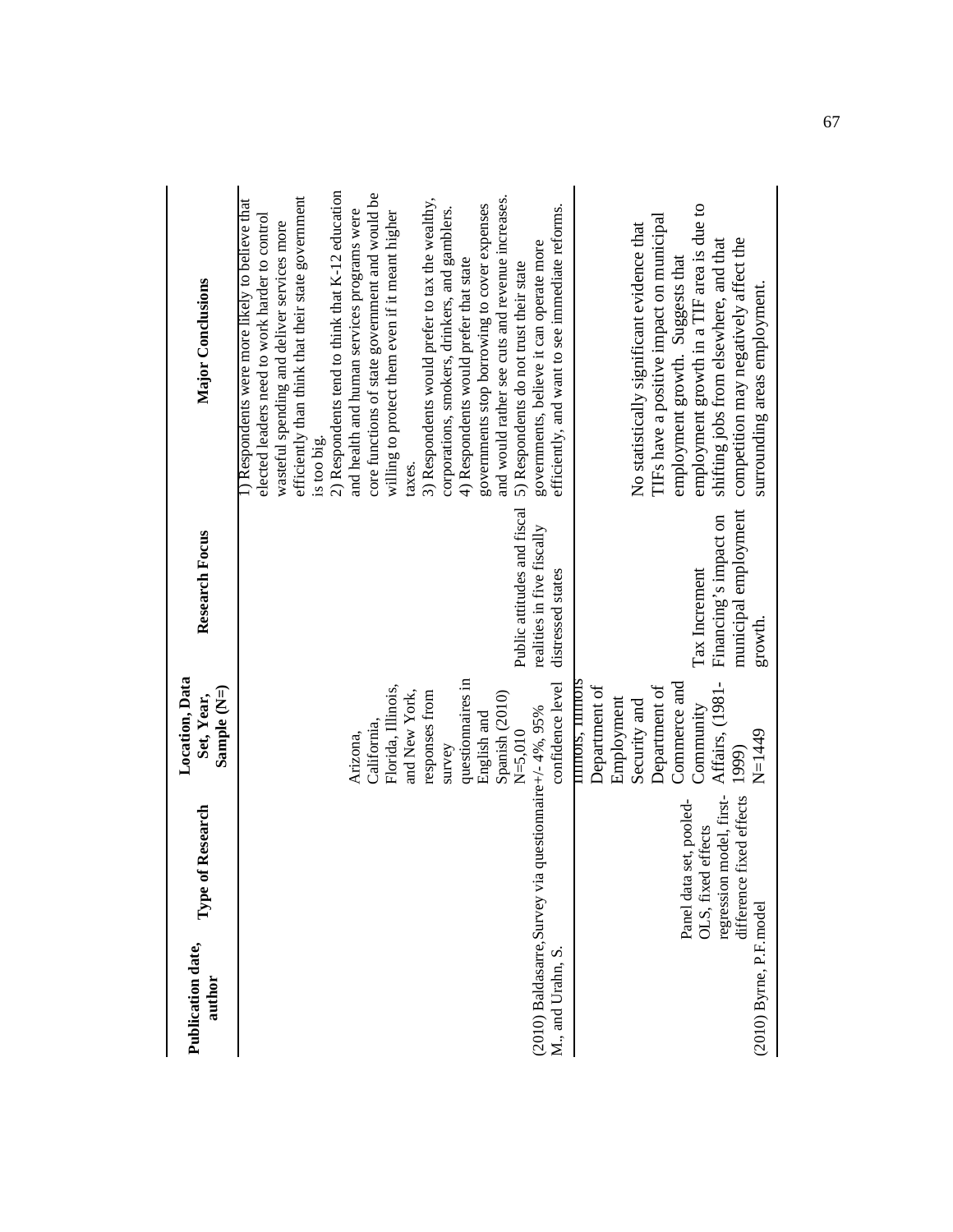| Publication date,<br>author                               | Type of Research          | Location, Data<br>Sample (N=)<br>Set, Year, | <b>Research Focus</b>                                                               | Major Conclusions                                                                                                                                                                                                                                                                                                                                                                                                                                                                                                                                                          |
|-----------------------------------------------------------|---------------------------|---------------------------------------------|-------------------------------------------------------------------------------------|----------------------------------------------------------------------------------------------------------------------------------------------------------------------------------------------------------------------------------------------------------------------------------------------------------------------------------------------------------------------------------------------------------------------------------------------------------------------------------------------------------------------------------------------------------------------------|
| (2011) California<br><b>Budget Project</b><br>(CBP)       | Review<br>Literature      |                                             | redevelopment and tax<br>increment financing<br>Gathers research on<br>development. | statewide; rather, development areas shift activity<br>from one part of the city to another. No evidence<br>Overall, research determines that there is no<br>effectiveness on economic that TIFs will attract outside businesses, or<br>increase economic activity in California.<br>significant increase in economic activity                                                                                                                                                                                                                                             |
| (2011) Cataline, N. Qualitative, Data<br>& Finnestead, R. | interviews<br>Collection, |                                             | money remains in the<br>determine how much<br>LMIHFs.                               | The data is difficult to approach and use. Though<br>Collecting accurate data to revamp their data collection methods, consolidate<br>Even the employees who report data to HCD are<br>their reports, and create easier methods to access<br>unsure of what they should be reporting, leading<br>the information. Oversight from a state agency<br>to human error and potentially bad data. Both<br>the information is available to the public, it is<br>HCD and the State Controllers office need to<br>difficult to access and sometimes expensive.<br>might be helpful. |
| (1998) Chapman.                                           | Qualitative               |                                             | land use, and changes in<br>local finance.                                          | techniques; 3) increase in state control over local<br>including the creation of RDAs and use of TIF;<br>Proposition 13: 1) fiscalization of land use,<br>Proposition 13's effects on Three major unintended consequences of<br>2) the growth of overly complex finance<br>finances.                                                                                                                                                                                                                                                                                       |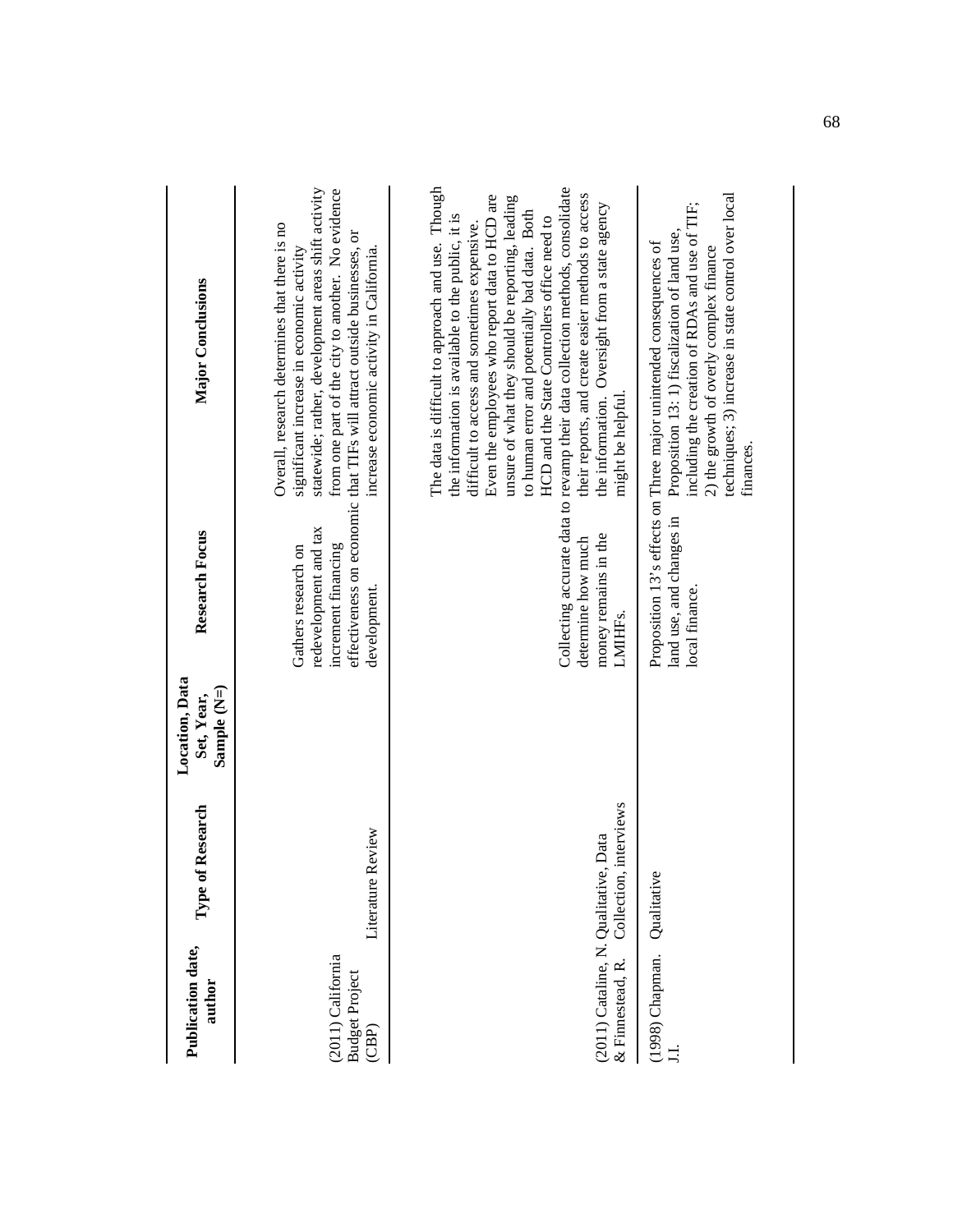| Publication date,<br>author                                                              | f Research<br>${\bf Type\,o}$                                                | <b>Location</b> , Data<br>Sample (N=)<br>Set, Year, | <b>Research Focus</b>                                                                                           | Major Conclusions                                                                                                                                                                                                                                                                                                                                                                                                                                                                                                                                                                                                                                                                                                                                                                                                                              |
|------------------------------------------------------------------------------------------|------------------------------------------------------------------------------|-----------------------------------------------------|-----------------------------------------------------------------------------------------------------------------|------------------------------------------------------------------------------------------------------------------------------------------------------------------------------------------------------------------------------------------------------------------------------------------------------------------------------------------------------------------------------------------------------------------------------------------------------------------------------------------------------------------------------------------------------------------------------------------------------------------------------------------------------------------------------------------------------------------------------------------------------------------------------------------------------------------------------------------------|
| (2011) Chiang, J.                                                                        | and Agency<br>Financial<br>Analysis,                                         | California, 18<br>2010)                             | are paying into SERAFs,<br>using their funds, if they<br>and LMIHFs properly,<br>defined or determined.         | Determines how RDAs are RDA has a different method of capturing data on<br>portion of the LMIHF into the SERAF, funds in<br>RDAs, (FY 2009- identifies how "blight" waseach RDA has a different method to account for<br>information, under current legal conditions and<br>different method for determining indebtedness,<br>their LMIHF. Other agencies failed to move a<br>how many jobs are maintained or created as a<br>definition of "blight" will be accepted. Each<br>Some RDAs made appropriate payments into<br>RDAs had questionable expenditures. All 18<br>independent audits failed to find major audit<br>the LMIHF were used improperly, and most<br>violations and did not include all required<br>result of redevelopment, each RDA has a<br>agencies had reporting deficiencies, and<br>planning and administrative costs. |
| (n.d.) Christensen,<br>K., Garrison, J.,<br>Poindexter, S.,<br>Minkoff, M.,<br>Smith, D. | <b>RDA</b><br>Details of<br>spending                                         | HCD LMIHF data<br>set, (FY 2000-<br>2008)           | How RDAs are spending<br>2001 to FY 2007- their money, totals, and<br>warning signs.                            | funds were spent on planning and administration,<br>Creates a data set with total money spent for the<br>and if over \$100,000 of the RDAs budgets were<br>develop land within five years, if over 50% of<br>eight fiscal years it covers. Creates warning<br>signs and determines if the agency failed to<br>spent with no units built                                                                                                                                                                                                                                                                                                                                                                                                                                                                                                        |
| (1998) Dardia, M.                                                                        | le city blocks. 1992)<br>analysis of RDAs and<br>Comparison and<br>comparabl | California, 114                                     | Analyzes RDA projects<br>projects, (1978 to potential for increasing<br>degree of "blight" in<br>project areas. | RDAs are not self-financing. Each city or agency<br>doing less well than cities as a whole (vacancies<br>property values. Examines conditions, though overall project areas were<br>were higher, income and rents were lower).<br>finds blight differently according to local                                                                                                                                                                                                                                                                                                                                                                                                                                                                                                                                                                  |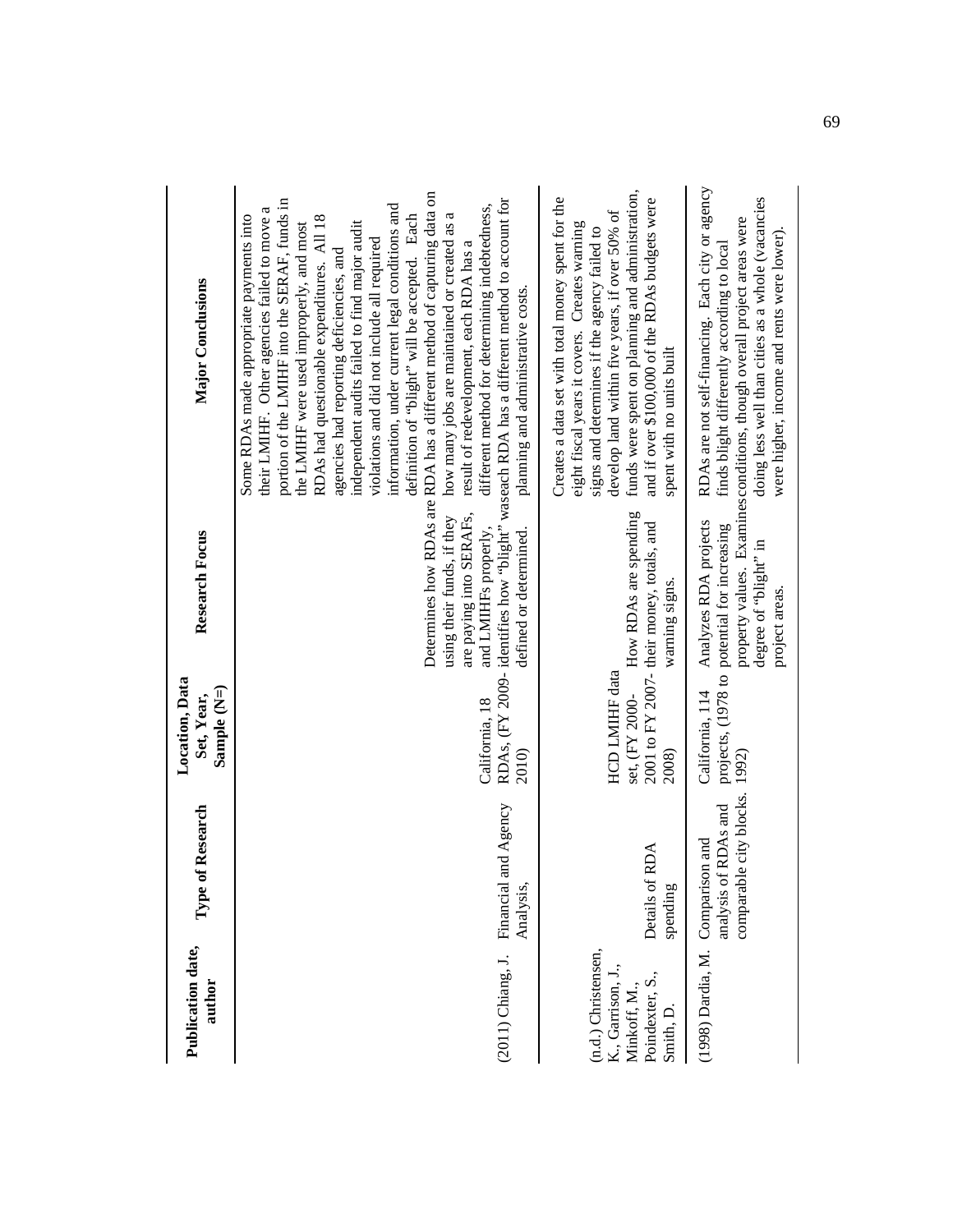| Publication date,<br>author                                        | of Research<br>Type                                                                        | Location, Data<br>Sample $(N=)$<br>Set, Year,                                                     | <b>Research Focus</b>                                                                                                                                                                      | Major Conclusions                                                                                                                                                                                                                                                                                                                                                                                                                                                                 |
|--------------------------------------------------------------------|--------------------------------------------------------------------------------------------|---------------------------------------------------------------------------------------------------|--------------------------------------------------------------------------------------------------------------------------------------------------------------------------------------------|-----------------------------------------------------------------------------------------------------------------------------------------------------------------------------------------------------------------------------------------------------------------------------------------------------------------------------------------------------------------------------------------------------------------------------------------------------------------------------------|
| (2000) Dye, R.F. & OLS, self<br>Merriman, D.F.                     | treatment effect model<br>selected                                                         | municipalities<br>Metropolitan<br>Illinois, 235<br>northeastern<br>(Chicago<br>Illinois<br>areas) | activity.                                                                                                                                                                                  | Local governments adopt more slowly than those that do not. No effect on<br>Found evidence that cities that adopt TIFs grow<br>risk and to create economicincrease in a TIF area is a result of jobs shifting<br>TIF due to lack of revenue municipal employment, evidence suggests any<br>from one part of a city to the other.                                                                                                                                                  |
| (2011) O'Malley,<br>M., & Whitaker,<br>$\overline{\mathbf{z}}$     | Fiscal Analysis of RDAsAssociation<br>and Governor's Proposal(CRA)                         | from California<br>Redevelopment                                                                  | California, (2006- Analyzes Governor Jerry<br>redevelopment increases<br>07), 2006-07 data Brown's proposal to end<br>redevelopment agencies,<br>and CRA claims that<br>economic activity. | or employment rates, RDAs divert revenues from<br>redevelopment is increasing economic activities<br>local governments and K-12 schools, increasing<br>education costs. Very limited transparency and<br>flexible tool that allows local governments to<br>improve urban blight. RDAs also help build<br><i>Positive effects of RDAs:</i> redevelopment is a<br>Negative effects: There is no evidence that<br>affordable housing.<br>accountability.                             |
| Quigley, J.M., and using an index of<br>(2005, May)<br>Raphael, S. | OLS regression analysis California, Public The effect of land-use<br>cities.<br>California | Use Microdata<br>Samples, 1990<br>N=407 cities<br>and 2000.                                       | property values, and rates<br>of new construction in<br>regulations on owner-<br>occupied, and rental<br>California cities.                                                                | significant level, that owner-occupied home price<br>housing costs, and that new construction is lower<br>increased 3-percent in 1990, and 4.5-percent in<br>increasing land-use regulations does increase<br>2000 for each additional regulatory measure.<br>Rental housing prices increased in smaller<br>The results indicate that at a statistically<br>significant. The authors concluded that<br>increments though the results remained<br>in cities with more regulations. |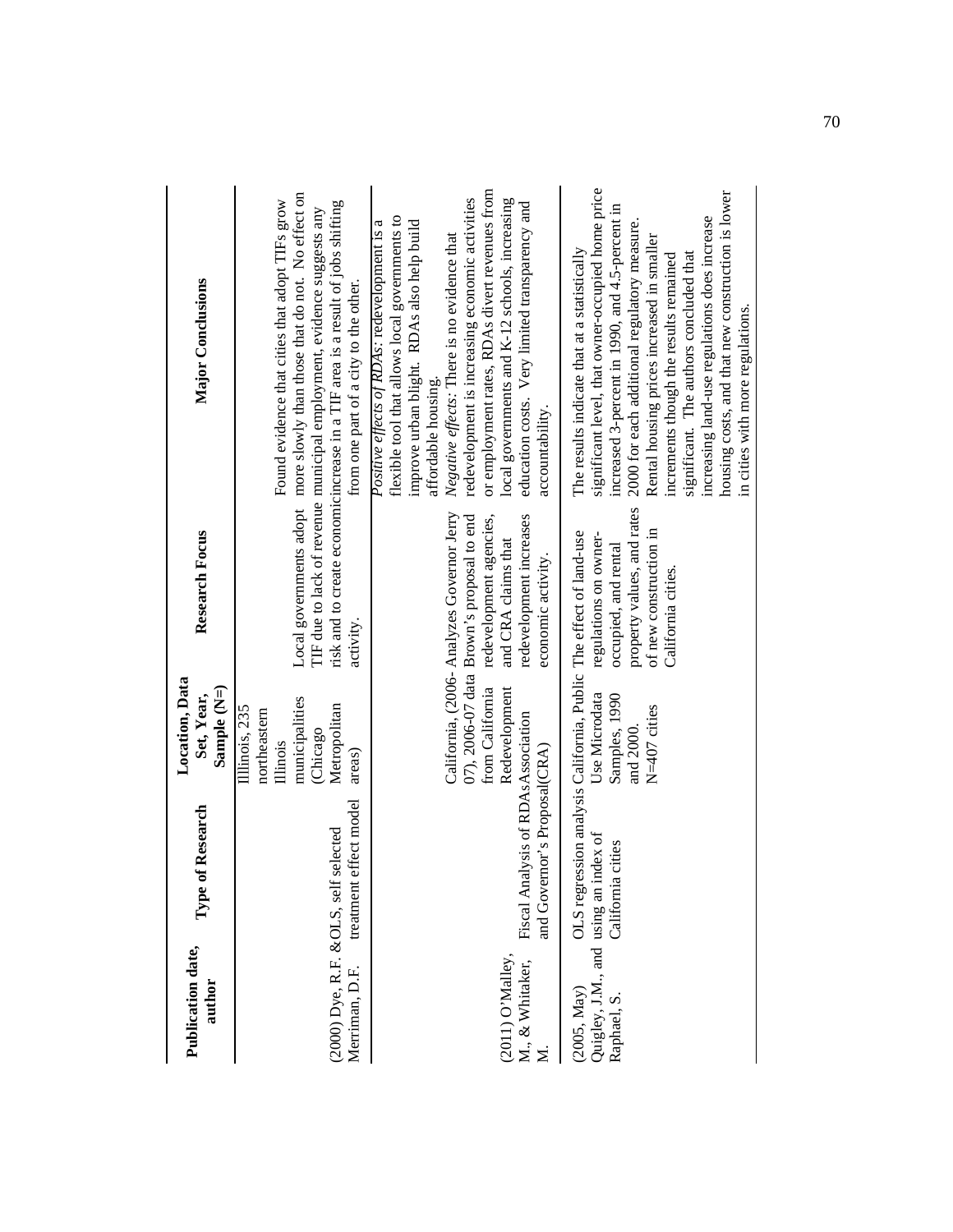| Publication date,<br>author | Type of Research                                                                                                                                                                                             | Location, Data<br>Sample (N=)<br>Set, Year,                                      | <b>Research Focus</b>                                                                                          | Major Conclusions                                                                                                                                                                                                                                                                                                                                                                                                                                                                                                                                                                                                                                                                                               |
|-----------------------------|--------------------------------------------------------------------------------------------------------------------------------------------------------------------------------------------------------------|----------------------------------------------------------------------------------|----------------------------------------------------------------------------------------------------------------|-----------------------------------------------------------------------------------------------------------------------------------------------------------------------------------------------------------------------------------------------------------------------------------------------------------------------------------------------------------------------------------------------------------------------------------------------------------------------------------------------------------------------------------------------------------------------------------------------------------------------------------------------------------------------------------------------------------------|
| (2010) Vogel, N.            | Analysis of 13 years of<br>$\frac{12}{2}$<br>spending f<br>agencies.                                                                                                                                         | 2007-08), HCD<br>California, (FY<br>1995-96-FY<br>Data set on<br>LMIHF<br>$N=12$ | 12 RDAs, and breaks<br>2007-08.                                                                                | The law poorly defines what duties "planning and<br>There is no assurance to taxpayers or government<br>illegal ways, such as by hiring a lobbyist, or code<br>from the LMIHF is related to affordable housing.<br>Examines expenditures of frequently incorrect. RDAs have spent money in<br>that the LMIHF is being used appropriately, and<br>directly linked to preserving affordable housing.<br>ignore or bypass the definition. Data is messy,<br>RDAs do not properly record how money used<br>administration" include, and RDAs frequently<br>incomplete, and no longer audited by HCD.<br>down expenditures for FY enforcement that is permissible only when<br>Required audits completed by CPAs are |
| (2007) Yang, M.             | consistently spent 100% California, HCD<br>identifies agencies that<br><b>CONTINUES</b><br>of their LMIHF on<br>benses,<br>to total<br>administration"<br>'planning and<br>agency exp<br>aummsua<br>compared | Redevelopment<br>Activities<br>Housing                                           | How RDAs are spending<br>administration costs."<br>their Low-Mod funds,<br>specifically those that<br>bung and | spend overwhelmingly on time, annually fewer than 10% of agencies spend<br>Low-Mod funds on planning and administration<br>costs, fewer RDAs are spending 100% of the<br>LMIHF on planning and administration over<br>Five RDAs consistently spent 100% of their<br>100% of their LMIHF on planning and<br>administration.                                                                                                                                                                                                                                                                                                                                                                                      |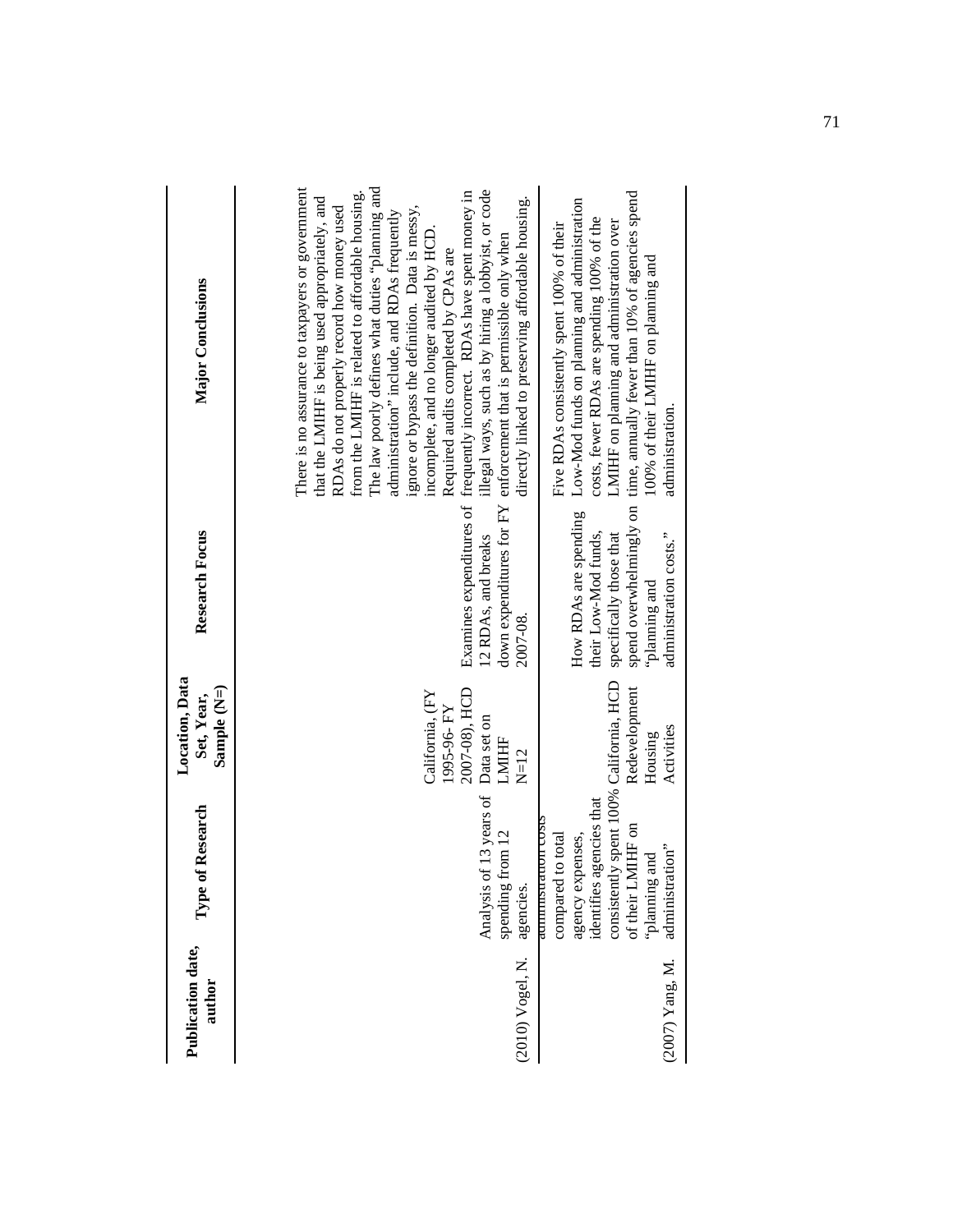# Appendix D

## HCD Expenditure Definitions

| Acqusition   | Consists of:                                                |
|--------------|-------------------------------------------------------------|
|              |                                                             |
|              | Acquisition expenses<br>$\bullet$                           |
|              | <b>Disposal Costs</b><br>$\bullet$                          |
|              | <b>Land Purchases</b><br>$\bullet$                          |
|              | Operation of acquired properties                            |
|              | Other                                                       |
|              | <b>Relocation Payments</b>                                  |
|              | Site Clearance Costs                                        |
| Construction | Construction of new housing                                 |
| Debt Service | Consists of:                                                |
|              | Debt issuance costs<br>$\bullet$                            |
|              | Debt principal payments<br>$\bullet$                        |
|              | Interest expenses<br>$\bullet$                              |
|              | Other (unspecified)<br>$\bullet$                            |
| Improvements | No specified definition                                     |
| Mobilehome   | Maintenance of mobilehome parks                             |
|              | The nebulous category "Other" consists of everything from   |
| Other        | lawsuit settlements to ERAF or SERAF passthroughs:          |
|              |                                                             |
|              | Settlements<br>$\bullet$                                    |
|              | Loans to developers<br>$\bullet$                            |
|              | Loans for water<br>$\bullet$                                |
|              | First Time Buyer assistance<br>$\bullet$                    |
|              | Loan restructuring<br>$\bullet$                             |
|              | City Administrative costs (ie-Menlo Park)<br>$\bullet$      |
|              | County Administrative Costs (i.e.-Hemet)<br>$\bullet$       |
|              | <b>Housing Grants</b><br>$\bullet$                          |
|              | Operating transfers to the General Fund<br>$\bullet$        |
|              | County pass throughs<br>$\bullet$                           |
|              | State take-away from RDAs<br>٠                              |
|              | Operating transfers<br>$\bullet$                            |
|              | Land and building rental                                    |
|              | $\bullet$<br><b>MHA</b> contracts                           |
|              |                                                             |
|              | Legal                                                       |
|              | <b>Agency Housing staff</b>                                 |
|              | Code Enforcement                                            |
|              | Removal of substandard housing and asbestos                 |
|              | Loss of sale on land held                                   |
|              | Increases in reserves for rehabilitation loans<br>$\bullet$ |
|              | Old bond debt service<br>$\bullet$                          |
|              | Landscaping fees<br>$\bullet$                               |
|              | <b>Abatement Programs</b><br>$\bullet$                      |
|              | Acquisition, rehabilitation, and resale<br>$\bullet$        |
|              | <b>Blight</b> abatement costs<br>$\bullet$                  |
|              | Bad debt<br>$\bullet$                                       |
|              | Lead based grants<br>٠                                      |
|              | Infill housing loans<br>$\bullet$                           |
|              |                                                             |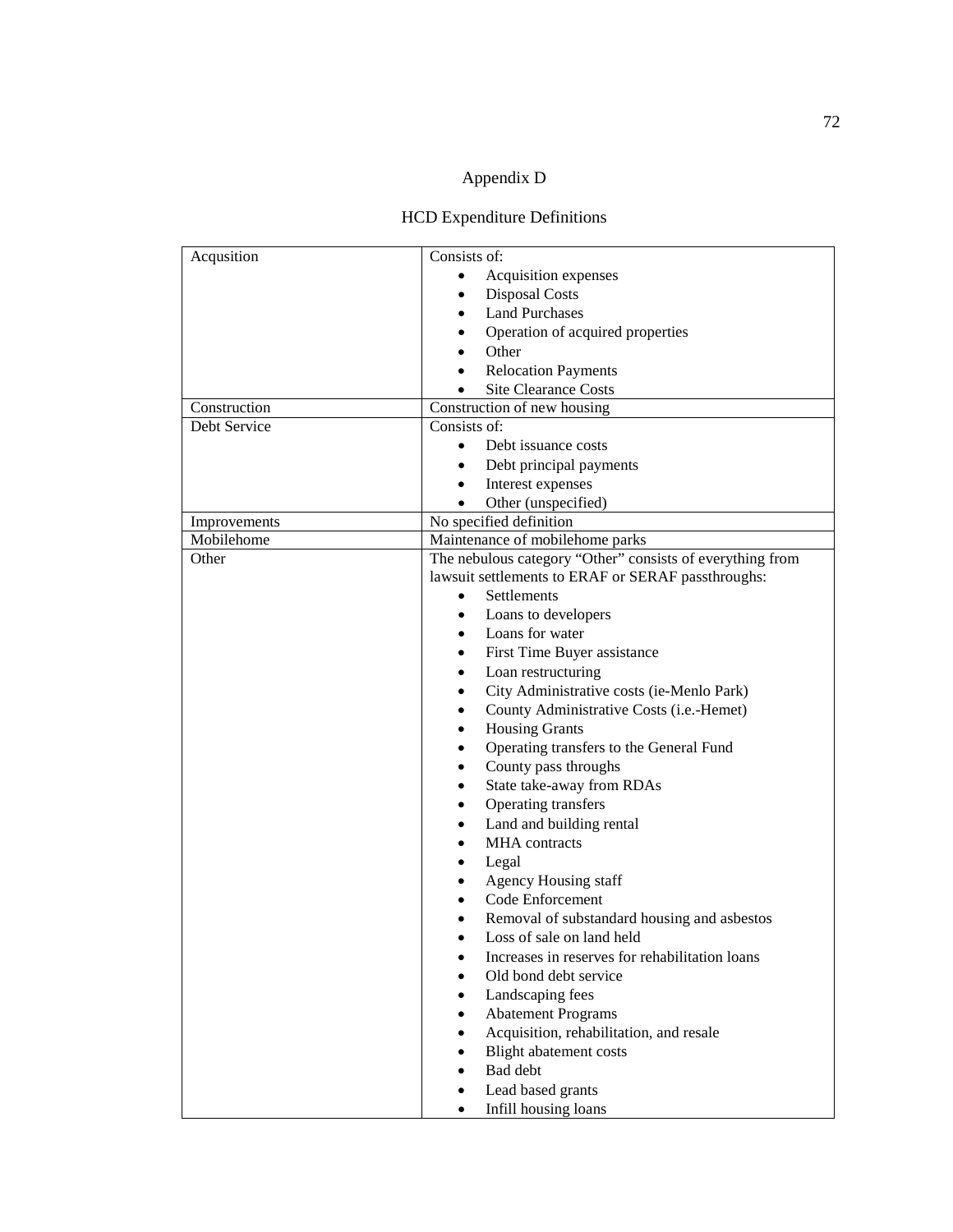|                             | Capital Improvement and Outlay<br>$\bullet$<br>Childcare centers<br>Closing costs<br>$\bullet$                                                                                                                                                                                                                                           |
|-----------------------------|------------------------------------------------------------------------------------------------------------------------------------------------------------------------------------------------------------------------------------------------------------------------------------------------------------------------------------------|
|                             | <b>Community Contributions</b><br>$\bullet$<br><b>Construction Loans</b><br><b>Consultant</b> fees<br>Contributions to cities, counties, or non profits such as<br>Habitat for Humanity<br>Homelessness assistance<br>٠<br>Flood housing assistance<br>$\bullet$<br>Maintenance loans<br>$\bullet$<br>Developers fees<br>$\bullet$       |
|                             | <b>Expansion studies</b><br>٠<br>Dumpster programs<br>$\bullet$<br>Facility improvements<br>$\bullet$<br>Fair housing programs<br>$\bullet$<br>Interest expenses<br>$\bullet$                                                                                                                                                            |
| Planning and Administration | <b>Administration costs</b><br>$\bullet$<br>Other<br>Planning, survey, and design<br>$\bullet$<br>Professional service<br>Indirect non-profit costs                                                                                                                                                                                      |
| Preservations               | Preservation of at-risk units                                                                                                                                                                                                                                                                                                            |
| Rehabiltation               | Non-substantial rehabilitation: water heaters, etc. does not<br>matter if home is qualified as "affordable," usually goes to<br>current residents.<br>Substantial rehabilitation: if you increase the quality/value of<br>the home or otherwise move it to a higher "echelon" of<br>affordability you cannot get credit for inclusionary |
| <b>Subsidies</b>            | First time home buyer down payment assistance<br>program<br>Rental subsidies<br>Other<br>Purchase of affordability covenants                                                                                                                                                                                                             |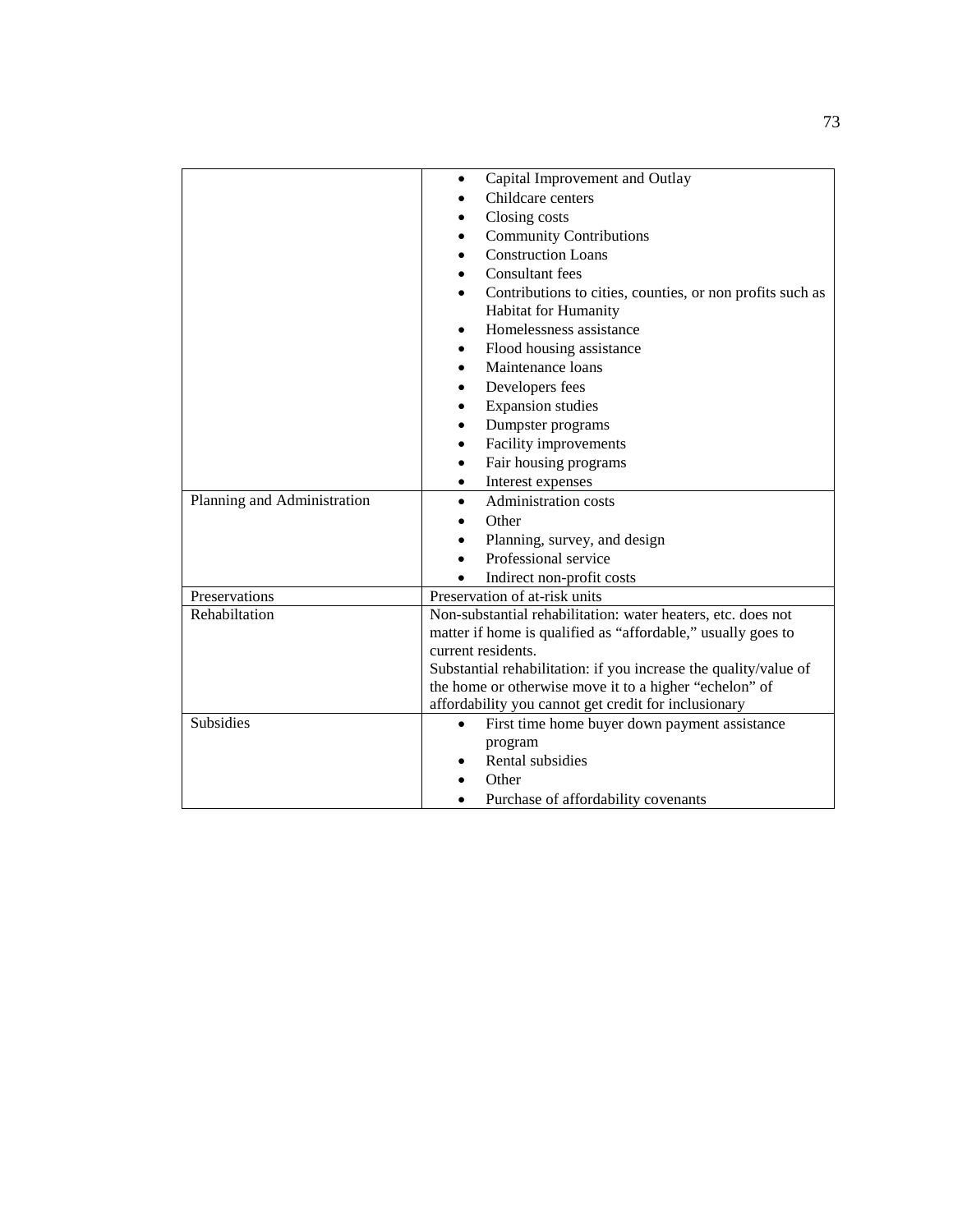## Appendix E

## Correlation Tables

|                                                                    | Percentage of households paying over<br>35% income towards rent | Affordable units/all housing units | RDA Expenditures/all housing units | Acquisitions | Construction | Debt Service | Improvements | Mobile homes | Planning and Administration |
|--------------------------------------------------------------------|-----------------------------------------------------------------|------------------------------------|------------------------------------|--------------|--------------|--------------|--------------|--------------|-----------------------------|
| Percentage of households<br>paying over 35% income<br>towards rent | 1                                                               |                                    |                                    |              |              |              |              |              |                             |
| Affordable units/all                                               |                                                                 |                                    |                                    |              |              |              |              |              |                             |
| housing units                                                      | 0.0014                                                          | 1                                  |                                    |              |              |              |              |              |                             |
| RDA Expenditures/all<br>housing units                              | $-0.3354$                                                       | 0.1646                             | $\mathbf{1}$                       |              |              |              |              |              |                             |
| Acquisitions                                                       | $-0.0428$                                                       | 0.0446                             | 0.0072                             | $\mathbf{1}$ |              |              |              |              |                             |
| Construction                                                       | 0.0353                                                          | 0.0245                             | $-0.0263$                          | $-0.0809$    | 1            |              |              |              |                             |
| Debt Service                                                       | 0.0782                                                          | 0.0434                             | 0.0079                             | $-0.1635$    | $-0.1463$    | 1            |              |              |                             |
| Improvements                                                       | 0.0635                                                          | $-0.0453$                          | $-0.0114$                          | $-0.0575$    | $-0.0550$    | $-0.0624$    | $\mathbf{1}$ |              |                             |
| Mobile homes                                                       | 0.0426                                                          | $-0.0042$                          | $-0.0114$                          | $-0.0550$    | 0.0712       | $-0.0724$    | $-0.0287$    | $\mathbf{1}$ |                             |
| Planning and<br>Administration                                     | $-0.0710$                                                       | $-0.0860$                          | $-0.0941$                          | $-0.2475$    | $-0.2006$    | $-0.2822$    | $-0.1142$    | 0.0071       | 1                           |
| Preservations                                                      | $-0.0482$                                                       | 0.0029                             | $-0.0111$                          | $-0.0408$    | $-0.0129$    | $-0.0508$    | $-0.0285$    | 0.0175       | $-0.0159$                   |
| Rehabilitation                                                     | 0.0525                                                          | 0.0475                             | $-0.0285$                          | $-0.1232$    | 0.0042       | $-0.1990$    | $-0.0466$    | 0.0234       | $-0.0524$                   |
| Subsidies                                                          | $-0.0164$                                                       | 0.0351                             | $-0.0297$                          | $-0.1627$    | $-0.1186$    | $-0.2442$    | $-0.0990$    | 0.0471       | $-0.1610$                   |
| Transfers                                                          | $-0.0943$                                                       | $-0.0370$                          | 0.3652                             | $-0.0878$    | $-0.0959$    | $-0.0323$    | $-0.0511$    | $-0.0399$    | $-0.1245$                   |
| Median Income                                                      | $-0.3034$                                                       | 0.0256                             | 0.0361                             | 0.1019       | 0.1125       | $-0.0530$    | $-0.0881$    | $-0.0264$    | $-0.0288$                   |
| Median Age                                                         | $-0.1858$                                                       | 0.0290                             | 0.0502                             | $-0.0589$    | 0.0124       | $-0.0688$    | 0.0051       | 0.0046       | 0.0836                      |
| <b>Unemployment Rate</b>                                           | 0.1406                                                          | 0.0422                             | $-0.0366$                          | $-0.0445$    | $-0.0321$    | $-0.0317$    | 0.0100       | 0.0346       | 0.0018                      |
| Rate of Poverty                                                    | 0.1928                                                          | 0.0512                             | 0.0052                             | $-0.0558$    | $-0.0814$    | 0.0794       | 0.0570       | $-0.0171$    | $-0.0010$                   |
| Rate of Wealth                                                     | $-0.3174$                                                       | 0.0493                             | 0.0147                             | 0.0799       | 0.0997       | $-0.0173$    | $-0.0983$    | $-0.0192$    | $-0.0340$                   |
| Percentage of adults with<br>some high school<br>education         | 0.2723                                                          | $-0.0239$                          | 0.0318                             | $-0.0450$    | $-0.0859$    | 0.0481       | 0.0733       | 0.0115       | 0.0097                      |
| Percentage of adults with<br>some college education                | $-0.1223$                                                       | $-0.0385$                          | $-0.1374$                          | 0.0491       | 0.1458       | $-0.1064$    | $-0.0565$    | 0.0151       | 0.0043                      |
| African American<br>Households                                     | 0.1060                                                          | $-0.0042$                          | $-0.0098$                          | 0.0766       | 0.0178       | 0.0765       | 0.0451       | $-0.0388$    | -0.1423                     |
| Native American<br>Households                                      | 0.0789                                                          | $-0.0058$                          | $-0.0277$                          | 0.0724       | 0.0329       | $-0.0646$    | 0.0225       | $-0.0060$    | $-0.0443$                   |
| Asian Households                                                   | $-0.0939$                                                       | $-0.0547$                          | $-0.0177$                          | 0.0926       | 0.0339       | $-0.0279$    | -0.0592      | $-0.0538$    | $-0.0341$                   |
| Latin/Hispanic<br>Households                                       | 0.1258                                                          | 0.0571                             | 0.0973                             | 0.0059       | $-0.1426$    | 0.1134       | 0.0434       | $-0.0072$    | $-0.0428$                   |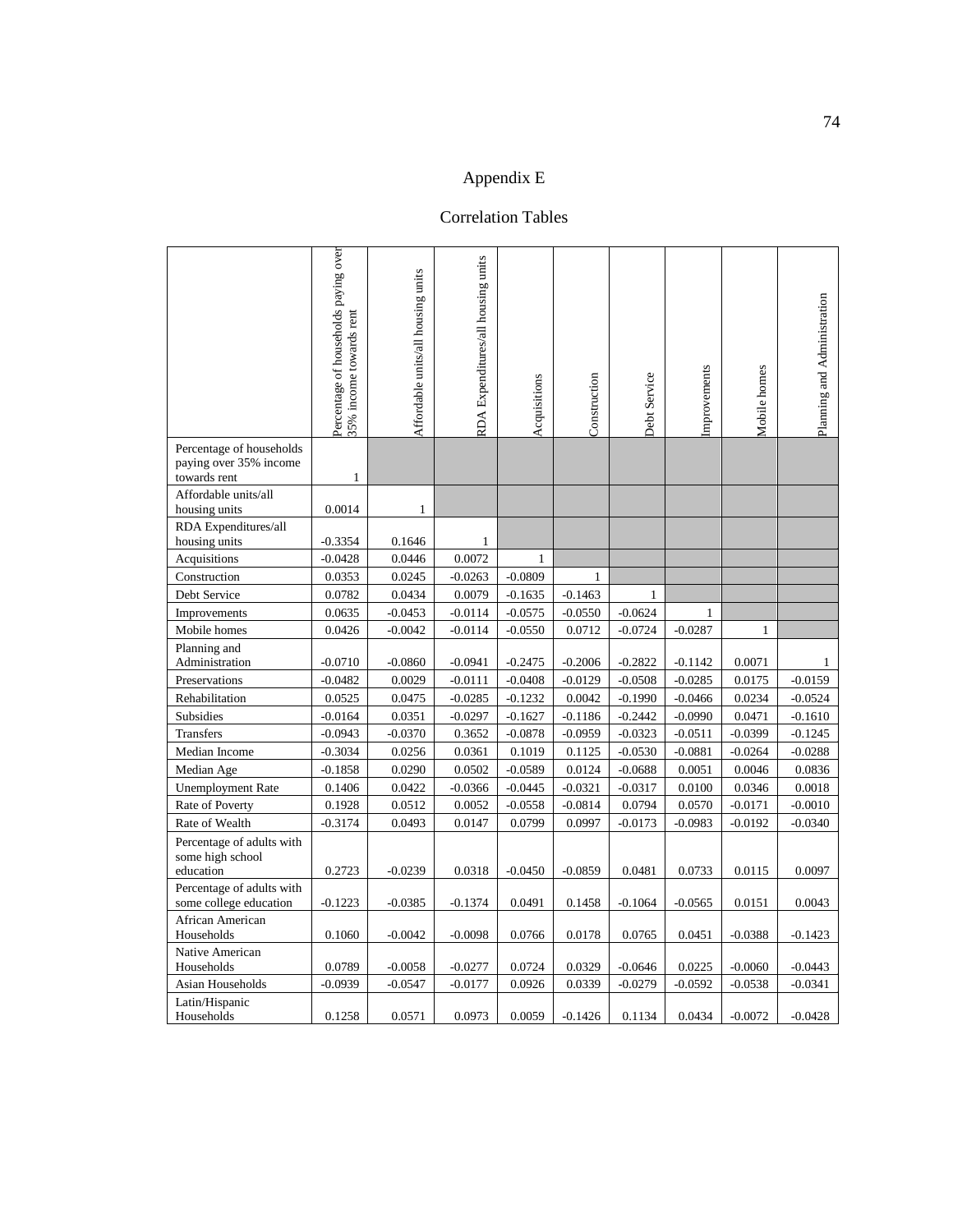|                                                            | Preservations | Rehabilitation | Subsidies | Transfers | Median Income | Median Age | Unemployment Rate | Rate of Poverty | Rate of Wealth |
|------------------------------------------------------------|---------------|----------------|-----------|-----------|---------------|------------|-------------------|-----------------|----------------|
| Preservations                                              |               |                |           |           |               |            |                   |                 |                |
| Rehabilitation                                             | 0.0205        | $\mathbf{1}$   |           |           |               |            |                   |                 |                |
| <b>Subsidies</b>                                           | 0.0363        | $-0.0992$      | 1         |           |               |            |                   |                 |                |
| <b>Transfers</b>                                           | $-0.0295$     | $-0.0977$      | $-0.1159$ | 1         |               |            |                   |                 |                |
| Median Income                                              | $-0.0103$     | $-0.1106$      | 0.0660    | $-0.0239$ | 1             |            |                   |                 |                |
| Median Age                                                 | 0.0130        | $-0.0627$      | 0.0590    | $-0.0023$ | 0.5039        | 1          |                   |                 |                |
| <b>Unemployment Rate</b>                                   | $-0.0205$     | 0.0949         | 0.0045    | 0.0394    | $-0.6345$     | $-0.5689$  | 1                 |                 |                |
| Rate of Poverty                                            | $-0.0086$     | 0.0379         | $-0.0711$ | 0.0736    | $-0.7918$     | $-0.5999$  | 0.7230            |                 |                |
| Rate of Wealth                                             | $-0.0111$     | $-0.1167$      | 0.0656    | $-0.0270$ | 0.8725        | 0.5661     | $-0.5464$         | $-0.5648$       | 1              |
| Percentage of adults with<br>some high school<br>education | 0.0343        | 0.0952         | $-0.0675$ | 0.0043    | $-0.5962$     | $-0.3289$  | 0.4196            | 0.3289          | $-0.7115$      |
| Percentage of adults with<br>some college education        | 0.0183        | $-0.0202$      | 0.0952    | $-0.1694$ | 0.6992        | 0.6505     | $-0.6144$         | $-0.7499$       | 0.6263         |
| African American<br>Households                             | $-0.0071$     | 0.0120         | $-0.0417$ | 0.0281    | $-0.1237$     | $-0.1630$  | 0.1056            | 0.1034          | $-0.1634$      |
| Native American<br>Households                              | 0.0915        | 0.0784         | $-0.0304$ | $-0.0863$ | $-0.3424$     | $-0.0335$  | 0.2575            | 0.2209          | $-0.2851$      |
| Asian Households                                           | $-0.0407$     | $-0.0779$      | 0.0170    | 0.0572    | 0.3736        | 0.2211     | $-0.3127$         | $-0.3321$       | 0.2604         |
| Latin/Hispanic<br>Households                               | $-0.0289$     | 0.0181         | $-0.0603$ | 0.1458    | $-0.5556$     | $-0.6859$  | 0.5071            | 0.5905          | $-0.5337$      |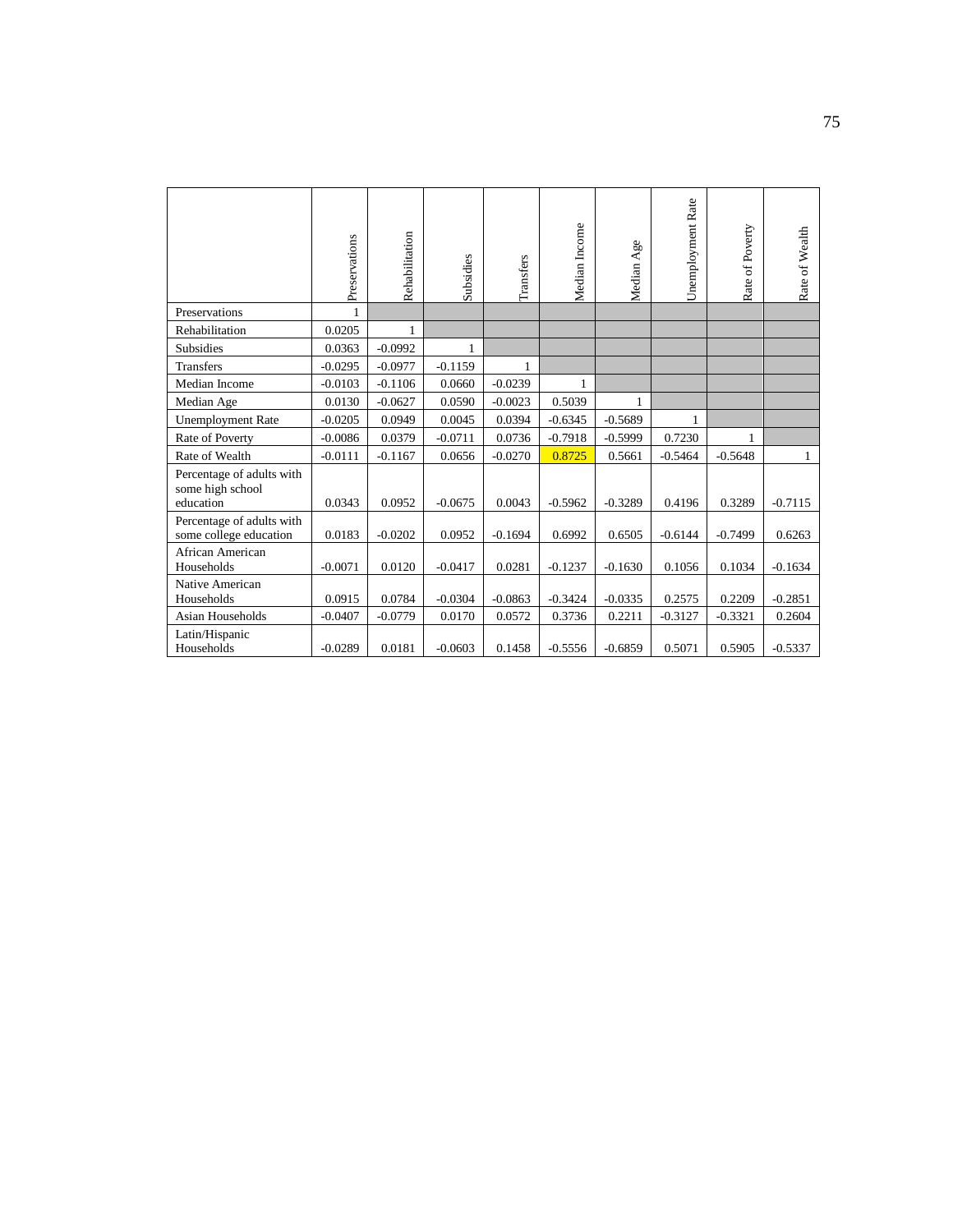|                                                            | Percentage of Adults with some<br>school education<br>high | Percentage of adults with some<br>education<br>college | African American households | Native American households | Asian households | Latin/Hispanic households |
|------------------------------------------------------------|------------------------------------------------------------|--------------------------------------------------------|-----------------------------|----------------------------|------------------|---------------------------|
| Percentage of Adults<br>with some high school<br>education |                                                            |                                                        |                             |                            |                  |                           |
| Percentage of adults with<br>some college education        | $-0.5062$                                                  | 1                                                      |                             |                            |                  |                           |
| African American<br>households                             | 0.2146                                                     | $-0.0691$                                              | 1                           |                            |                  |                           |
| Native American<br>households                              | 0.3405                                                     | $-0.1082$                                              | 0.0327                      | 1                          |                  |                           |
| Asian households                                           | $-0.3054$                                                  | 0.3101                                                 | 0.0358                      | $-0.2540$                  |                  |                           |
| Latin/Hispanic<br>households                               | 0.3586                                                     | $-0.8626$                                              | 0.0214                      | $-0.0346$                  | $-0.3320$        | 1                         |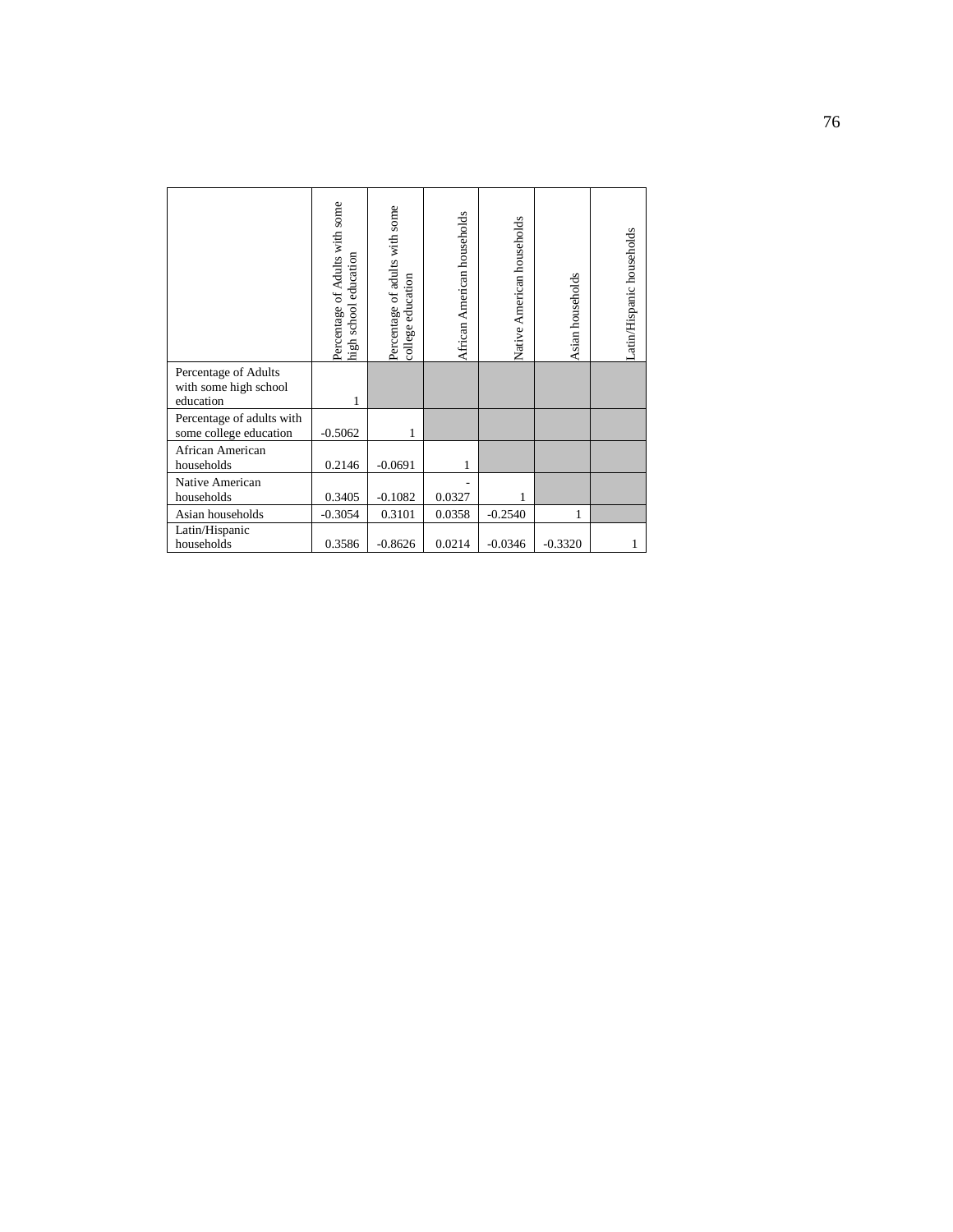| <b>Szroeter's Test For</b><br>Heteroskedasticity |         |  |  |  |
|--------------------------------------------------|---------|--|--|--|
| <b>Variable</b>                                  | p-value |  |  |  |
| Affordable units built                           |         |  |  |  |
| divided by total housing                         |         |  |  |  |
| units in the city                                | 0.2776  |  |  |  |
| Total expenditures divided                       |         |  |  |  |
| by total housing units in a                      |         |  |  |  |
| city                                             | 0.1866  |  |  |  |
| Percentage of expenditures                       |         |  |  |  |
| spent on acquisition                             | 0.6082  |  |  |  |
| Percentage of expenditures                       |         |  |  |  |
| spent on construction of                         |         |  |  |  |
| new units                                        | 0.1329  |  |  |  |
| Percentage of expenditures                       |         |  |  |  |
| spent on debt service                            | 0.6632  |  |  |  |
| Percentage of expenditures                       |         |  |  |  |
| spent on improvements                            | 0.1335  |  |  |  |
| Percentage of expenditures                       |         |  |  |  |
| spent on mobile home                             |         |  |  |  |
| parks                                            | 0.8831  |  |  |  |
| Percentage of expenditures                       |         |  |  |  |
| spent on planning and                            |         |  |  |  |
| administration                                   | 0.0691  |  |  |  |
| Percentage of expenditures                       |         |  |  |  |
| spent on preservation                            | 0.2971  |  |  |  |
| Percentage of expenditures                       |         |  |  |  |
| spent on rehabilitation                          | 0.1288  |  |  |  |
| Percentage of expenditures                       |         |  |  |  |
| spent on subsidies                               | 0.7703  |  |  |  |
| Percentage of expenditures                       |         |  |  |  |
| spent on transfers                               | 0.8101  |  |  |  |
| Median age of a city                             | 0.1661  |  |  |  |
| Unemployment rate                                | 0.2713  |  |  |  |
| Poverty Rate                                     | 0.5001  |  |  |  |
| Percentage of wealthy                            |         |  |  |  |
| households                                       | 0.0143  |  |  |  |
| Adults with a high school                        |         |  |  |  |
| education                                        | 0.266   |  |  |  |
| Percentage of African                            |         |  |  |  |
| Americans                                        | 0.4992  |  |  |  |
| Percentage of Native                             |         |  |  |  |
| Americans                                        | 0.6715  |  |  |  |
| Percentage of Asians                             | 0.0224  |  |  |  |
| Percentage of                                    |         |  |  |  |
| Latin/Hispanic descent                           | 0.73    |  |  |  |

Appendix F Szroeter's Test for Heteroskedasticity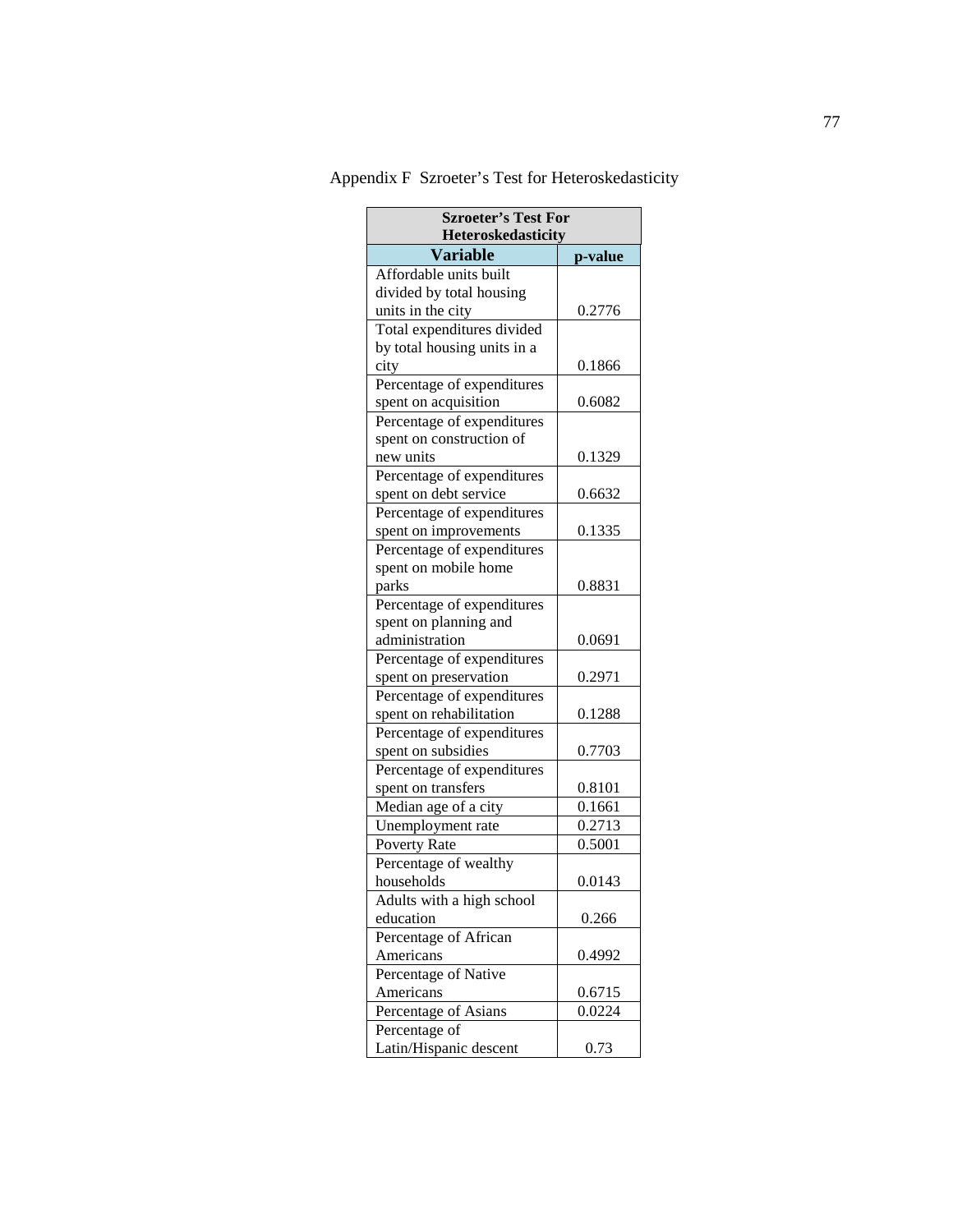## Appendix G

## Acronyms

| AG           | <b>Attorney General</b>                                    |  |
|--------------|------------------------------------------------------------|--|
| <b>CRA</b>   | California Redevelopment Association                       |  |
| <b>DDA</b>   | Downtown Development Authority                             |  |
| <b>EDI</b>   | <b>Economic Development Incentives</b>                     |  |
| EIR          | <b>Environmental Impact Report</b>                         |  |
| <b>FY</b>    | <b>Fiscal Year</b>                                         |  |
| <b>GOB</b>   | <b>General Obligation Bonds</b>                            |  |
| <b>HCD</b>   | California Department of Housing and Community Development |  |
| <b>LMIHF</b> | Low- and Moderate Income Housing Fund                      |  |
| L&M Fund     |                                                            |  |
| Low-Mod Fund |                                                            |  |
| <b>RDA</b>   | Redevelopment Agency                                       |  |
| <b>SCO</b>   | <b>State Controller's Office</b>                           |  |
| <b>SERAF</b> | Supplemental Educational Revenue Augmentation Fund         |  |
| <b>TIF</b>   | <b>Property Tax Increment Financing</b>                    |  |
| <b>TIFA</b>  | Tax Increment Financing Authority                          |  |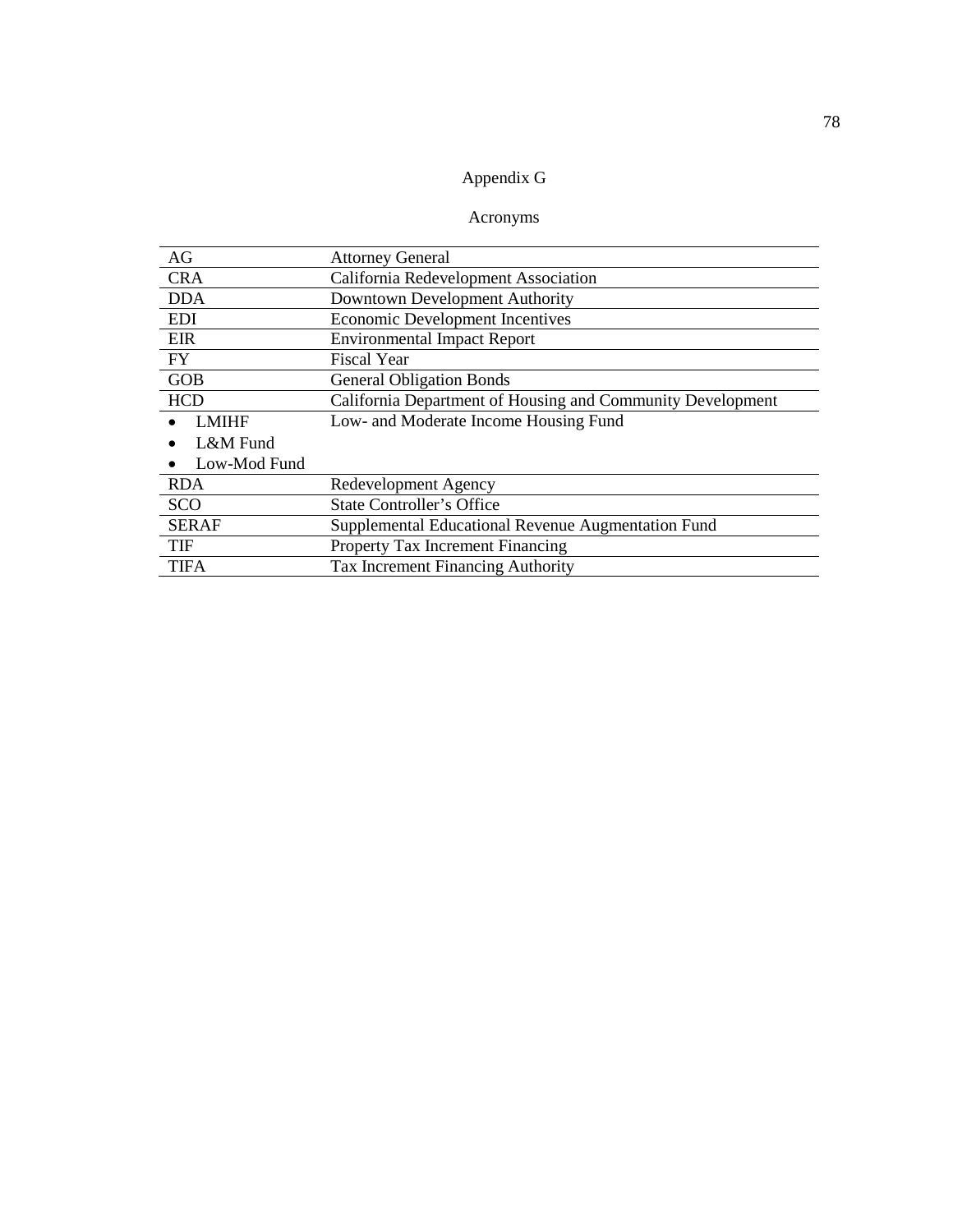#### References

- Adkisson, J., Hill, J., Korber, D., Vogel, N. (2010, May 3). *Redevelopment Fund Estimates Create Billion –Dollar Confusion for Policymakers.* Sacramento: California Senate Office of Oversight and Outcomes. Retrieved from: [www3.senate.ca.gov/.../report%20on%20](http://www.senate.ca.gov/.../report%20on%20redevelopment%20agency.pdf)**redevelopment**%20agency.pdf
- Anderson, J.E., Wassmer, R. W. *(1999, November 18)* Are Local Economic Development Incentives Effective in an Urban Area? *California State University, Public Policy and Administration Working Paper No. 99-03.* Retrieved from: [http://papers.ssrn.com/sol3/papers.cfm?abstract\\_id=195148](http://papers.ssrn.com/sol3/papers.cfm?abstract_id=195148)
- Anderson, J.E. & Wassmer, R. W. *(2001, May). Bidding for Business: The Efficacy of Local Economic Development Incentives in a Metropolitan Area. Economics Development Quarterly, 15*(2), 132-148. DOI: 10.1177/089124240101500203
- Baldasarre, M. and Urahn, S. (2010, October). *Facing Facts: Public Attitudes and Fiscal Realities in Five Stressed States.* The Pew Center on the States & Public Policy Institute of California. Retrieved from: [www.ppic.org/main/](http://www.ppic.org/main/publication.asp?i=951)**public**ation.asp?i=951
- Byrne, P.F. *(2010).* Does Tax Increment Financing Deliver on its Promise of Jobs? The Impact of Tax Increment Financing on Municipal Employment Growth. *Economic Development Quarterly*, *24*(1), 13-22. DOI: 10.1177/0891242409350887
- California Assembly. (2000). *Redevelopment.* Sacramento. Retrieved from [http://www.assembly.ca.gov/acs/committee/c12/publications/2000report/REDEVELOP](http://www.assembly.ca.gov/acs/committee/c12/publications/2000report/REDEVELOPMENT.htm) [MENT.htm](http://www.assembly.ca.gov/acs/committee/c12/publications/2000report/REDEVELOPMENT.htm)
- California Budget Project (CBP). (2011, January 27). *What Does the Research Say About Redevelopment?* Sacramento: California Budget Project. Retrieved from [www.cbp.org/pdfs/2011/.../110121\\_redevelopment\\_research.pdf](http://www.cbp.org/pdfs/2011/.../110121_redevelopment_research.pdf)
- CBP (2004, January). *Locked Out 2004: California's Affordable Housing Crisis.* Sacramento: California Budget Project. Retrieved from: [www.cbp.org/pdfs/2004/lockedout2004.pdf](http://www.cbp.org/pdfs/2004/lockedout2004.pdf)
- California Health & Safety Code. (n.d.) *Redevelopment Law.* Retrieved from <http://www.hcd.ca.gov/hpd/rda/rdalaw.html>
- California State Senate. (2011, February 9). Restructuring Redevelopment: Reviewing the Governor's Budget Proposal – A Legislative Oversight Hearing. Retrieved from [senweb03.senate.ca.gov/.../Summary%20report%20PDF02\\_09\\_2011](http://www.senweb03.senate.ca.gov/.../Summary%20report%20PDF02_09_2011)
- California Supreme Court *(2011, December 29). California Redevelopment Association vs. Matosantos, Opinion No.* S194861 *. California. Retrieved from:*  <http://www.courtinfo.ca.gov/opinions/documents/S194861.PDF>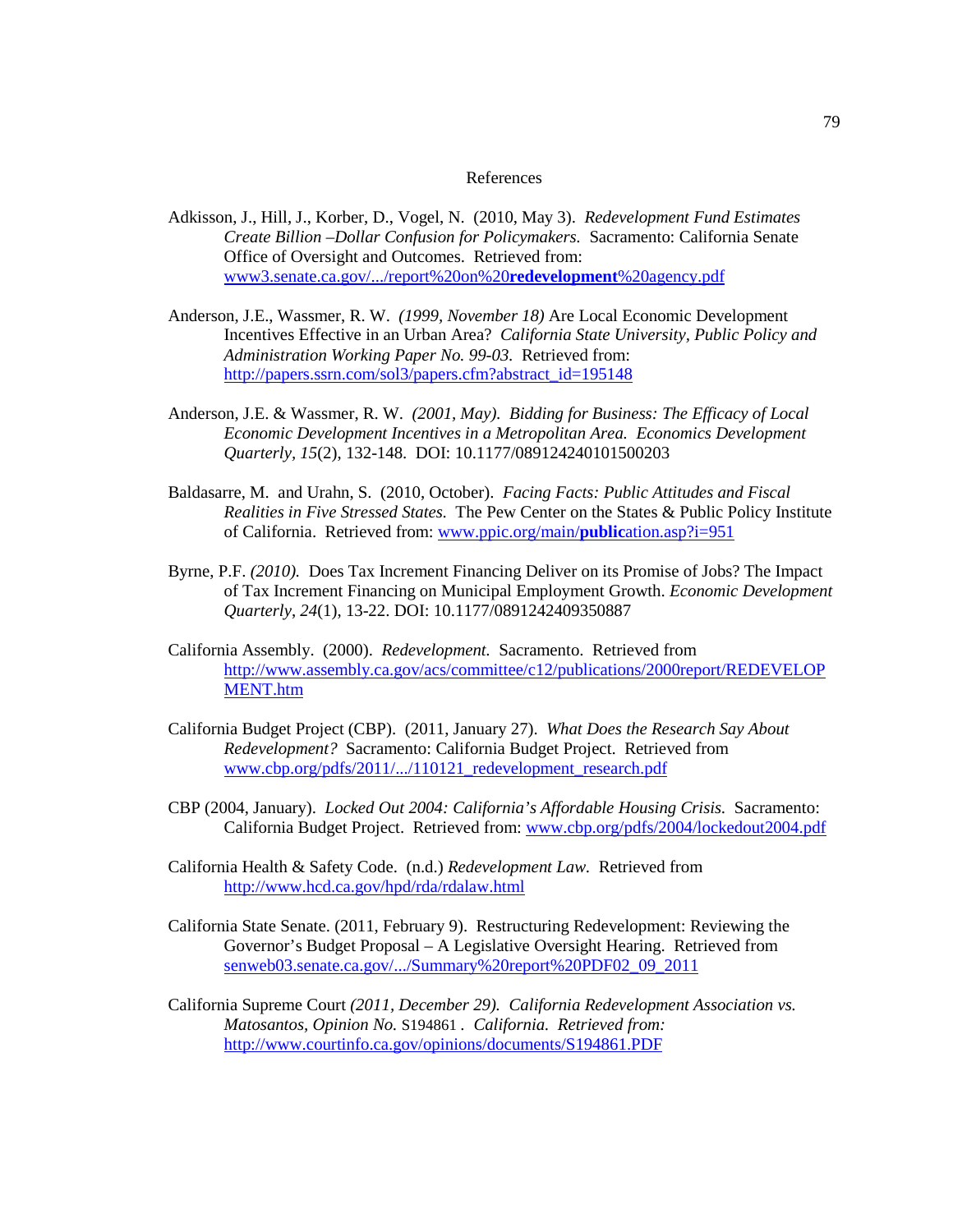- Cataline, N. & Finnestead, R. (2011, April). *Housing California: White Paper-California Redevelopment Agency Data Collection Project*. Sacramento: Housing California. Retrieved from [www.hca.convio.net/site/DocServer/Redevelopment\\_Final.pdf?docID=721](http://www.hca.convio.net/site/DocServer/Redevelopment_Final.pdf?docID=721)
- Chapman. J. I. (1998, September). *Prop 13: Some Unintended Consequences.* Sacramento: Public Policy Institute of California. Retrieved from: [www.ppic.org/content/pubs/op/OP\\_998JCOP.pdf](http://www.ppic.org/content/pubs/op/OP_998JCOP.pdf)
- *Chang, J. (2011, March 7). Brown's Countdown, Day 57: Attorneys Ready to Challenge Brown's Proposed Budget Cuts. Sacbee.com. Retrieved from:*  [www.sacbee.com/2011/03/17/3481849/budget.html](http://www.sacbee.com/2011/03/17/3481849/budget.html)
- Chiang, J. (2010, December 31). *Community Redevelopment Agencies Annual Report (for the fiscal year 2009)*. Sacramento: Office of the California State Controller. Retrieved from: [www.sco.ca.gov/Files-ARD-Local/LocRep/fy0809\\_redevelop.pdf](http://www.sco.ca.gov/Files-ARD-Local/LocRep/fy0809_redevelop.pdf)
- *Chiang, J. (2011, March). Selected Redevelopment Agencies: Review Report – Analysis of Administrative, Financial, and Reporting Practices. Sacramento: Office of the California State Controller. Retrieved from:* [www.sco.ca.gov/Press-Releases/2011/03-](http://www.sco.ca.gov/Press-Releases/2011/03-2011_RDA_Review.pdf) [2011\\_RDA\\_Review.pdf](http://www.sco.ca.gov/Press-Releases/2011/03-2011_RDA_Review.pdf)
- Christensen, K., Garrison, J., Minkoff, M., Poindexter, S., Smith, D. (n.d.) How is Your Redevelopment Agency Spending Money? *LAtimes.com*. Retrieved from <http://projects.latimes.com/redevelopment/>
- Coleman, M. (2011, February 26). Reforming California Municipal Finance. Retrieved from [www.CaliforniaCityFinance.com](http://www.californiacityfinance.com/) .
- Dardia, M. (1998, January). *Subsidizing Redevelopment in California*. San Francisco: Public Policy Institute of California.
- Department of Housing and Urban Development (HUD). (2011, July 15). *Affordable Housing.* Retrieved fro[m http://www.hud.gov/offices/cpd/affordablehousing/](http://www.hud.gov/offices/cpd/affordablehousing/)
- Desaulnier, M. & Steinberg D. (2012, February 23). Permanently Funding the Housing Opportunity and Market Stabilization (HOMeS) Trust Fund: Fact Sheet. Retrieved from: *www.housingca.org/site/.../Fact\_Sheet\_HOMeS\_Act\_2012.pdf*
- Dye, R.F. & Merriman, D.F. (2000, March). The Effects of Tax Increment Financing on Economic Development. *Journal of Urban Economics, 47*(2), 306-328. Retrieved from <http://americandreamcoalition.org/landuse/TIFsinIllinois.pdf>
- Fulton, W. & Shigley, P. (2005). *Guide to California Planning: Third Edition*. Point Area: Solano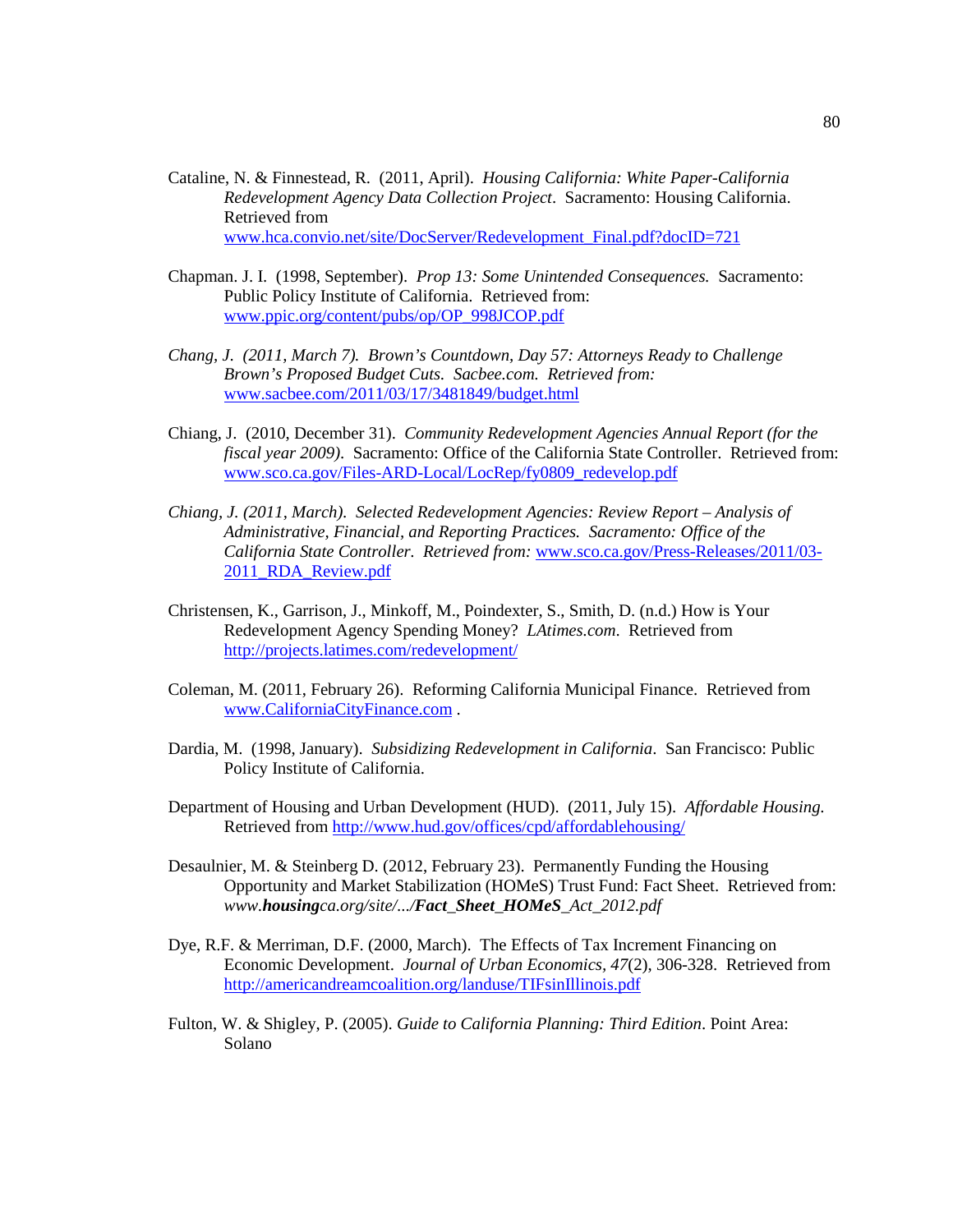- Goldmacher, S. (2011, June 29). Democrats Pass Austerity Budget For California. *LA Times.com.* Retrieved from: [http://www.latimes.com/news/local/la-me-state-budget-](http://www.latimes.com/news/local/la-me-state-budget-20110629,0,1794731.story)[20110629,0,1794731.story](http://www.latimes.com/news/local/la-me-state-budget-20110629,0,1794731.story)
- Gordon, T. (2010). *California's Budget: Planning for the Future*. Public Policy Institute of California. Retrieved from [http://www.ppic.org/content/pubs/report/R\\_610TGR.pdf](http://www.ppic.org/content/pubs/report/R_610TGR.pdf)

Governor's Budget, 2011-2012 (2011). *Proposed Budget Detail.* Retrieved from: <http://www.ebudget.ca.gov/agencies.html>

- Haber, J. & Khalatian, E. (2011, January). Effects of and Reactions to Governor Brown's Proposal to Eliminate Redevelopment Agencies. Retrieved from: [http://www.google.com/url?sa=t&rct=j&q=&esrc=s&source=web&cd=7&ved=0CHYQF](http://www.google.com/url?sa=t&rct=j&q=&esrc=s&source=web&cd=7&ved=0CHYQFjAG&url=http%3A%2F%2Fwww.paulhastings.com%2Fassets%2Fpublications%2F1812.pdf&ei=momMT6mhMqijiQLT18XICA&usg=AFQjCNF41Jckx0fV5EuzSTL9wCmfUWM2dg&sig2=GQa66YwQyBGkHwLD-g5Bqw) [jAG&url=http%3A%2F%2Fwww.paulhastings.com%2Fassets%2Fpublications%2F1812](http://www.google.com/url?sa=t&rct=j&q=&esrc=s&source=web&cd=7&ved=0CHYQFjAG&url=http%3A%2F%2Fwww.paulhastings.com%2Fassets%2Fpublications%2F1812.pdf&ei=momMT6mhMqijiQLT18XICA&usg=AFQjCNF41Jckx0fV5EuzSTL9wCmfUWM2dg&sig2=GQa66YwQyBGkHwLD-g5Bqw) [.pdf&ei=momMT6mhMqijiQLT18XICA&usg=AFQjCNF41Jckx0fV5EuzSTL9wCmfU](http://www.google.com/url?sa=t&rct=j&q=&esrc=s&source=web&cd=7&ved=0CHYQFjAG&url=http%3A%2F%2Fwww.paulhastings.com%2Fassets%2Fpublications%2F1812.pdf&ei=momMT6mhMqijiQLT18XICA&usg=AFQjCNF41Jckx0fV5EuzSTL9wCmfUWM2dg&sig2=GQa66YwQyBGkHwLD-g5Bqw) [WM2dg&sig2=GQa66YwQyBGkHwLD-g5Bqw](http://www.google.com/url?sa=t&rct=j&q=&esrc=s&source=web&cd=7&ved=0CHYQFjAG&url=http%3A%2F%2Fwww.paulhastings.com%2Fassets%2Fpublications%2F1812.pdf&ei=momMT6mhMqijiQLT18XICA&usg=AFQjCNF41Jckx0fV5EuzSTL9wCmfUWM2dg&sig2=GQa66YwQyBGkHwLD-g5Bqw)
- Johnson, H. (2008, September). Just the Facts: Housing in California. *PPIC.org.* Retrieved from:<http://www.ppic.org/main/publication.asp?i=708>
- Kolko, J. (2011, June). *California Housing: Planning for a Better Future*. Public Policy Institute of California. Retrieved from:<http://www.ppic.org/main/publication.asp?i=984>
- Lewis, R. (2011a, March 8). State Report Blasts Redevelopment Agencies. *Sacbee.com.*  Retrieved from: [www.sacbee.com/2011/03/07/3457556/state-report-blasts](http://www.sacbee.com/2011/03/07/3457556/state-report-blasts-redevelopment.html#storylink=misearch)[redevelopment.html#storylink=misearch](http://www.sacbee.com/2011/03/07/3457556/state-report-blasts-redevelopment.html#storylink=misearch)
- Lewis, R. (2011b, March 11). Brown's Countdown, Day 61: Cities Shift Redevelopment Funds to Foil Plan. *Sacbee.com.* Retrieved from: [www.sacbee.com/2011/03/11/3466692/browns-countdown-day-61-cities.html](http://www.sacbee.com/2011/03/11/3466692/browns-countdown-day-61-cities.html)
- Lifsher, M. (2011, January 10). Business Would Feel the Sting of Brown's Budget Proposal. Retrieved fro[m http://articles.latimes.com/2011/jan/10/business/la-fi-budget-business-](http://articles.latimes.com/2011/jan/10/business/la-fi-budget-business-20110111)[20110111](http://articles.latimes.com/2011/jan/10/business/la-fi-budget-business-20110111)
- Man, J.Y., & Rosentraub, M.S. (1998). Tax Increment Financing: Municipal Adoption and Affects on Property Value Growth. *Public Finance Review, 26*(523). doi: 10.1177/109114219802600601
- Matlack, J. L., & Vigdor, J.L. (September 2008). "Do Rising Tides Lift All Prices? Income Inequality and Housing Affordability," *Journal of Housing Economics 17*(3). 212-224.
- Mulherin, S. (2000). Affordable Housing and White Poverty Concentration. *Journal of Urban Affairs, 22*(2), 139-156. Retrieved from Ebsco Database
- O'Malley, M., & Whitaker, M. (2011, February 18). The 2011-12 Budget: Should California End Redevelopment Agencies? *LAO.ca.gov.* Retrieved from: [http://www.lao.ca.gov/analysis/2011/realignment/redevelopment\\_020911.aspx](http://www.lao.ca.gov/analysis/2011/realignment/redevelopment_020911.aspx)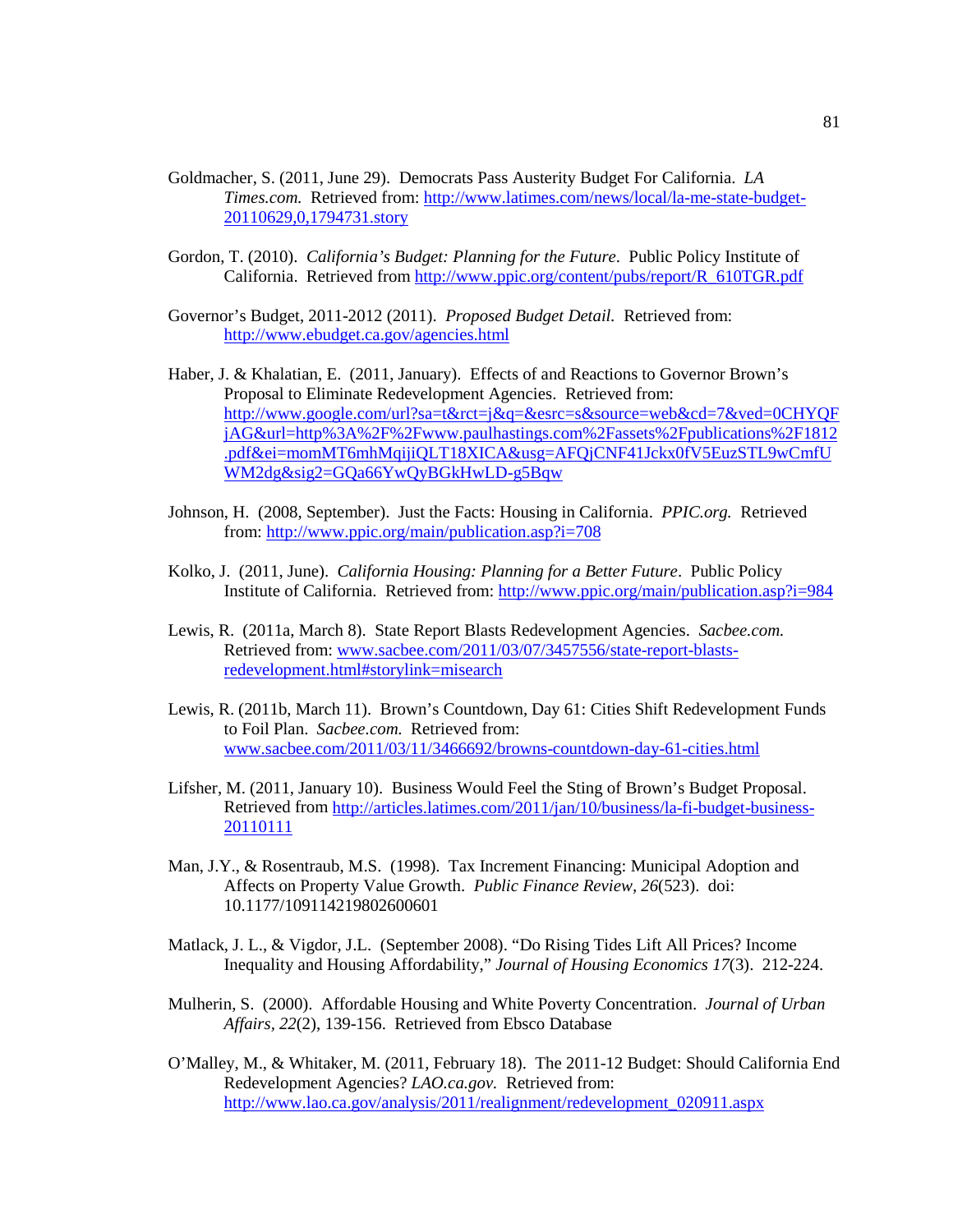O'Sullivan, A. (2009). Urban Economics. New York: McGraw-Hill.

- Public Policy Institute of California (PPIC). (2011, January 26). Strong Support for Special Election, Shift to Local Governments. *PPIC.org.* Retrieved from: <http://www.ppic.org/main/pressrelease.asp?i=1078>
- Quigley, J.M., and Raphael, S. (2005, May). Regulation and the High Cost of Housing in California. *The American Economic Review, 95*(2), 323-328. Retrieved from: <http://escholarship.org/uc/item/3hh7s35m.pdf>
- Sacramento Bee. (2011, January 11). Budget Breakdown. *Sacbee.com*. Retrieved from: [http://www.sacbee.com/2011/01/11/3314618/budget](http://www.sacbee.com/2011/01/11/3314618/budget-breakdown.html#storylink=misearch)[breakdown.html#storylink=misearch](http://www.sacbee.com/2011/01/11/3314618/budget-breakdown.html#storylink=misearch)
- Sanders, J. (2012, March 26). Capitol Alert: Assembly Passes Bill to Spend Redevelopment Funds for Housing. *Sacbee.com*. Retrieved from [http://blogs.sacbee.com/capitolalertlatest/2012/03/assembly-passes-bill-to-use](http://blogs.sacbee.com/capitolalertlatest/2012/03/assembly-passes-bill-to-use-redevelopment-funds-for-housing.html)[redevelopment-funds-for-housing.html](http://blogs.sacbee.com/capitolalertlatest/2012/03/assembly-passes-bill-to-use-redevelopment-funds-for-housing.html)
- Senate Rules Committee (2011a, June 4). Bill Analysis: AB 26x1. *Leginfo.ca.gov.* Retrieved from: [http://www.leginfo.ca.gov/pub/11-12/bill/asm/ab\\_0001-](http://www.leginfo.ca.gov/pub/11-12/bill/asm/ab_0001-0050/abx1_26_cfa_20110615_085406_sen_floor.html) [0050/abx1\\_26\\_cfa\\_20110615\\_085406\\_sen\\_floor.html](http://www.leginfo.ca.gov/pub/11-12/bill/asm/ab_0001-0050/abx1_26_cfa_20110615_085406_sen_floor.html)
- Senate Rules Committee (2011b, May 18). Bill Analysis: AB 27x/SB 14x. *Leginfo.ca.gov.* Retrieved from: [http://www.leginfo.ca.gov/pub/11-12/bill/sen/sb\\_0001-](http://www.leginfo.ca.gov/pub/11-12/bill/sen/sb_0001-0050/sbx1_15_bill_20110614_amended_asm_v98.pdf) [0050/sbx1\\_15\\_bill\\_20110614\\_amended\\_asm\\_v98.pdf](http://www.leginfo.ca.gov/pub/11-12/bill/sen/sb_0001-0050/sbx1_15_bill_20110614_amended_asm_v98.pdf)
- Siders, D. (2011, March 4). Brown's Countdown, Day 54: Budget Panel Approves Plan. *Sacbee.com.* Retrieved from: [www.sacbee.com/2011/03/04/3448447/browns](http://www.sacbee.com/2011/03/04/3448447/browns-countdown-day-54-budget.html)[countdown-day-54-budget.html](http://www.sacbee.com/2011/03/04/3448447/browns-countdown-day-54-budget.html)
- Studenmund, A.H. (2006). *Using Econometrics: A Practical Guide [Fifth Edition]*. New York, NY: Pearson Education, Inc.
- U.S. Census Bureau. (2011). American Fact Finder
- U.S. Census Bureau. (2011). *Median and Average Sale Prices of New Homes Sold in United States.* Retrieved from: [www.census.gov/const/](http://www.census.gov/const/uspricemon.pdf)**usprice**mon.pdf
- U.S. Census Bureau. (2011, October 31). Census of Housing: Historical Census of Housing Tables – Home Values. Retrieved from: <http://www.census.gov/hhes/www/housing/census/historic/values.html>
- U.S. Census Bureau. (2011, November 1). Income: Median Household Income By State Single Year Estimates. Retrieved from: [http://www.census.gov/hhes/www/income/data/historical/household/2010/H08\\_2010.xls](http://www.census.gov/hhes/www/income/data/historical/household/2010/H08_2010.xls)